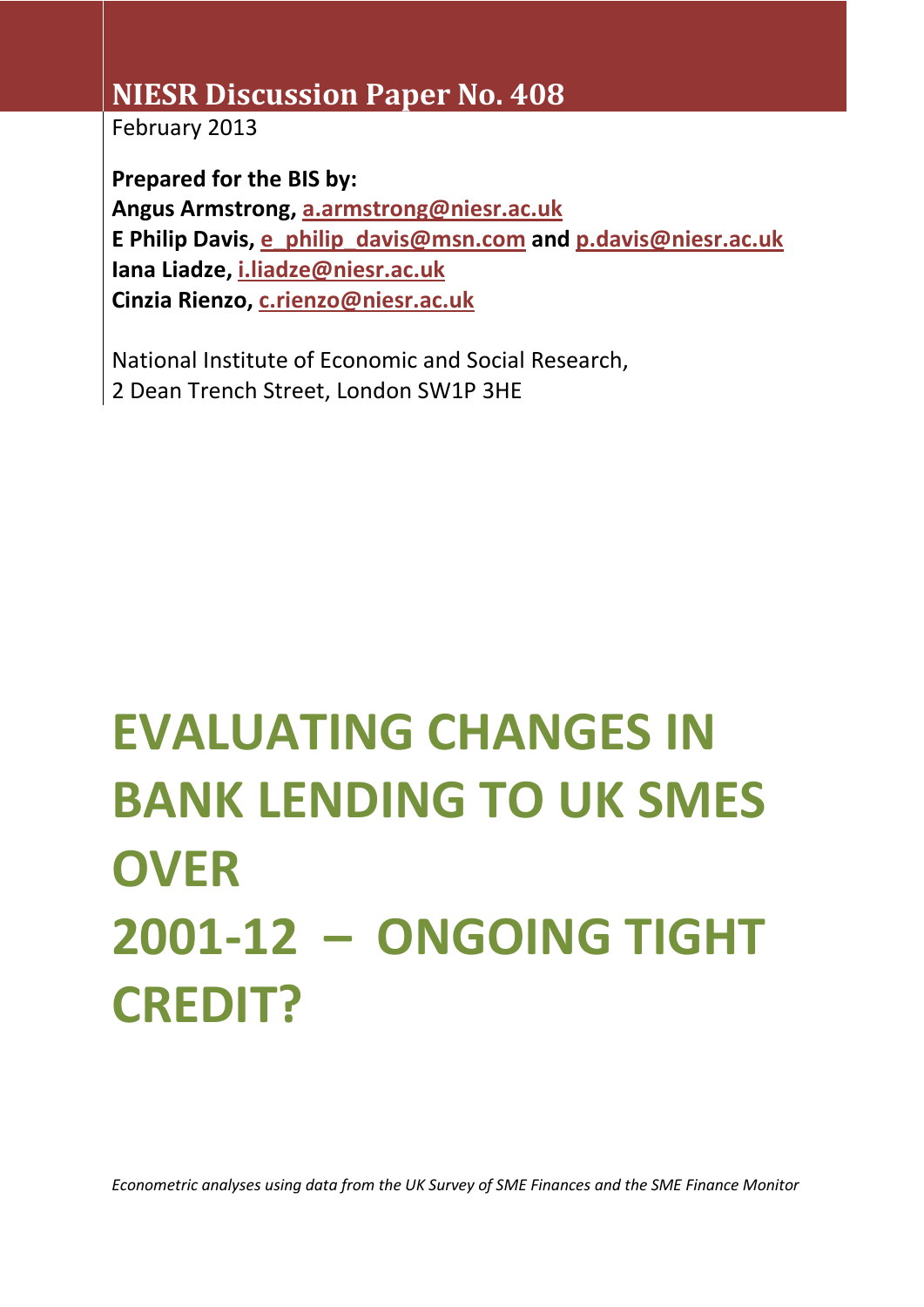## **Acnowledgments**

We gratefully acknowledge assistance from Stuart Fraser of Warwick Business School, advice from colleagues at BIS and suggestions from participants in seminars at BIS and NIESR.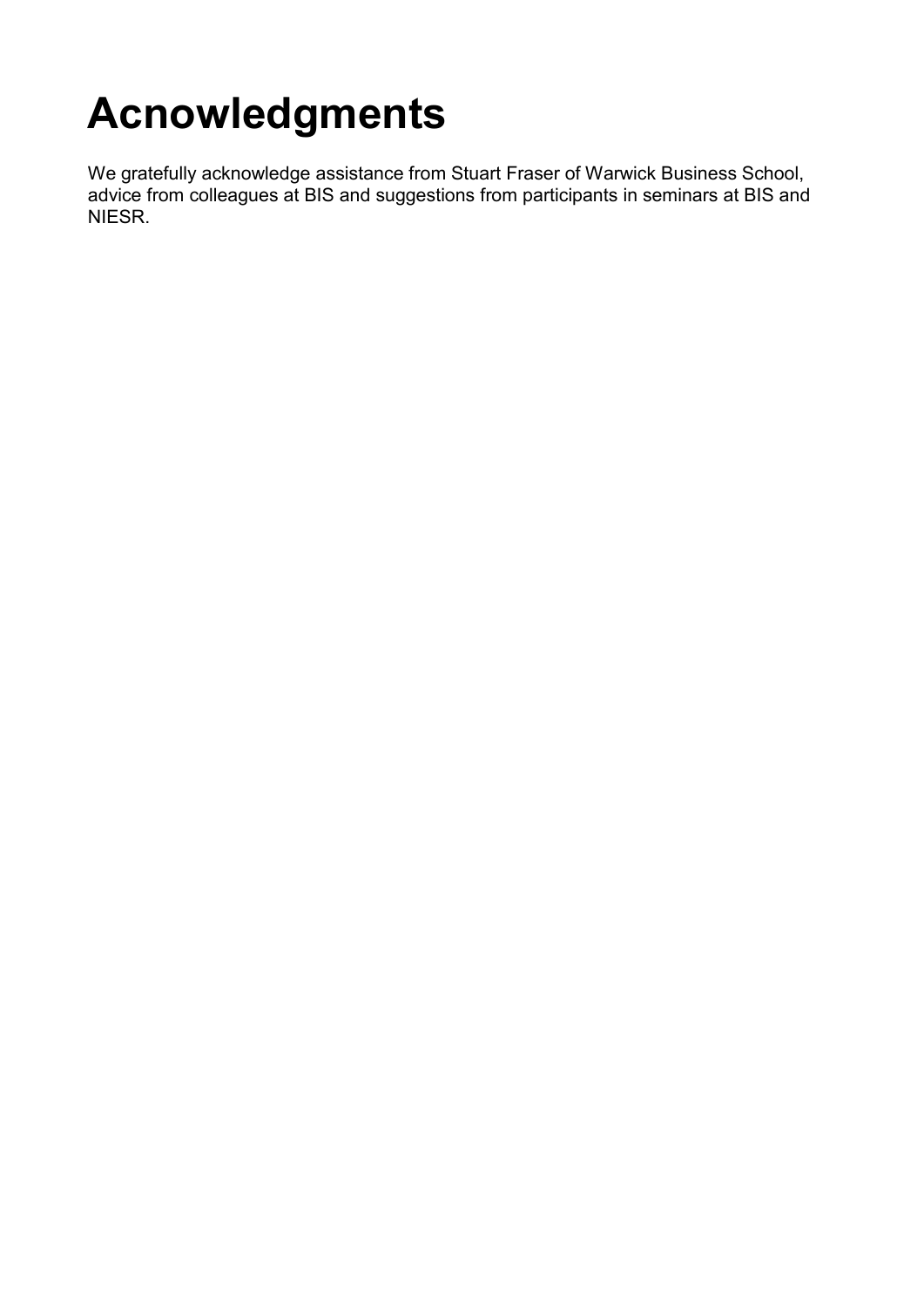## **Executive Summary**

### **Background**

The availability of bank finance to small and medium sized enterprises (SMEs) is important to allow SMEs to start up and finance investment for growth. There has been widespread comment regarding the continued difficulty SMEs perceive in obtaining external finance since the financial crisis of 2008. This followed a period in which credit was more widely available in the early to mid 2000s.

BIS commissioned this project to develop an understanding of the changes in lending to SMEs from 2001-12; to identify the extent to which bank lending has contracted since 2008, and to identify whether SMEs were disproportionately affected in their ability to access finance. An important focus of the research was also to identify SME characteristics associated with greater difficulties in accessing finance.

### **Methodology**

The project used data from a series of SME surveys that provide detailed information on the characteristics of a sample of UK SMEs, their owners and experiences of obtaining finance<sup>[1](#page-2-0)</sup>. Using econometric models, which included controls for SME characteristics and risk factors, indicators of changes in the supply of bank lending over the time period abstracting from borrower risk could be obtained.

### **Key findings**

SMEs have faced a more challenging environment for accessing credit after the financial crisis of 2008 and subsequent recession.

Even controlling for risk factors, rejection rates for both overdrafts and term loans were significantly higher in the period from 2008-9 onwards, which is indicative of constraints to the supply of credit. The evidence suggests greater credit restrictions for term loans than overdrafts. Firm characteristics associated with greater likelihood of rejection included higher credit risk rating, previous financial delinquency and lower sales levels, whilst older more established businesses were less likely to be rejected.

Margins for both overdrafts and term loans were also significantly higher in the period from 2008-9 onwards, even controlling for risk, as cuts in the Bank of England base rate were not fully transferred on to SME borrowers. However there was no significant increase over time in the likelihood of an SME with given risk characteristics having to provide collateral. Whilst arrangement fees were high during 2008-9, they subsequently returned to levels that were not significantly different from the period before 2008.

The tightening in credit since 2008-9 has disproportionately affected low and average risk SMEs (based on Dun and Bradstreet credit scores). However there was no significant change over this period in the likelihood of rejection for SMEs rated as above (e.g. greater

<span id="page-2-0"></span><sup>-</sup> $<sup>1</sup>$  Surveys include: Finance for Small and Medium-sized Enterprises 2004, UK Survey of Small and Medium-</sup> sized Enterprises' Finances 2008, BIS SME Finance Survey 2009 and the SME Finance Monitor covering 2010-12.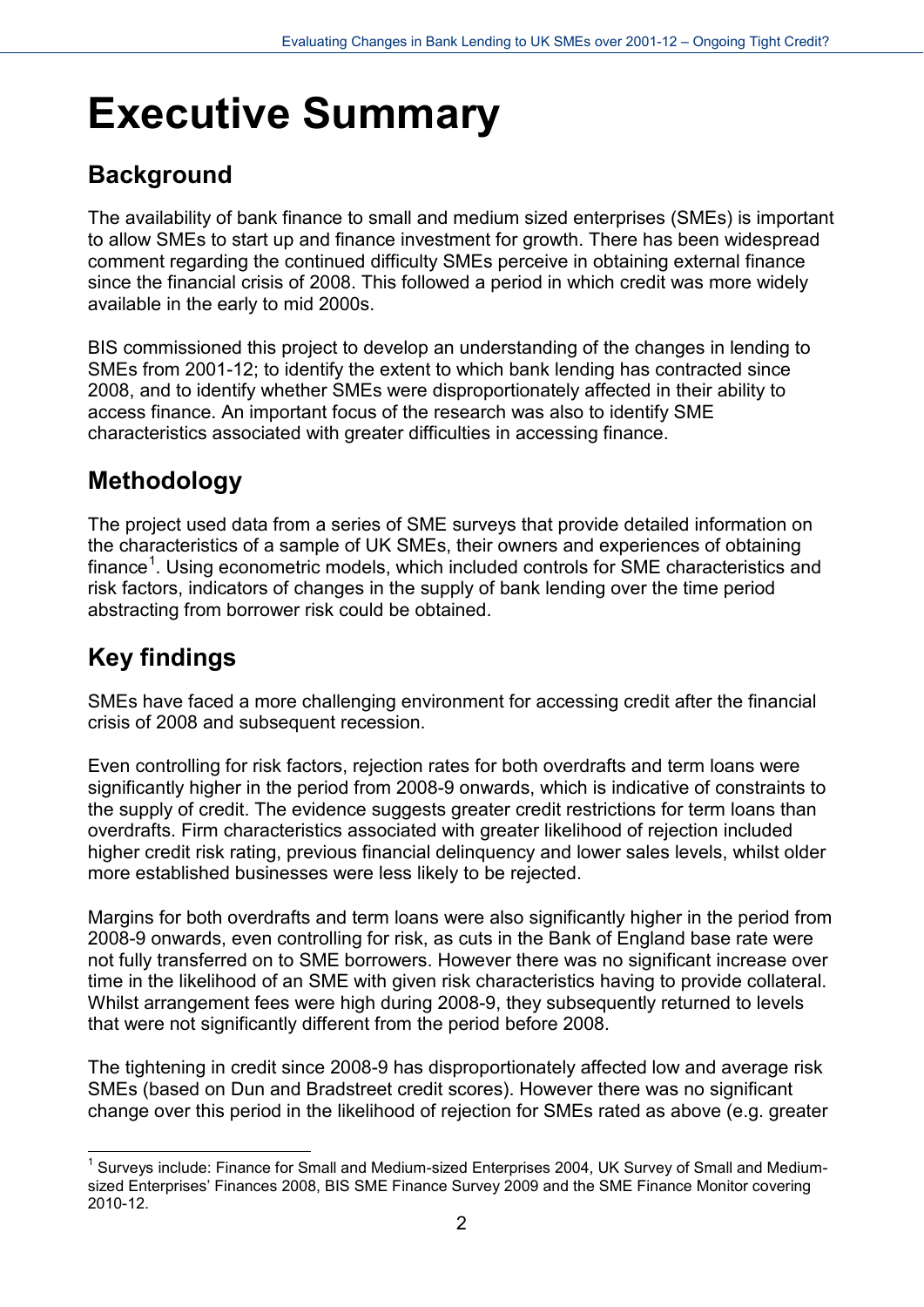than) average risk. This suggests banks viewed lending to the safer categories of SMEs as relatively more risky in the period after the financial crisis than they did before, although the pattern is also suggestive of a partial withdrawal from SME lending as an asset class. After 2009 there was also an increase in the proportion of SMEs rated as above average credit risk due to the effects of the recession on sales, profitability and asset prices.

Effects of ethnic origin of the owner on lending to SMEs were detected, with black entrepreneurs more likely to be refused credit. The newly-nationalised banks in 2008-9 were more willing to provide SME credit overall than were other institutions.

Time series modelling reveals that greater uncertainty in economic conditions appears to have had greater negative effect on lending to SMEs compared to the corporate sector as a whole. This suggests economic uncertainty as has prevailed since 2008-9 leads to a general shift away from higher risk SME lending towards lending to larger businesses.

Overall, we suggest that the research is indicative of a shortage of finance for SMEs, reflecting banks' attitudes to risk and their own pressures to delever combined with banks' market power in the SME sector. Although demand is also probably subdued, there is a high level of discouragement from application for lending as well as high rejection rates and margins on credit after controlling for risk. If the situation is not resolved, output, investment and employment will be lower than would otherwise be the case, with adverse effects on economic performance in the short and longer term.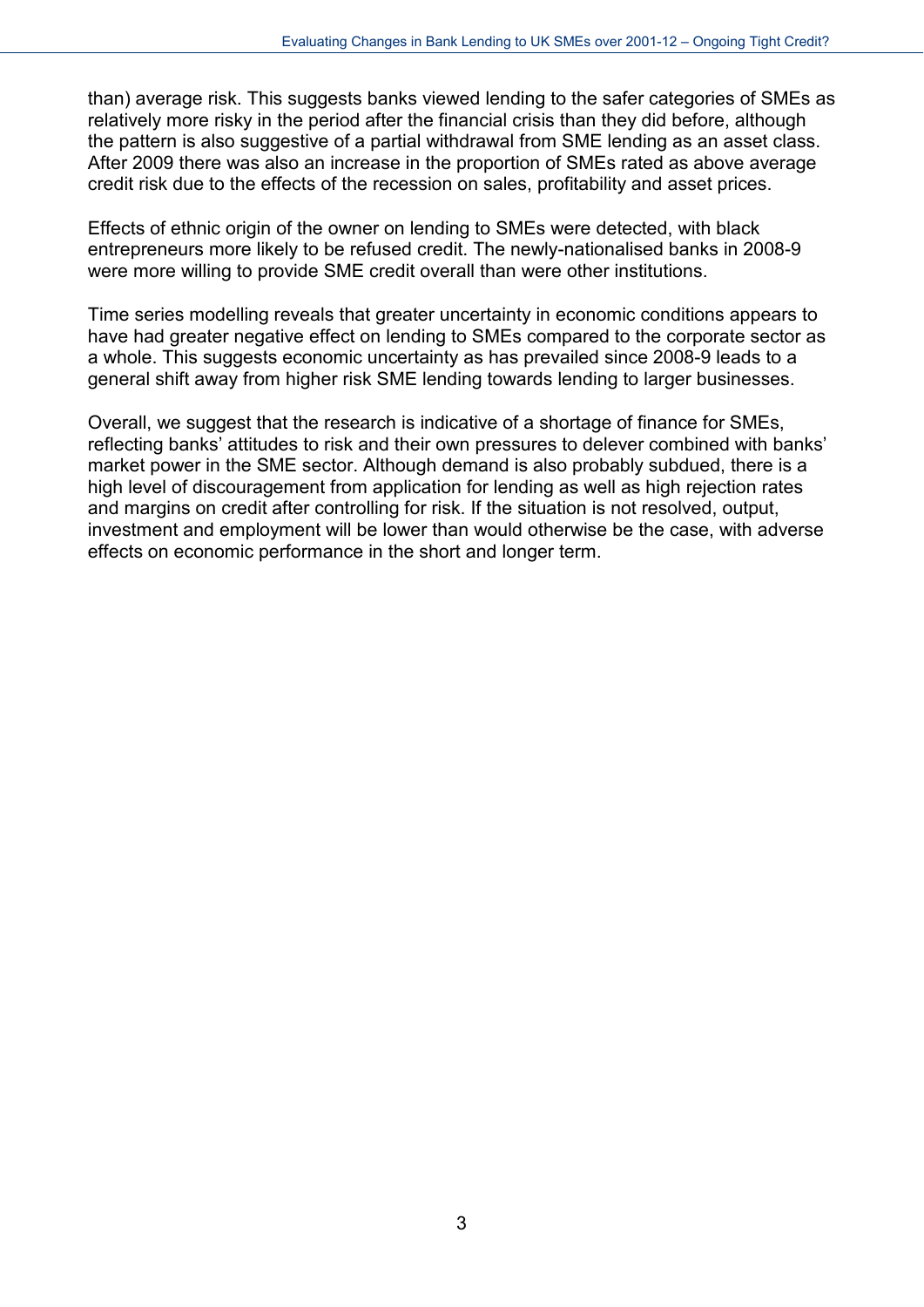## <span id="page-4-0"></span>**Contents**

| 1. |       |                                                                        |  |
|----|-------|------------------------------------------------------------------------|--|
|    | 1.1   |                                                                        |  |
|    | 1.2   |                                                                        |  |
|    | 1.2.1 |                                                                        |  |
|    | 1.2.2 | Characteristics of SMEs likely to face supply of credit constraints  9 |  |
|    | 1.2.3 |                                                                        |  |
|    | 1.2.4 |                                                                        |  |
| 2. |       |                                                                        |  |
| 3. |       |                                                                        |  |
|    | 3.1   |                                                                        |  |
|    | 3.1.1 |                                                                        |  |
|    | 3.1.2 |                                                                        |  |
|    | 3.1.3 |                                                                        |  |
|    | 3.1.4 |                                                                        |  |
|    | 3.2   |                                                                        |  |
| 4. |       |                                                                        |  |
| 5. |       |                                                                        |  |
|    |       |                                                                        |  |
|    |       |                                                                        |  |
|    |       |                                                                        |  |
|    |       |                                                                        |  |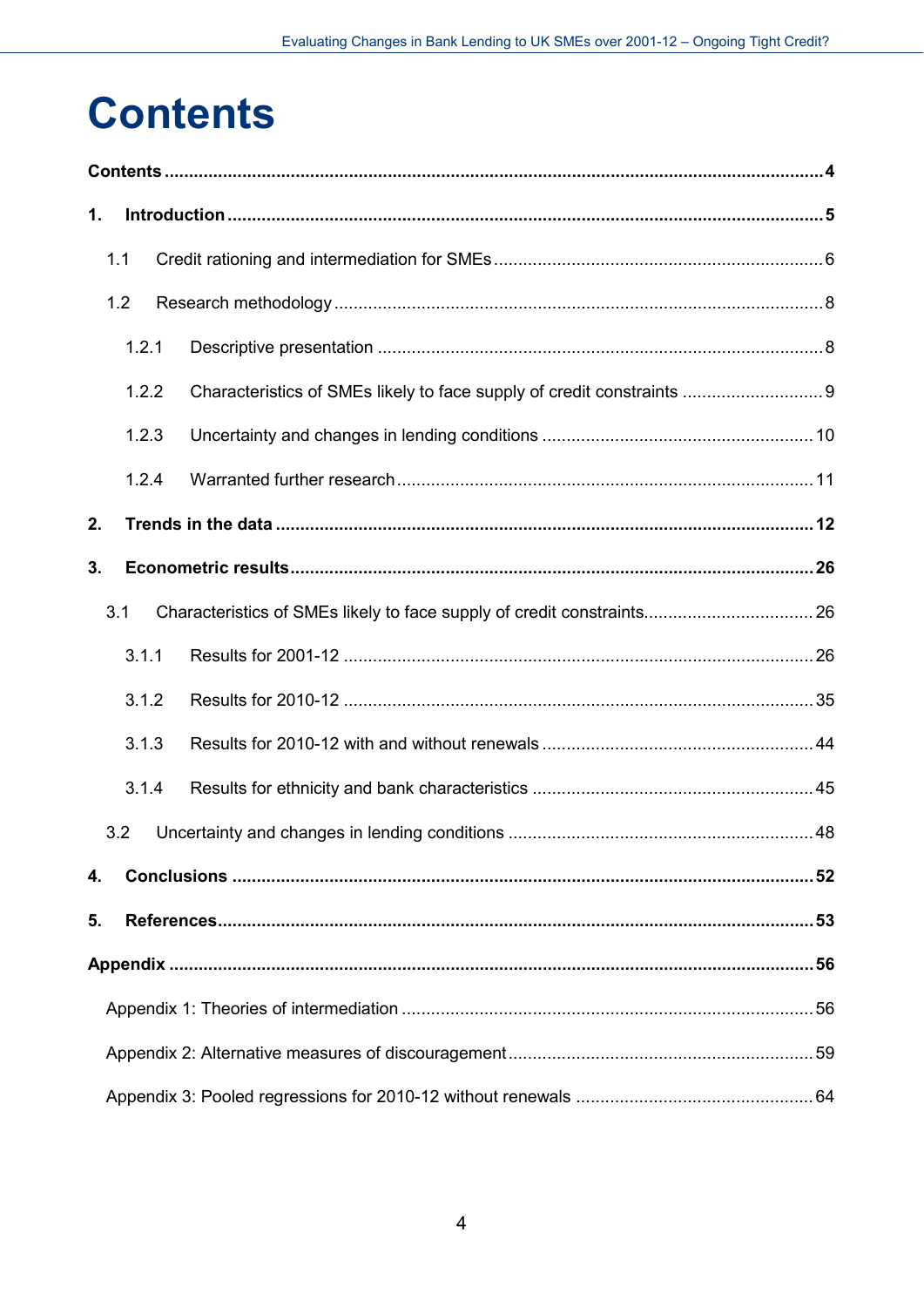## <span id="page-5-0"></span>**1. Introduction**

Access to finance for small and medium enterprises (SMEs) is key to the recovery and long term growth of the UK economy. The principal providers of external finance are the major UK banks. Accordingly, the financial crisis was bound to have an impact on SME finance through the failure and partial nationalisation of banks, higher bank funding costs and the subsequent recession.

More than five years since the start of the crisis an important issue for policy makers is whether the tightening of credit terms by banks has been sustained beyond that which can be justified by changes in the riskiness of borrowers. Are creditworthy firms even now finding finance significantly more difficult to obtain? And if so, what are the characteristics of SMEs that are subject to such constraints? If there is evidence of a supply constraint, this is of relevance to policy makers as the banking sector would be imposing a cost on the rest of the economy.

In this paper we present our assessment of these questions based on an analysis of the UK Survey of SME Finances (UKSMEF) for 2004, 2008 and 2009, and its successor the SME Finance Monitor (SMEFM) which is quarterly from 2011Q1 to 2012Q2. Our assessment follows two lines of enquiry: (1) the characteristics of SMEs likely to face supply of credit constraints; and (2) distinguishing cyclical and structural changes in lending conditions, mainly using indicators of uncertainty at a macroeconomic level.

We treat overdrafts (mainly used for working capital) as separate from term loans (more likely to be used for investment finance) throughout the analysis. Our main results are:

- Controlling for risk, the rejection rates for loans and overdrafts have risen further since 2008-9.
- Controlling for risk, there is a sustained high level of overdraft and loan margins since 2008-9.
- Particularly for term loans, the rejection rate has increased significantly since 2008-9 for low and average risk firms and not significantly for high risk firms.
- Collateral requirements and arrangement fees have not increased.
- Renewals finance appears to have been more strongly affected by credit rationing since 2011 than applications for new finance.
- Uncertainty proxies affect the volume of SME lending more than they do large firm lending, as does risk adjusted capital adequacy. However, causality cannot be discerned.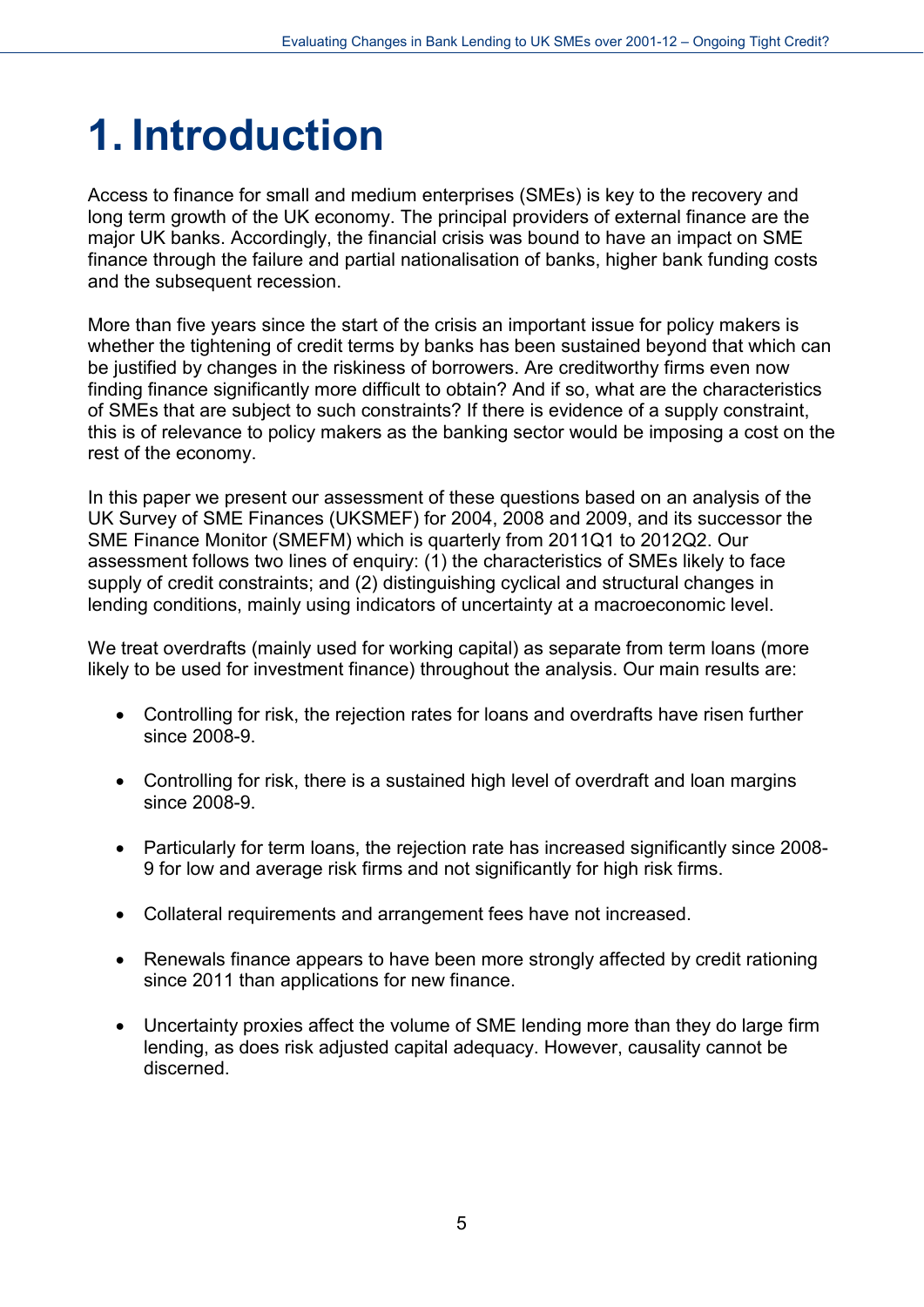### <span id="page-6-0"></span>**1.1 Credit rationing and intermediation for SMEs[2](#page-6-1)**

The supply of bank credit to SMEs has distinct characteristics compared to larger businesses. First, lending to SMEs is generally riskier as they are often young businesses, they often have less collateral available for security and they are less likely to have pricing power in their product markets. At a time when capital preservation is key, banks may be more reluctant to accept credit risk. Second, SMEs are often more opaque than larger firms because they have lower reporting requirements, have less need for formal reporting structures and are subject to less outside monitoring by equity investors. This creates some important information issues. Third, the collateral or assets used to secure loans are likely to be less liquid as they are more firm-specific and even location-specific and involve incomplete contracts. These difficulties mean that the cost of bankruptcy (such as specific and not easily marketable assets) and loss on asset disposal may be greater for smaller than larger firms.

The role of banks in the economy is best seen in the context of institutional mechanisms to overcome information difficulties. This implies a comparative advantage for banks over securities markets for financing certain types of information-intensive borrowers with less marketable collateral. This comparative advantage entails imperfect substitutability between bank and market finance for SMEs and implies that availability of finance from banks per se may affect real decisions for SMEs such as investment. Any degree of pricing or monoploy power over SMEs implies that problems in the banking system will have a greater impact on SME lending due to the lack of alternative sources of finance from non-bank sources.

Asymmetries of information are substantial for SMEs - the lender faces a problem of screening and monitoring borrowers. First, the lender needs to choose borrowers of high credit quality before the loan is granted, to minimise losses due to default, when it may not be possible to distinguish good and bad risks. This raises the problem of adverse selection. Second, the lender must monitor the borrower after the loan is granted, to ensure that the borrower is not acting contrary to the lender's interests. For example, the borrower might divert the funds to high-risk activities that reduce the probability that the loan will be repaid: the problem of moral hazard. As screening and monitoring are costly to the lender, the price of credit (including both the interest rate and non-price terms) will tend to be higher, i.e. there will be increased price rationing of credit, for SMEs where information and incentive problems are greater.

The profit maximising lender may even seek to impose quantitative restrictions on the amount of debt the borrower can obtain, so-called "equilibrium quantity rationing of credit", because higher interest rates may give a further stimulus to adverse selection and risk taking (Stiglitz and Weiss 1981).<sup>[3](#page-6-2)</sup> The key is that the interest rate offered to borrowers

-

<span id="page-6-1"></span> $2$  A short summary of some relevant theories of intermediation is given in Appendix 1.

<span id="page-6-2"></span> $3$  The assumption above is that the bank can only control the price and quantity of credit. Bester (1985) suggested that banks can use collateral to distinguish high- and low-risk borrowers, because 'safe' borrowers will be more willing to offer higher collateral in return for a lower interest rate than will risky borrowers. Stiglitz and Weiss (1986), in response, argue—perhaps less convincingly—that increasing collateral requirements (or reducing the debt/equity ratio) may reduce bank profits. This is because wealthier individuals may be less averse to risk than poorer individuals and so those who can put up most capital would be willing to take the greatest risk with the lowest probability of repayment. Hence varying collateral may not eliminate equilibrium rationing. In practice, fear of loss of reputation would presumably prevent rich people acting in the manner suggested. A more serious objection to Bester is that many 'safe' borrowers notably SME owners may lack collateral. Collateral may be supplemented in terms of non price conditions by the size of the arrangement fee.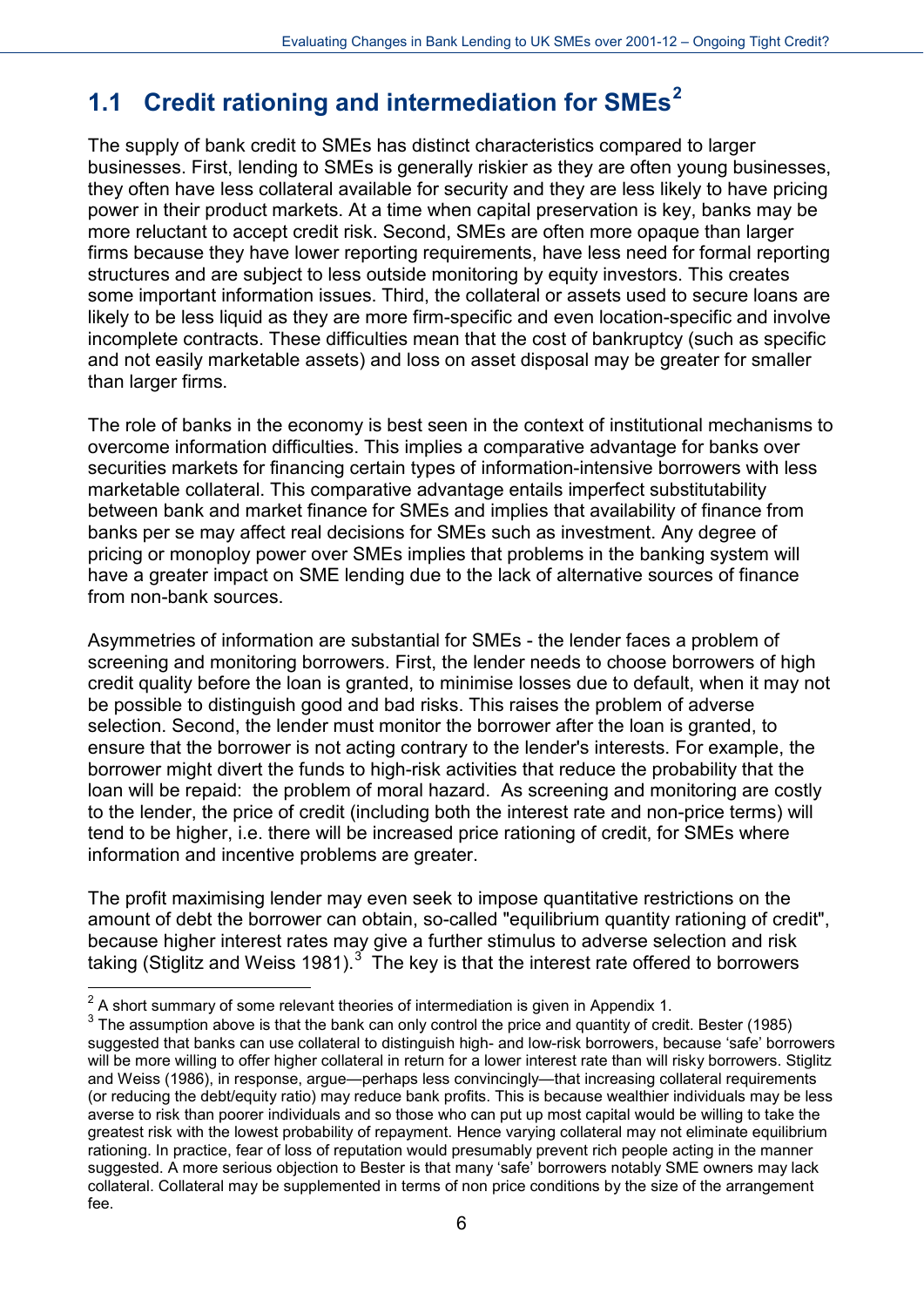influences the riskiness of loans in two main ways. First, borrowers willing to pay high interest rates may, on average, be worse risks. They may be willing to borrow at high rates because the probability that they will repay is lower than average. This is again the problem of adverse selection. Second, as the interest rate increases, borrowers who were previously 'good risks' may undertake projects with lower probabilities of success but higher returns when successful—the problem of moral hazard, that the incentives of higher interest rates lead borrowers to undertake riskier actions.

Whereas price rationing is indicated by loan margins, quantity rationing is likely to be shown mainly by loan rejection rates. It is worth adding that there may be distinctions between supply of overdraft finance (mainly used for working capital) and term loan finance (mainly used for investment projects).

Higher costs of credit, quantitative credit rationing or lack of collateral will have adverse effects on overall economic performance, since SMEs' investment will tend to be limited to what is available from holdings of liquidity and flows of internal finance (Campello et al (2010) show evidence for the US). SMEs with strong balance sheets will invest more readily than those dependent on external finance. Fraser (2012b) for the UK shows that lack of working capital boosted the likelihood of SME failure and induced lower sales growth in 2008-9.

Overlaying the borrower characteristics set out above as reasons for credit rationing there may also be effects from risk aversion on the part of lending officers, which leads them to refuse identical loan requests when uncertainty is high. As suggested by Baum et al (2002), uncertainty may have a major effect on SME lending since uncertainty will increase perceptions of costly default risk. Accordingly, banks may withdraw from higher risk lending such as lending to SMEs as well as real estate lending when there is heightened uncertainty, and revert to a more conservative distribution between loans and securities. The authors found this pattern empirically in the US for household sector loans and real estate loans but not for aggregate corporate lending.

In this context, it has been widely suggested in the UK that there has been a regime shift from risk loving to risk aversion on the part of bank lending officers in respect of corporate lending generally owing to the "shock" of the financial crisis and that this pattern may not be reversed even when market and economic indicators of uncertainty decline. This pattern may of course be underpinned by other factors such as tighter ongoing and expected capital adequacy requirements on SME lending e.g Basel 3 as well as losses in capital during the crisis and recession and withdrawal of small and foreign banks from the market in the wake of the crisis.

Within SME loans, a priori considerations suggest that in periods of uncertainty banks may prefer overdrafts to loans since the degree of control is greater<sup>[4](#page-7-0)</sup>, the term is shorter and the terms may be used to protect existing exposures rather than to add new risks.

<span id="page-7-0"></span><sup>1</sup>  $4$  Banks have the right to call in an overdraft very quickly.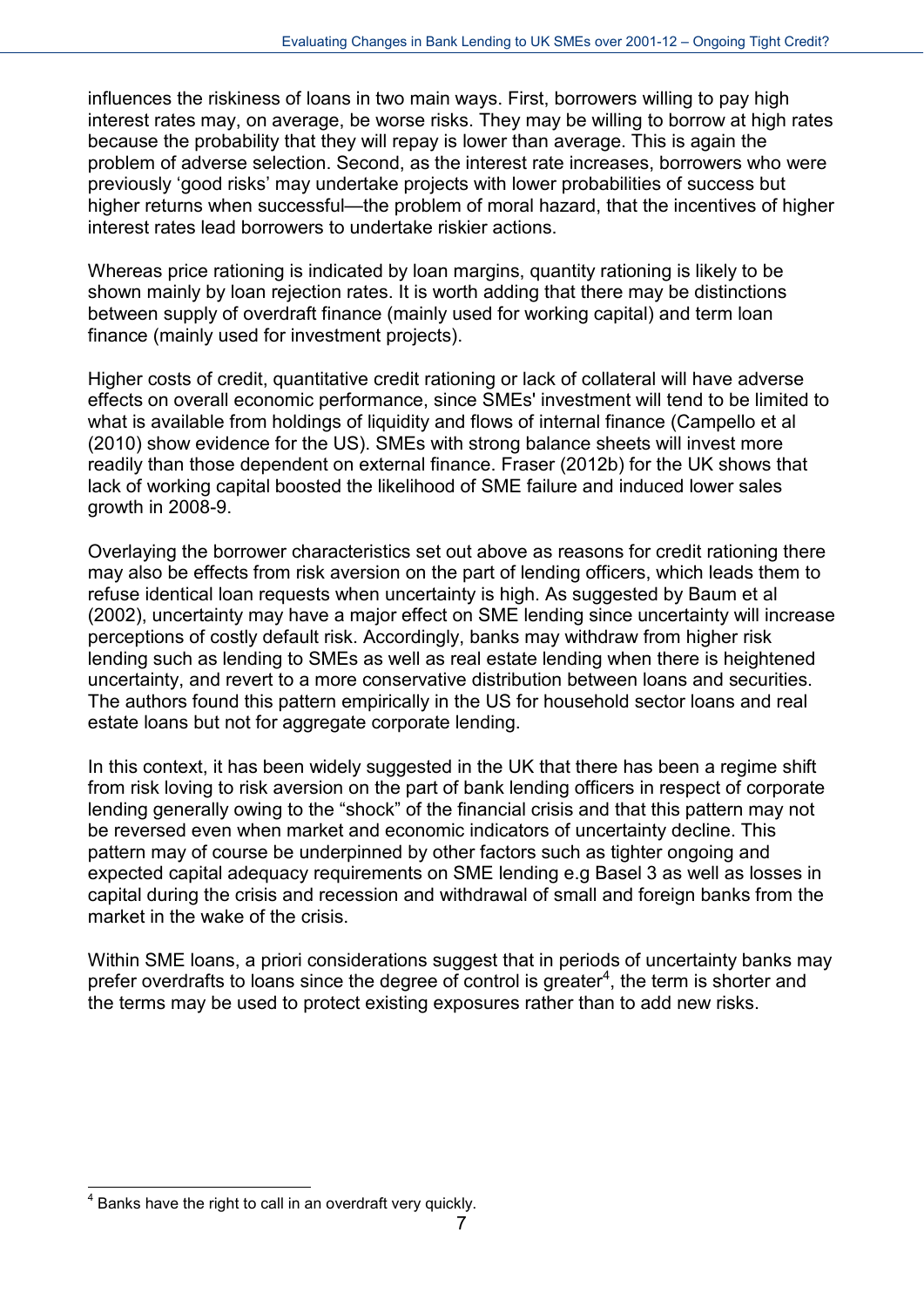### <span id="page-8-0"></span>**1.2 Research methodology**

#### <span id="page-8-1"></span>**1.2.1 Descriptive presentation**

We begin with a series of charts which show the data to be used in the project. These utilise the various surveys of SME finance, namely the UKSMEF for 2004, 2008 and 2009, and its successor the SMEFM quarterly from 2011Q1 to 2012Q2. As recorded in Fraser (2012a), UKSMEF provides detailed information on the characteristics of SMEs, their owners and experiences of obtaining finance. The surveys are based on large, representative samples of UK businesses with less than 250 employees. The 2004, 2008 and 2009 surveys form a longitudinal panel survey. Of the 3,964 firms covered, 1,707 firms (43%) were observed in 2 or more surveys. In total there are 6,250 observations: 2,500 in the 2004 survey and 3,7[5](#page-8-2)0 in the 2008 and 2009 surveys.<sup>5</sup>

UKSMEF was succeeded by the SMEFM financed by the major banks and undertaken by BDRC Continental. The survey is undertaken each quarter with about 5,000 interviews of different SMEs. Quotas were set by business size, sector and region, to a carefully constructed sample design which ensured that sufficient interviews were conducted with SMEs of all sizes to allow for robust analysis. The results have then been weighted to be representative of SMEs with up to 250 employees and a turnover of less than £25 million. The interview respondent was the person identified as the main financial decision maker at the business. For further details see BDRC (2012). Unfortunately the SMEFM omits some variables included in the UKSMEF while adding others. In particular, UKSMEF includes both renewals and new loans together while SMEFM allows them to be treated separately.

Using SMEFM data together with the UKSMEF where possible, we extend the sample in earlier work by Fraser (2012a) to include observations for 2010-12. Using these charts we are illustrate changes over time in the key dependent variables in work on SME finance, namely interest rate margins over base rate, rejection rates, collateral, applications and arrangement fees. We also show some key underlying factors over time, notably the proportion of firms applying for overdraft or loan finance and firms' credit ratings.

An important assumption is that we have included renewals and new facilities for loans and overdrafts together in the 2001-12 data since these cannot be separated in the UKSMEF, while also showing some separate charts with and without renewals for the 2010-12 period. In line with Fraser (2012a), the rejections rate is defined as the rate at which firms that actually applied for finance were refused credit either by being refused completely or not receiving as much credit as they requested (we omit from the denominator firms that did not apply for credit).

Looking ahead, the data are suggestive of a continued tightening in the supply of credit to SMEs since 2008-9, with particular higher rejection rates and continuing high margins apparent in 2010-12. We note however that charts can only be suggestive, do not show causality, and omit key variables which affect the temporal pattern, which are incorporated in econometric work.

<span id="page-8-2"></span><sup>1</sup>  $<sup>5</sup>$  UKSMEF was conceived and developed by the Centre for Small and Medium-Sized Enterprises (CSME),</sup> Warwick Business School: the first survey was carried out by CSME in 2004 with funding from a large consortium of private and public sector organisations led by the Bank of England. A second survey was conducted by the University of Cambridge in 2007 and the third was again carried out by CSME in 2008 with funding from the ESRC and Barclays Bank. The UKSMEF 2009, was conducted by the Department for Business Innovation and Skills (BIS), IFF Research Ltd (an independent market research agency) and Warwick Business School.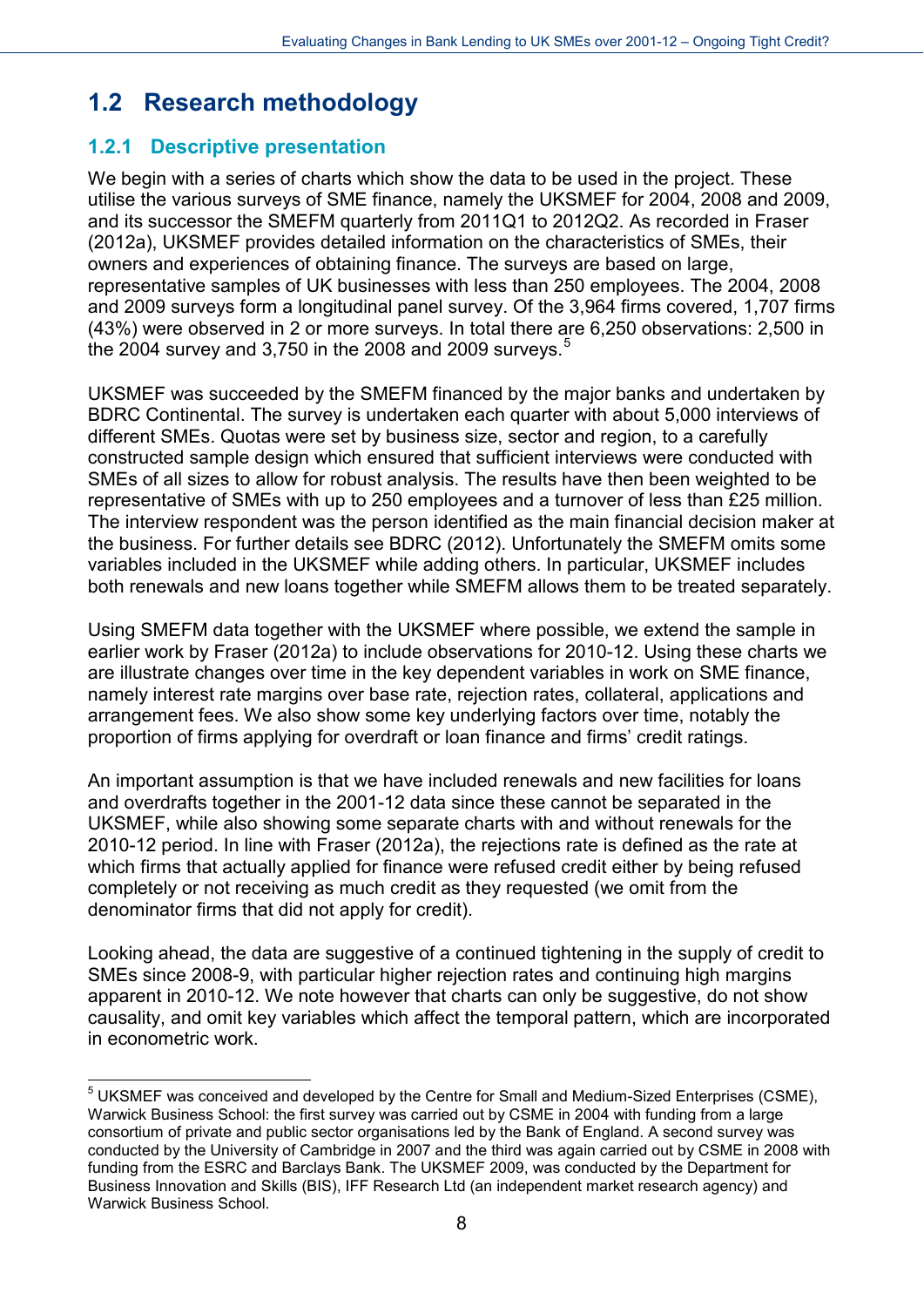#### <span id="page-9-0"></span>**1.2.2 Characteristics of SMEs likely to face supply of credit constraints**

In our econometric work, we follow the methodology of Fraser (2012a) in terms of estimation of the determinants of rejection, margins, arrangement fees and collateral for both overdrafts and term loans for those firms seeking finance. This is done for the periods 2001-4, 2005-7, 2008-9, 2010-11 and 2011-12, where results are defined relative to 2001- 4. Rejection and collateral are zero-one variables and are estimated by probit, interest rate margins are estimated using two stage least squares (number of employees or sales as a firm-size variable used as an instrument $6$  for loan size) and arrangement fees (as a proportion of loan/overdraft size) are continuous positive variables with a substantial proportion of zeroes and are estimated by tobit. Whereas the data used in Fraser (2012a) is a panel, when combined with the later SMEFM survey this is a pooled sample.

In all of these regressions we control for firm risk using available variables from Fraser (ibid) in addition to other relevant controls such as for firm size. This is an important inclusion as this resolves an important source of endogeniety where credit risk is ignored in other studies of credit supply. Fraser included firm assets (relevant for collateral), number of finance providers and length of relationship (relevant for relationship lending), Dun and Bradstreet risk ratings (as a direct measure of lending risk), missed loan repayments and unauthorised overdrafts (associated with delinquency), return on assets and the debt-assets ratio (financial ratios used in credit scoring) and sales, age of business, legal status, VAT registration, owner's educational qualification, gender and ethnicity (business and owner characteristics used in credit scoring) as controls. However, some of these key variables used by Fraser (2012a) are not present in the latest datasets, such as assets, debt, VAT registration, ethnicity<sup>[7](#page-9-2)</sup> and length of relationship with bank. Absence of debt and assets implies we cannot use the debt/assets and return on assets measures. These omitted variables account for some of the differences between our results and Fraser (2012a).

We then further identify the characteristics of SMEs which are more vulnerable to having credit applications rejected or on worse terms (margins, fees, collateral) by further estimation using cross section on the SME Finance Monitor dataset alone for 2010-12. Over 2010-12 we include additional controls such as profitability, speed of growth, performance pay and importers/exporters as possible underlying factors. The dataset also allows division between new lending and renewals.

<span id="page-9-4"></span>The variable "discouragement from applying for finance" which is solely present in the 2010-12 surveys is assessed alongside similar factors using the definitions in BDRC (2012), the main one of which is where an SME did not (or will not) apply to borrow because it had been put off directly (via informal enquiries with the bank) or indirectly (expectation of such a rejection). There are three other definitions of discouragement based on the principle of borrowing<sup>[8](#page-9-3)</sup>, process of borrowing<sup>[9](#page-9-4)</sup> and current economic condition<sup>[10](#page-9-5)</sup>.

<span id="page-9-5"></span> $\overline{a}$ 

<span id="page-9-1"></span> $6$  An instrument in econometrics is a variable that does not itself belong in the explanatory equation and is correlated with the endogenous explanatory variables. Its use allows consistent estimation when the explanatory variables are correlated with the error term. In this case, since loan size is correlated with margins we need an instrument for loan size which is correlated with it, such as firm size, to ensure consistent estimation.<br><sup>7</sup> Only available for the 2<sup>nd</sup> quarter of 2012.

<span id="page-9-2"></span>

<span id="page-9-3"></span> $8$  Includes SME's which answered: I did not want to lose control of business, prefer to seek alternative sources.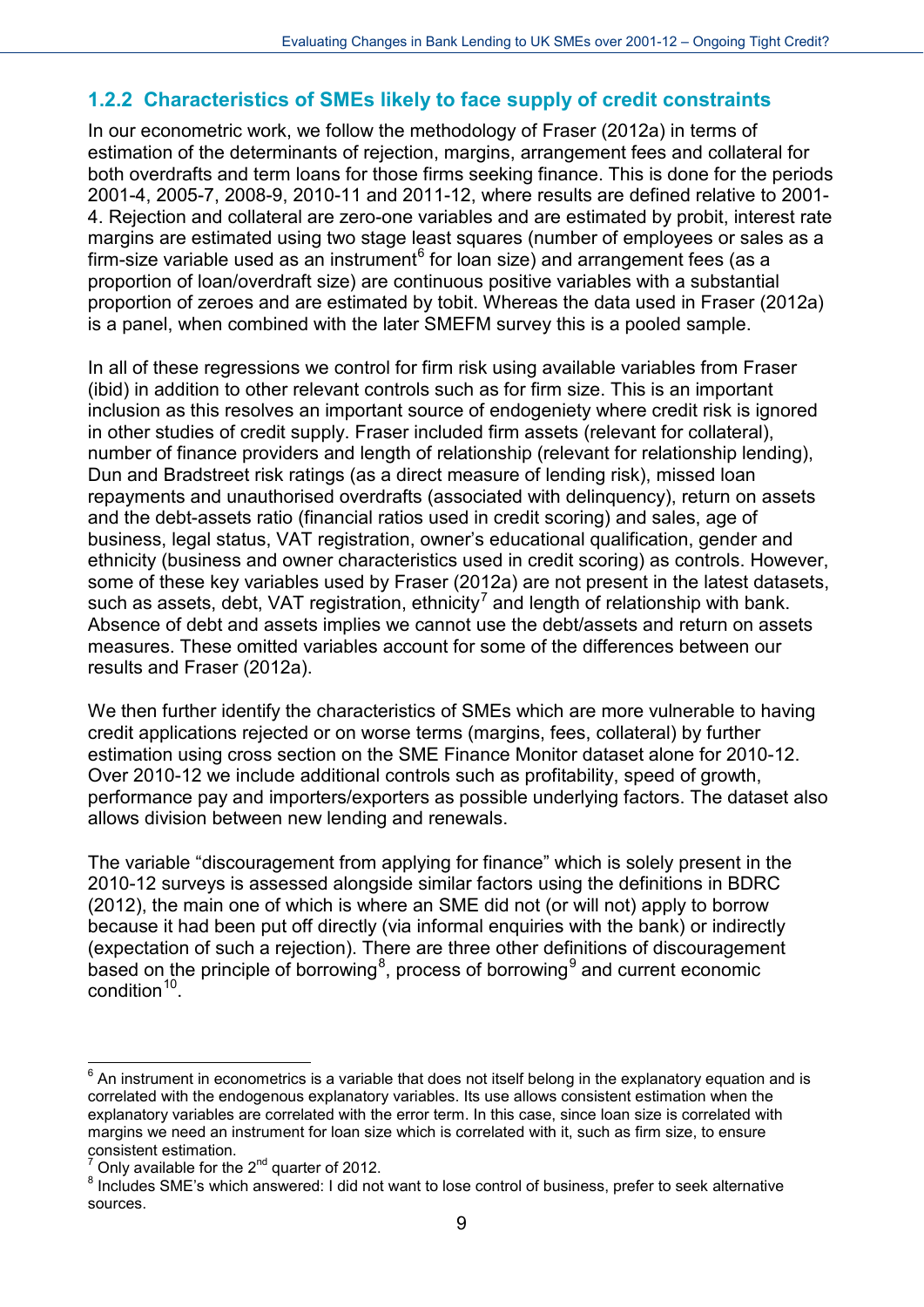In this econometric section we undertake various additional tests, including assessing the differences between risk classes in unexplained changes in credit conditions; looking over the period up to 2009 at the differences between types of banks in lending behaviour; and assessing differences in lending to ethnic groups.

#### <span id="page-10-0"></span>**1.2.3 Uncertainty and changes in lending conditions**

The next part of the analysis is to establish the extent to which whether changes in credit is likely to be affected by uncertainty. Uncertainty is used as a key non-cyclical variable (in terms of variation in expected credit losses) while other variables capture cyclical effects per se. This work involves both macro and micro datasets. We use the British Bankers Association lending to small business data series (turnover up to £1m) from 1990-2012, as shown in Bank of England (2012a). This is a sample of smaller firms than in the SME surveys described above. The derived measure of uncertainty is tested alongside standard determinants of bank lending as in Barrell et al (2009) and Davis and Liadze (2012) for the series SME lending, SME term lending, SME overdraft lending, unincorporated business lending,  $11$  and as a control, total lending to private non-financial corporations.

Turning to micro work, building on Section (2) we incorporate uncertainty into the analysis by estimating various regressors, such as conditional<sup>[12](#page-10-2)</sup> volatility measures<sup>[13](#page-10-3)</sup> derived from monthly data on changes in share prices (as in Davis 2011), GDP growth and inflation as also in Byrne and Davis (2005a). The use of volatility generated regressors does not suffer the endogeneity problems of other generated regressors. We test whether these uncertainty measures can help to explain differences in rejection rates, collateral, margins and fees in the different periods (bearing in mind such macro factors are common to all firms in the sample) in addition to the overall economic conditions as shown by firm characteristics. This allows a distinction between the level of activity and uncertainty associated with this activity and provide some insight into the nature of credit using as a basis the regressions for the 2001-12 period noted in Section (2) above.

Conceptually, it can be argued that the control variables in the model allow for the short term economic conditions and expectations in each period, although a possible exception is bank capital adequacy (levels of risk weighted capital adequacy and headroom over trigger ratios), which can influence spreads and lending conditions independently of firm factors or uncertainty per se (see Barrell et al (2009), Davis and Liadze (2012)).

<sup>&</sup>lt;sup>9</sup> Includes SME's which answered: I thought it would be too expensive, too much hassle, loan facilities come with too many terms and conditions, I thought we would be asked to provide too much security, did not want to go through application process, find bank forms and literature hard to understand.

<span id="page-10-1"></span><sup>&</sup>lt;sup>10</sup> Includes SME's which answered: I thought it was not the right time to apply for borrowing.<br><sup>11</sup> Source: Bank of England series code RPQB78D: Quarterly amounts outstanding UK resident banks and building societies sterling and all foreign currency loans to unincorporated businesses (in sterling millions) not seasonally adjusted. The series is largely lending to sole traders and hence is another proxy for SME lending.

<span id="page-10-2"></span> $12$  Conditional volatility of a series measures the uncertainty about future volatility taking into account what has already taken place (i.e. it is "conditional" on available information).

<span id="page-10-3"></span> $13$  The question of whether unconditional or conditional volatility is most appropriate as a measure of uncertainty is an important one. As argued in Byrne and Davis (2005a), the key is the distinction originally due to Knight between risk and uncertainty. Risk can be defined as the danger that a certain contingency will occur, a measure often related to future events susceptible to being reduced to objective probabilities, while uncertainty is a term applied to expectations of a future event to which probability analysis cannot be applied, such as a change in policy regime or a financial crisis.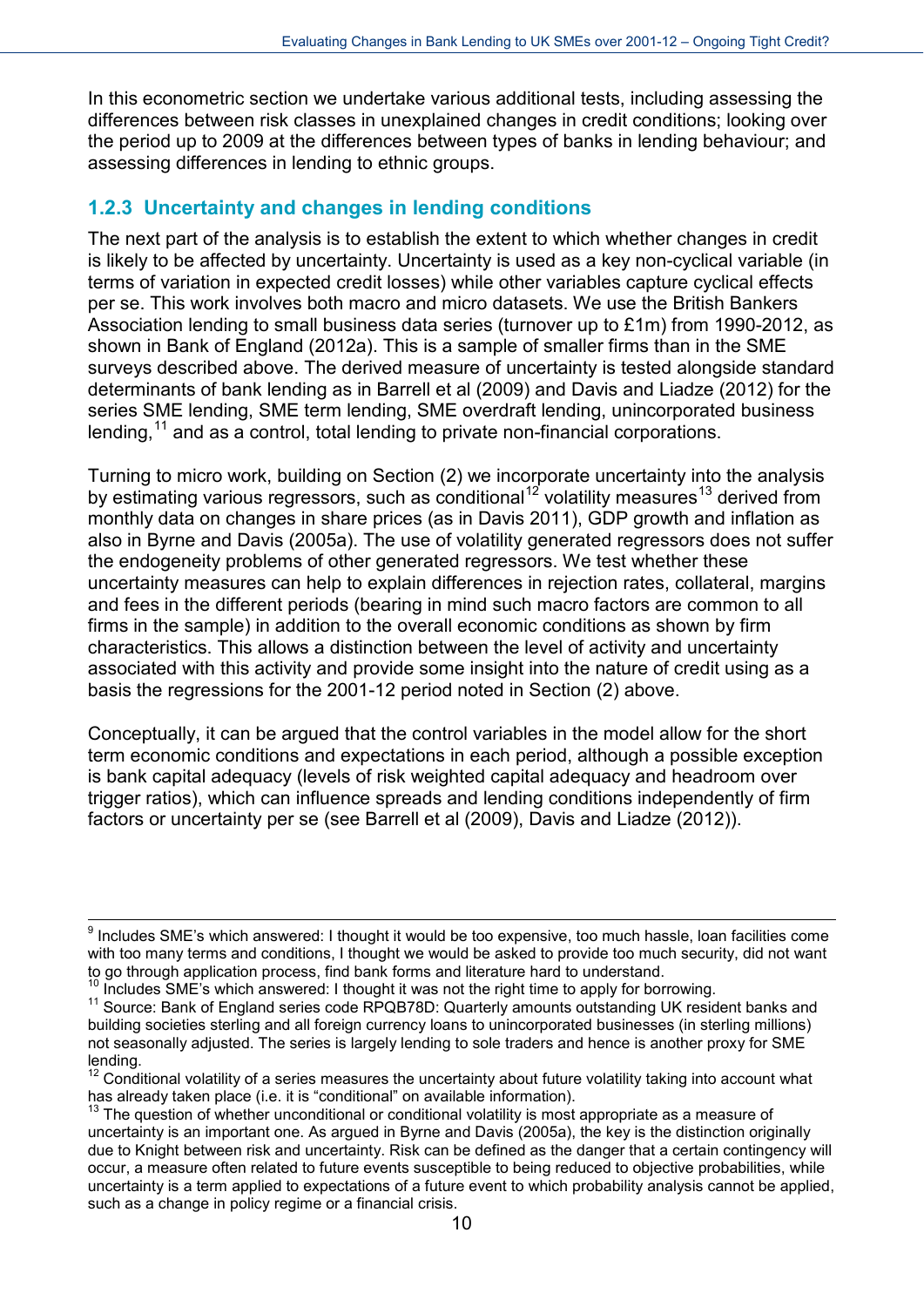#### <span id="page-11-0"></span>**1.2.4 Warranted further research**

Before concluding this section, we note that a further desirable step in analysis of SME lending is to provide alternative instruments to test for the endogeniety of the findings in the study and provide comparable identification procedures. The purpose of this analysis is of course to identify demand and supply, although we recognise that all indentification strategies necessarily have their limitations. In this analysis we include an independent measure of credit risk which is omitted in soome other studies. Alternative strategies may underestimate the size of the constraints due to the 'weak instruments problem'.<sup>[14](#page-11-1)</sup>

If the shorter data set in panel form is used, possible candidates could include instruments which are firm specific such as previous rejection rates in applying for credit (i.e. using previous values as an instrument for current values); one can also use bank-specific characteristics of the lender (as in Jimenez et al (2012), cross country or regional assessments of economic developments (as in Holton et al 2012), or bank concentration by region (Merciarca et al 2009). However, this would exclude the most recent data in the SMEFM data set.

Unfortunately the nature of the surveys and related data make these infeasible. In particular, the survey ceases to be a panel after 2009 and hence previous rejection rates cannot be traced. Also after 2009 the bank making the loan is no longer specified in the survey available to the authors, and the long series of Bank of England agents' scores are not available by region. Unlike recent work such as Hempell and Sorensen (2010) and Sovago (2011) we also do not have data from bank lending surveys to complement the firm survey data. A decomposition of lending rate changes between credit risk, funding costs and the residual that could have been helpful for identification has only been found feasible for household lending (Button et al 2010).

Finally, whereas the variable "discouragement" from applying for loans is potentially helpful in identification of supply and demand, it is only consistently available since 2010 and hence cannot be used for our principal data period 2001-12.

This is an important area of further research and development of the SME survey in that until the issue notion of a supply constraint is fully demonstrated, the validity of analysis in this area will remain in doubt. That said, we concur largely with Fraser (2012a) that the effects found for loan applications in the main results of our paper "seem to be genuine supply-side effects since the econometric models included extensive controls relating to the risk profile of the business/owner and their financial relationships" (ibid p66).

-

<span id="page-11-1"></span> $14$  Weak instruments arise when the instrument in a regression (as defined in footnote 6) is only weakly correlated with the included endogenous variables (Stock et al 2002).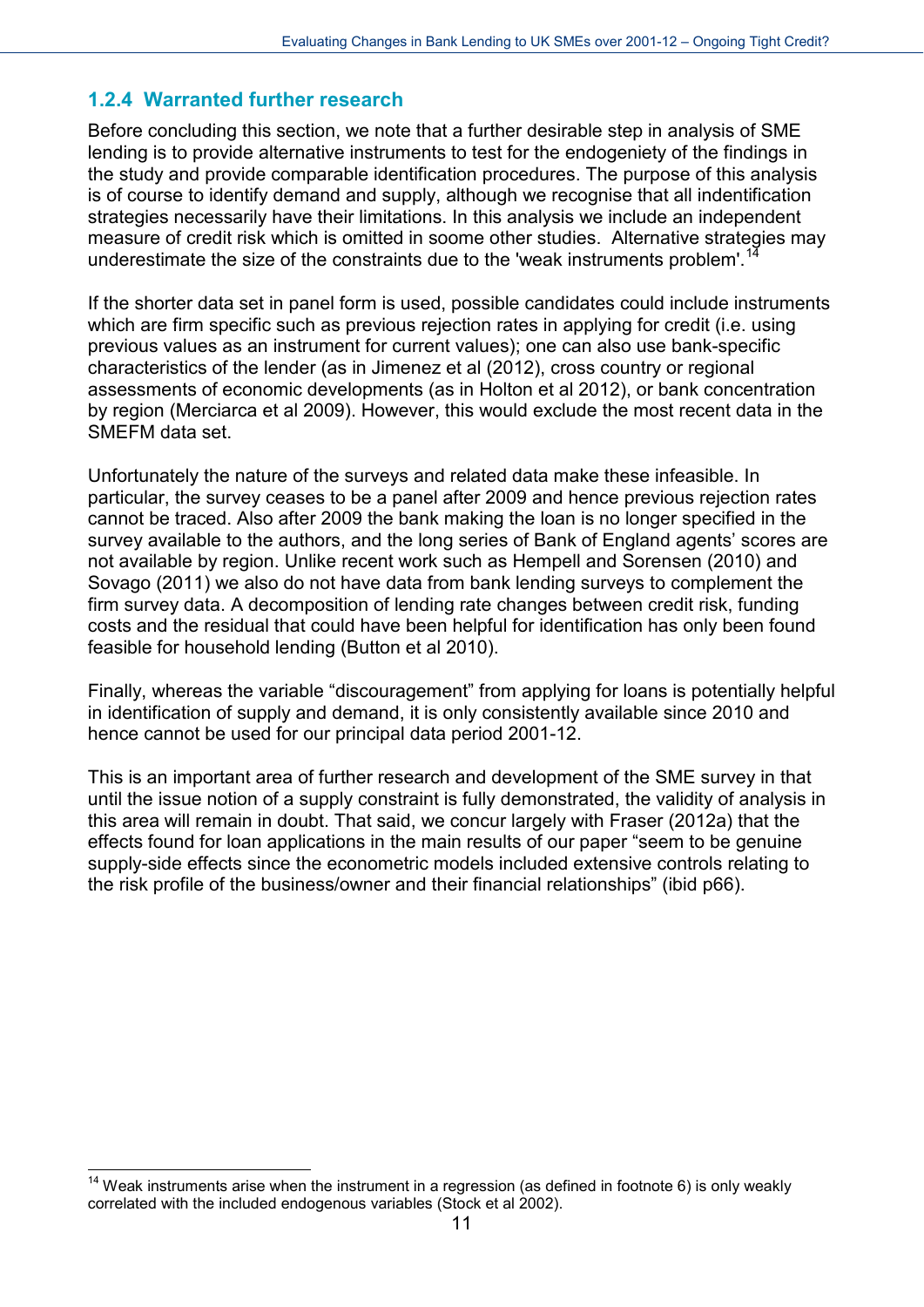## <span id="page-12-0"></span>**2. Trends in the data**

Charts are presented in two ways. The top charts cover 2001-12 combining the UKSMEF and the first and fifth wave of the SMEFM for 2010-11 and 2011-12 respectively. The lower charts cover the 2010-12 for all five waves of the SMEFM survey available at the time of the analysis. All charts include renewals as well as new lending, unless otherwise stated.





Includes data on all SMEs. An SME is defined to have a demand for overdraft/loan: over 2001-2008, if applied for overdraft/loan; in 2009, if it used overdraft/term loan over the last 12 months; over 2010-2012, if it applied for new or renewed overdraft/loan.



#### **(b) 2010-12 by waves**

Includes data on all SMEs.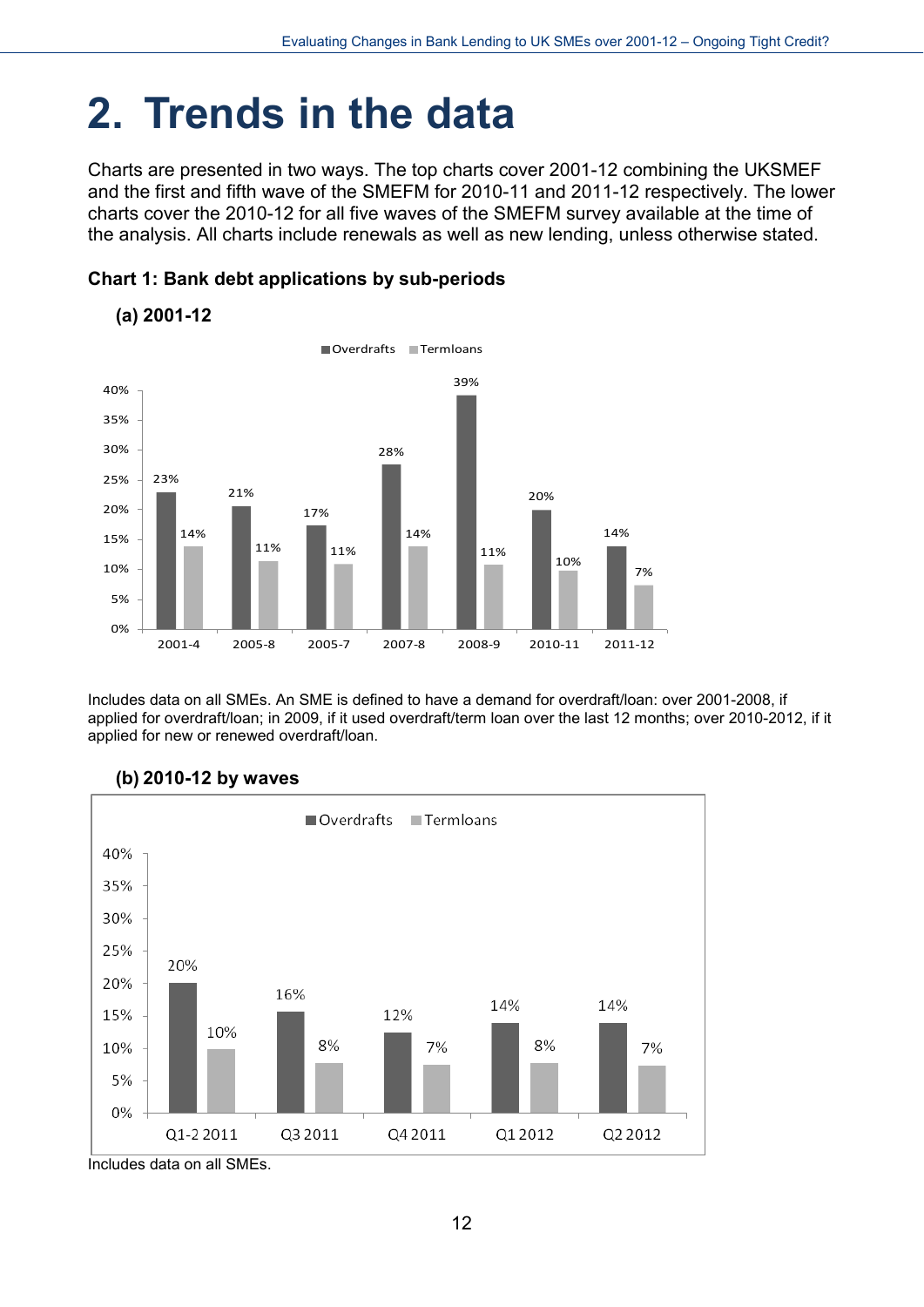The proportion of firms applying for debt finance across the sample has declined since 2008-9 according to Chart 1(a), both for overdrafts and for term loans. Chart 1 (b) shows that in the 2010-12 period there has also been a consistent reduction in the proportion of firms seeking credit, although it has flattened out since the third wave. Note that application is not necessarily an accurate measure of demand since some firms may be deterred from application despite having positive financing needs (the difference being "discouragement" as defined in the SME Finance Monitor survey since 2010, see below). Furthermore the composition of firms applying for and receiving credit is changing over time, as analysed in the econometrics in Section 3.





Includes data on all SMEs.



#### **(b) 2010-12 by waves**

Includes data on all SMEs.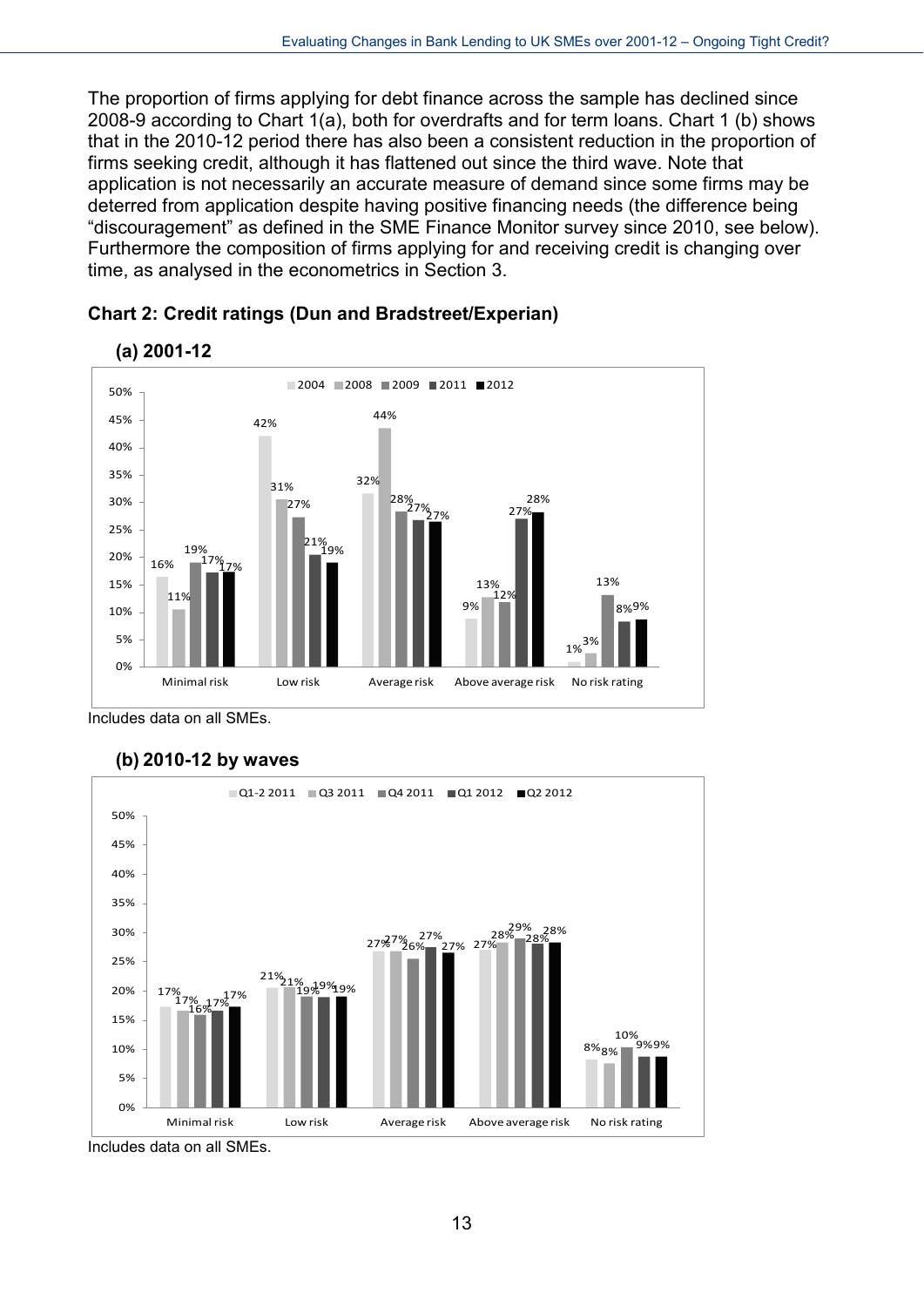Credit ratings<sup>[15](#page-14-0)</sup> within the sample have worsened in the period 2010-12 compared to the earlier periods, with a higher proportion of firms falling into the above average risk category (Chart 2a). Minimal, low and average risk classes have all fallen relative to the 2009 survey, with the fall in low risk being part of a trend throughout the 2000s. A somewhat higher percent of firms have been non-rated. A similar albeit slight upward trend in above average risk and reduction in low risk is apparent in the waves from 2010-12 (Chart 2(b)). Omitting credit risk from an analysis of bank credit would bias the results to suggest a greater supply problem.

In common with all the other charts, rejection rates in Chart 3 include renewals. The rejection rate is defined as the proportion of firms which applied for credit and were either refused outright or received less credit than they requested, as a proportion of firms applying (in line with Fraser 2012a). The data suggest a dramatic rise in the rejection rate as a proportion of applications in 2010-12, reaching the highest levels in the latest survey of any period since 2001. The shift is accentuated by its combination with a falling level of applications (Chart 1). An upward trend is apparent in the 2010-12 data, with rejection rates reaching their highest points for both overdrafts and loans in the most recent wave up to June 2012.



#### **Chart 3: Bank debt rejection rates by sub-period**

Includes data on SMEs with bank debt.

-

**(a) 2001-12**

<span id="page-14-0"></span> $15$  External risk ratings by ratings agencies such as Dun and Bradstreet and Experian use a variety of business information to predict the likelihood of business failure in the 12 months following the forecast. Such ratings are commonly used as background for decisions on lending. Other factors underlying lending may include macroeconomic forecasts, "soft" information about the firm such as quality of management, and the bank's desired portfolio of assets across different sectors.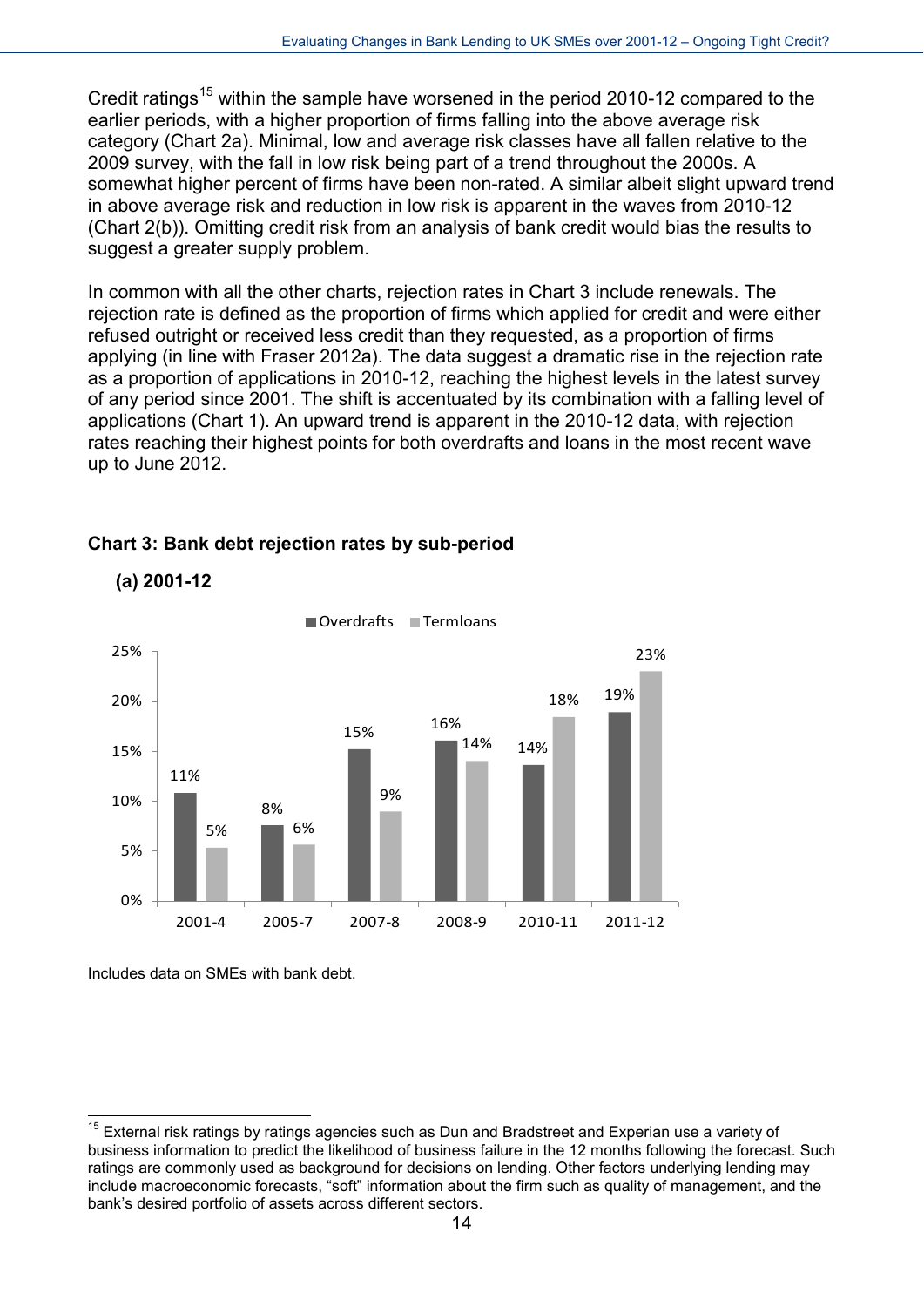

#### **(b) 2010-12 by waves**

Includes data on SMEs with bank debt.

Loan and overdraft margins are calculated as a difference between interest rates charged on loans/overdrafts and Bank of England bank rate at the time of an interview. It is recognised that bank funding costs can be quite different from the bank rate e.g. the LIBOR spread has been much higher than in past decades. However, the higher funding costs are likely to reflect uncertainty and concern over the condition of banks and to this extent are reflected in the spread as a cost transferred to borrowers rather than absorbed by banks.<sup>[16](#page-15-0)</sup>

#### **Chart 4: Bank debt margins**





-

Includes data on SMEs with bank debt; excludes SMEs with margins greater than 30pp.

<span id="page-15-0"></span> $16$  We note that banks' funding costs are also influenced by a number of other factors including maturity of their borrowing, retail/wholesale composition and deposit market competition.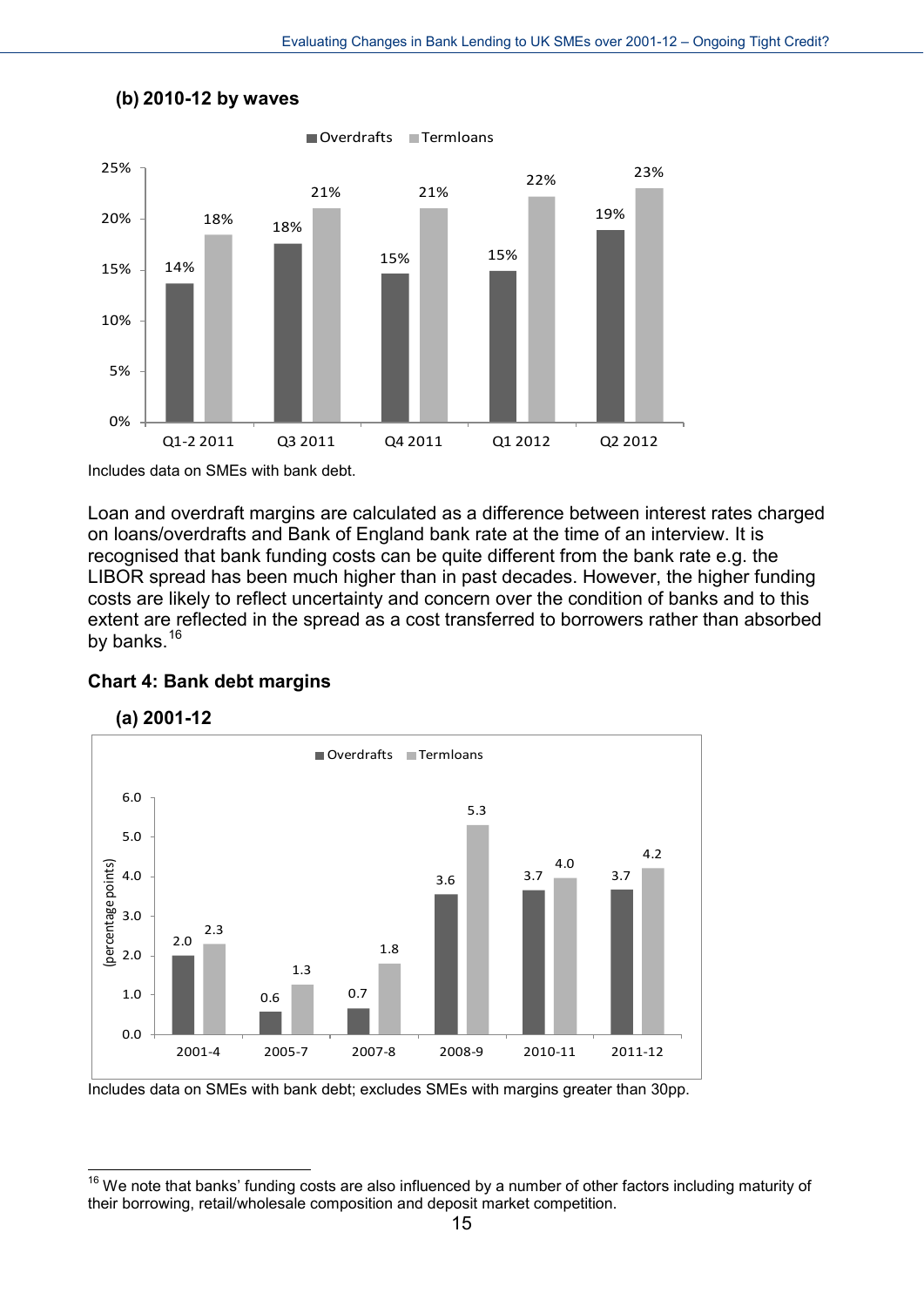

#### **(b) 2010-12 by waves**

Includes data on SMEs with margins information provided; excludes SMEs with margins greater than 30pp.

Debt margins for borrowing firms fell in 2010-11 from a peak in 2008-9 for term loans, before rising again to their second highest level in 2011-12. For overdrafts the cost of credit was marginally higher in 2010-12 than in 2008-9 (Chart 4a). Within the recent waves a rise is apparent in margins, peaking in the most recent wave for term loans and in the previous wave for overdrafts (Chart 4b). The margins for overdrafts tend to be lower than for loans, consistent with a lower level of control over the borrower for loans, but there is a degree of convergence in recent periods. The overall pattern in Chart 4 may again be affected by changes in the composition of borrowers over time.





Includes data on SMEs with bank debt.

Chart 5 shows the term loan margins to have returned in 2012 to the peak previously observed in 2009 (these patterns cannot be derived for overdrafts). The cost of credit is shown to be extremely high, and we note from the macro data shown in Chart 15 that the importance of term loan finance in value terms is far greater than that of overdrafts.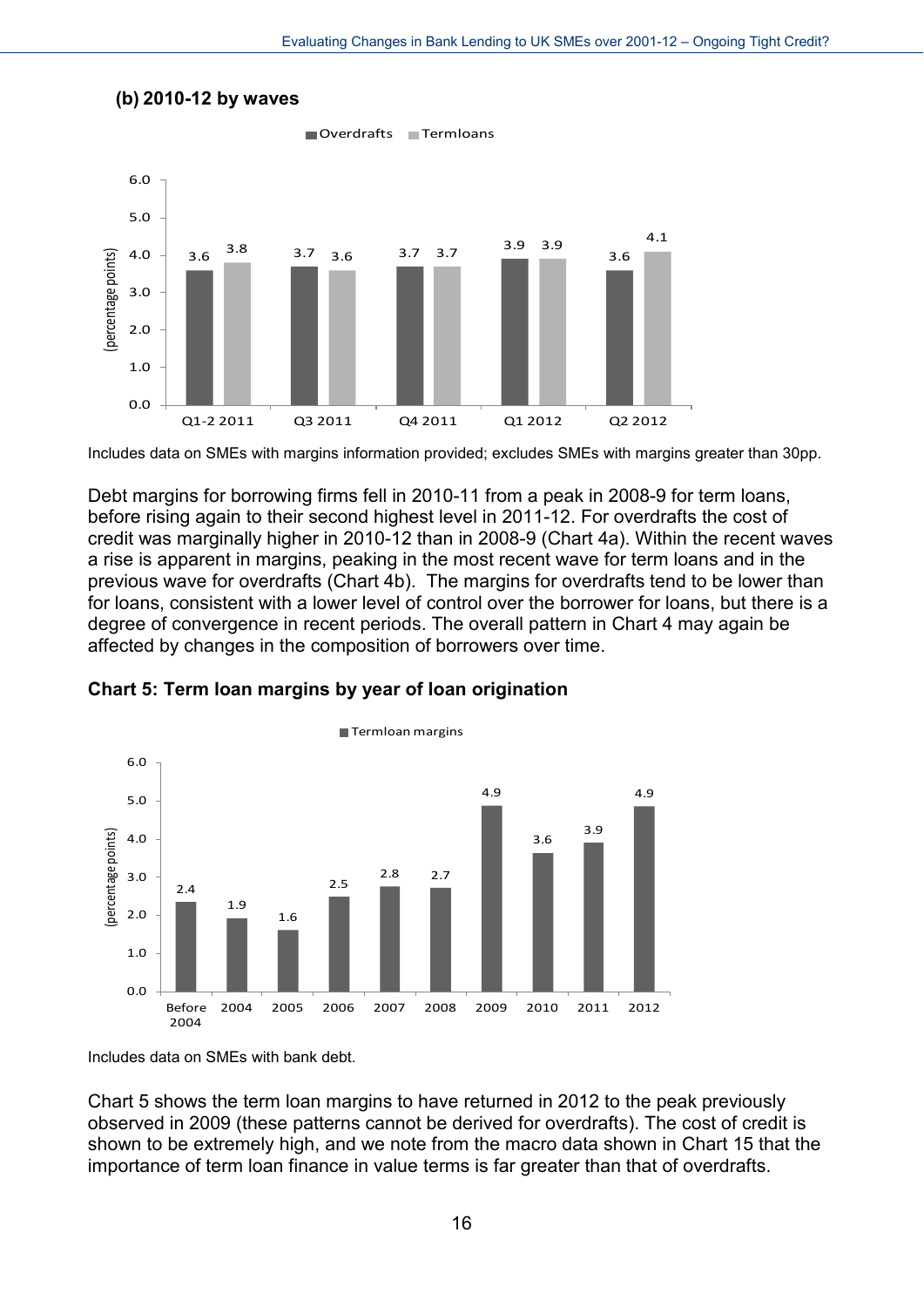#### **Chart 6: Arrangement fees**

**(a) 2001-12**



Includes data on SMEs with bank debt. In pounds, 2009 prices. Includes arrangement fees for loans less than £150,000.



#### **(b) 2010-12 by waves**

Includes data on SMEs with arrangement fees. In pounds, 2009 prices. Includes arrangement fees for loans/overdrafts less than £150,000.

Arrangement fees in real terms fell from 2008-9 onwards for loans but have been steadier for overdrafts (Chart 6a). However, the apparent fall in term loan fees may have been offset by a rise in the frequency of payment and a rise in non standard fees and charges. In the five waves of the SME Finance Monitor (Chart 6b) arrangement fees for loans have been on an increasing trend between the second and the fourth waves, with a reduction observed in the last wave. Fees for term loans are consistently higher than for overdrafts, although this may reflect the size of transactions.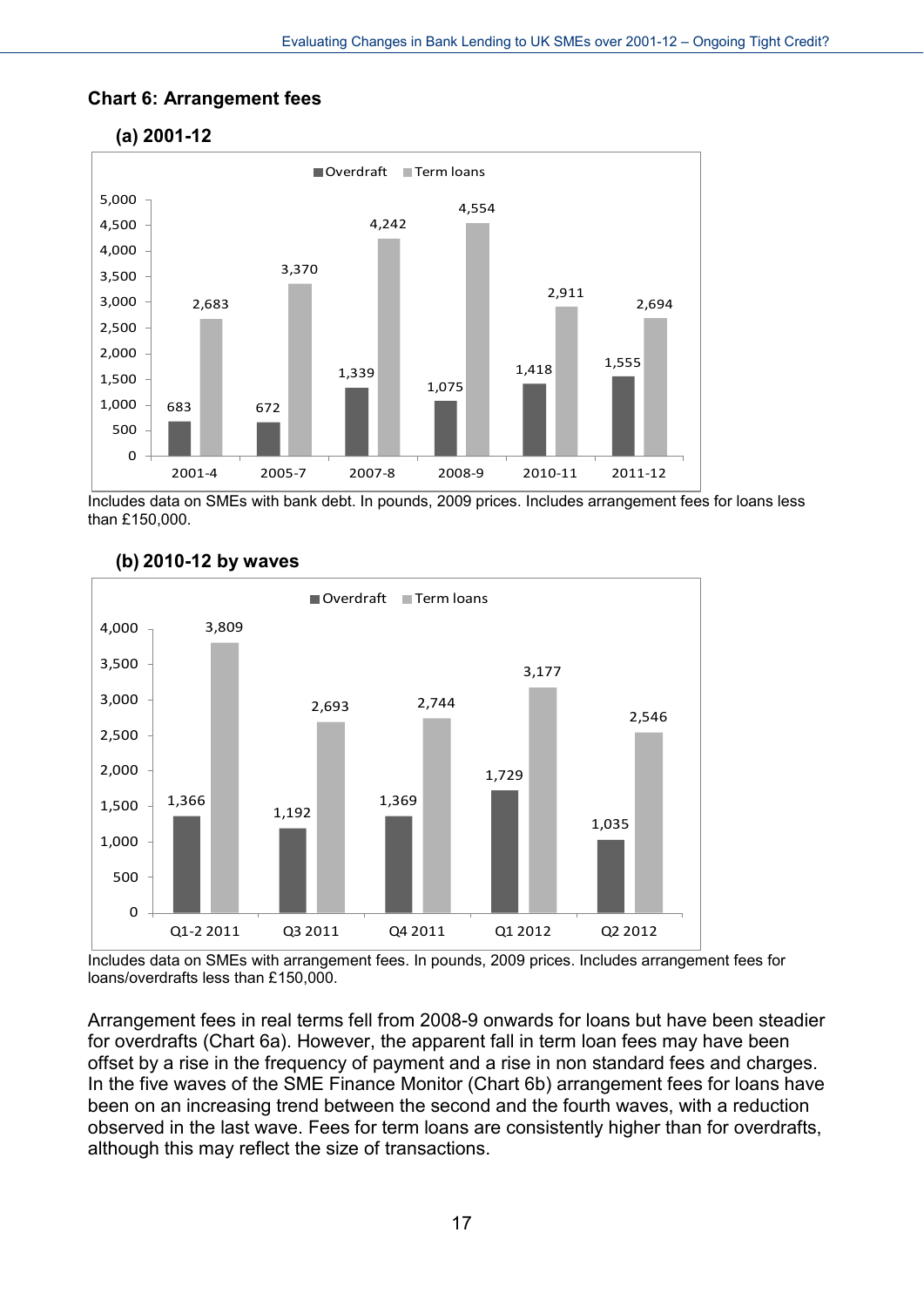

**Chart 7: Term loan arrangement fees by year of loan origination**

Includes data on SMEs with bank debt. In pounds, 2009 prices. Includes arrangement fees for loans less than £150,000.

Chart 7 shows that fees in 2011 were higher than at any time since 2005.



#### **Chart 8: Arrangement fees as a percent of size**

Includes data on SMEs with bank debt. Excludes outliers, i.e. ratios greater than 9 for loans and greater than 6 for overdrafts.

Overdraft fees peaked in 2007-8 but stood at a high level within the sample period also in 2011-12, while percentage fees for term loans have come down from highs in 2008-9 (Chart 8).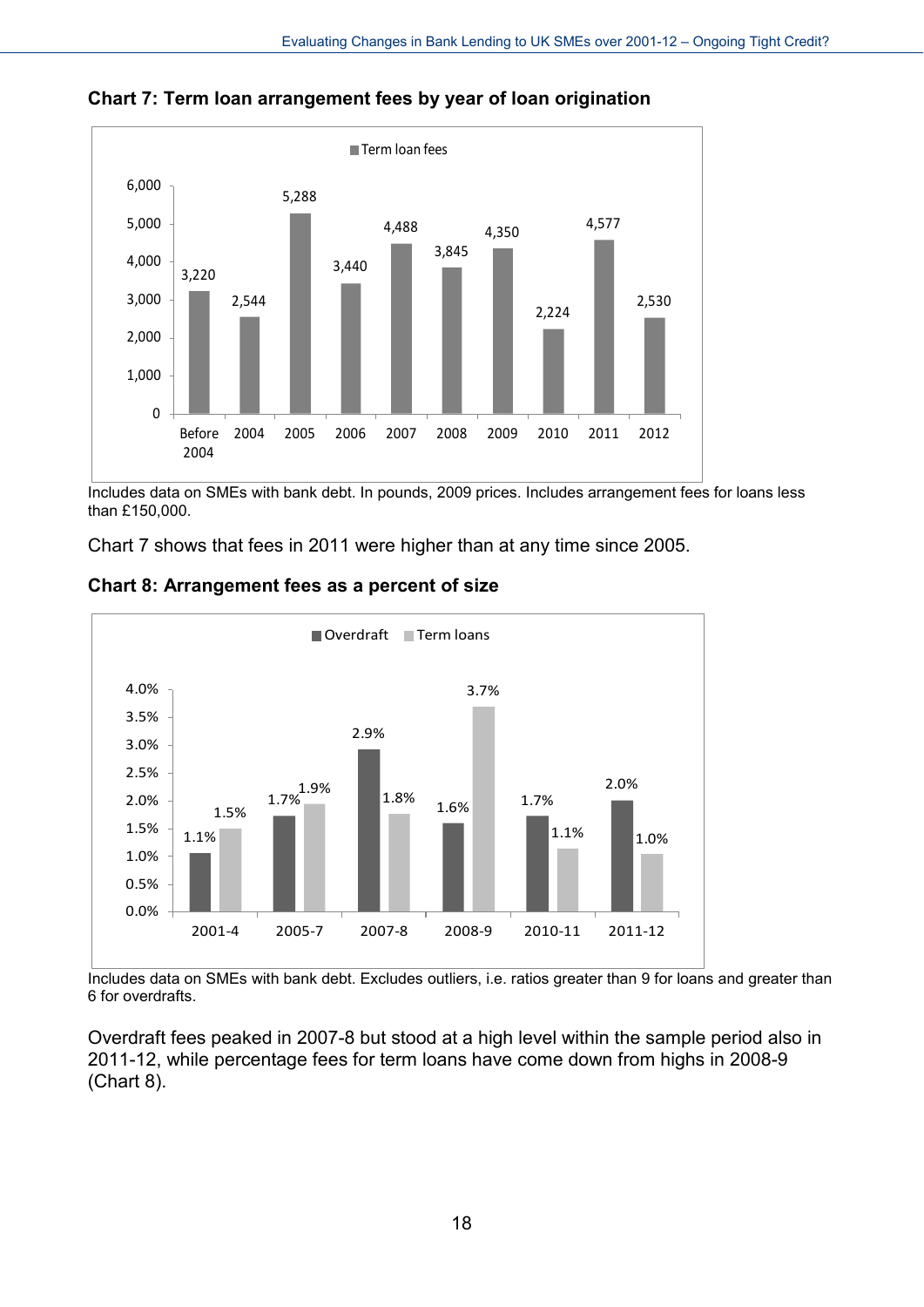

**Chart 9: Term loan arrangement fees as a percent of size by year of loan origination**

Includes data on SMEs with bank debt. Excludes outliers, i.e. ratios greater than 9 for loans.

Percentage fees for loans picked over 2006-2009 and have since returned to the levels seen prior to 2006 (Chart 9). Fees can provide an alternative to higher interest rates when margins are low, as they were in the period up to 2008 (Chart 4a).

#### **Chart 10: Bank debt involving collateral**



**(a) 2001-12**

Includes data on SMEs with bank debt.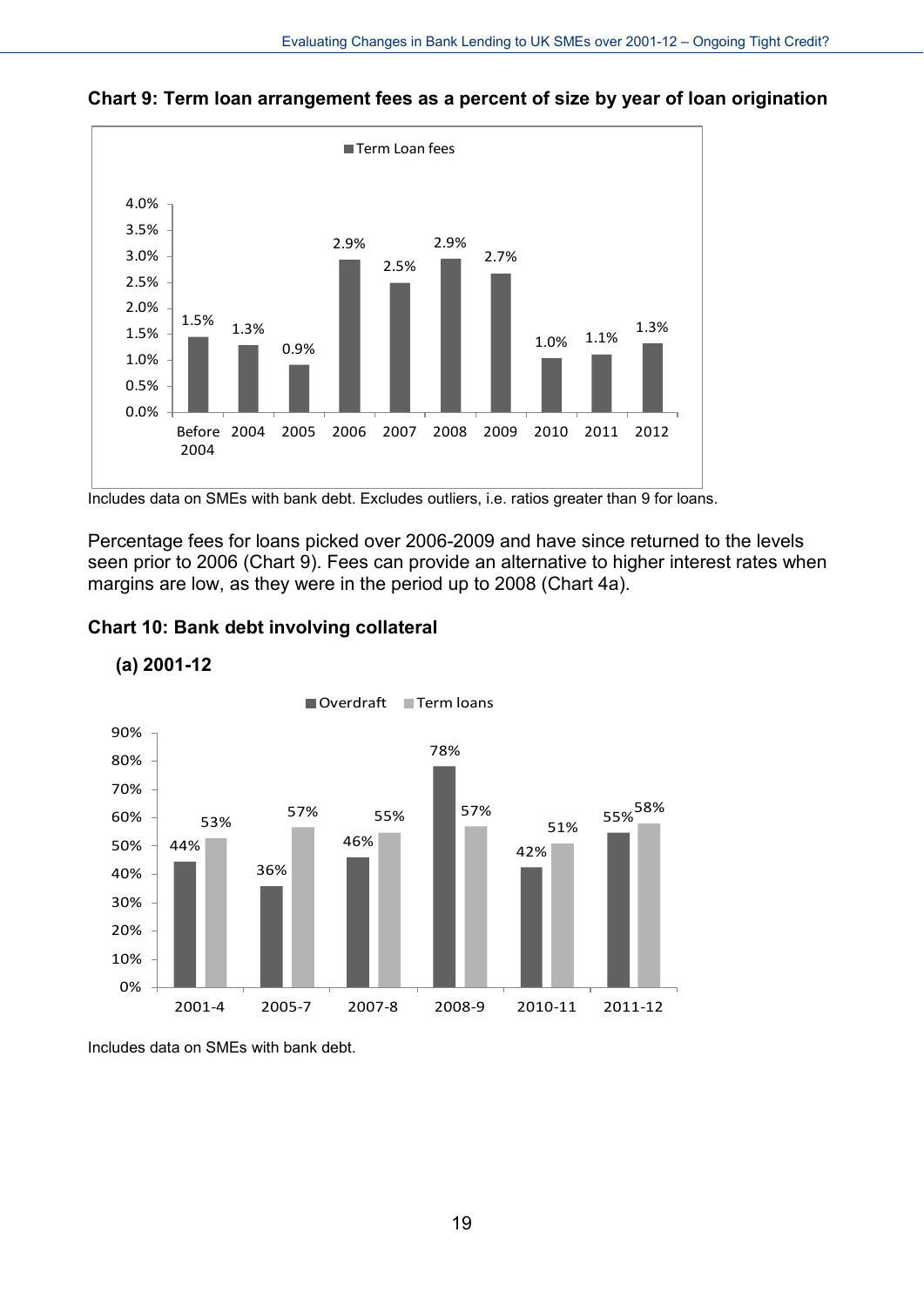

#### **(b) 2010-12 by waves**

Includes data on all SMEs with bank debt.

Collateral protects the lender against default so may be expected to rise when there is financial stress. That said, the percentage of loans having collateral requirements are shown in Chart 10a to be structurally around 55% for term loans, although a lower figure is shown for 2010-11, possibly reflecting the devaluation of collateral in the wake of the crisis. Overdraft collateral requirements are more cyclical with a sharp rise in 2011-12 to the highest level observed since 2008-9 and the second highest in the sample. The detailed figures for the waves (Chart 10b) shows a peak in the last wave in our sample up to June 2012 for both overdrafts and term loans, suggesting a recent tightening of collateral requirements.





■Termloan collateral

Includes data on SMEs with bank debt.

Collateral requirements for term loans in 2011 and 2012 are higher than at any time since 2005 (Chart 11).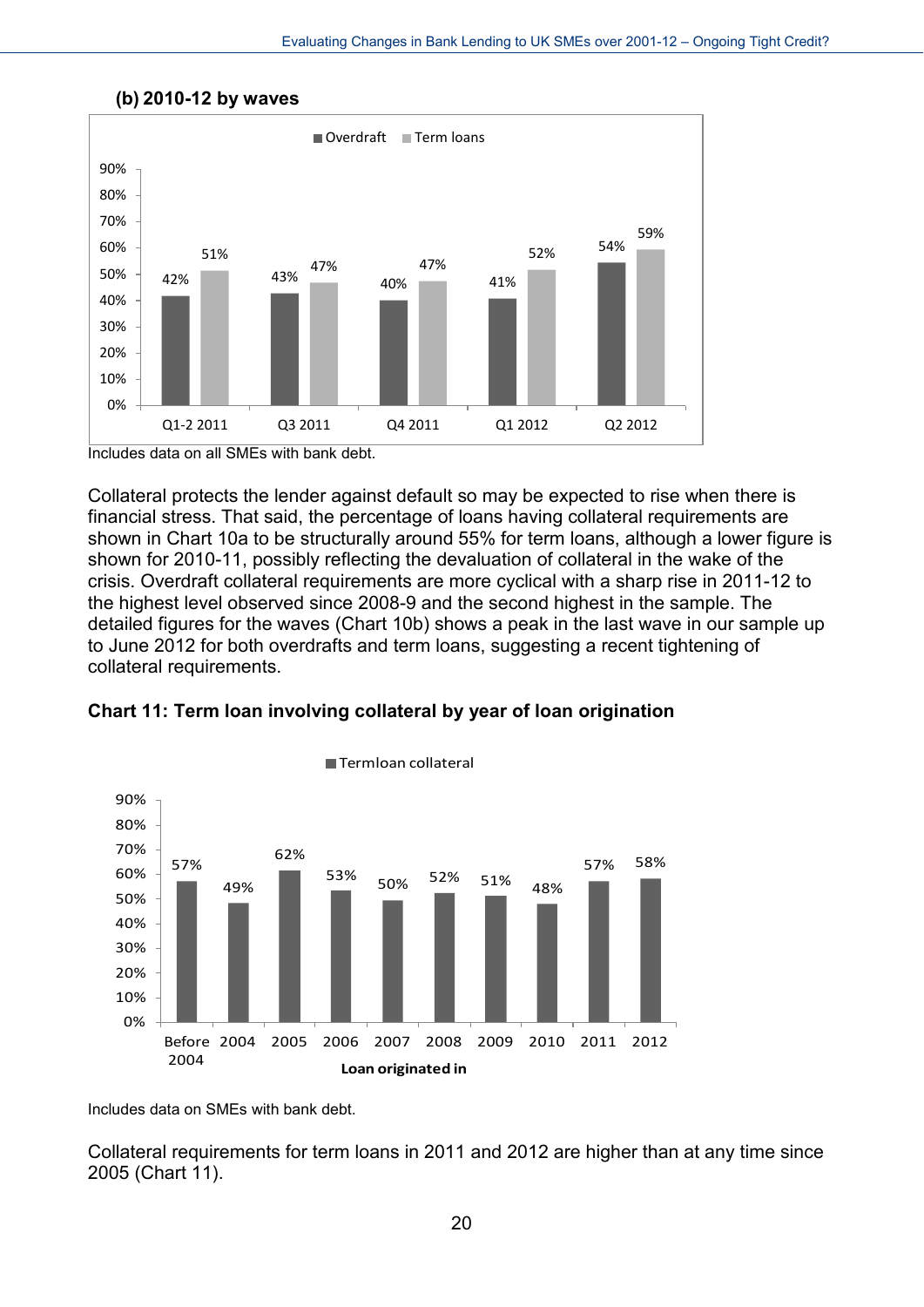#### **Chart 12: Bank debt rejection rates 2010-12 with and without renewals**



#### **Including renewals**

Includes data on SMEs who applied for bank debt.



41% 40% 30% 33% 34% 32% 33% 35% 33% 42% 0% 5% 10% 15% 20% 25% 30% 35% 40% 45% 50% Q1-2 2011 Q3 2011 Q4 2011 Q1 2012 Q2 2012  $\blacksquare$  Overdraft  $\blacksquare$  Term loans



#### **Renewals only**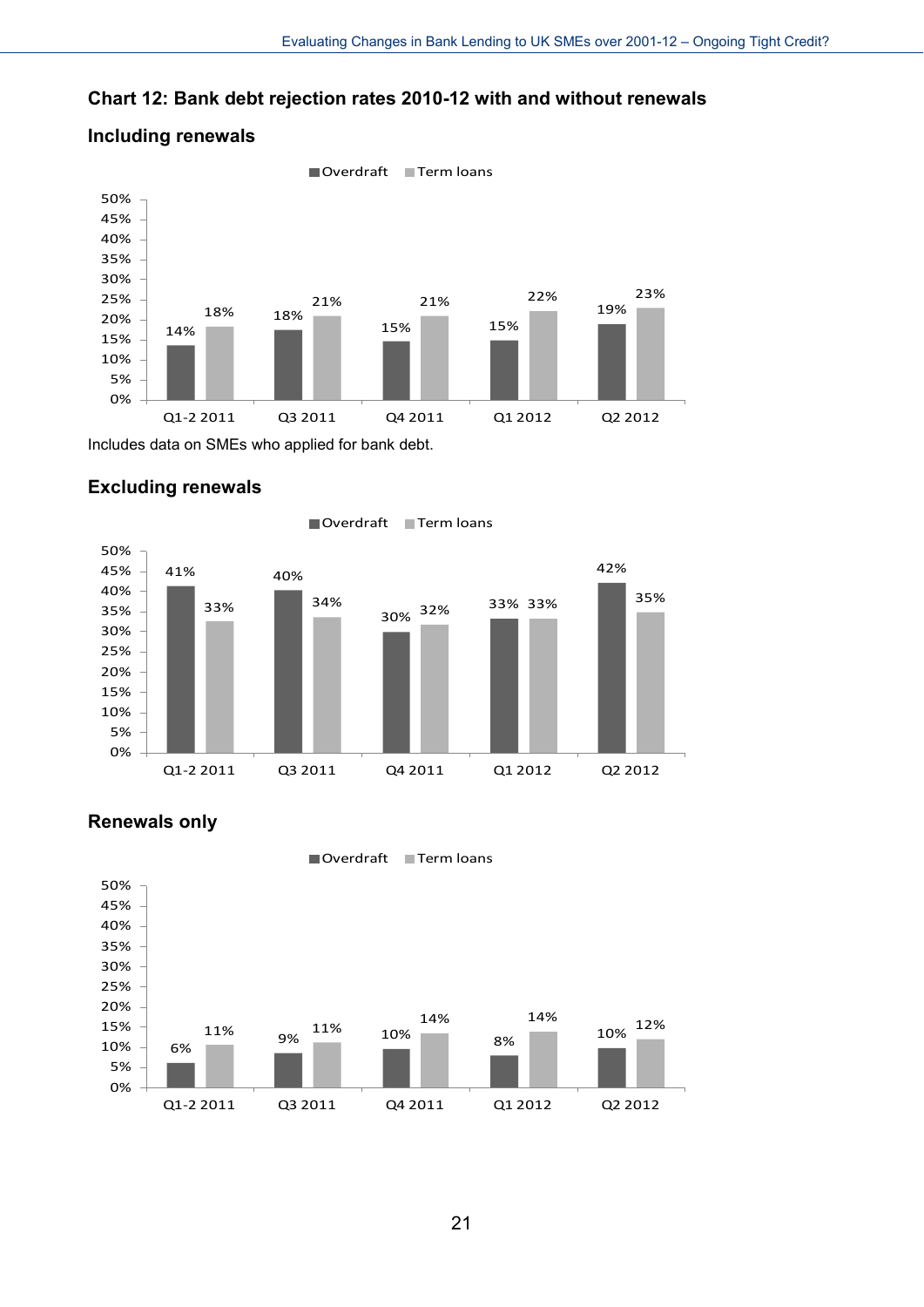#### **Chart 13: Bank debt margins for 2010-12 with and without renewals**



Includes data on SMEs with margins information provided; excludes SMEs with margins greater than 30pp.





In Charts 12-13 we compare the key variables with and without renewals for the SME Finance Monitor over 2010-12. Chart 12 shows that as one would expect there is a higher rate of rejection if renewals are excluded. However, the figures excluding renewals are not

#### **Renewals only**

**Including renewals**

**Excluding renewals**

22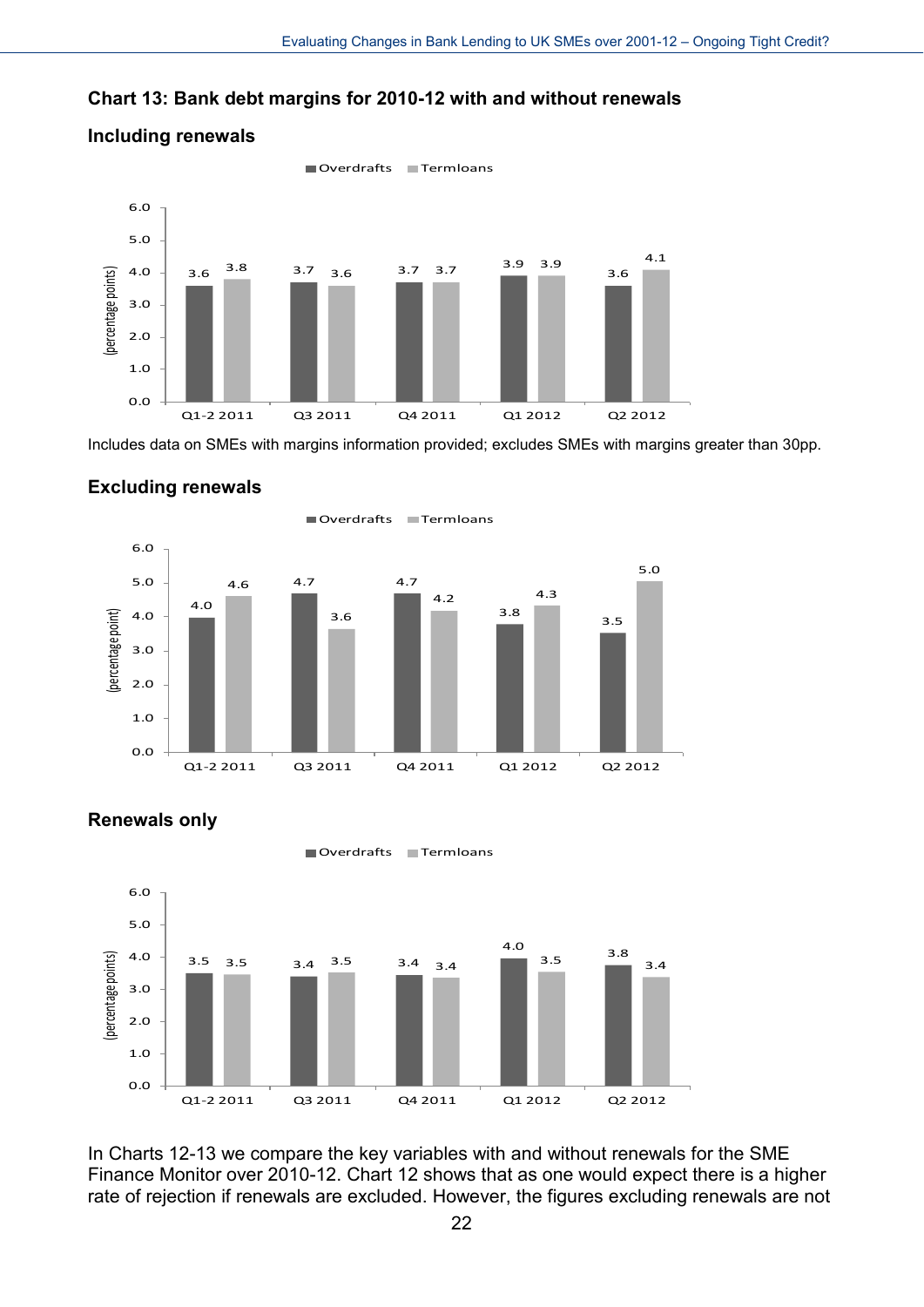consistent with earlier surveys which is why we consistently use data for including renewals, unless otherwise stated. That said, there is much more of an upward trend in the rejection rate including renewals than excluding them. So while credit may be consistently tight for new loans it appears to be increasingly tight for renewals as shown in the third part of the chart.

Chart 13 shows a similar pattern with a rise in margins being more pronounced with than without renewals, although it is also apparent for new lending for term loans. These patterns imply that renewals, that may be of loans previously made under easy conditions prior to 2007, are facing increasingly tougher conditions (although our regressions will be more conclusive since they control for borrower characteristics).

Chart 14 shows trends in the four definitions of discouragement including renewals in each case<sup>[17](#page-23-0)</sup>. It can be seen that informal enquiries (the most informative measure of discouragement, which we focus on in our econometrics) and the procedure of borrowing are the most important ones. The denominator is the number of firms that chose to answer questions in this field. There seems to be a slight downtrend for loans while there is no clear trend for overdrafts (the first two surveys did not ask this question for overdrafts).



#### **Chart 14: Discouragement rates for 2010-12**

Includes data on SMEs with discouragement information provided.

<span id="page-23-0"></span><sup>1</sup>  $17$  The definitions (BDRC 2012) are as follows: (1) Principle of borrowing – those that did not apply because they feared they might lose control of their business, or preferred to seek alternative sources of funding. (2) Process of borrowing – those who did not want to apply because they thought it would be too expensive, too much hassle etc. (3) Informal enquiries discouragement – those that had been put off, either directly (they made informal enquiries of the bank and were put off) or indirectly (they thought they would be turned down by the bank so did not ask) and (4) Current economic climate – those that felt that it had not been the right time to borrow.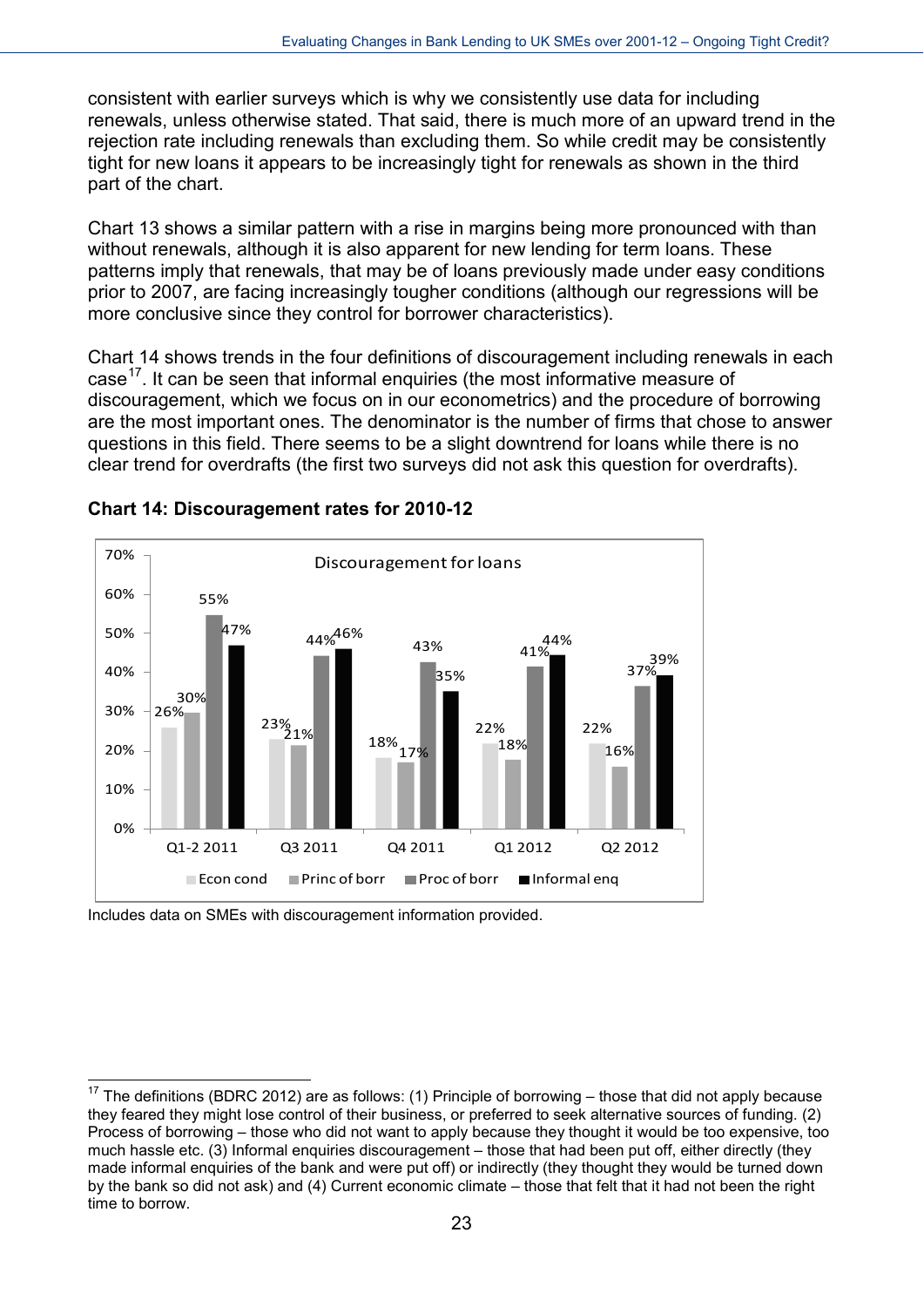

Includes data on SMEs with discouragement information provided.

The micro data referred to above is complemented by macro data from the BBA (adjusted since June 2006 by BIS to avoid series breaks in the data). Quarterly data before June 2006 are estimated by NIESR based on annual series. These data refer to SMEs with a turnover of up to £1 million.



**Chart 15: Aggregate stock of lending to SMEs (£ million)**

Source: BBA with adjustment by BIS, SMEs are firms with turnover under £1 million

Chart 15 shows that there has indeed been a boom and bust in SME term lending in recent years albeit driven largely by construction and real estate activities, while overdraft volume has remained subdued. Looking back, we can see that overdraft lending has declined even in nominal terms consistently since 1991, while term lending rose to a peak in 2009. Note that there may be effects from the ceiling of £1 million on turnover, as the "real" size of a firm with such a turnover is obviously quite a lot smaller in 2012 than it was in 1990.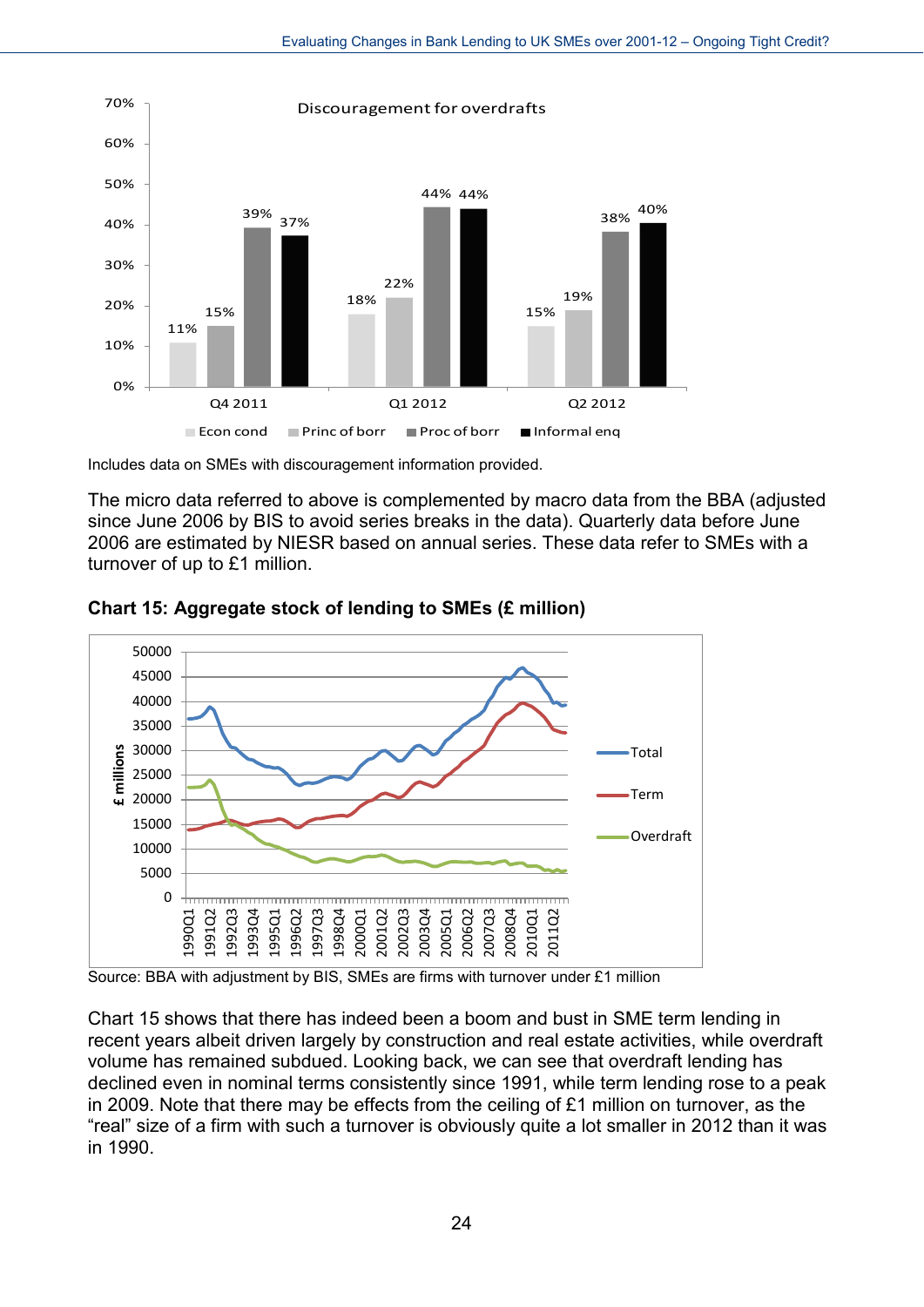

**Chart 16: Aggregate stock of lending to SMEs (annual percentage change)**

The pattern of net lending over time is shown in Chart 16, which shows annual percentage changes in the total. There have been numerous periods when the volume of SME lending has declined, including not only 2010-12 but also over 2002 and from 1991-1997. Falls in overdraft volumes have of course been much more persistent than for term lending, as Chart 15 has already shown. In the most recent period, the decline in overdrafts began in 2008Q4 while that for term loans only started in 2010Q2. Since 2011Q3 the decline in term lending has been more rapid than that for overdrafts.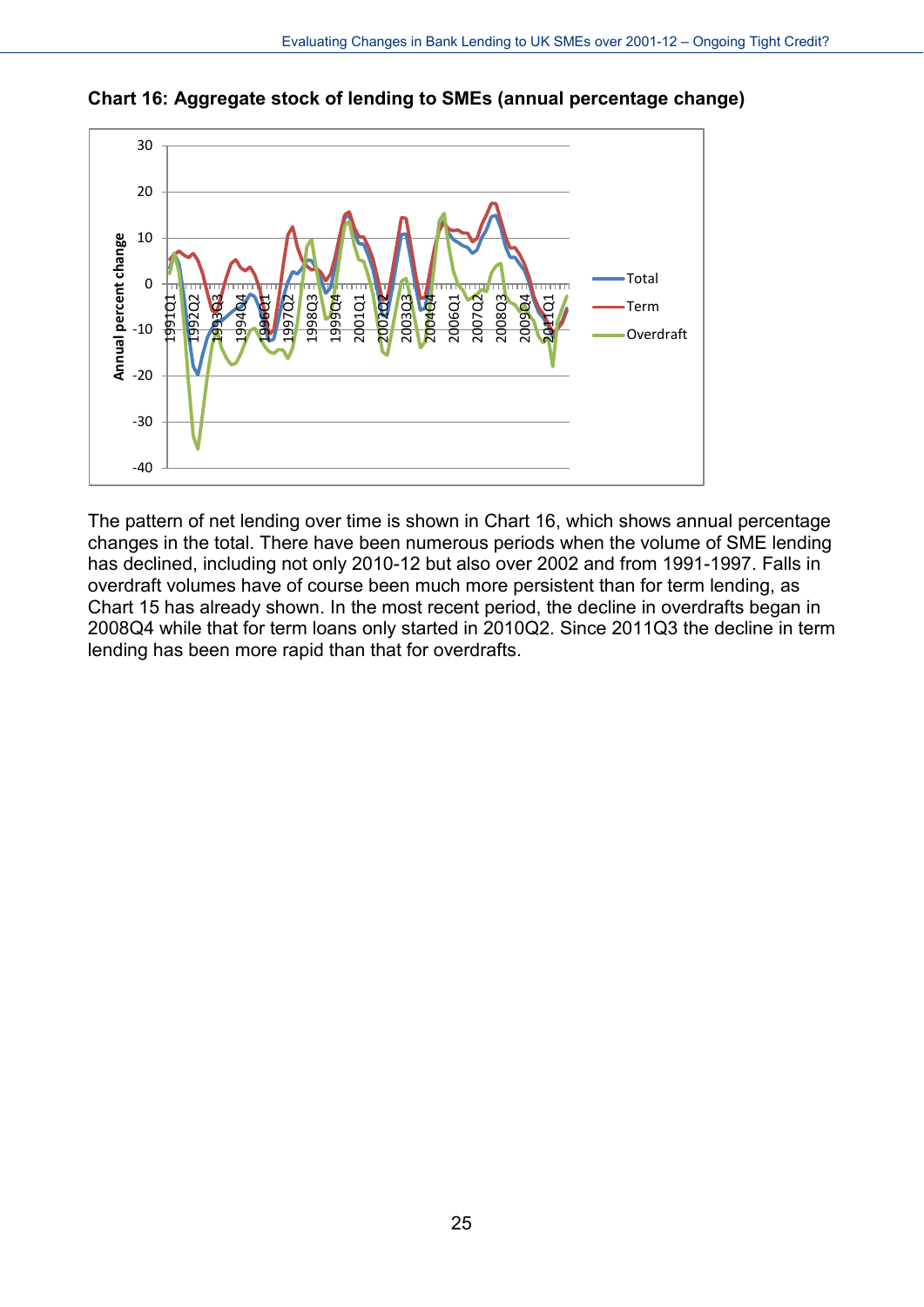## <span id="page-26-0"></span>**3. Econometric results**

### <span id="page-26-1"></span>**3.1 Characteristics of SMEs likely to face supply of credit constraints**

Turning to econometric analysis, our principal results are from the micro regressions following Fraser (2012a) which are shown in Tables 1-12. Rejection, collateral and discouragement are zero-one variables and are estimated by probit. Margins are estimated using instrumental variables with the endogenous variable loan size being instrumented for by size variables (sales or employment).<sup>[18](#page-26-3)</sup> Arrangement fees (as a proportion of loan/overdraft size) are continuous positive variables with a substantial proportion of zeroes and are estimated with tobit model.

We undertook regressions over two samples, firstly the 2001-12 period using the data up to 2009 from UKSMEF and then waves 1 and 5 of the SMEFM (we do not include the whole data from SMEFM to maintain a balanced sample over time). This was estimated relative to 2001-4. The second sample is all the data from waves 1-5 of the SME Finance Monitor estimated relative to the first wave. To ensure unbiased results we employ robust or bootstrap standard errors (Wooldridge,2006).

### <span id="page-26-2"></span>**3.1.1 Results for 2001-12**

Our main results for the 2001-12 sample are with similar variables to Fraser (2012a) as detailed above. In practice some of his variables were omitted due to data problems in extending the sample to 2012, including assets, debt/assets, VAT registration, length of relationship with bank and ethnicity<sup>[19](#page-26-4)</sup>, and these omissions will help explain differences from his results. All regressions are for the sample including renewals, except for certain 2010-12 results where renewals could be excluded. We commence with regressions for rejection rates of firms applying for loans or overdrafts over the full data period:

|                               | Overdraft  | (p-value) | Loan      | (p-value) |
|-------------------------------|------------|-----------|-----------|-----------|
| <b>Bank debt applications</b> |            |           |           |           |
| Applications in 2005-07       | $-0.410**$ | (0.000)   | $-0.267$  | (0.055)   |
| Applications in 2007-08       | 0.124      | (0.165)   | 0.272     | (0.061)   |
| Applications in 2008-09       | 0.162      | (0.074)   | $0.582**$ | (0.001)   |
| Applications in 2010-11       | $-0.00376$ | (0.960)   | $0.653**$ | (0.000)   |
| Applications in 2011-12       | $0.238**$  | (0.003)   | $0.840**$ | (0.000)   |

#### **Table 1: Rejection rates 2001-12**

<span id="page-26-3"></span> $\overline{a}$  $18$  The endogeneity of loan size means that loan size and margins are determined simultaneously, since the size of loan has direct effect on margins. In regression analysis this leads to bias of the estimated effect. The use of instrumental variables allows for consistent estimate overcoming the endogeneity. However, for an instrumental variable to be valid it must be correlated with the endogenous variable and uncorrelated with both the dependent variable and the error term. In this specific case, sales or employment are correlated with size of loan but are not correlated with margins, meaning they do not have a direct effect on them.

<span id="page-26-4"></span> $19$  Ethnicity was only included in the last wave of the SMEFM survey, separate results are presented at the end of this section.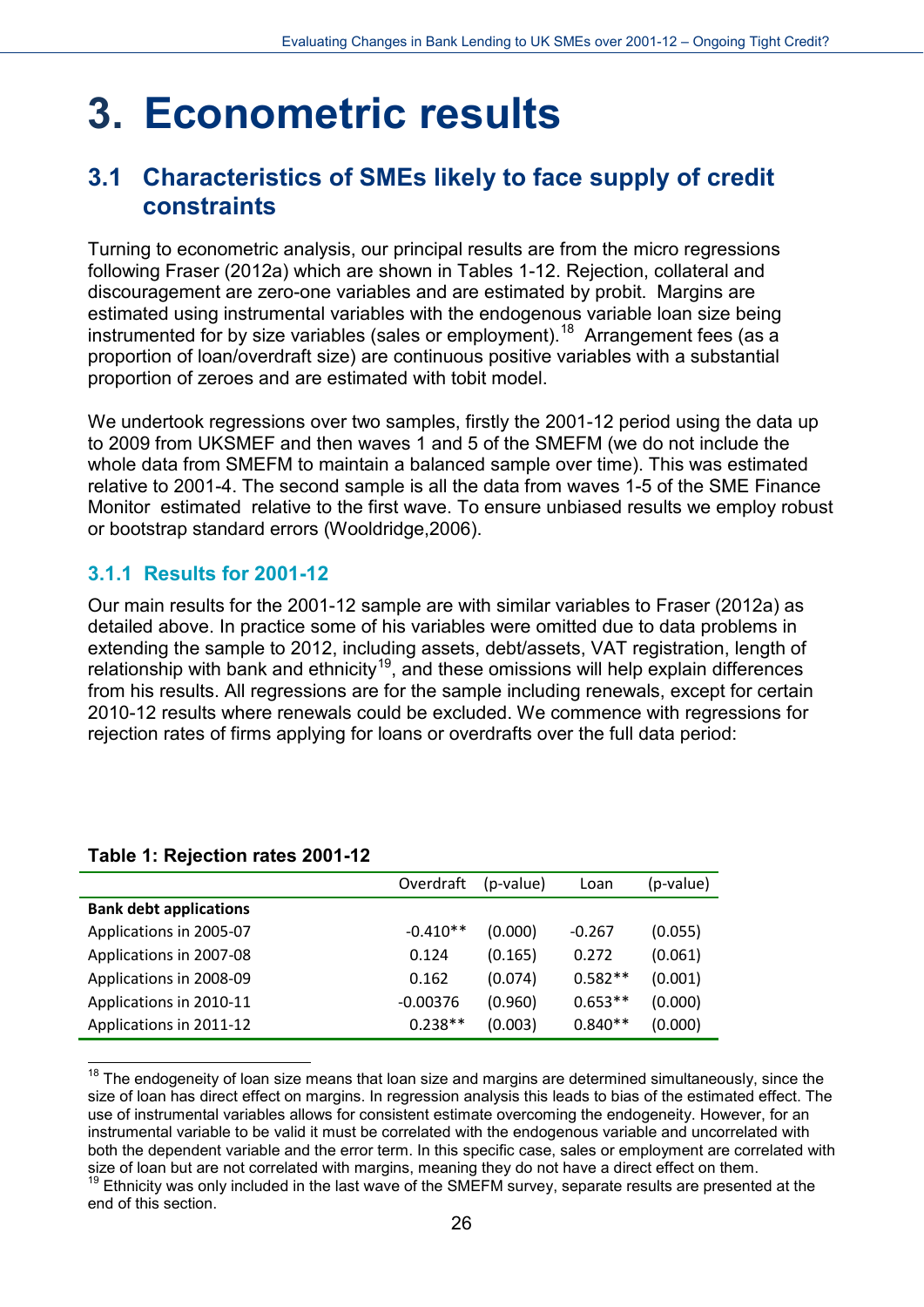| <b>Sales</b>                              |            |         |            |         |
|-------------------------------------------|------------|---------|------------|---------|
| Sales: £50,000-£99,999                    | $-0.298**$ | (0.005) | $-0.313$   | (0.053) |
| Sales: £100,000-£499,999                  | $-0.274**$ | (0.003) | $-0.147$   | (0.279) |
| £500,000-£999,999                         | $-0.242*$  | (0.022) | $-0.152$   | (0.325) |
| £1m-£4,999,999                            | $-0.434**$ | (0.000) | $-0.348*$  | (0.022) |
| £5m or more                               | $-0.223$   | (0.064) | $-0.568**$ | (0.001) |
| <b>Risk rating</b>                        |            |         |            |         |
| Low                                       | 0.144      | (0.157) | 0.130      | (0.356) |
| Average                                   | $0.312**$  | (0.002) | $0.314*$   | (0.023) |
| Above average                             | $0.629**$  | (0.000) | $0.356*$   | (0.016) |
| Undetermined                              | $0.617**$  | (0.000) | $0.419*$   | (0.030) |
| <b>Financial delinquency</b>              |            |         |            |         |
| Loan default                              | $0.746**$  | (0.000) | 0.108      | (0.589) |
| Unauthorized overdraft borrowing          | $0.687**$  | (0.000) | $0.276**$  | (0.001) |
| <b>Business Age</b>                       |            |         |            |         |
| 2-6 years                                 | $-0.427**$ | (0.000) | $-0.587**$ | (0.001) |
| 7-15 years                                | $-0.752**$ | (0.000) | $-0.828**$ | (0.000) |
| More than 15 years                        | $-0.889**$ | (0.000) | $-1.000**$ | (0.000) |
| <b>Other business characteristics</b>     |            |         |            |         |
| Ltd Co                                    | 0.132      | (0.087) | 0.0534     | (0.625) |
| Partnership                               | 0.0565     | (0.546) | $-0.150$   | (0.287) |
| Limited Liability Partnership             | 0.148      | (0.340) | $-0.0615$  | (0.815) |
| <b>Highest Qualification</b>              |            |         |            |         |
| Undergraduate                             | 0.00332    | (0.963) | $-0.0679$  | (0.527) |
| Postgraduate                              | 0.0139     | (0.881) | $-0.186$   | (0.156) |
| Gender                                    |            |         |            |         |
| Female                                    | $-0.0640$  | (0.372) | $-0.234*$  | (0.035) |
| Industry                                  |            |         |            |         |
| Agriculture, hunting and forestry/ fish   | $-0.0460$  | (0.742) | $-0.117$   | (0.554) |
| Construction                              | 0.0925     | (0.394) | 0.202      | (0.179) |
| Wholesale / retail                        | 0.0540     | (0.623) | 0.139      | (0.364) |
| Hotels and restaurants                    | $0.477**$  | (0.000) | 0.173      | (0.271) |
| Transport, storage and communication      | 0.151      | (0.222) | 0.0672     | (0.679) |
| Real estate, renting and business activ   | 0.0881     | (0.408) | 0.107      | (0.480) |
| Health and social work                    | $-0.0240$  | (0.865) | $-0.0545$  | (0.769) |
| Other community, social and personal ser. | $-0.0498$  | (0.695) | 0.0415     | (0.810) |
| <b>Region</b>                             |            |         |            |         |
| <b>East Midlands</b>                      | 0.0113     | (0.928) | 0.0518     | (0.760) |
| London                                    | $0.225*$   | (0.056) | $-0.0141$  | (0.936) |
| North East                                | $-0.129$   | (0.303) | $-0.421*$  | (0.023) |
| Northern Ireland                          | $-0.0401$  | (0.765) | $-0.131$   | (0.450) |
| North West                                | $-0.158$   | (0.211) | $-0.313$   | (0.085) |
| Scotland                                  | $-0.0320$  | (0.794) | $-0.266$   | (0.143) |
| South East                                | 0.0524     | (0.660) | $-0.0541$  | (0.737) |
| South West                                | $-0.0937$  | (0.431) | $-0.153$   | (0.340) |
| Wales                                     | 0.0746     | (0.538) | $-0.0454$  | (0.782) |
| <b>West Midlands</b>                      | $-0.00436$ | (0.971) | $-0.151$   | (0.342) |
| Yorkshire & Humberside                    | $-0.0998$  | (0.460) | $-0.660**$ | (0.002) |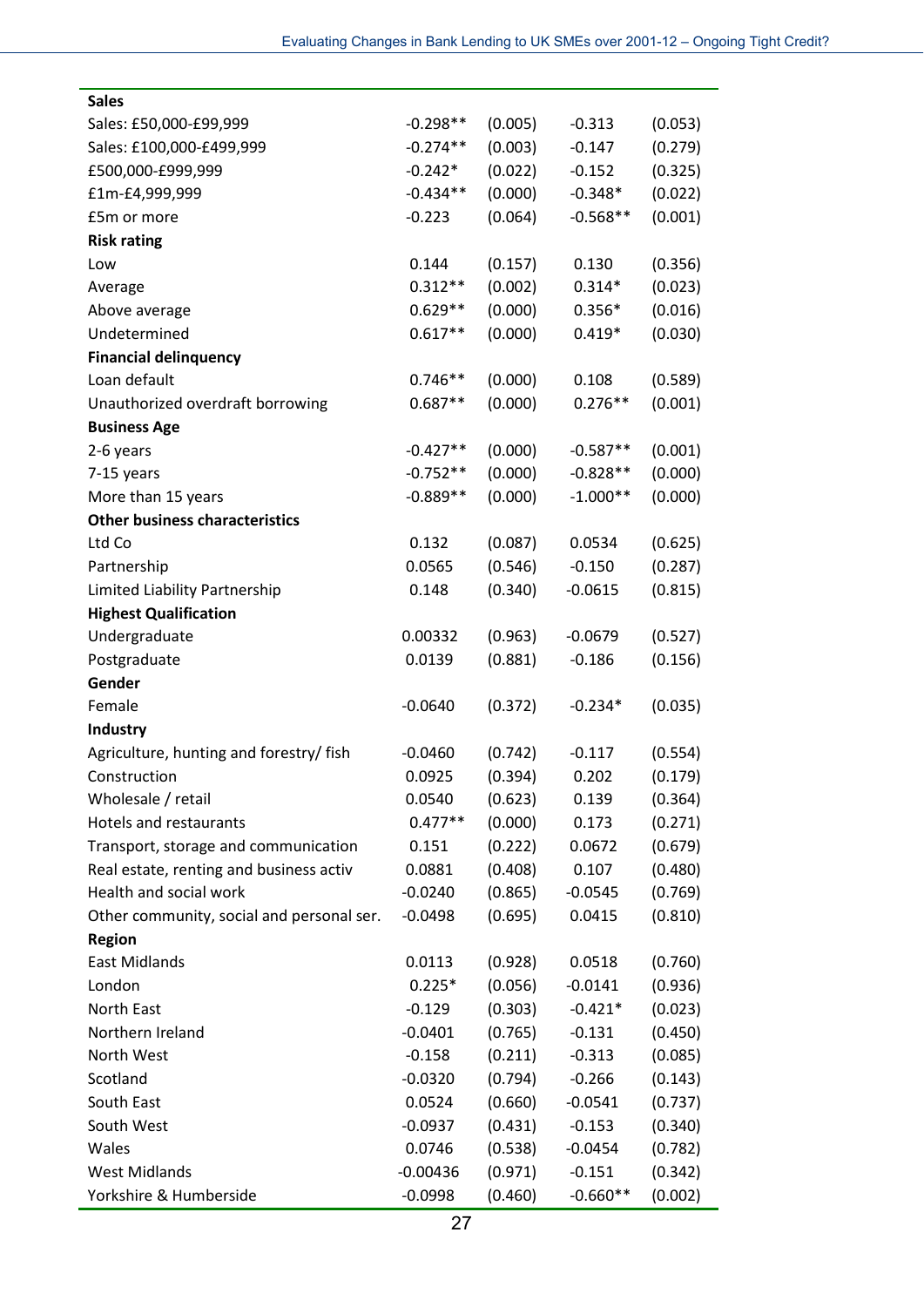| Constant            | $-0.829**$ (0.000) | -0.699* | (0.012) |
|---------------------|--------------------|---------|---------|
| <b>Observations</b> | 4731               | 2501    |         |

Notes: Dependent variable is the probability of rejection of an application for finance. Effects are measured relative to: bank debt applications in 2001-2004; sales: £49,999 or less; risk rating: minimal; loan default: 0-4 number of times unable to make repayments; unauthorised overdraft borrowing: 0-2 number of times has exceeded its overdraft limits; business age: less than 2 years; industry: manufacturing; region: East. Other business characteristics and highest qualification are 0/1 dummies. Significance levels at 5% are indicated by \* and 1% by \*\*. Method: probit estimation with robust standard errors.

The results for overdrafts over 2001-12 in Table 1 show that controlling for business characteristics related to the firm's risk profile, there are significantly lower rejection rates for overdrafts in 2005-7 than in 2001-4, and much higher ones in 2008-09 (significant at the 10% level) and 2011-12. Other significant determinants of rejection for overdrafts are firm size (higher sales mean a lower rejection rate) and risk (average and above average risk - as well as no risk rating - imply more frequent rejection than low risk or minimal risk which is the default).

It is interesting that "no rating" is classed similar to high risk according to the data, showing the importance of asymmetric information in lending to the sector. Delinquency, i.e. loan default in the past as well as unauthorised overdraft borrowing, lead to significantly higher rejection rates, while older firms on which there is better information are less likely to be rejected. This may relate also to a longer relationship with the bank, although due to data problems the latter cannot be tested. We also have a significant effect for hotels and restaurants, which may be due to this sector being among the least profitable and having worse than average risk among other industries as reported in the SME Finance Monitor report for the first quarter of 2012 (BDRC 2012).

Results for term lending rejection in Table 1 are similar to overdrafts. There is again a strong positive effect on rejection for applications during 2008-09 and 2011-12, and also in 2010-11. The rejection rate for those applying in 2010-12 is higher than in 2008-9 and in the case of 2011-12 significantly higher. This is suggestive of tighter credit conditions, after controlling for firm risk, to which SMEs are vulnerable owing to the degree of market power banks enjoy in this sector. As regards control variables, risk, age and unauthorised overdraft borrowing again come to the fore. Firm size is again negatively related to rejection, but is significant only for firms with sales of over £5 million.

Differences in the time variables from Fraser (2012a), with generally larger effects in our results, are likely to be due to omission of some of his control variables, which are not available in the SMEFM dataset for 2010-12 (although we do add to his dataset by including regional variables). We ran the regression separately for the categories low, average and high risk to see whether the credit rationing effects suggested by Table 1 apply to all risk-groups or only certain ones. The results are shown in Table 1(a).

Control variables are not reported in Table 1(a), but they were included in the regression. There is a significant increase in rejection for overdrafts over 2001-4 in 2011-12 and 2008- 9, controlling for other characteristics, for the average risk group only. There is a significant effect for loans in 2008-9 and 2011-12 for both the low and the average risk category and in 20010-11 only for the low risk category. This is a potentially important finding since it shows that it is not the highest risk category that has undergone a significant change in the probability of rejection. The pattern suggests that the high risk firms have had a broadly unchanged rate of rejection, for given firm characteristics, except for boosts to lending in the boom period – also apparent for overdrafts of low risk firms - and a negative effect for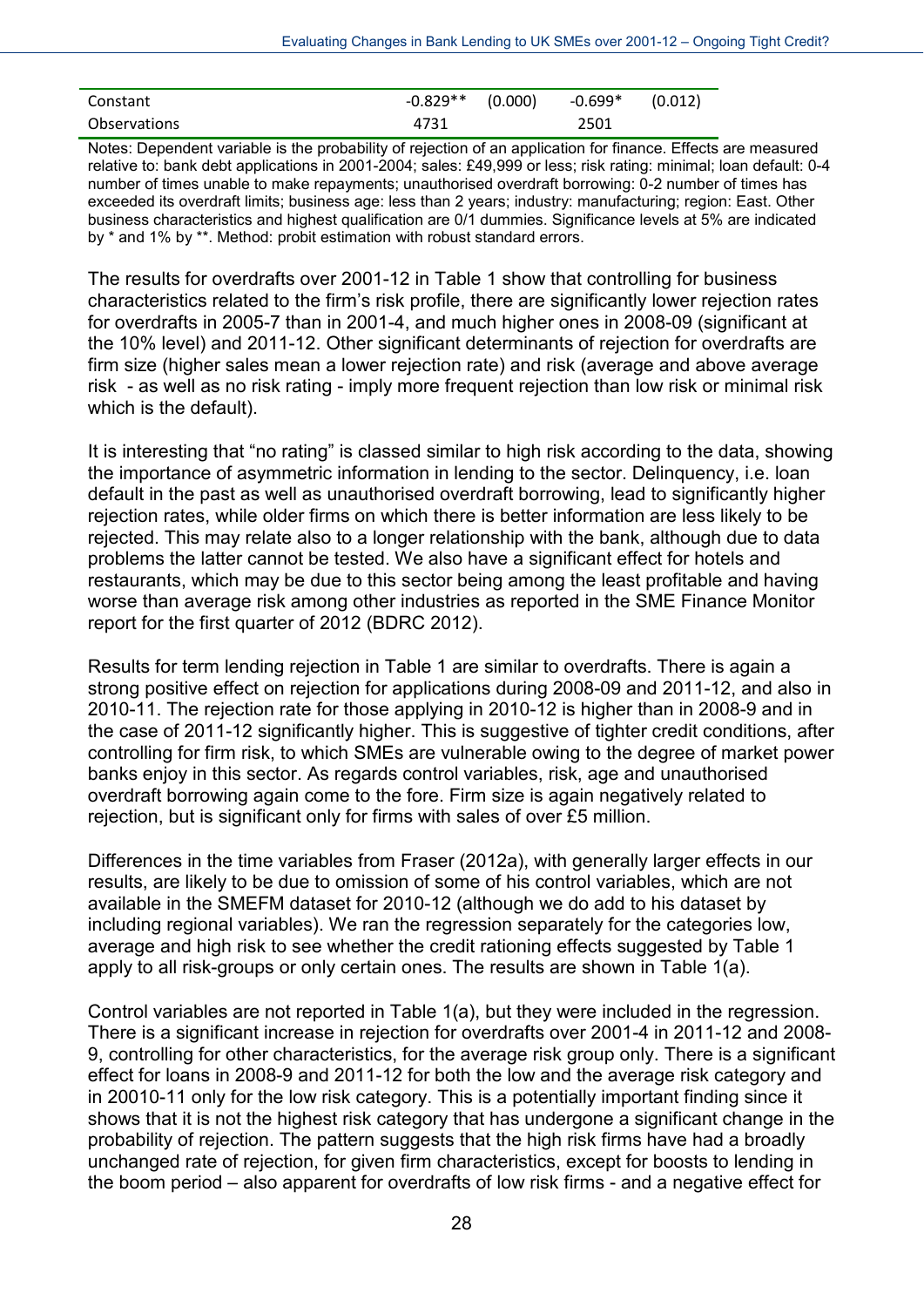overdrafts in 2010-11. It is the lower risk firms that have borne the brunt of higher rejection rates in the period since the crisis, especially in the term loan market. These data are consistent with a partial withdrawal by banks from SME lending as an overall asset class, perhaps due to uncertainty, risk aversion or tightening of regulation.

|                 | Low risk  |           | Average risk |           | Above average risk |          |
|-----------------|-----------|-----------|--------------|-----------|--------------------|----------|
|                 | Overdraft | Loan      | Overdraft    | Loan      | Overdraft          | Loan     |
| Applications in | $-0.642*$ | $-0.252$  | $-0.260$     | $-0.119$  | $-0.621*$          | $-0.632$ |
| 2005-07         | (0.006)   | (0.361)   | (0.099)      | (0.571)   | (0.004)            | (0.064)  |
| Applications in | 0.153     | 0.403     | 0.205        | $0.456*$  | 0.00611            | $-1.006$ |
| 2007-08         | (0.348)   | (0.079)   | (0.151)      | (0.043)   | (0.977)            | (0.063)  |
| Applications in | $-0.197$  | $0.805*$  | $0.531*$     | 0.564     | $-0.246$           | $-0.894$ |
| 2008-09         | (0.313)   | (0.009)   | (0.001)      | (0.085)   | (0.261)            | (0.096)  |
| Applications in | 0.0153    | $0.635*$  | 0.0955       | $1.058**$ | $-0.334*$          | 0.259    |
| 2010-11         | (0.920)   | (0.005)   | (0.499)      | (0.000)   | (0.032)            | (0.230)  |
| Applications in | 0.244     | $1.009**$ | $0.367*$     | $1.039**$ | $-0.0541$          | 0.396    |
| 2011-12         | (0.161)   | (0.000)   | (0.014)      | (0.000)   | (0.738)            | (0.079)  |

#### **Table 1(a): Rejection rates 2001-12 for categories of risk**

Note: Control variables shown in Table 1 are included in the regressions.p-values is parenthesis.

As a further experiment, we sought to test whether there is an overall increase in risk aversion by allowing for a higher rate of rejection for a given level of risk in the period since 2008 than 2001-7 (not illustrated). In fact the dummies for this were not significant, suggesting that banks may have focused on specific categories of SMEs or at specific times in their process of deleveraging and lowering levels of balance sheet risk, rather than simply tightening standards across the board since 2008.

#### **Table 2: Margins 2001-12**

|                               | Overdraft  | (p-value) | Loan       | (p-value) |
|-------------------------------|------------|-----------|------------|-----------|
| <b>Bank debt applications</b> |            |           |            |           |
| Applications in 2005-07       | $-1.369**$ | (0.000)   | $-0.962**$ | (0.005)   |
| Applications in 2007-08       | $-1.136**$ | (0.000)   | $-0.669$   | (0.141)   |
| Applications in 2008-09       | $1.388**$  | (0.000)   | $3.246**$  | (0.000)   |
| Applications in 2010-11       | $1.874**$  | (0.000)   | $2.221**$  | (0.000)   |
| Applications in 2011-12       | $1.630**$  | (0.000)   | $2.307**$  | (0.000)   |
| <b>Sales</b>                  |            |           |            |           |
| Sales: £50,000-£99,999        | $-0.468$   | (0.278)   | $-1.825*$  | (0.025)   |
| Sales: £100,000-£499,999      | $-0.327$   | (0.471)   | $-1.613*$  | (0.046)   |
| £500,000-£999,999             | $-0.394$   | (0.450)   | $-2.008*$  | (0.038)   |
| £1m-£4,999,999                | $-0.436$   | (0.521)   | $-2.278$   | (0.057)   |
| £5m or more                   | $-0.270$   | (0.763)   | $-2.662$   | (0.117)   |
| <b>Risk rating</b>            |            |           |            |           |
| Low                           | 0.142      | (0.333)   | 0.535      | (0.066)   |
| Average                       | 0.152      | (0.366)   | 0.679      | (0.051)   |
| Above average                 | $0.603**$  | (0.008)   | 0.840      | (0.072)   |
| Undetermined                  | 0.0651     | (0.867)   | $1.602*$   | (0.041)   |
| <b>Financial Delinquency</b>  |            |           |            |           |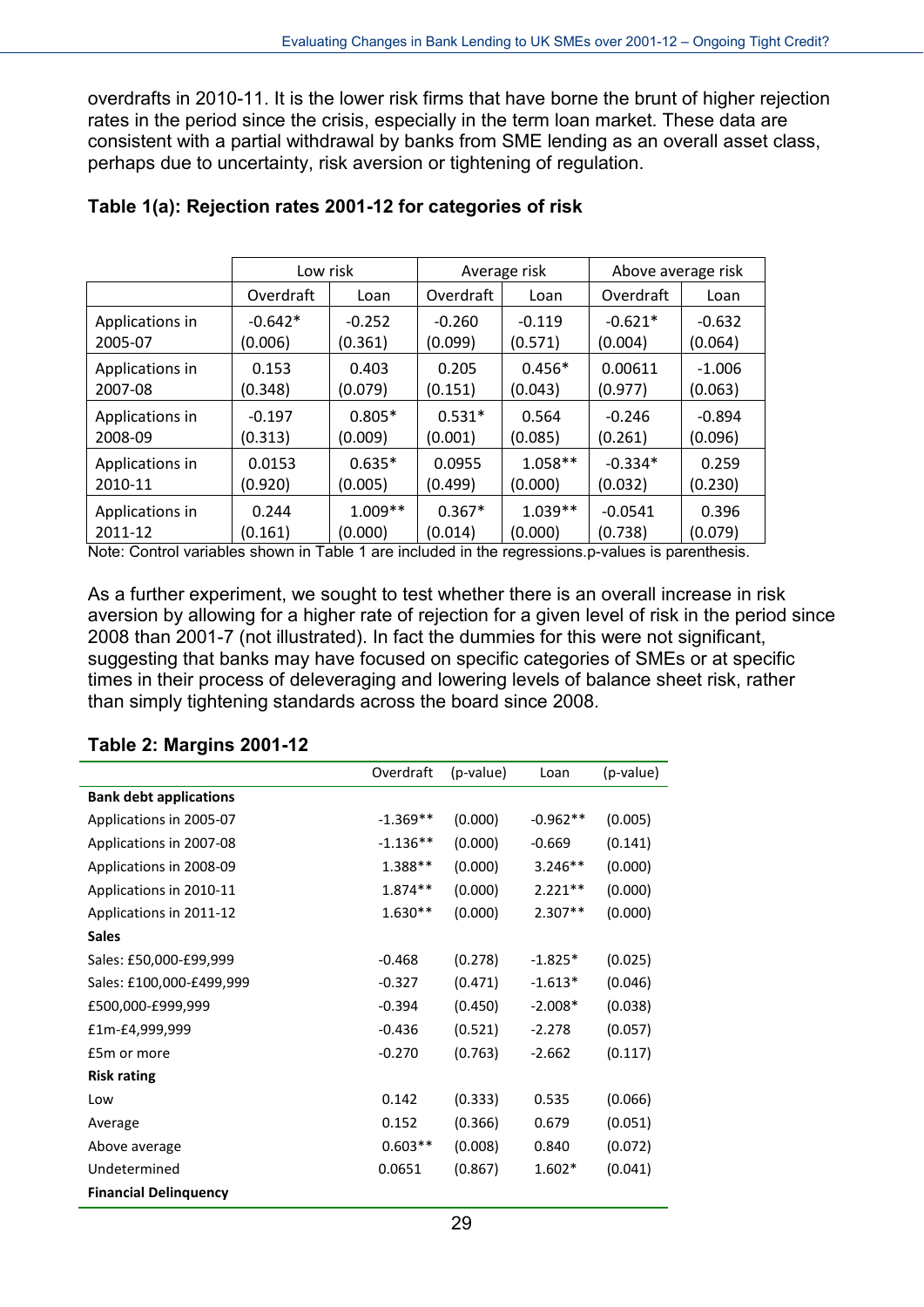| Loan default                              | 2.157     | (0.100) | $-1.044$  | (0.198) |
|-------------------------------------------|-----------|---------|-----------|---------|
| Unauthorized overdraft borrowing          | $0.391*$  | (0.030) | $-0.288$  | (0.272) |
| <b>Business Age</b>                       |           |         |           |         |
| 2-6 years                                 | $-0.714$  | (0.294) | $-0.795$  | (0.565) |
| 7-15 years                                | $-0.668$  | (0.318) | $-1.476$  | (0.253) |
| More than 15 years                        | $-0.687$  | (0.306) | $-1.148$  | (0.376) |
| <b>Other business characteristics</b>     |           |         |           |         |
| LtdCo                                     | 0.144     | (0.483) | 0.525     | (0.235) |
| Partnership                               | 0.0763    | (0.738) | 0.105     | (0.771) |
| Limited libpart                           | 0.0119    | (0.968) | 0.653     | (0.341) |
| <b>Highest Qualification</b>              |           |         |           |         |
| Undergraduate                             | $-0.0948$ | (0.546) | $-0.0029$ | (0.993) |
| Postgraduate                              | 0.0893    | (0.613) | $-0.131$  | (0.752) |
| Gender                                    |           |         |           |         |
| Female                                    | $-0.188$  | (0.373) | 0.437     | (0.217) |
| Industry                                  |           |         |           |         |
| Agriculture, hunting and forestry/ fish   | $-0.436$  | (0.098) | $-0.960$  | (0.067) |
| Construction                              | $-0.111$  | (0.620) | 0.884     | (0.052) |
| Wholesale / retail                        | $-0.0152$ | (0.941) | 0.0602    | (0.882) |
| Hotels and restaurants                    | $-0.0412$ | (0.884) | $-0.318$  | (0.504) |
| Transport, storage and communication      | $-0.0542$ | (0.810) | 0.0533    | (0.903) |
| Real estate, renting and business activ   | 0.106     | (0.608) | 0.593     | (0.141) |
| Health and social work                    | $-0.493$  | (0.075) | 0.0415    | (0.943) |
| Other community, social and personal ser. | $-0.0133$ | (0.961) | 0.812     | (0.182) |
| <b>Region</b>                             |           |         |           |         |
| East Midlands                             | 0.193     | (0.432) | 0.0717    | (0.909) |
| London                                    | 0.418     | (0.099) | 0.353     | (0.619) |
| North East                                | 0.165     | (0.487) | $-0.927*$ | (0.020) |
| Northern Ireland                          | 0.393     | (0.139) | $-0.555$  | (0.275) |
| North West                                | $-0.0316$ | (0.897) | $-0.315$  | (0.489) |
| Scotland                                  | $-0.0517$ | (0.822) | $-0.0550$ | (0.906) |
| South East                                | 0.387     | (0.148) | $-0.690$  | (0.150) |
| South West                                | 0.130     | (0.584) | 0.131     | (0.754) |
| Wales                                     | 0.460     | (0.096) | 0.450     | (0.488) |
| <b>West Midlands</b>                      | 0.0449    | (0.858) | $-0.804$  | (0.078) |
| Yorkshire & Humberside                    | 0.115     | (0.654) | 0.107     | (0.838) |
| Log loan                                  | $-0.329$  | (0.113) | 0.0239    | (0.965) |
| Collateral                                | 0.0332    | (0.843) | $-0.748$  | (0.248) |
| Constant                                  | $6.142**$ | (0.001) | 4.588     | (0.385) |
| Observations                              | 2150      |         | 649       |         |

Notes: Dependent variable is the margin over base rate. Effects are measured relative to: bank debt applications in 2001-2004; sales: £49,999 or less; risk rating: minimal; loan default: 0-4 number of times unable to make repayments; unauthorised overdraft borrowing: 0-2 number of times has exceeded its overdraft limits; business age: less than 2 years; industry: manufacturing; region: East. The endogenous variable loan size is instrumented by size of employment. Other business characteristics and highest qualification are 0/1 dummies. \*,\*\* indicate significance at 5% and 1% correspondingly. Estimated by twostage least squareswith robust standard errors<sup>[20](#page-30-0)</sup>. Excludes SMEs with margins greater than 30pp.

<span id="page-30-0"></span>1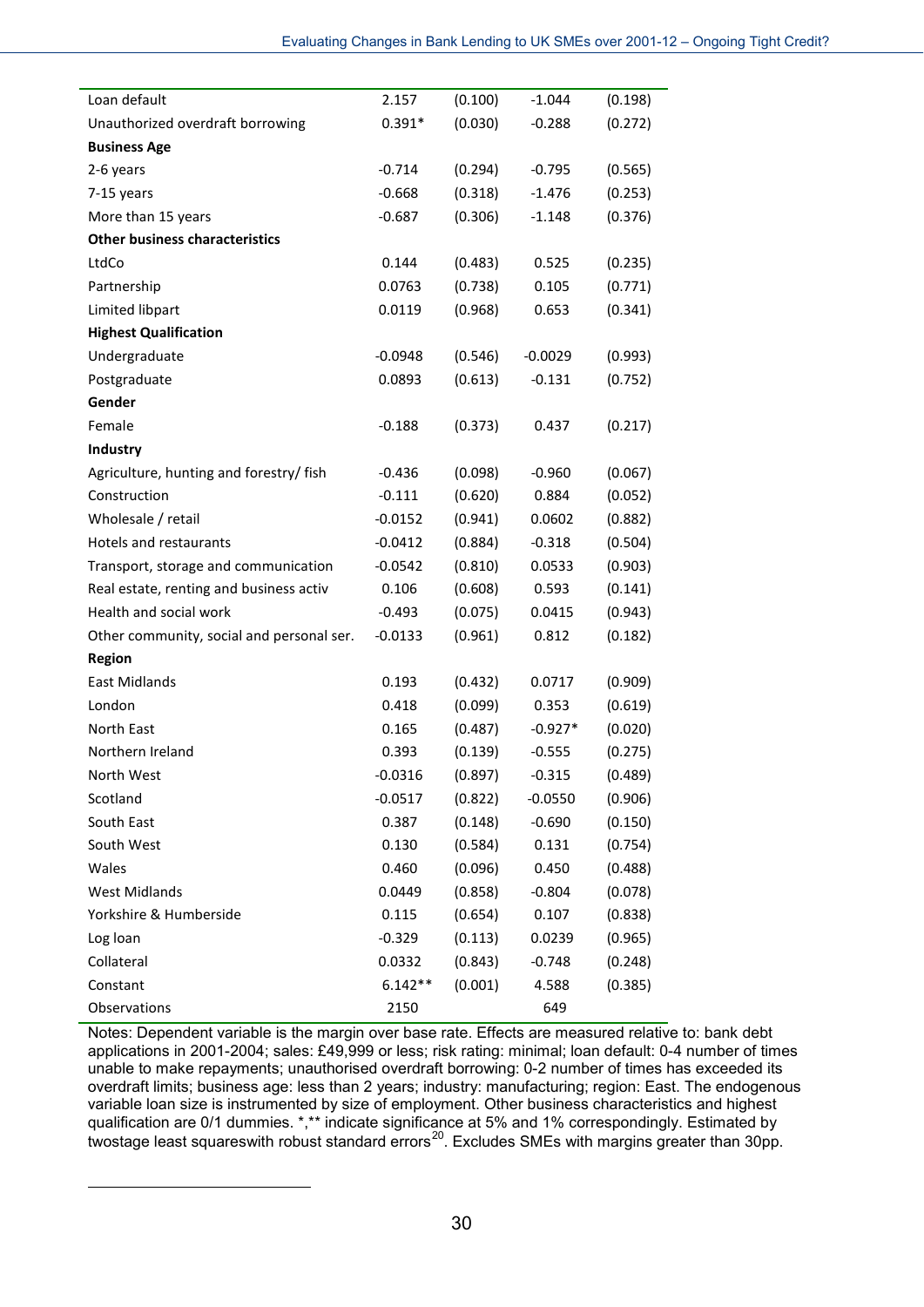Turning to margins (Table 2) in 2001-12, our estimates are generated by two stage least squares with robust standard errors. Employment is used to instrument loan size as discussed in footnotes 6 and 19 above. We have a time pattern which is similar for loans and overdrafts, with significantly lower margins than in 2001-4 prevailing in 2005-7 and 2007-8 controlling for firm characteristics, but much higher levels in 2008-9, 2010-11 and 2011-12. The time effects peak in 2010-11 for overdrafts and in 2008-9 for loans, but the second highest level for loans is in 2011-12. This suggests application for an overdraft is seen as a risk factor for firms of any size. There are some industry effects, with higher margins for sectors seen as risky e.g. construction (siginificant at just above 5% level). <sup>[21](#page-31-0)</sup>

As for rejection, differences in the time variables from Fraser (2012a), with generally larger effects, are likely to be due to omission of some of his control variables, which are not available in the SMEFM dataset for 2010-12.

As regards the control variables, firm risk affects margins for both overdrafts and loans, with above average risk leading to higher margins. Unauthorised overdraft borrowing increases margins for subsequent overdrafts, as would be expected. Higher sales (i.e. larger firms) lead to lower margins for loans but not for overdrafts.

Controlling for firm characteristics, the incidence of collateral requirements for overdrafts (Table 3) is significantly higher in 2008-9 than in 2001-4 but lower in 2005-7 and also 2010-11. The incidence in 2011-12 was similar to 2001-4, suggesting that collateral is not being used in an exceptional manner to control credit demand. There are no significant time effects for term loans. Higher sales and legal status as a limited company lead to collateral being required more frequently as does higher risk. The former may relate to availability of collateral in larger and incorporated firms. The risk effect is of course more likely to be for direct protection of the lender, as is a positive effect of unauthorized overdraft borrowing on collateral requirements in overdrafts. There are a number of industry effects that in some cases differ between overdrafts and loans (bearing in mind that the baseline is manufacturing that may also have different collateral requirements for these two types of finance). Regional effects are also apparent.

| Table 0. Obligional regulierients 2001-12 |            |           |           |           |
|-------------------------------------------|------------|-----------|-----------|-----------|
|                                           | Overdraft  | (p-value) | Loan      | (p-value) |
| <b>Bank debt Applications</b>             |            |           |           |           |
| Applications in 2005-07                   | $-0.296**$ | (0.000)   | 0.0988    | (0.285)   |
| Applications in 2007-08                   | $-0.0380$  | (0.595)   | $-0.0763$ | (0.483)   |
| Applications in 2008-09                   | $0.684**$  | (0.000)   | 0.104     | (0.470)   |
| Applications in 2010-11                   | $-0.187**$ | (0.002)   | $-0.0734$ | (0.461)   |
| Applications in 2011-12                   | 0.0872     | (0.212)   | 0.000526  | (0.996)   |
| <b>Sales</b>                              |            |           |           |           |
| Sales: £50,000-£99,999                    | 0.200      | (0.058)   | $-0.132$  | (0.441)   |
| Sales: £100,000-£499,999                  | $0.564**$  | (0.000)   | $0.308*$  | (0.038)   |
| £500,000-£999,999                         | $0.703**$  | (0.000)   | $0.467**$ | (0.004)   |
| £1m-£4,999,999                            | $0.801**$  | (0.000)   | $0.367*$  | (0.021)   |
| £5m or more                               | $0.751**$  | (0.000)   | $0.463**$ | (0.006)   |
| <b>Risk rating</b>                        |            |           |           |           |

#### **Table 3: Collateral requirements 2001-12**

<span id="page-31-0"></span> $21$ Davis (1991) shows that property and construction already stood out as risky for a large bank's dataset from 1970-1990.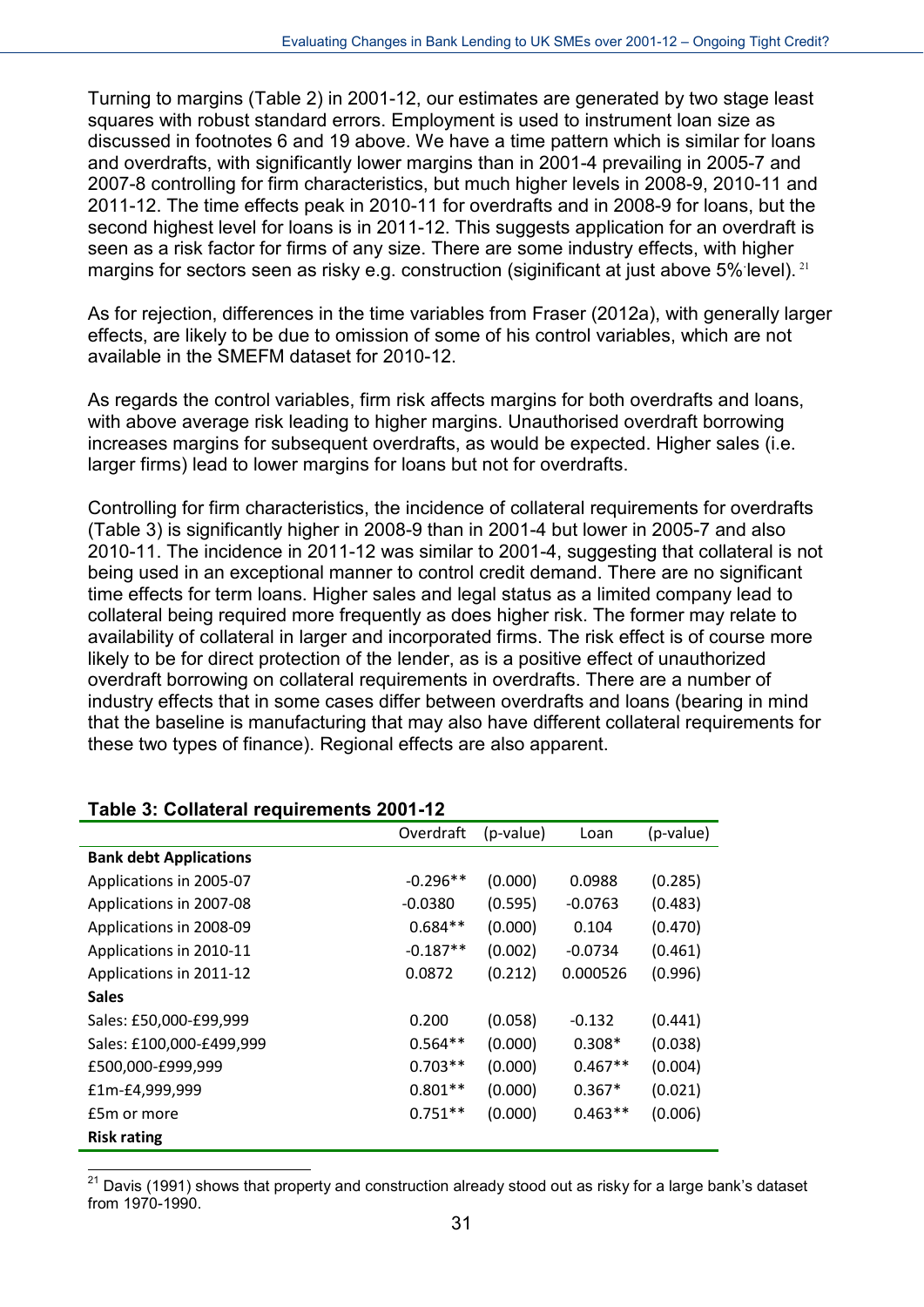| Low                                       | $0.155*$   | (0.023) | 0.00451    | (0.964) |
|-------------------------------------------|------------|---------|------------|---------|
| Average                                   | $0.251**$  | (0.000) | $-0.0587$  | (0.581) |
| Above average                             | $0.305**$  | (0.000) | $-0.124$   | (0.317) |
| Undetermined                              | 0.150      | (0.286) | $-0.0864$  | (0.661) |
| <b>Financial delinquency</b>              |            |         |            |         |
| Loan default                              | $-0.0703$  | (0.793) | $0.746**$  | (0.008) |
| Unauthorized overdraft borrowing          | $0.161*$   | (0.016) | $-0.0462$  | (0.529) |
| <b>Business Age</b>                       |            |         |            |         |
| 2-6 years                                 | $-0.129$   | (0.417) | 0.164      | (0.444) |
| 7-15 years                                | $-0.0779$  | (0.609) | 0.187      | (0.371) |
| More than 15 years                        | 0.159      | (0.293) | 0.316      | (0.129) |
| <b>Other business characteristics</b>     |            |         |            |         |
| Ltd Co                                    | $0.539**$  | (0.000) | $0.341**$  | (0.001) |
| Partnership                               | 0.0900     | (0.250) | 0.0458     | (0.683) |
| Limited Liability Partnership             | $0.450**$  | (0.000) | $-0.0704$  | (0.735) |
| <b>Highest Qualification</b>              |            |         |            |         |
| Undergraduate                             | 0.0198     | (0.742) | $-0.0164$  | (0.855) |
| Postgraduate                              | $-0.102$   | (0.178) | $-0.0550$  | (0.595) |
| Gender                                    |            |         |            |         |
| Female                                    | $-0.0709$  | (0.248) | 0.0166     | (0.861) |
| Industry                                  |            |         |            |         |
| Agriculture, hunting and forestry/ fish   | $0.537**$  | (0.000) | $0.455**$  | (0.007) |
| Construction                              | 0.0608     | (0.483) | 0.0464     | (0.738) |
| Wholesale / retail                        | 0.0521     | (0.550) | 0.189      | (0.137) |
| <b>Hotels and restaurants</b>             | $-0.291**$ | (0.007) | $0.386**$  | (0.008) |
| Transport, storage and communication      | $-0.0953$  | (0.334) | 0.146      | (0.327) |
| Real estate, renting and business activ   | $-0.123$   | (0.149) | $-0.0184$  | (0.888) |
| Health and social work                    | $-0.257*$  | (0.027) | $0.461**$  | (0.003) |
| Other community, social and personal ser. | $-0.136$   | (0.163) | 0.249      | (0.087) |
| <b>Region</b>                             |            |         |            |         |
| East Midlands                             | 0.0183     | (0.861) | 0.0372     | (0.806) |
| London                                    | $-0.0142$  | (0.893) | 0.0502     | (0.748) |
| North East                                | $-0.0526$  | (0.603) | 0.000152   | (0.999) |
| Northern Ireland                          | $0.232*$   | (0.028) | 0.133      | (0.399) |
| North West                                | $-0.0922$  | (0.368) | 0.176      | (0.216) |
| Scotland                                  | 0.0737     | (0.461) | 0.242      | (0.106) |
| South East                                | $-0.0163$  | (0.869) | 0.257      | (0.085) |
| South West                                | 0.0774     | (0.419) | $0.334*$   | (0.015) |
| Wales                                     | 0.00301    | (0.976) | $0.356*$   | (0.016) |
| <b>West Midlands</b>                      | 0.153      | (0.115) | $-0.0791$  | (0.585) |
| Yorkshire & Humberside                    | 0.143      | (0.183) | 0.242      | (0.103) |
| Constant                                  | $-1.266**$ | (0.000) | $-0.975**$ | (0.001) |
| Observations                              | 3943       |         | 1731       |         |

Notes: Dependent variable is probability that firm will be required to provide collateral to obtain finance. Effects are measured relative to: bank debt applications in 2001-2004; sales: £49,999 or less; risk rating: minimal; loan default: 0-4 number of times unable to make repayments; unauthorised overdraft borrowing: 0-2 number of times has exceeded its overdraft limits; business age: less than 2 years; industry: manufacturing; region: East. Other business characteristics and highest qualification are 0/1 dummies. \*,\*\* indicate significance at 5% and 1% correspondingly. Estimated by probit with bootstrap standard errors.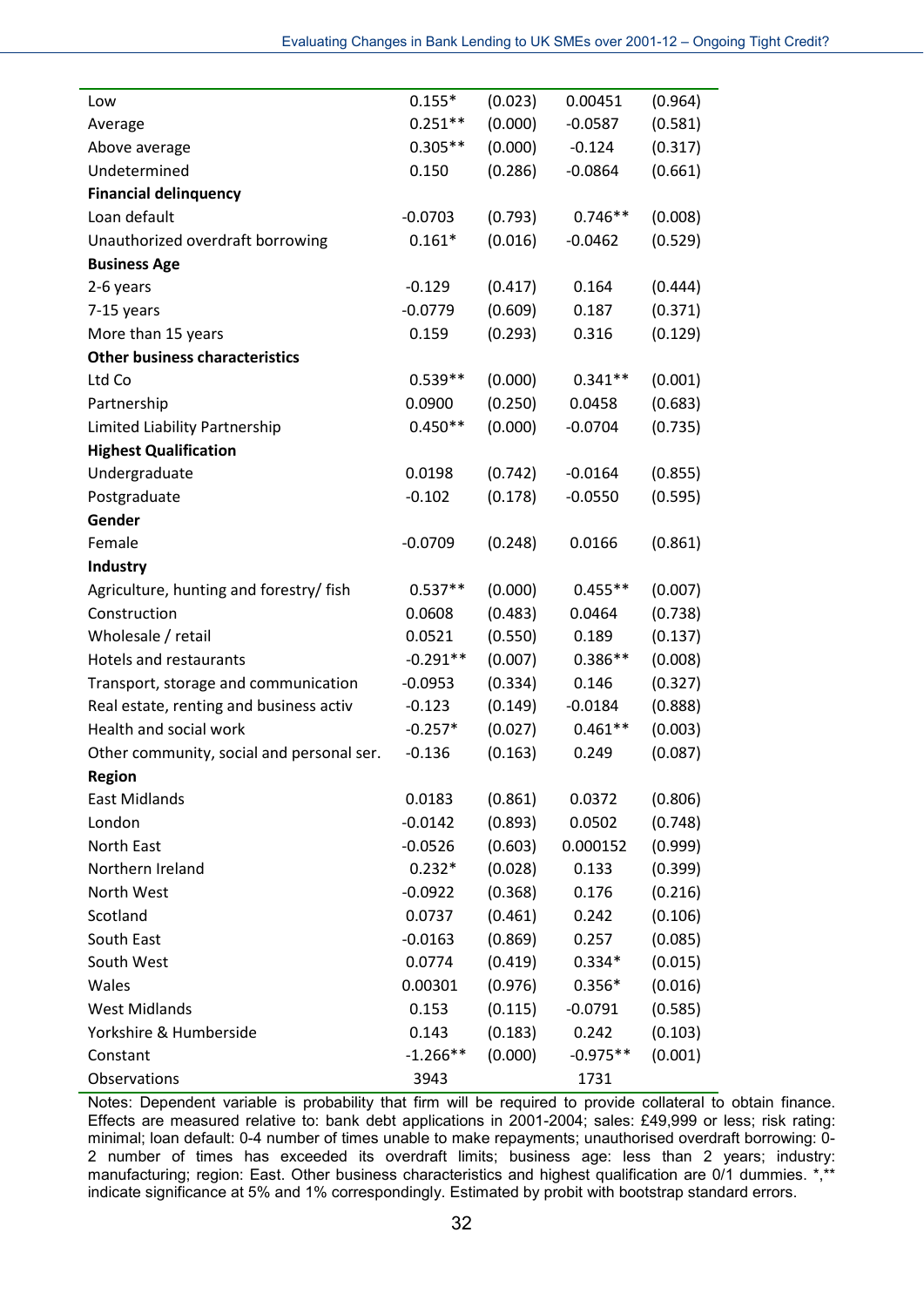|                                           | Overdraft   | (p-value) | Loan       | (p-value) |
|-------------------------------------------|-------------|-----------|------------|-----------|
| <b>Bank debt Applications</b>             |             |           |            |           |
| Applications in 2005-07                   | 0.00202     | (0.576)   | 0.00651    | (0.341)   |
| Applications in 2007-08                   | $0.0103**$  | (0.000)   | 0.00709    | (0.471)   |
| Applications in 2008-09                   | $0.00802*$  | (0.013)   | 0.0262     | (0.122)   |
| Applications in 2010-11                   | $0.0109**$  | (0.000)   | $-0.00428$ | (0.420)   |
| Applications in 2011-12                   | $0.0146**$  | (0.000)   | $-0.00246$ | (0.694)   |
| <b>Sales</b>                              |             |           |            |           |
| Sales: £50,000-£99,999                    | 0.00744     | (0.260)   | 0.0110     | (0.429)   |
| Sales: £100,000-£499,999                  | 0.00517     | (0.498)   | 0.0220     | (0.096)   |
| £500,000-£999,999                         | 0.00807     | (0.362)   | 0.00597    | (0.655)   |
| £1m-£4,999,999                            | 0.00894     | (0.417)   | 0.00412    | (0.805)   |
| £5m or more                               | 0.0192      | (0.286)   | $-0.00275$ | (0.880)   |
| <b>Risk rating</b>                        |             |           |            |           |
| Low                                       | 0.00403     | (0.180)   | $0.0155*$  | (0.035)   |
| Average                                   | $0.00503*$  | (0.024)   | $0.0188**$ | (0.009)   |
| Above average                             | 0.00866**   | (0.002)   | $0.0170*$  | (0.026)   |
| Undetermined                              | 0.00600     | (0.533)   | 0.0338     | (0.364)   |
| <b>Financial delinquency</b>              |             |           |            |           |
| Loan default                              | 0.0143      | (0.250)   | 0.0101     | (0.647)   |
| Unauthorized overdraft borrowing          | $-0.00118$  | (0.562)   | $0.0205*$  | (0.010)   |
| <b>Business Age</b>                       |             |           |            |           |
| 2-6 years                                 | $-0.00410$  | (0.670)   | 0.0206     | (0.520)   |
| 7-15 years                                | $-0.00139$  | (0.888)   | 0.00328    | (0.909)   |
| More than 15 years                        | 0.00137     | (0.895)   | 0.00369    | (0.899)   |
| <b>Other business characteristics</b>     |             |           |            |           |
| Ltd Co                                    | $0.00596*$  | (0.024)   | 0.00362    | (0.700)   |
| Partnership                               | 0.00374     | (0.181)   | 0.000330   | (0.978)   |
| Limited Liability Partnership             | 0.0249      | (0.183)   | 0.00723    | (0.614)   |
| <b>Highest Qualification</b>              |             |           |            |           |
| Undergraduate                             | $-0.00270$  | (0.171)   | $-0.0133*$ | (0.015)   |
| Postgraduate                              | $-0.00174$  | (0.684)   | $-0.0163*$ | (0.010)   |
| Gender                                    |             |           |            |           |
| Female                                    | 0.00199     | (0.492)   | $-0.00576$ | (0.420)   |
| <b>Industry</b>                           |             |           |            |           |
| Agriculture, hunting and forestry/ fish   | 0.00124     | (0.735)   | 0.0384     | (0.103)   |
| Construction                              | $-0.000499$ | (0.865)   | $-0.00871$ | (0.129)   |
| Wholesale / retail                        | 0.000497    | (0.839)   | 0.000437   | (0.931)   |
| <b>Hotels and restaurants</b>             | $-0.00122$  | (0.714)   | 0.00361    | (0.670)   |
| Transport, storage and communication      | 0.00960     | (0.174)   | $-0.00283$ | (0.553)   |
| Real estate, renting and business activ   | 0.00114     | (0.634)   | 0.00159    | (0.812)   |
| Health and social work                    | 0.000656    | (0.873)   | 0.00498    | (0.742)   |
| Other community, social and personal ser. | $-0.00116$  | (0.720)   | 0.000956   | (0.895)   |
| <b>Region</b>                             |             |           |            |           |
| <b>East Midlands</b>                      | $-0.000630$ | (0.821)   | $-0.00311$ | (0.657)   |
| London                                    | $-0.00344$  | (0.203)   | 0.0159     | (0.293)   |

#### **Table 4: Arrangement fees as a share of size of overdraft/loan for 2001-12**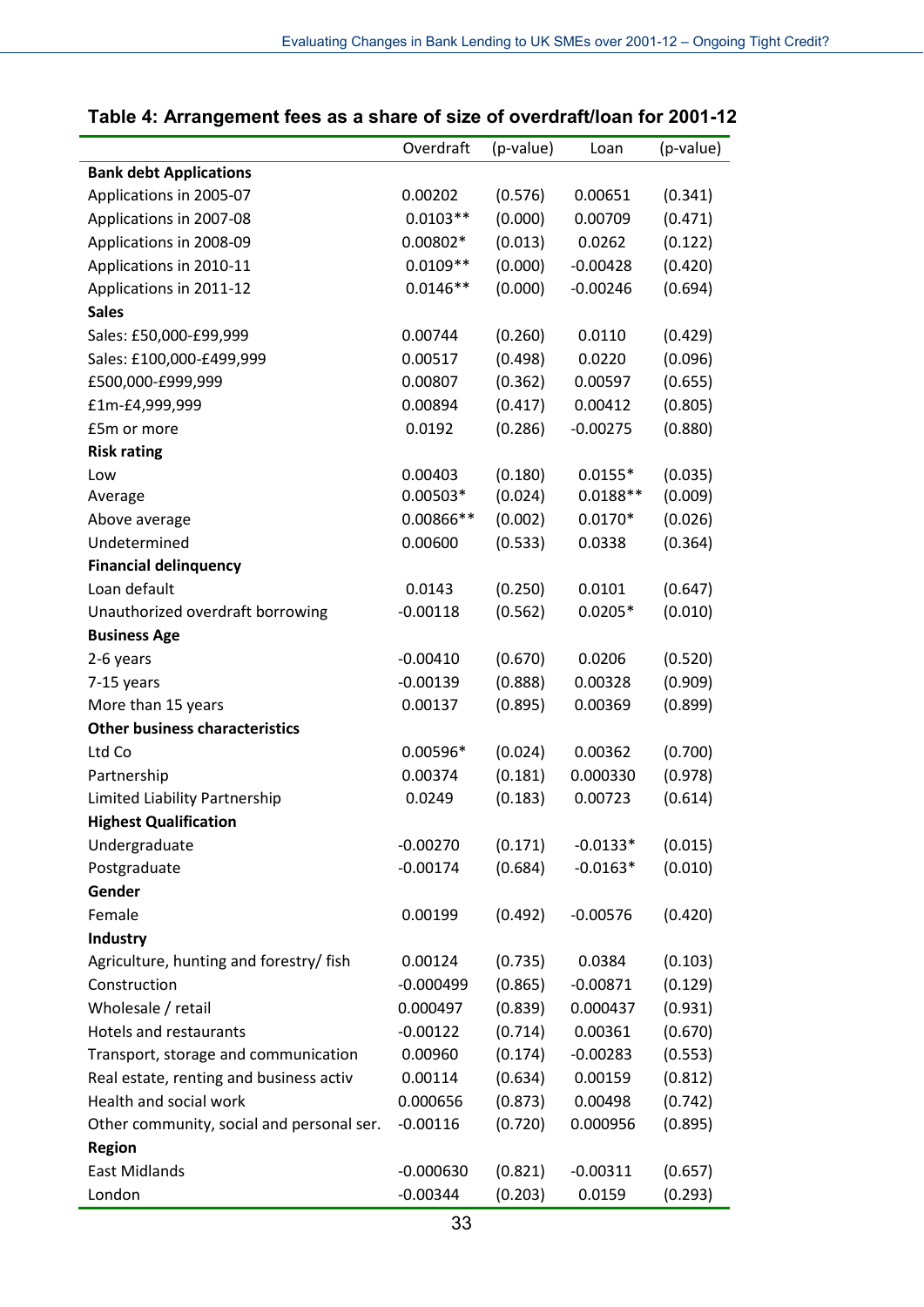| North East             | $-0.00144$  | (0.690) | 0.00587    | (0.634) |
|------------------------|-------------|---------|------------|---------|
| Northern Ireland       | 0.00331     | (0.668) | 0.000801   | (0.956) |
| North West             | 0.00172     | (0.678) | $-0.0105$  | (0.103) |
| Scotland               | 0.000763    | (0.792) | $-0.0119$  | (0.090) |
| South East             | 0.00409     | (0.131) | 0.0190     | (0.249) |
| South West             | 0.000979    | (0.716) | $-0.00356$ | (0.568) |
| Wales                  | 0.0000733   | (0.977) | $-0.00102$ | (0.876) |
| West Midlands          | $-0.000889$ | (0.739) | $-0.00711$ | (0.242) |
| Yorkshire & Humberside | $-0.00408$  | (0.135) | $-0.00741$ | (0.307) |
| Log loan               | $-0.00675*$ | (0.018) | 0.00184    | (0.583) |
| Collateral             | $0.00904**$ | (0.000) | 0.00776    | (0.069) |
| Constant               | $0.0496**$  | (0.001) | $-0.0570$  | (0.274) |
| Observations           | 2866        |         | 1235       |         |

Notes: Dependent variable is the arrangement fee as a proportion of the size of the facility. Effects are measured relative to: bank debt applications in 2001-2004; sales: £49,999 or less; risk rating: minimal; loan default: 0-4 number of times unable to make repayments; unauthorised overdraft borrowing: 0-2 number of times has exceeded its overdraft limits; business age: less than 2 years; industry: manufacturing; region: East. Other business characteristics and highest qualification are 0/1 dummies. \*,\*\* indicate significance at 5% and 1% correspondingly. Estimated by tobit with robust standard errors. Excludes ratios greater than 9 for loans and greater than 6 for overdrafts.

Arrangement fees for overdrafts are higher in 2007-12 than in 2001-4, controlling for firm characteristics (Table 4). They are also higher for firms with higher risk. Loan size is negatively related to proportionate fees (implying "economies of scale" in provision) while incidence of collateral increases it (perhaps reflecting costs of valuation and documentation). For term loans the fee rate shows no significant unexplained change and rates are higher for firms with unauthorised overdraft borrowing and higher than minimal risk.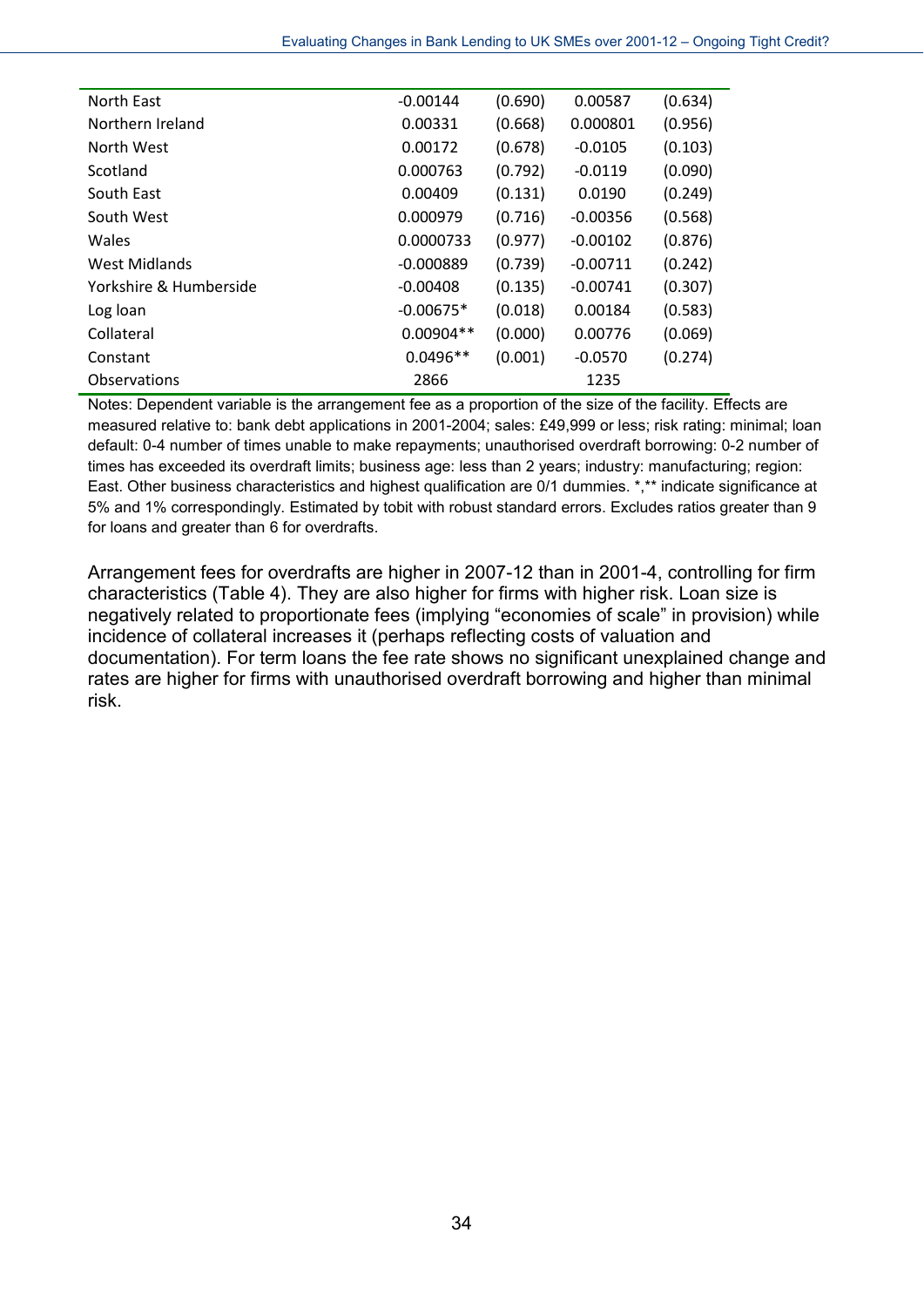#### <span id="page-35-0"></span>**3.1.2 Results for 2010-12**

We now turn to the results for 2010-12 only, taking all of the observations from the SMEFM only. The time effects are measured relative to the first survey in Q2 2011. The SMEFM permits inclusion of other relevant variables not included in the UKSMEF, namely lower speed of growth<sup>[22](#page-35-1)</sup>, export orientation and whether there is performance pay<sup>[23](#page-35-2)</sup>.

|                                         | Overdraft  | (p-value) | Loan       | (p-value) |
|-----------------------------------------|------------|-----------|------------|-----------|
| <b>Bank debt Applications</b>           |            |           |            |           |
| Applications in Q3 2011                 | 0.132      | (0.127)   | 0.109      | (0.343)   |
| Applications in Q4 2011                 | 0.133      | (0.151)   | 0.189      | (0.093)   |
| Applications in Q1 2012                 | 0.0188     | (0.839)   | 0.0988     | (0.392)   |
| Applications in Q2 2012                 | $0.222*$   | (0.012)   | 0.172      | (0.139)   |
| <b>Sales</b>                            |            |           |            |           |
| £50,000-£99,999                         | $-0.205$   | (0.092)   | $-0.165$   | (0.316)   |
| £100,000-£499,999                       | $-0.286*$  | (0.009)   | $-0.107$   | (0.453)   |
| £500,000-£999,999                       | $-0.290*$  | (0.020)   | $-0.324*$  | (0.047)   |
| £1m-£4,999,999                          | $-0.448**$ | (0.000)   | $-0.367*$  | (0.017)   |
| £5m or more                             | $-0.483*$  | (0.001)   | $-0.682**$ | (0.000)   |
| <b>Risk rating</b>                      |            |           |            |           |
| Low                                     | $0.223*$   | (0.043)   | 0.160      | (0.266)   |
| Average                                 | 0.175      | (0.111)   | $0.353*$   | (0.010)   |
| Above average                           | $0.494**$  | (0.000)   | $0.517**$  | (0.000)   |
| Undetermined                            | $0.468*$   | (0.001)   | $0.384*$   | (0.034)   |
| <b>Financial Delinquency</b>            |            |           |            |           |
| Loan default                            | $0.611**$  | (0.000)   | 0.0985     | (0.577)   |
| Unauthorised overdraft borrowing        | $0.422**$  | (0.000)   | 0.0966     | (0.359)   |
| <b>Business Age</b>                     |            |           |            |           |
| 2-6 years                               | $0.470**$  | (0.000)   | $0.473**$  | (0.000)   |
| 7-15 years                              | 0.0751     | (0.279)   | 0.133      | (0.138)   |
| More than 15 years                      |            |           |            |           |
| <b>Other business Characteristics</b>   |            |           |            |           |
| LtdCo                                   | $-0.0227$  | (0.794)   | $-0.163$   | (0.145)   |
| Partnership                             | $-0.230$   | (0.055)   | $-0.131$   | (0.369)   |
| Limited libpart                         | $-0.571*$  | (0.007)   | $-0.589*$  | (0.029)   |
| <b>Highest Qualification</b>            |            |           |            |           |
| Undergraduate                           | $-0.136$   | (0.139)   | $-0.0454$  | (0.682)   |
| Postgraduate                            | 0.0874     | (0.399)   | $-0.126$   | (0.339)   |
| Gender                                  |            |           |            |           |
| Female                                  | 0.0589     | (0.459)   | $-0.174$   | (0.108)   |
| Industry                                |            |           |            |           |
| Agriculture, hunting and forestry/ fish | 0.0760     | (0.618)   | $-0.262$   | (0.188)   |
| Construction                            | 0.229      | (0.064)   | $0.373*$   | (0.016)   |
| Wholesale / retail                      | 0.0461     | (0.729)   | 0.00232    | (0.989)   |

<span id="page-35-1"></span><sup>&</sup>lt;sup>22</sup> The variable captures firms which grew at less than 30% a year in the past 3 years.

<span id="page-35-2"></span><sup>&</sup>lt;sup>23</sup> Performance pay can be seen as reflecting a go-ahead business albeit one which may be vulnerable to risk taking.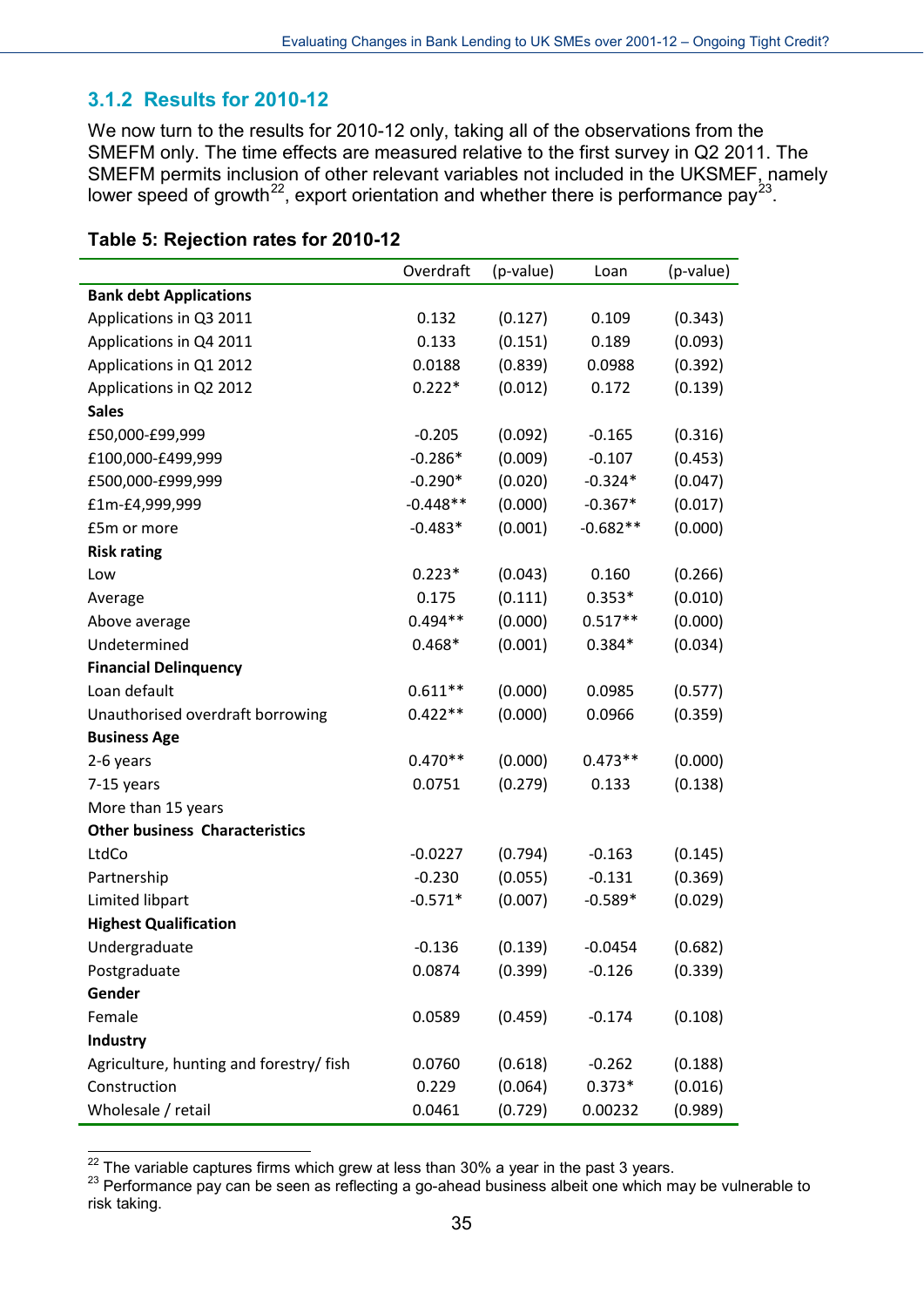| Hotels and restaurants                    | $0.391*$   | (0.008) | 0.202      | (0.223) |
|-------------------------------------------|------------|---------|------------|---------|
| Transport, storage and communication      | 0.201      | (0.149) | 0.157      | (0.352) |
| Real estate, renting and business activ   | 0.169      | (0.180) | 0.0205     | (0.893) |
| Health and social work                    | 0.0903     | (0.574) | 0.117      | (0.506) |
| Other community, social and personal ser. | 0.0894     | (0.531) | 0.273      | (0.105) |
| <b>Region</b>                             |            |         |            |         |
| East Midlands                             | 0.217      | (0.183) | 0.262      | (0.223) |
| London                                    | 0.135      | (0.332) | $-0.122$   | (0.507) |
| North East                                | 0.0450     | (0.742) | $-0.0794$  | (0.664) |
| Northern Ireland                          | 0.0584     | (0.676) | $-0.0067$  | (0.971) |
| North West                                | 0.0664     | (0.647) | $-0.185$   | (0.342) |
| Scotland                                  | 0.0102     | (0.942) | $-0.0751$  | (0.680) |
| South East                                | $-0.233$   | (0.166) | 0.147      | (0.448) |
| South West                                | 0.0512     | (0.699) | $-0.0332$  | (0.850) |
| Wales                                     | 0.169      | (0.209) | 0.0767     | (0.666) |
| <b>West Midlands</b>                      | 0.213      | (0.099) | 0.0965     | (0.575) |
| Yorkshire & Humberside                    | 0.111      | (0.493) | $-0.201$   | (0.341) |
| Lower speed of growth                     | $-0.130$   | (0.103) | $-0.0837$  | (0.392) |
| Export                                    | 0.115      | (0.182) | 0.0825     | (0.470) |
| Performance pay                           | 0.0543     | (0.437) | 0.0327     | (0.708) |
| Constant                                  | $-1.474**$ | (0.000) | $-1.051**$ | (0.000) |
| Observations                              | 3279       |         | 1682       |         |

Notes: Dependent variable is the probability of rejection of an application for finance. Effects are measured relative to: quarters Q1-Q2 2011; sales: £49,999 or less; risk rating: minimal; loan default: 0-4 number of times unable to make repayments; unauthorised overdraft borrowing: 0-2 number of times has exceeded its overdraft limits; business age: less than 2 years; industry: manufacturing; region: East; lower speed of growth: over 30% a year for the past three years. Other business characteristics, export, performance pay and highest qualification are 0/1 dummies. Business age "more than 15 years" omitted because of collinearity. \*,\*\* indicate significance at 5% and 1% correspondingly. Estimated by probit with robust standard errors.

Concerning rejection rates (Table 5) there is a significantly higher rate in wave 5 (Q2 2012) for overdrafts than in wave 1 (Q2 2011), controlling for firm characteristics. Other results are broadly consistent with those for 2001-12 shown in Table 1. For example, rejection is less for larger SMEs with higher sales, and is highest for firms with above average risk as well as without credit ratings (who may be new and without a track record). There is a higher rejection rate for firms with age 2-6 years than for those less than 2 years old, which contrasts with the results in Table 1. It may be that the younger firms are not applying for credit owing to discouragement, also firm formation in the two years to 2011-12 was probably low and firms 2-6 years old include those which grew in the boom years of easy credit from 2005-7 (Tables 1-2). As regards industry effects, we find a high rejection rate for construction relative to the baseline which is manufacturing. The additional variables (lower speed of growth, export orientation and performance pay) are not significant.

An alternative regression with a dummy variable indicating whether a firm applying for overdraft or loan is applying for a new or a renewal, do not change the main estimates and coefficients for renewal are negative and significant for both overdraft and loan.

Margins (Table 6) have only one significant (at 10%) time effect, for the fourth wave when overdrafts were significantly more expensive, allowing for other firm characteristics. These are similar to Table 2 for 2001-12 with a positive effect of firm risk and negative effect of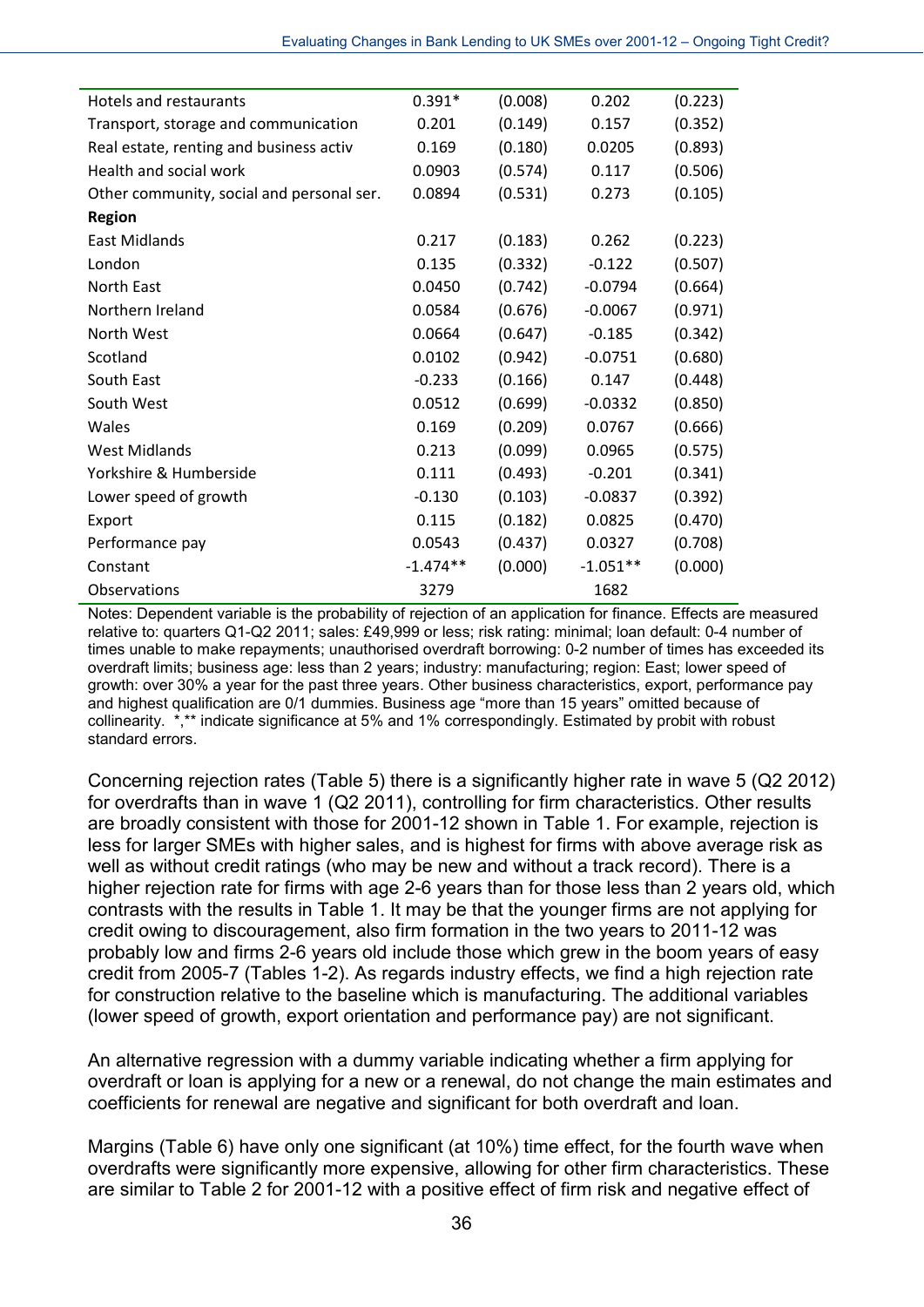firm size on margins. Unauthorised overdraft borrowing again boosts overdraft margins. Unlike the longer period, loan size has a significant negative effect on overdraft margins, while collateral reduces margins for term loans (at 10% significance level). There are some significant effects of the additional variables in the SMEFM, with low growth reducing margins on term loans, perhaps because the rapidly growing firms are also likely to be small and high-risk.

|                                         | Overdraft  | (p-value) | Loan      | (p-value) |
|-----------------------------------------|------------|-----------|-----------|-----------|
| <b>Bank debt Applications</b>           |            |           |           |           |
| Applications in Q3 2011                 | 0.0587     | (0.783)   | $-0.0418$ | (0.924)   |
| Applications in Q4 2011                 | 0.235      | (0.330)   | $-0.234$  | (0.570)   |
| Applications in Q1 2012                 | 0.545      | (0.067)   | 0.108     | (0.818)   |
| Applications in Q2 2012                 | 0.0098     | (0.974)   | 0.616     | (0.283)   |
| <b>Sales</b>                            |            |           |           |           |
| £50,000-£99,999                         | $-1.463$   | (0.074)   | $-1.133$  | (0.390)   |
| £100,000-£499,999                       | $-1.216$   | (0.127)   | $-1.351$  | (0.238)   |
| £500,000-£999,999                       | $-1.602*$  | (0.048)   | $-3.070$  | (0.051)   |
| £1m-£4,999,999                          | $-1.479$   | (0.123)   | $-4.184*$ | (0.018)   |
| £5m or more                             | $-1.423$   | (0.236)   | $-5.933*$ | (0.016)   |
| <b>Risk rating</b>                      |            |           |           |           |
| Low                                     | $-0.242$   | (0.282)   | $0.871*$  | (0.024)   |
| Average                                 | 0.374      | (0.120)   | 0.731     | (0.147)   |
| Above average                           | $0.760*$   | (0.027)   | $1.052*$  | (0.045)   |
| Undetermined                            | $-0.281$   | (0.558)   | 0.868     | (0.339)   |
| <b>Financial Delinquency</b>            |            |           |           |           |
| Loan default                            | 0.476      | (0.722)   | $-1.844$  | (0.070)   |
| Unauthorised overdraft borrowing        | $0.764**$  | (0.010)   | 0.649     | (0.291)   |
| <b>Business Age</b>                     |            |           |           |           |
| 2-6 years                               | $-0.257$   | (0.598)   | 0.0261    | (0.975)   |
| 7-15 years                              | $-0.0400$  | (0.851)   | 0.108     | (0.755)   |
| More than 15 years                      |            |           |           |           |
| <b>Other business Characteristics</b>   |            |           |           |           |
| LtdCo                                   | $-0.436$   | (0.226)   | $-0.120$  | (0.869)   |
| Partnership                             | $-0.408$   | (0.271)   | $-1.129$  | (0.096)   |
| Limited libpart                         | $-0.524$   | (0.204)   | $-0.735$  | (0.354)   |
| <b>Highest Qualification</b>            |            |           |           |           |
| Undergraduate                           | 0.523      | (0.085)   | $-0.0463$ | (0.919)   |
| Postgraduate                            | 0.176      | (0.458)   | $-0.0689$ | (0.875)   |
| Gender                                  |            |           |           |           |
| Female                                  | $-0.306$   | (0.282)   | $-0.503$  | (0.218)   |
| Industry                                |            |           |           |           |
| Agriculture, hunting and forestry/ fish | $-1.048**$ | (0.005)   | $-1.475*$ | (0.026)   |
| Construction                            | 0.353      | (0.391)   | 1.395     | (0.060)   |
| Wholesale / retail                      | 0.233      | (0.517)   | 0.895     | (0.129)   |
| <b>Hotels and restaurants</b>           | $-0.102$   | (0.838)   | $-0.731$  | (0.316)   |
| Transport, storage and communication    | $-0.416$   | (0.366)   | 0.468     | (0.517)   |
| Real estate, renting and business activ | 0.0194     | (0.964)   | $-0.268$  | (0.610)   |
| Health and social work                  | $-0.913$   | (0.067)   | $-0.444$  | (0.629)   |
| Other community, social and personal    | $-0.0492$  | (0.919)   | 0.321     | (0.633)   |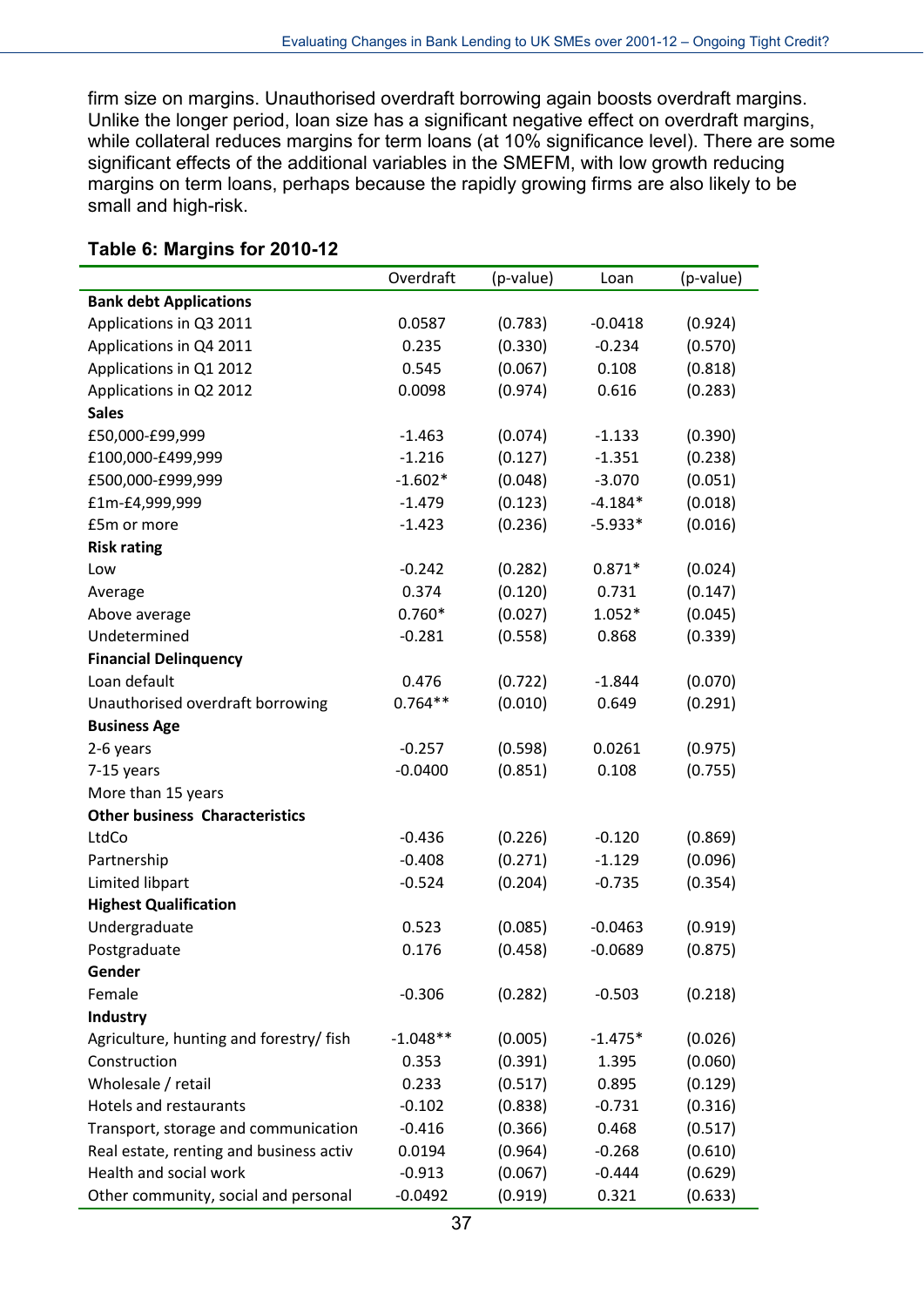| ser.                   |           |         |           |         |
|------------------------|-----------|---------|-----------|---------|
| <b>Region</b>          |           |         |           |         |
| East Midlands          | 0.343     | (0.400) | 0.421     | (0.543) |
| London                 | 0.289     | (0.466) | 1.406     | (0.116) |
| North East             | 0.114     | (0.711) | 0.261     | (0.624) |
| Northern Ireland       | 0.0130    | (0.969) | 0.100     | (0.856) |
| North West             | 0.297     | (0.531) | 1.014     | (0.215) |
| Scotland               | 0.279     | (0.449) | 0.522     | (0.270) |
| South East             | 0.255     | (0.599) | $-0.123$  | (0.840) |
| South West             | 0.324     | (0.371) | 0.510     | (0.431) |
| Wales                  | 0.323     | (0.303) | 1.435     | (0.096) |
| <b>West Midlands</b>   | 0.186     | (0.634) | 0.192     | (0.751) |
| Yorkshire & Humberside | $-0.0911$ | (0.789) | 0.176     | (0.767) |
| Log of loan            | $-0.664*$ | (0.021) | 0.623     | (0.294) |
| Lower speed of growth  | $-0.202$  | (0.462) | $-0.877*$ | (0.020) |
| Export                 | 0.303     | (0.095) | 0.315     | (0.385) |
| Performpay             | 0.0507    | (0.768) | 0.187     | (0.584) |
| Collateral             | $0.381*$  | (0.029) | $-1.367$  | (0.065) |
| Constant               | 12.21**   | (0.000) | 0.508     | (0.932) |
| <b>Observations</b>    | 956       |         | 393       |         |

Notes: Dependent variable is the margin over base rate. Effects are measured relative to: quarters Q1-Q2 2011; sales: £49,999 or less; risk rating: minimal; loan default: 0-4 number of times unable to make repayments; unauthorised overdraft borrowing: 0-2 number of times has exceeded its overdraft limits; business age: less than 2 years; industry: manufacturing; region: East; Lower speed of growth: over 30% a year for the past three years. The endogenous variable loan size is instrumented by employment size. Other business characteristics, export, performance pay, collateral and highest qualification are 0/1 dummies. Business age "more than 15 years" omitted because of collinearity. \*,\*\* indicate significance at 5% and 1% correspondingly. Estimated by two stage least squares with robust standard errors. Excludes SMEs with margins greater than 30pp.

|                               | Overdraft | (p-value) | Loan      | (p-value) |
|-------------------------------|-----------|-----------|-----------|-----------|
| <b>Bank debt Applications</b> |           |           |           |           |
| Applications in Q3 2011       | 0.0208    | (0.764)   | $-0.0758$ | (0.535)   |
| Applications in Q4 2011       | $-0.0518$ | (0.489)   | $-0.0600$ | (0.619)   |
| Applications in Q1 2012       | $-0.0263$ | (0.714)   | 0.0421    | (0.741)   |
| Applications in Q2 2012       | $0.287**$ | (0.000)   | 0.105     | (0.405)   |
| <b>Sales</b>                  |           |           |           |           |
| £50,000-£99,999               | $0.272*$  | (0.031)   | $-0.0202$ | (0.924)   |
| £100,000-£499,999             | $0.472**$ | (0.000)   | 0.271     | (0.134)   |
| £500,000-£999,999             | $0.723**$ | (0.000)   | $0.520*$  | (0.010)   |
| £1m-£4,999,999                | $0.757**$ | (0.000)   | $0.506*$  | (0.007)   |
| £5m or more                   | $0.836**$ | (0.000)   | $0.691**$ | (0.001)   |
| <b>Risk rating</b>            |           |           |           |           |
| Low                           | 0.0491    | (0.513)   | 0.0167    | (0.894)   |
| Average                       | $0.228*$  | (0.003)   | $-0.0242$ | (0.850)   |
| Above average                 | $0.196*$  | (0.020)   | $-0.0441$ | (0.754)   |
| Undetermined                  | 0.184     | (0.132)   | 0.174     | (0.369)   |
| <b>Financial Delinquency</b>  |           |           |           |           |
| Loan default                  | 0.0584    | (0.742)   | 0.261     | (0.296)   |

## **Table 7: Collateral requirements for 2010-12**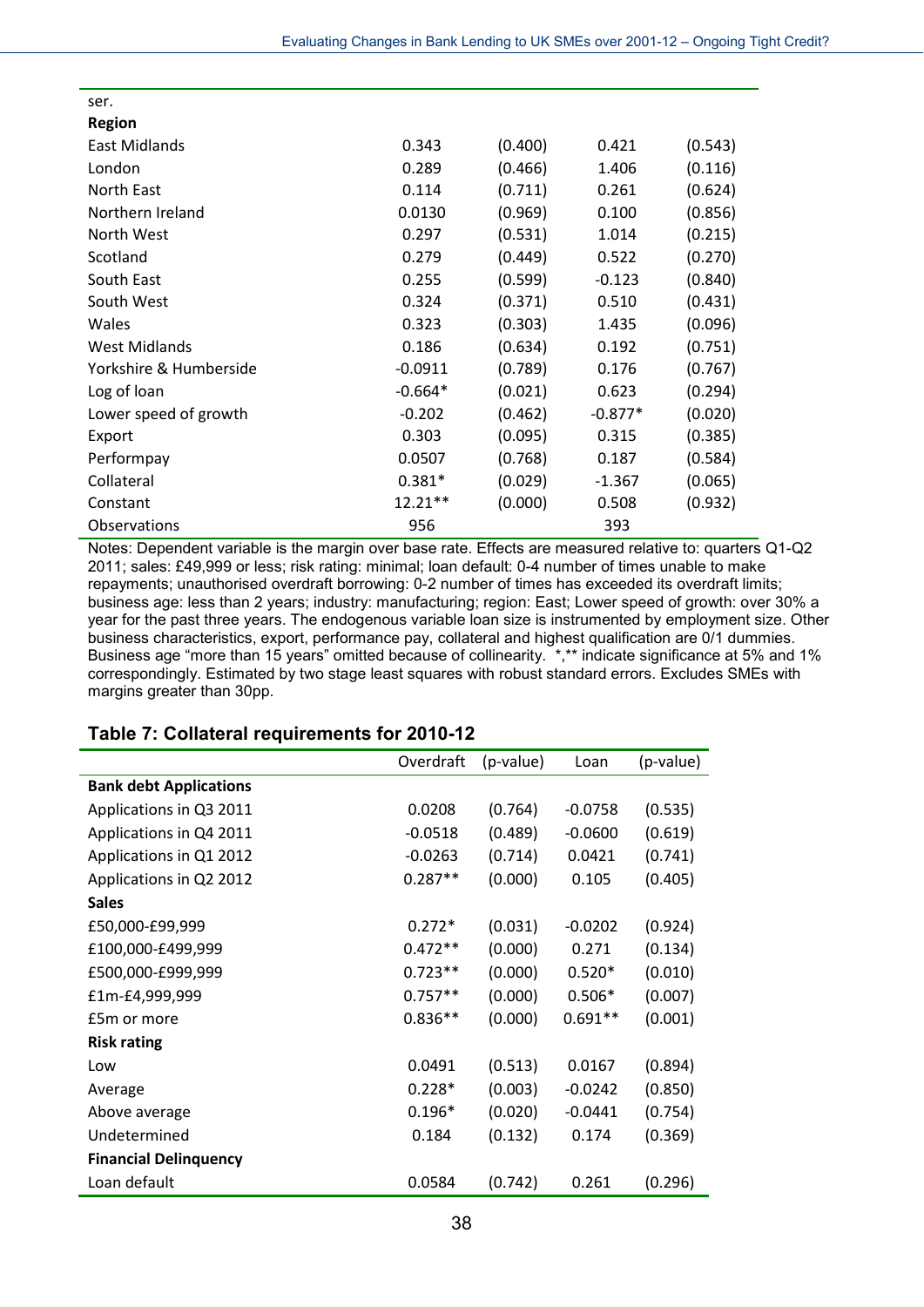| Unauthorised overdraft borrowing          | $0.177*$   | (0.014) | 0.235      | (0.060) |
|-------------------------------------------|------------|---------|------------|---------|
| <b>Business Age</b>                       |            |         |            |         |
| 2-6 years                                 | $-0.244*$  | (0.006) | $-0.116$   | (0.451) |
| 7-15 years                                | $-0.114*$  | (0.042) | $-0.0437$  | (0.648) |
| More than 15 years                        |            |         |            |         |
| <b>Other business Characteristics</b>     |            |         |            |         |
| LtdCo                                     | $0.505**$  | (0.000) | $0.640**$  | (0.000) |
| Partnership                               | 0.119      | (0.228) | 0.201      | (0.219) |
| Limited libpart                           | $0.310*$   | (0.022) | $0.621*$   | (0.009) |
| <b>Highest Qualification</b>              |            |         |            |         |
| Undergraduate                             | 0.116      | (0.097) | $0.353*$   | (0.004) |
| Postgraduate                              | $-0.127$   | (0.122) | $-0.0779$  | (0.572) |
| Gender                                    |            |         |            |         |
| Female                                    | 0.0193     | (0.778) | 0.0278     | (0.809) |
| <b>Industry</b>                           |            |         |            |         |
| Agriculture, hunting and forestry/ fish   | $0.583**$  | (0.000) | $0.560*$   | (0.003) |
| Construction                              | 0.157      | (0.110) | 0.293      | (0.094) |
| Wholesale / retail                        | 0.0893     | (0.378) | 0.137      | (0.417) |
| <b>Hotels and restaurants</b>             | $-0.104$   | (0.394) | $0.579*$   | (0.002) |
| Transport, storage and communication      | 0.125      | (0.268) | $0.437*$   | (0.021) |
| Real estate, renting and business activ   | 0.0178     | (0.855) | $0.376*$   | (0.018) |
| Health and social work                    | $-0.173$   | (0.179) | 0.255      | (0.186) |
| Other community, social and personal ser. | $-0.116$   | (0.294) | $0.376*$   | (0.043) |
| <b>Region</b>                             |            |         |            |         |
| <b>East Midlands</b>                      | $-0.118$   | (0.372) | $-0.199$   | (0.416) |
| London                                    | $-0.203$   | (0.067) | $-0.159$   | (0.391) |
| North East                                | $-0.0800$  | (0.459) | $-0.0819$  | (0.654) |
| Northern Ireland                          | $-0.0990$  | (0.359) | 0.0139     | (0.941) |
| North West                                | 0.0298     | (0.799) | 0.170      | (0.400) |
| Scotland                                  | $-0.252*$  | (0.025) | $-0.0790$  | (0.665) |
| South East                                | $-0.101$   | (0.415) | 0.0423     | (0.849) |
| South West                                | $-0.0607$  | (0.550) | $-0.0755$  | (0.679) |
| Wales                                     | $-0.167$   | (0.123) | $-0.0602$  | (0.750) |
| <b>West Midlands</b>                      | $-0.119$   | (0.249) | $-0.341$   | (0.059) |
| Yorkshire & Humberside                    | $-0.0160$  | (0.900) | 0.355      | (0.091) |
| Lower speed of growth                     | 0.118      | (0.094) | $0.292*$   | (0.008) |
| Export                                    | 0.103      | (0.133) | $-0.139$   | (0.257) |
| Performpay                                | $0.195**$  | (0.000) | 0.0829     | (0.388) |
| Constant                                  | $-1.397**$ | (0.000) | $-1.405**$ | (0.000) |
| Observations                              | 3095       |         | 1058       |         |

Notes: Dependent variable is probability that firm will be required to provide collateral to obtain finance. Effects are measured relative to: quarters Q1-Q2 2011; sales: £49,999 or less; risk rating: minimal; loan default: 0-4 number of times unable to make repayments; unauthorised overdraft borrowing: 0-2 number of times has exceeded its overdraft limits; business age: less than 2 years; industry: manufacturing; region: East; lower speed of growth: over 30% a year for the past three years. Other business characteristics, export, performance pay and highest qualification are 0/1 dummies. Business age "more than 15 years" omitted because of collinearity. \*,\*\* indicate significance at 5% and 1% correspondingly. Estimated as probit with robust standard errors.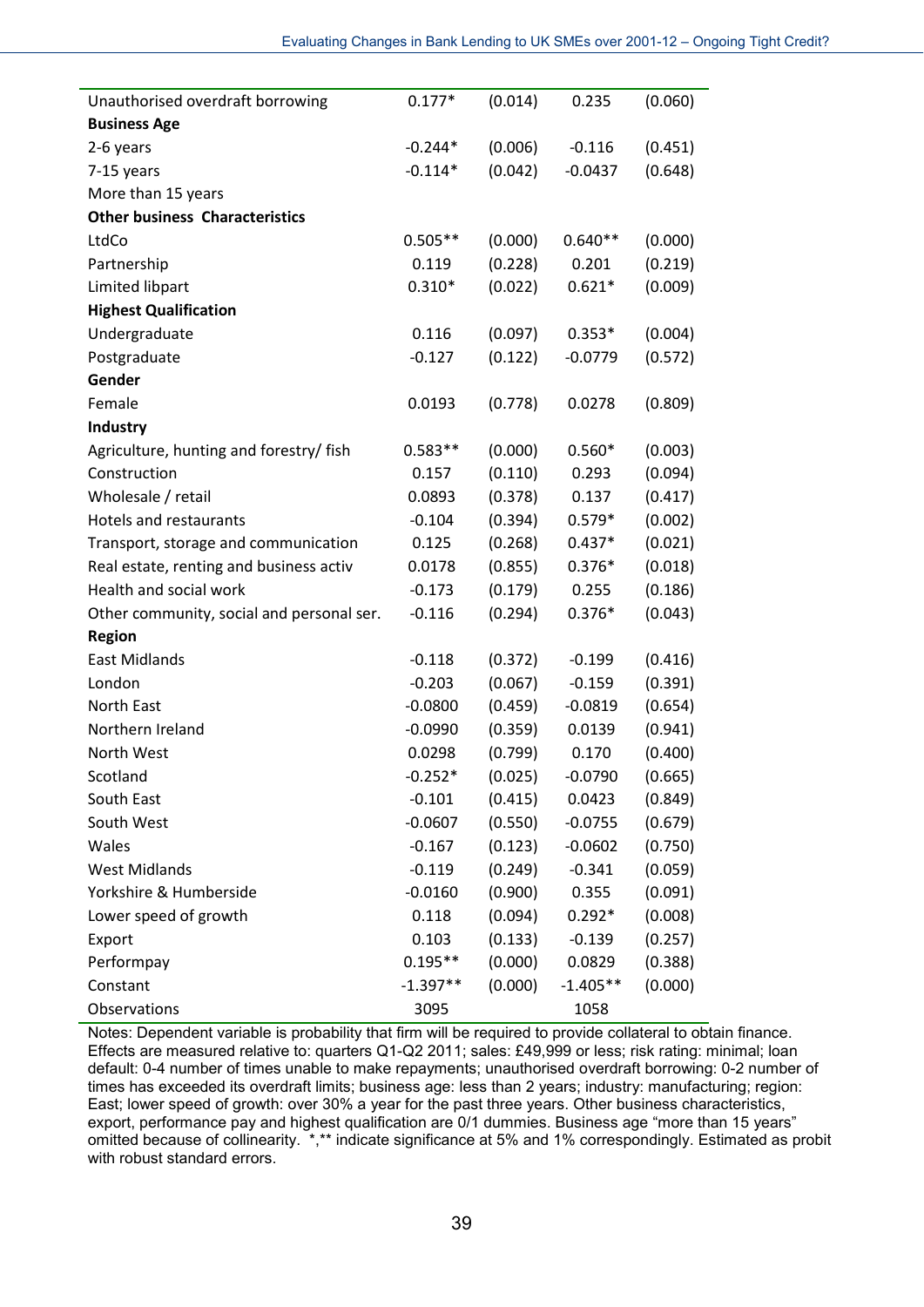In terms of collateral (Table 7), there is a significant demand effect for Wave 5, suggesting a tightening of conditions given firm risk. As in Table 3, higher sales imply a greater likelihood that collateral will be demanded, probably reflecting that collateral is greater for larger firms, and also collateral probabilities are higher for limited companies and limited liability partnerships. Higher risk firms and those having unauthorised overdrafts need more commonly to raise collateral for overdrafts while this is not the case for loans. Younger firms have a greater likelihood of requiring collateral which was not the case for the sample in Table 3. There are also some effects from educational level, industries and regions. We find that firms that are not high growth are more likely to have collateral requirements as are those with performance pay schemes. If these patterns are sustained, these requirements could limit the growth of these categories of firm in the future if availability of such collateral is limited.

|                                       | Overdraft  | (p-value) | Loan        | (p-value) |
|---------------------------------------|------------|-----------|-------------|-----------|
| <b>Bank debt Applications</b>         |            |           |             |           |
| Applications in Q3 2011               | 0.00108    | (0.706)   | 0.000404    | (0.877)   |
| Applications in Q4 2011               | $-0.00225$ | (0.253)   | 0.00223     | (0.444)   |
| Applications in Q1 2012               | 0.000881   | (0.680)   | 0.00200     | (0.465)   |
| Applications in Q2 2012               | 0.000964   | (0.649)   | $-0.00120$  | (0.644)   |
| <b>Sales</b>                          |            |           |             |           |
| £50,000-£99,999                       | $-0.00604$ | (0.147)   | 0.00180     | (0.770)   |
| £100,000-£499,999                     | $-0.00362$ | (0.384)   | 0.00335     | (0.436)   |
| £500,000-£999,999                     | 0.000372   | (0.945)   | $0.0103*$   | (0.043)   |
| £1m-£4,999,999                        | 0.00152    | (0.754)   | 0.00576     | (0.217)   |
| £5m or more                           | 0.00916    | (0.158)   | 0.00733     | (0.225)   |
| <b>Risk rating</b>                    |            |           |             |           |
| Low                                   | 0.000653   | (0.833)   | 0.000312    | (0.909)   |
| Average                               | $-0.00283$ | (0.367)   | $-0.00210$  | (0.512)   |
| Above Average                         | $-0.00198$ | (0.595)   | 0.00111     | (0.733)   |
| Undetermined                          | $-0.00353$ | (0.454)   | 0.00621     | (0.268)   |
| <b>Financial Delinquency</b>          |            |           |             |           |
| Loan default                          | 0.000793   | (0.902)   | $-0.00215$  | (0.588)   |
| Unauthorised overdraft borrowing      | $-0.00283$ | (0.147)   | 0.00490     | (0.135)   |
| <b>Business Age</b>                   |            |           |             |           |
| 2-6 years                             | 0.00113    | (0.806)   | 0.00579     | (0.108)   |
| 7-15 years                            | $-0.00250$ | (0.145)   | $-0.000817$ | (0.695)   |
| More than 15 years                    |            |           |             |           |
| <b>Other business Characteristics</b> |            |           |             |           |
| LtdCo                                 | $-0.00392$ | (0.246)   | 0.00127     | (0.713)   |
| Partnership                           | $-0.00348$ | (0.381)   | 0.00255     | (0.522)   |
| Limited libpart                       | $-0.00117$ | (0.809)   | 0.0000460   | (0.991)   |
| <b>Highest Qualification</b>          |            |           |             |           |
| Undergraduate                         | $-0.00157$ | (0.471)   | $-0.00300$  | (0.154)   |
| Postgraduate                          | $-0.00261$ | (0.321)   | 0.00125     | (0.658)   |
| Gender                                |            |           |             |           |
| Female                                | 0.00224    | (0.449)   | $-0.00161$  | (0.520)   |
| Industry                              |            |           |             |           |

### **Table 8: Arrangement fees for 2010-12**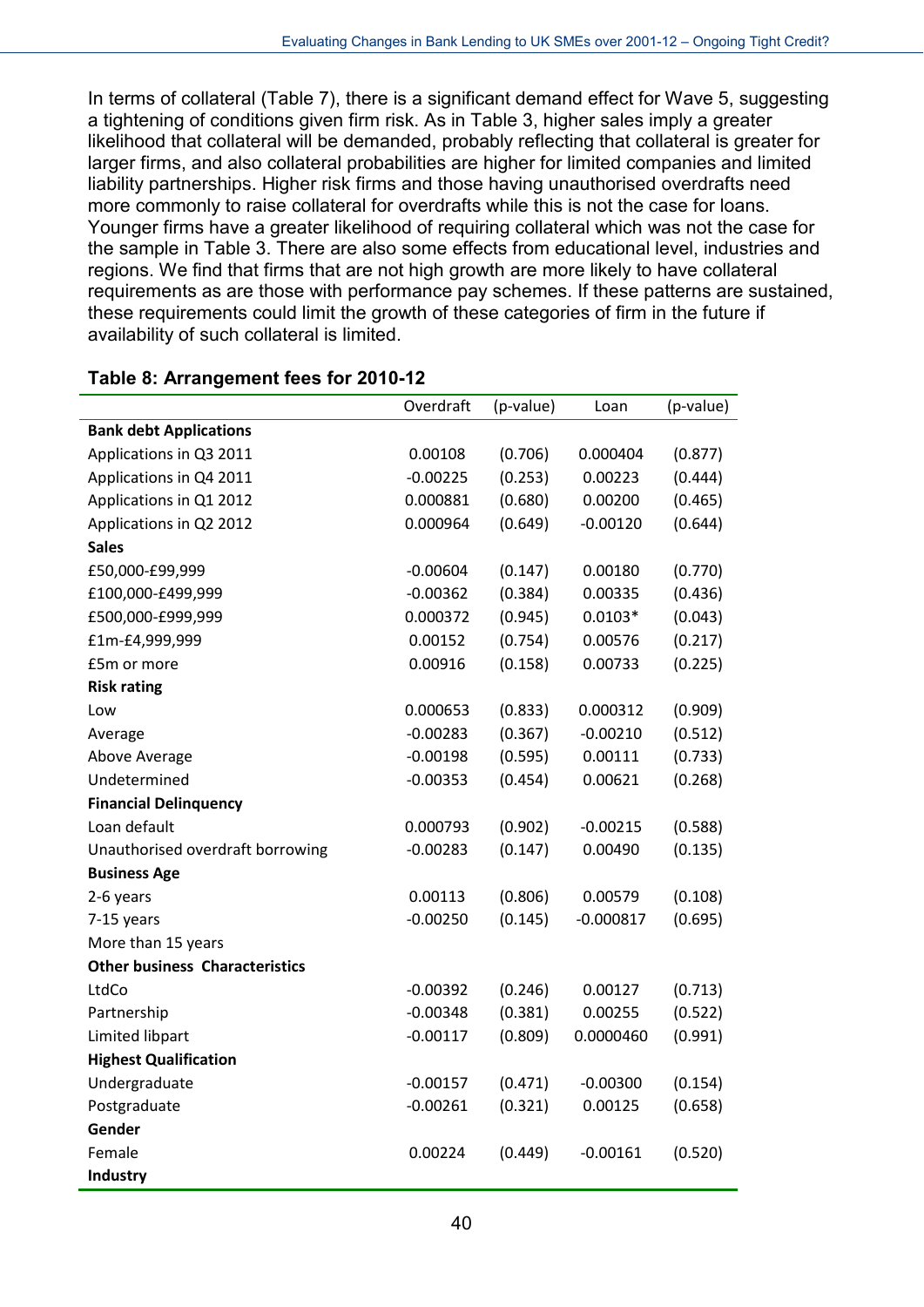| Agriculture, hunting and forestry/ fish   | $-0.00360$   | (0.256) | 0.000721     | (0.868) |
|-------------------------------------------|--------------|---------|--------------|---------|
| Construction                              | $-0.00241$   | (0.320) | 0.000814     | (0.824) |
| Wholesale / retail                        | $-0.00110$   | (0.671) | 0.00510      | (0.131) |
| <b>Hotels and restaurants</b>             | 0.00284      | (0.530) | 0.00347      | (0.372) |
| Transport, storage and communication      | $-0.00272$   | (0.352) | $-0.00202$   | (0.641) |
| Real estate, renting and business activ   | $-0.00205$   | (0.450) | 0.00408      | (0.283) |
| Health and social work                    | $-0.00326$   | (0.303) | 0.00233      | (0.551) |
| Other community, social and personal ser. | 0.00356      | (0.425) | $-0.00222$   | (0.546) |
| <b>Region</b>                             |              |         |              |         |
| <b>East Midlands</b>                      | 0.00130      | (0.873) | 0.000964     | (0.848) |
| London                                    | $-0.00213$   | (0.436) | 0.00413      | (0.415) |
| North East                                | $-0.00198$   | (0.535) | 0.00484      | (0.225) |
| Northern Ireland                          | 0.000727     | (0.866) | 0.00338      | (0.400) |
| North West                                | $-0.00313$   | (0.362) | 0.00123      | (0.734) |
| Scotland                                  | $-0.00480$   | (0.134) | $-0.000327$  | (0.933) |
| South East                                | $-0.00337$   | (0.338) | 0.00386      | (0.552) |
| South West                                | $-0.00224$   | (0.380) | $-0.000398$  | (0.922) |
| Wales                                     | 0.000375     | (0.910) | 0.000983     | (0.832) |
| <b>West Midlands</b>                      | $-0.00328$   | (0.263) | $-0.00240$   | (0.552) |
| Yorkshire & Humberside                    | $-0.00557$   | (0.199) | $-0.000462$  | (0.915) |
| Lower speed of growth                     | 0.00257      | (0.225) | $-0.00392$   | (0.137) |
| Export                                    | $-0.000169$  | (0.937) | 0.000768     | (0.724) |
| Performpay                                | 0.000775     | (0.713) | 0.00211      | (0.355) |
| Log loan                                  | $-0.00613**$ | (0.000) | $-0.00316**$ | (0.000) |
| Collateral                                | $0.00713**$  | (0.001) | 0.00827**    | (0.000) |
| Constant                                  | $0.0811**$   | (0.000) | $0.0321*$    | (0.005) |
| Observations                              | 1664         |         | 489          |         |

Notes: Dependent variable is the arrangement fee as a proportion of the size of the facility. Effects are measured relative to: quarters Q1-Q2 2011; sales: £49,999 or less; risk rating: minimal; loan default: 0-4 number of times unable to make repayments; unauthorised overdraft borrowing: 0-2 number of times has exceeded its overdraft limits; business age: less than 2 years; industry: manufacturing; region: East; lower speed of growth: over 30% a year for the past three years. Other business characteristics, export, performance pay, collateral and highest qualification are 0/1 dummies. Business age "more than 15 years" omitted because of collinearity. \*,\*\* indicate significance at 5% and 1% correspondingly. Estimated as tobit with robust standard errors. Excludes ratios greater than 9 for loans and greater than 6 for overdrafts.

For term loans (Table 8), businesses with sales size between £500,000 and £999,999 paid higher arrangement fees than businesses with sales of less than £49,999, which may reflect a trade-off between fees and margins. SMEs with collateral requirements for both term loans and overdrafts paid higher arrangement fees, which could be due to costs of valuation and/or because these borrowers are higher risk. As in Table 4, large loans bear lesser fees as a proportion of the loan size.

### **Table 9: Discouragement for 2010-12 – informal enquiries**

|                               | Overdraft (p-value) |         | Loan      | (p-value) |
|-------------------------------|---------------------|---------|-----------|-----------|
| <b>Bank debt Applications</b> |                     |         |           |           |
| Applications in Q3 2011       |                     |         | $-0.116$  | (0.329)   |
| Applications in Q4 2011       | $-0.0299$           | (0.799) | $-0.390*$ | (0.002)   |
| Applications in Q1 2012       | 0.101               | (0.382) | $-0.123$  | (0.288)   |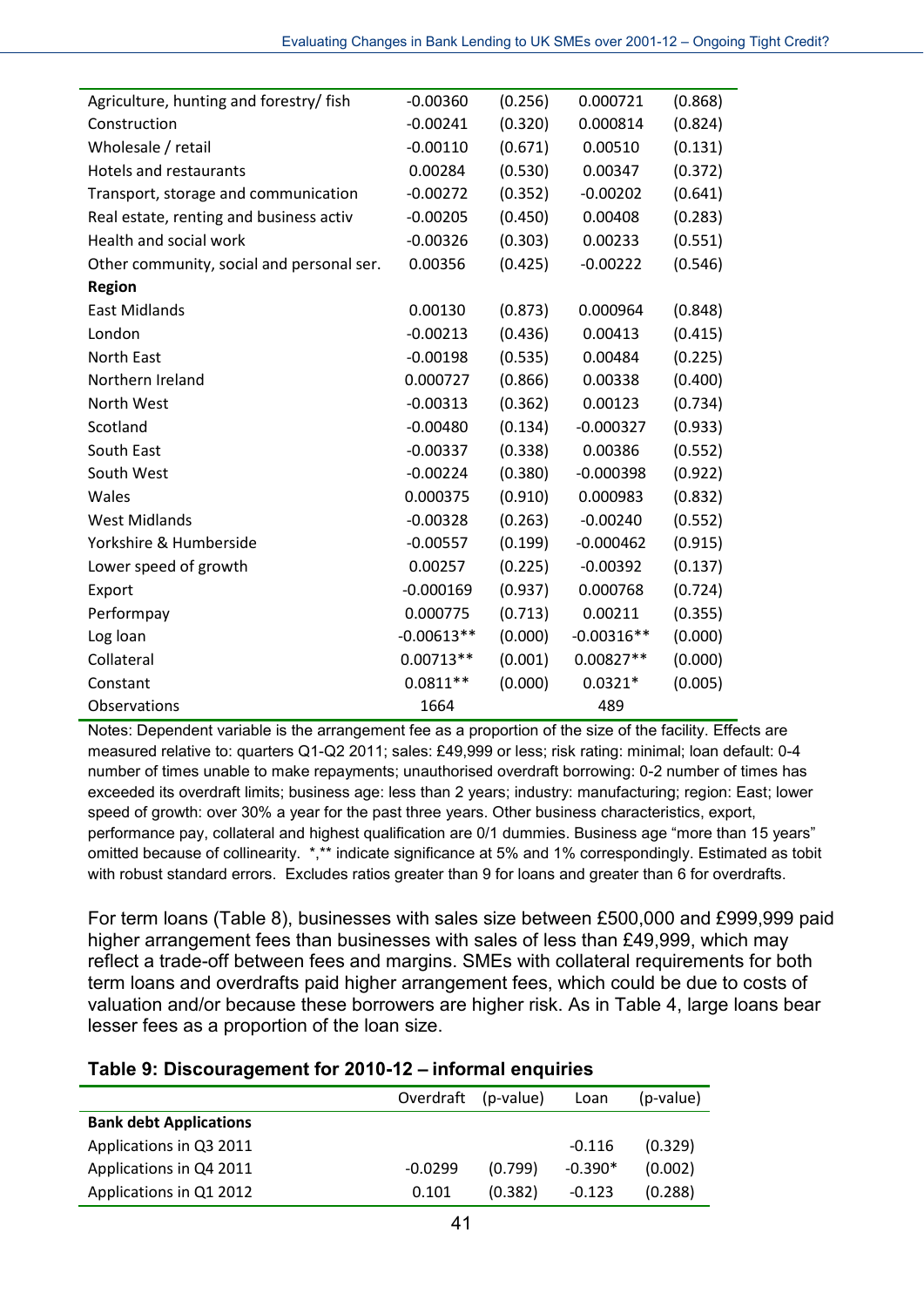| Applications in Q2 2012                   |            |         | $-0.196$   | (0.084) |
|-------------------------------------------|------------|---------|------------|---------|
| <b>Sales</b>                              |            |         |            |         |
| £50,000-£99,999                           | 0.0574     | (0.734) | $-0.267$   | (0.054) |
| £100,000-£499,999                         | 0.179      | (0.260) | $-0.0208$  | (0.870) |
| £500,000-£999,999                         | 0.280      | (0.186) | $-0.119$   | (0.454) |
| £1m-£4,999,999                            | 0.115      | (0.544) | $-0.0378$  | (0.799) |
| £5m or more                               | 0.273      | (0.227) | $-0.0195$  | (0.920) |
| <b>Risk rating</b>                        |            |         |            |         |
| Low                                       | 0.330      | (0.096) | $0.489*$   | (0.004) |
| Average                                   | 0.222      | (0.245) | $0.460*$   | (0.005) |
| Above Average                             | $0.442*$   | (0.022) | $0.577**$  | (0.001) |
| Undetermined                              | $0.576*$   | (0.008) | $0.429*$   | (0.025) |
| <b>Financial Delinquency</b>              |            |         |            |         |
| Loan default                              | $0.679*$   | (0.019) | 0.226      | (0.182) |
| Unauthorised overdraft borrowing          | 0.238      | (0.118) | $0.383**$  | (0.000) |
| <b>Business Age</b>                       |            |         |            |         |
| 2-6 years                                 | 0.154      | (0.273) | 0.148      | (0.184) |
| 7-15 years                                | 0.0297     | (0.811) | 0.0415     | (0.652) |
| More than 15 years                        |            |         |            |         |
| <b>Other business Characteristics</b>     |            |         |            |         |
| LtdCo                                     | 0.109      | (0.430) | $-0.0128$  | (0.907) |
| Partnership                               | 0.0995     | (0.652) | $-0.377*$  | (0.027) |
| Limited libpart                           | 0.0517     | (0.891) | $-0.335$   | (0.193) |
| <b>Highest Qualification</b>              |            |         |            |         |
| Undergraduate                             | $-0.186$   | (0.190) | $-0.0383$  | (0.732) |
| Postgraduate                              | $-0.205$   | (0.220) | 0.0663     | (0.604) |
| Gender                                    |            |         |            |         |
| Female                                    | $-0.00529$ | (0.968) | $-0.216*$  | (0.045) |
| Industry                                  |            |         |            |         |
| Agriculture, hunting and forestry/ fish   | $-0.0578$  | (0.827) | 0.0803     | (0.687) |
| Construction                              | 0.0101     | (0.962) | 0.0167     | (0.911) |
| Wholesale / retail                        | 0.183      | (0.414) | $-0.00801$ | (0.961) |
| Hotels and restaurants                    | 0.374      | (0.115) | $-0.00368$ | (0.983) |
| Transport, storage and communication      | 0.289      | (0.221) | $-0.00387$ | (0.983) |
| Real estate, renting and business activ   | 0.194      | (0.366) | 0.184      | (0.225) |
| Health and social work                    | $-0.0259$  | (0.923) | $-0.298$   | (0.101) |
| Other community, social and personal ser. | $-0.0804$  | (0.744) | $-0.0555$  | (0.757) |
| <b>Region</b>                             |            |         |            |         |
| <b>East Midlands</b>                      | $-0.565*$  | (0.039) | 0.0727     | (0.736) |
| London                                    | $-0.494*$  | (0.028) | 0.00900    | (0.961) |
| North East                                | $-0.481*$  | (0.036) | $-0.196$   | (0.303) |
| Northern Ireland                          | $-0.377$   | (0.077) | $-0.133$   | (0.480) |
| North West                                | $-0.281$   | (0.238) | $-0.0242$  | (0.903) |
| Scotland                                  | $-0.186$   | (0.429) | 0.145      | (0.457) |
| South East                                | $-0.361$   | (0.167) | $-0.0663$  | (0.756) |
| South West                                | 0.146      | (0.505) | 0.104      | (0.596) |
| Wales                                     | $-0.415*$  | (0.044) | $-0.00118$ | (0.994) |
| <b>West Midlands</b>                      | $-0.308$   | (0.136) | 0.152      | (0.392) |
|                                           |            |         |            |         |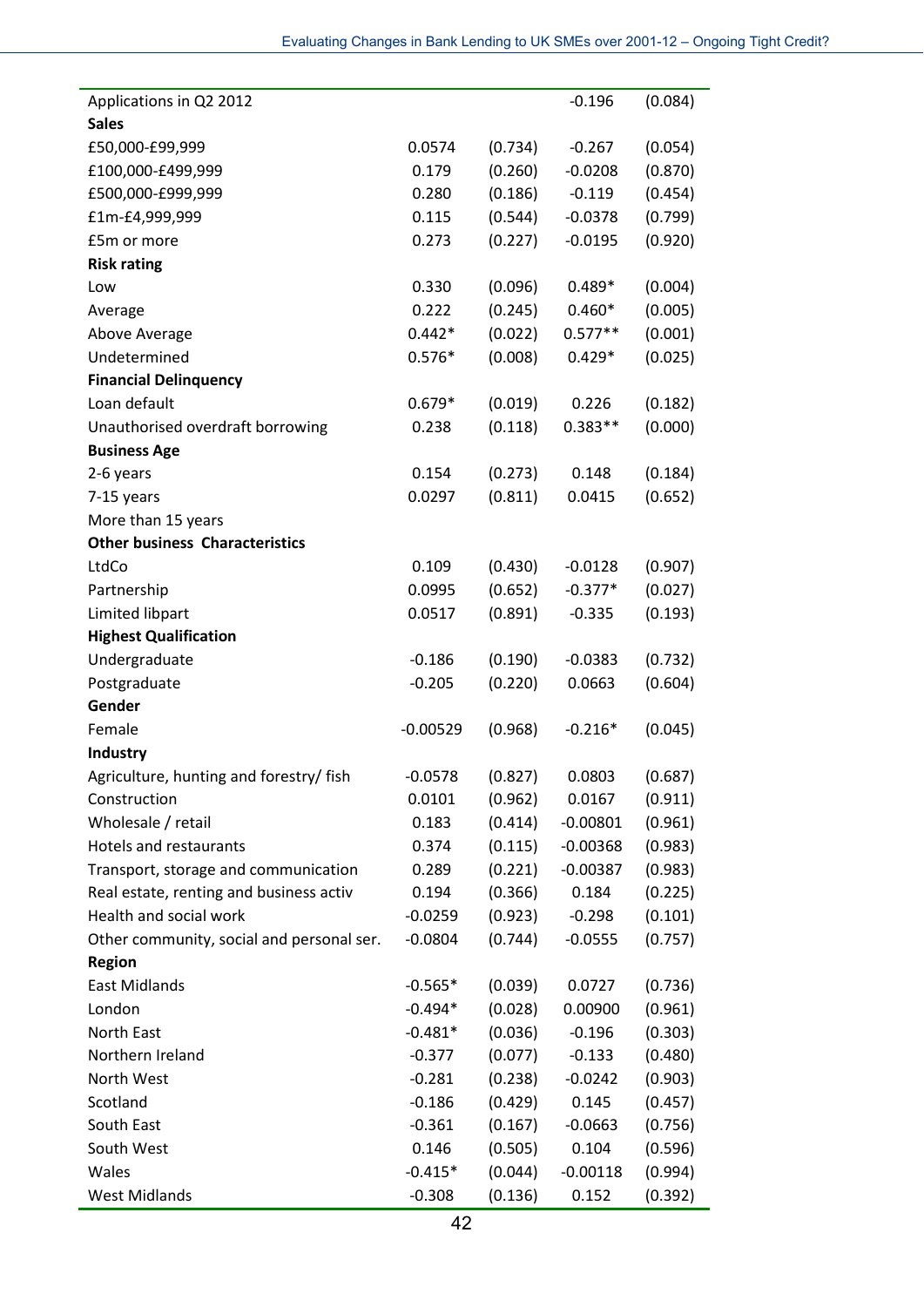| Yorkshire & Humberside | 0.158     | (0.524) | $0.526*$  | (0.009) |
|------------------------|-----------|---------|-----------|---------|
| Lower speed of growth  | 0.00389   | (0.976) | $0.187*$  | (0.049) |
| Export                 | 0.198     | (0.197) | $-0.107$  | (0.332) |
| Perform pay            | 0.0959    | (0.419) | $0.252*$  | (0.004) |
| Constant               | $-0.817*$ | (0.023) | $-0.791*$ | (0.007) |
| <b>Observations</b>    | 774       |         | 1243      |         |

Notes: Dependent variable is probability of the firm being discouraged from applying for finance because it had been put off directly (via informal enquiries with the bank) or indirectly (expectation of such a rejection). Effects are measured relative to: quarters Q1-Q2 2011 for loans and Q2 2012 for overdrafts; sales: £49,999 or less; risk rating: minimal; loan default: 0-4 number of times unable to make repayments; unauthorised overdraft borrowing: 0-2 number of times has exceeded its overdraft limits; business age: less than 2 years; industry: manufacturing; region: East; lower speed of growth: over 30% a year for the past three years. Other business characteristics, export, performance pay and highest qualification are 0/1 dummies. Business age "more than 15 years" omitted because of collinearity. \*,\*\* indicate significance at 5% and 1% correspondingly. Estimated as probit with robust standard errors.

Regressions for the main discouragement variable is shown in Table 9, where the SME did not (or will not) apply to borrow because it had been put off directly (via informal enquiries with the bank) or indirectly (expectation of such a rejection). There are lower probabilities of discouragement for term loans in the later periods than in Q2 2011 (albeit at 10% significance level in Q2 2012), controlling for other firm characteristics. Indicators of discouragement include high risk and delinquency in the past, while female gender reduces the probability of discouragement of this type. It is notable that according to the equation, slower firm growth as well as performance pay are significant factors in discouraging application for term loans. For slower growth this may reflect the lesser extent of need for borrowing while performance pay may have links to banks' perceptions of risk.

Further results for alternative measures of discouragement are shown in Appendix 3. Discouragement by principle of borrowing (Table A.3.1.) is most common for partnerships (at 10% significance level) and for those with some university education, while again women are less likely to be discouraged. For difficulties with the borrowing procedure (Table A.3.2) overdraft borrowing is discouraged by higher risk and for partnerships, while for loans it is lower speed of growth and performance pay. Finally, there are few significant indicators for issues with the economic situation (Table A.3.3). Looking at all four indicators together the time effects suggest lower discouragement for term loans in some of the later waves than in Wave 1, while there are no significant differences in the three waves for which data for overdrafts are available except for Table A.3.3 which implies that the probability of discouragement due to the economic situation is greater in Q2 2012 than in Q4 2011.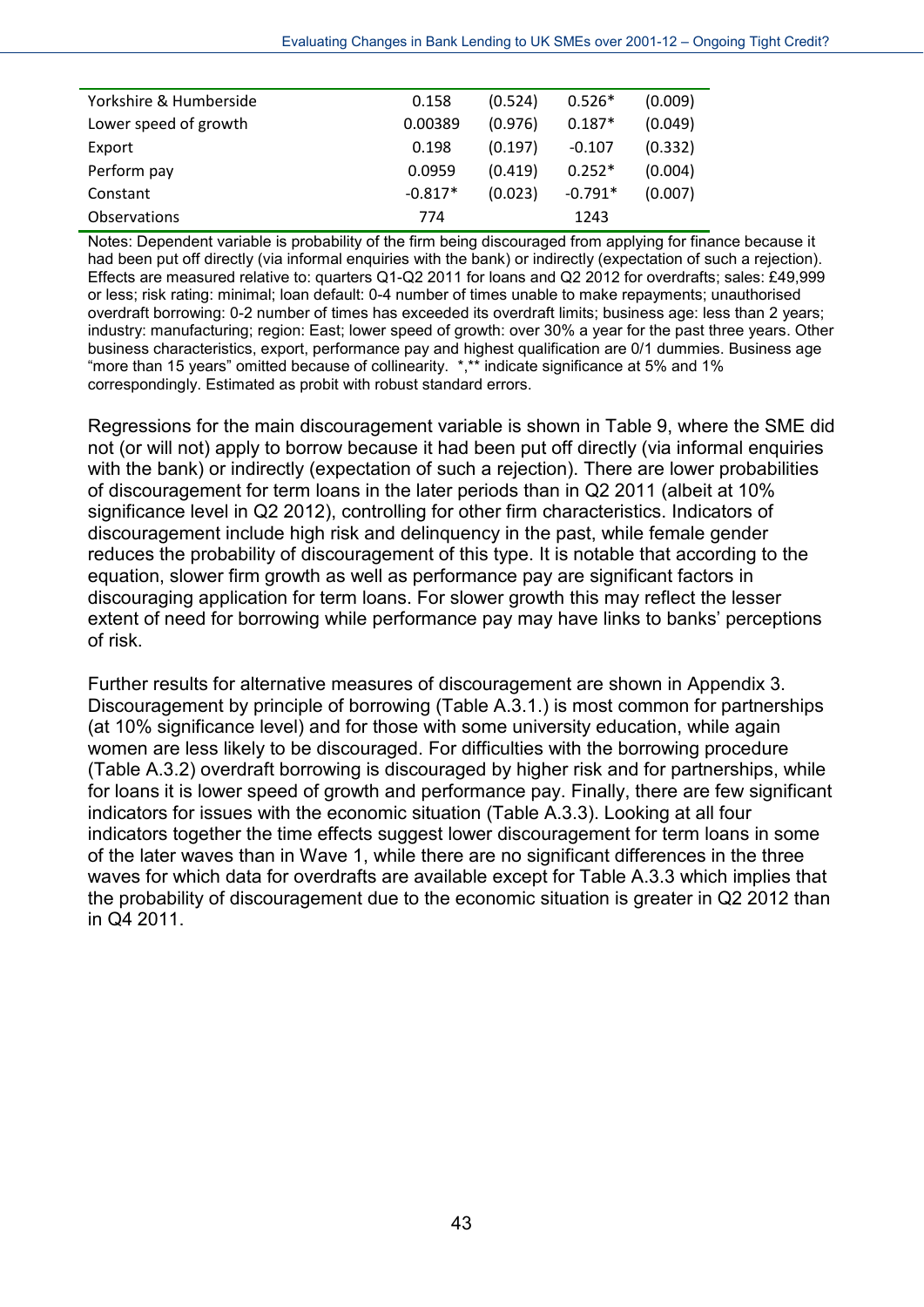### **3.1.3 Results for 2010-12 with and without renewals**

In Tables 10 and 11 we provide a comparison of the loan application variables for regressions with and without renewals for 2010-12 (the regressions without renewals are shown in detail in Appendix 4).

### **Table 10: 2010-12 results with and without renewals – main dependent variables**

### **(a) With renewals**

|          |                         | Rejection rates |           |           | Margins                           |           |           |           |           |
|----------|-------------------------|-----------------|-----------|-----------|-----------------------------------|-----------|-----------|-----------|-----------|
|          | Overdraft               | (p-value)       | Loan      | (p-value) |                                   | Overdraft | (p-value) | Loan      | (p-value) |
| Quarters |                         |                 |           |           | <b>Quarters</b>                   |           |           |           |           |
| Q3 2011  | 0.132                   | (0.127)         | 0.109     | (0.343)   | Q 3 2011                          | 0.0587    | (0.783)   | $-0.0418$ | (0.924)   |
| Q4 2011  | 0.133                   | (0.151)         | 0.189     | (0.093)   | Q4 2011                           | 0.235     | (0.330)   | $-0.234$  | (0.570)   |
| Q1 2012  | 0.0188                  | (0.839)         | 0.0988    | (0.392)   | Q1 2012                           | 0.545     | (0.067)   | 0.108     | (0.818)   |
| Q2 2012  | $0.222*$                | (0.012)         | 0.172     | (0.139)   | Q2 2012                           | 0.0098    | (0.974)   | 0.616     | (0.283)   |
|          | Collateral requirements |                 |           |           | Informal enquiries discouragement |           |           |           |           |
|          | Overdraft               | (p-value)       | Loans     | (p-value) |                                   | Overdraft | (p-value) | Loan      | (p-value) |
| Quarters |                         |                 |           |           | Quarters                          |           |           |           |           |
| Q3 2011  | 0.0208                  | (0.764)         | $-0.0758$ | (0.535)   | Q 3 2011                          |           |           | $-0.116$  | (0.329)   |
| Q4 2011  | $-0.0518$               | (0.489)         | $-0.0600$ | (0.619)   | Q4 2011                           | $-0.0299$ | (0.799)   | $-0.390*$ | (0.002)   |
| Q1 2012  | $-0.0263$               | (0.714)         | 0.0421    | (0.741)   | Q1 2012                           | 0.101     | (0.382)   | $-0.123$  | (0.288)   |
| Q2 2012  | $0.287**$               | (0.000)         | 0.105     | (0.405)   | Q2 2012                           |           |           | $-0.196$  | (0.084)   |

### **(b) Without renewals**

|          |            | Rejection rates         |          |           | Margins                           |           |           |            |           |  |
|----------|------------|-------------------------|----------|-----------|-----------------------------------|-----------|-----------|------------|-----------|--|
|          | Overdraft  | (p-value)               | Loan     | (p-value) |                                   | Overdraft | (p-value) | Loan       | (p-value) |  |
| Quarters |            |                         |          |           | <b>Quarters</b>                   |           |           |            |           |  |
| Q3 2011  | $-0.00518$ | (0.973)                 | 0.118    | (0.503)   | Q3 2011                           | 0.998     | (0.056)   | $-1.292$   | (0.466)   |  |
| Q4 2011  | $-0.263$   | (0.130)                 | 0.106    | (0.560)   | Q4 2011                           | 0.828     | (0.122)   | $-0.476$   | (0.732)   |  |
| Q1 2012  | $-0.179$   | (0.274)                 | $-0.025$ | (0.890)   | Q1 2012                           | 0.283     | (0.603)   | $-0.660$   | (0.761)   |  |
| Q2 2012  | 0.0569     | (0.730)                 | 0.206    | (0.246)   | Q2 2012                           | $-0.488$  | (0.394)   | 1.509      | (0.441)   |  |
|          |            | Collateral requirements |          |           | Informal enquiries discouragement |           |           |            |           |  |
|          | Overdraft  | (p-value)               | Loans    | (p-value) |                                   | Overdraft | (p-value) | Loan       | (p-value) |  |
| Quarters |            |                         |          |           | Quarters                          |           |           |            |           |  |
| Q3 2011  | $0.447*$   | (0.003)                 | $-0.248$ | (0.247)   | Q3 2011                           |           |           | $-0.211$   | (0.105)   |  |
| Q4 2011  | 0.130      | (0.432)                 | $-0.342$ | (0.112)   | Q4 2011                           | $-0.0358$ | (0.767)   | $-0.549**$ | (0.000)   |  |
| Q1 2012  | 0.0918     | (0.554)                 | $-0.005$ | (0.982)   | Q1 2012                           | 0.0594    | (0.619)   | $-0.236$   | (0.063)   |  |
| Q2 2012  | $0.556**$  | (0.000)                 | 0.002    | (0.992)   | Q2 2012                           |           |           | $-0.347*$  | (0.005)   |  |

Table 10(a) offers evidence for tight conditions for overdrafts in the Q1 2012 (higher margins, significant at 10% level) and Q2 2012 (greater incidence of rejection and collateral), which is less apparent for the results without renewals. This is again suggestive of a tightening for renewals per se (apart from collateral requirements in Q2 2012). Meanwhile in Table 11 the coefficients are similar for discouragement with both data sets.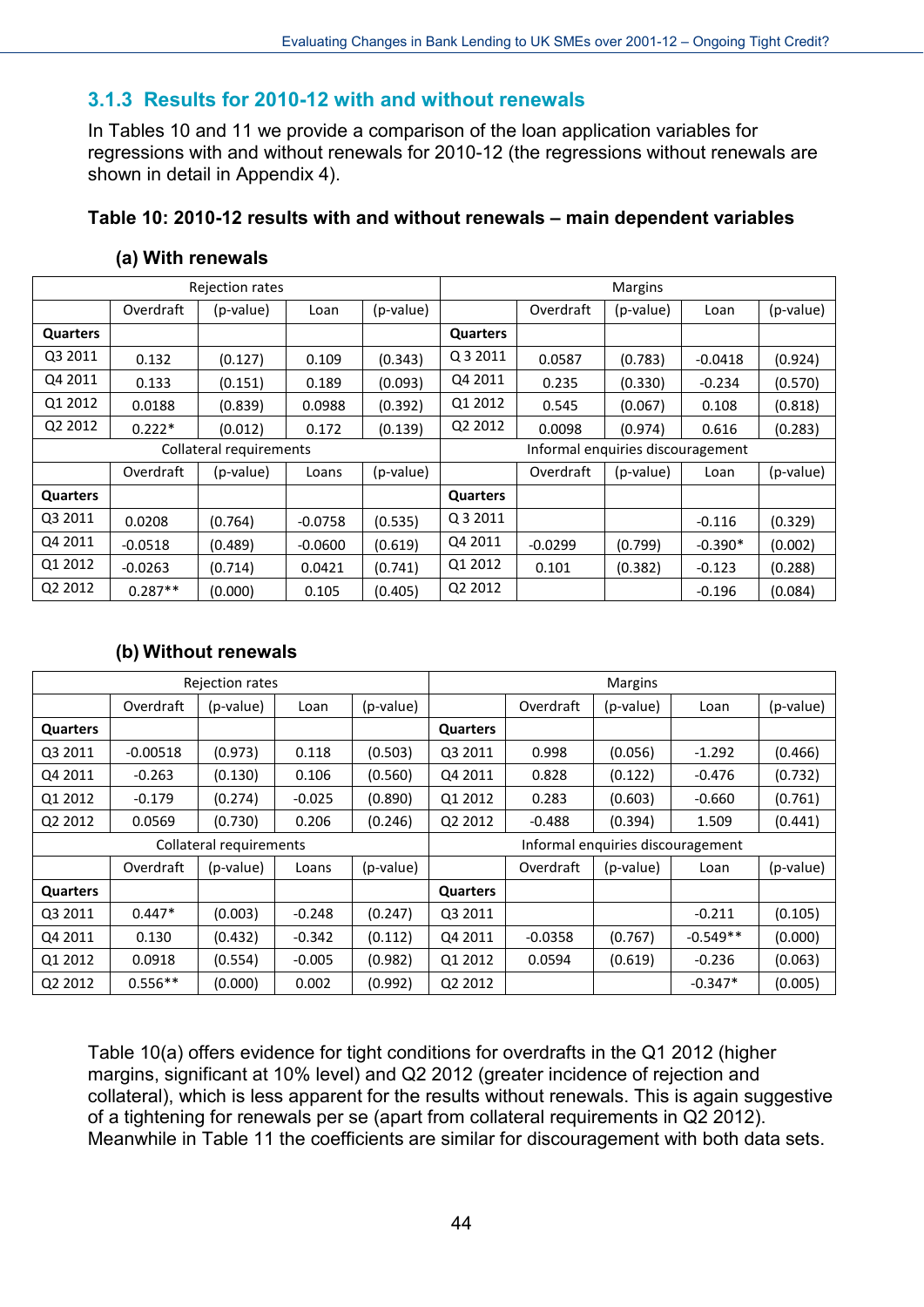### **Table 11: 2010-12 results with and without renewals – Discouragement**

|          |           | Principle of borrowing |            |           |                 | Process of borrowing |           |            |           |
|----------|-----------|------------------------|------------|-----------|-----------------|----------------------|-----------|------------|-----------|
|          | Overdraft | (p-value)              | Loan       | (p-value) |                 | Overdraft            | (p-value) | Loan       | (p-value) |
| Quarters |           |                        |            |           | Quarters        |                      |           |            |           |
| Q3 2011  |           |                        | $-0.313*$  | (0.015)   | Q3 2011         |                      |           | $-0.292*$  | (0.013)   |
| Q4 2011  | $-0.115$  | (0.407)                | $-0.354*$  | (0.009)   | Q4 2011         | $-0.0273$            | (0.815)   | $-0.297*$  | (0.016)   |
| Q1 2012  | 0.116     | (0.369)                | $-0.361*$  | (0.004)   | Q1 2012         | 0.105                | (0.360)   | $-0.382**$ | (0.001)   |
| Q2 2012  |           |                        | $-0.538**$ | (0.000)   | Q2 2012         |                      |           | $-0.499**$ | (0.000)   |
|          |           |                        |            |           |                 |                      |           |            |           |
|          |           | Economic situation     |            |           |                 | Informal enquiries   |           |            |           |
|          | Overdraft | (p-value)              | Loan       | (p-value) |                 | Overdraft            | (p-value) | Loan       | (p-value) |
| Quarters |           |                        |            |           | <b>Quarters</b> |                      |           |            |           |
| Q3 2011  |           |                        | $-0.147$   | (0.265)   | Q3 2011         |                      |           | $-0.116$   | (0.329)   |
| Q4 2011  | $-0.380*$ | (0.012)                | $-0.222$   | (0.109)   | Q4 2011         | $-0.0299$            | (0.799)   | $-0.390*$  | (0.002)   |
| Q1 2012  | 0.134     | (0.315)                | 0.0217     | (0.860)   | Q1 2012         | 0.101                | (0.382)   | $-0.123$   | (0.288)   |
| Q2 2012  |           |                        | 0.0162     | (0.895)   | Q2 2012         |                      |           | $-0.196$   | (0.084)   |

### **(a) With renewals**

### **(b) Without renewals**

|          |           |           | Principle of borrowing |           |          | Process of borrowing |           |            |           |
|----------|-----------|-----------|------------------------|-----------|----------|----------------------|-----------|------------|-----------|
|          | Overdraft | (p-value) | Loan                   | (p-value) |          | Overdraft            | (p-value) | Loan       | (p-value) |
| Quarters |           |           |                        |           | Quarters |                      |           |            |           |
| Q3 2011  |           |           | $-0.350*$              | (0.014)   | Q3 2011  |                      |           | $-0.300*$  | (0.020)   |
| Q4 2011  | $-0.0815$ | (0.569)   | $-0.356*$              | (0.018)   | Q4 2011  | 0.0266               | (0.824)   | $-0.292*$  | (0.032)   |
| Q1 2012  | 0.158     | (0.236)   | $-0.392*$              | (0.004)   | Q1 2012  | 0.145                | (0.219)   | $-0.374*$  | (0.003)   |
| Q2 2012  |           |           | $-0.594**$             | (0.000)   | Q2 2012  |                      |           | $-0.491**$ | (0.000)   |
|          |           |           | Economic situation     |           |          | Informal enquiries   |           |            |           |
|          | Overdraft | (p-value) | Loan                   | (p-value) |          | Overdraft            | (p-value) | Loan       | (p-value) |
| Quarters |           |           |                        |           | Quarters |                      |           |            |           |
| Q3 2011  |           |           | $-0.186$               | (0.205)   | Q3 2011  |                      |           | $-0.211$   | (0.105)   |
| Q4 2011  | $-0.391*$ | (0.013)   | $-0.276$               | (0.074)   | Q4 2011  | $-0.0358$            | (0.767)   | $-0.549**$ | (0.000)   |
| Q1 2012  | 0.153     | (0.267)   | 0.00282                | (0.984)   | Q1 2012  | 0.0594               | (0.619)   | $-0.236$   | (0.063)   |
| Q2 2012  |           |           | 0.0693                 | (0.610)   | Q2 2012  |                      |           | $-0.347*$  | (0.005)   |

## **3.1.4 Results for ethnicity and bank characteristics**

Ethnicity is a variable which featured in Fraser (2012a) and it is clearly of interest to assess whether credit restrictions apply unevenly across ethnic groups. Research for the US (Asiedu et al 2012) showed forms of discrimination for Black and Hispanic-owned SMEs in 1998 and 2003. We could not use ethnicity as a control variable in the regressions above because it is omitted from all the waves of the SMEFM except the last one in Q2 2012. Hence, we would simply have omitted crucial time periods if this variable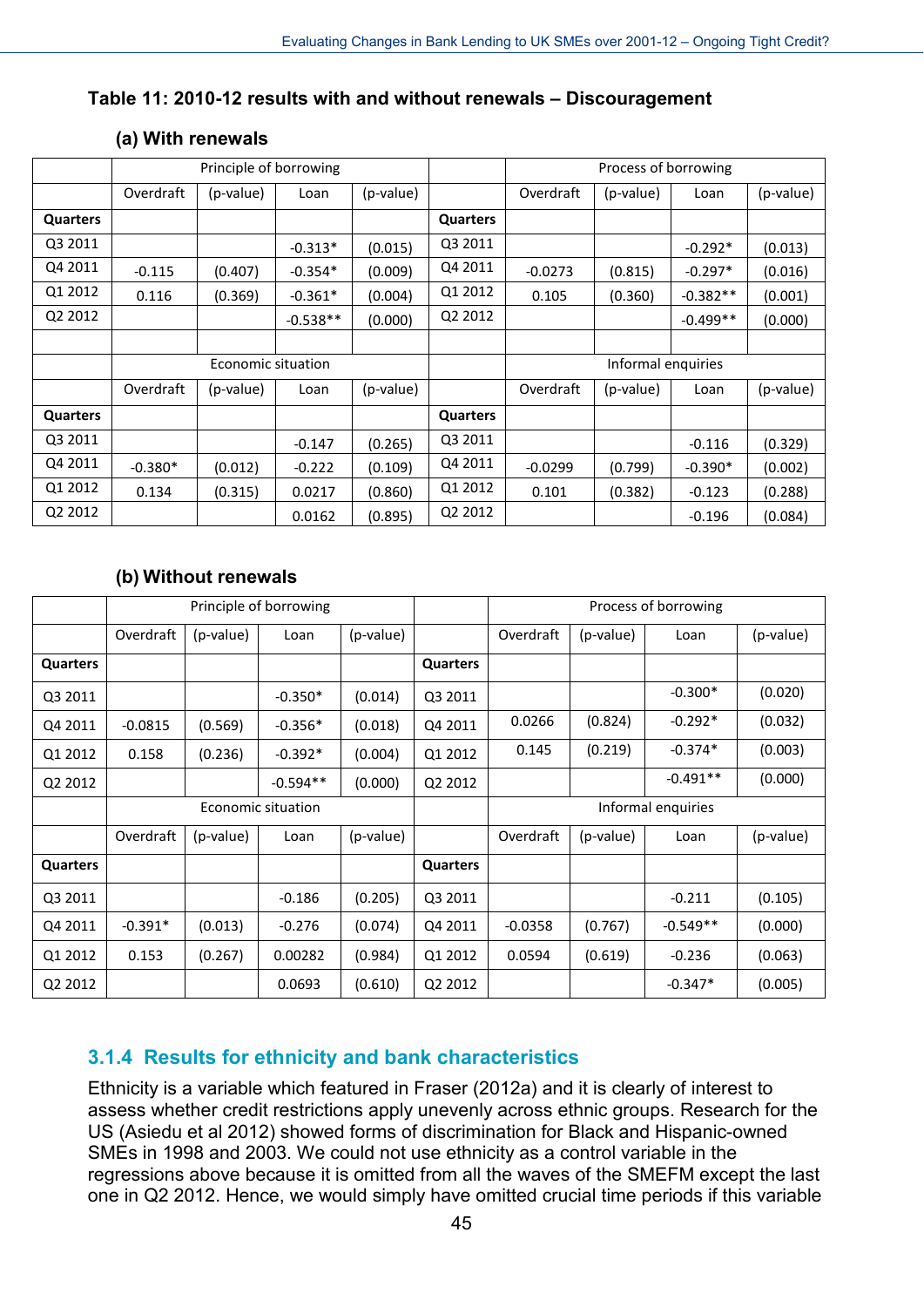had been included. Nevertheless we can undertake some tests of discrimination by running regressions solely on Q2 2012 and also on the 2001-9 plus Q2 2012 data periods.<sup>[24](#page-46-0)</sup> The results (measured relative to white British applicants) are shown in Table 12 below.

### **Table 12: Effects of ethnicity on lending characteristics**

|                             |           | Rejection rates         |          |           |                |           | Margins    |           |
|-----------------------------|-----------|-------------------------|----------|-----------|----------------|-----------|------------|-----------|
|                             | Overdraft | (p-value)               | Loan     | (p-value) | Overdraft      | (p-value) | Loan       | (p-value) |
| White non<br><b>British</b> | $-0.0291$ | (0.922)                 | 0.162    | (0.633)   | 0.745          | (0.595)   | $-0.751$   | (0.343)   |
| Mixed                       | 0.639     | (0.284)                 |          |           | 2.698*         | (0.028)   | $-1.608$   | (0.245)   |
| Asian                       | 0.692     | (0.133)                 | 0.642    | (0.250)   | $-2.932*$      | (0.028)   | 13.94**    | (0.000)   |
| <b>Black</b>                | $1.620*$  | (0.026)                 | $-0.757$ | (0.396)   | 3.545          | (0.125)   | $-3.330$   | (0.052)   |
| Chinese&Other               |           |                         |          |           |                |           | $-21.75**$ | (0.000)   |
| <b>Observations</b>         | 569       |                         | 285      |           | 138            |           | 56         |           |
|                             |           | Collateral requirements |          |           | Discouragement |           |            |           |
|                             | Overdraft | (p-value)               | Loan     | (p-value) | Overdraft      | (p-value) | Loan       | (p-value) |
| White non<br><b>British</b> | 0.137     | (0.622)                 | $-0.506$ | (0.185)   | 0.475          | (0.180)   | 0.115      | (0.731)   |
| Mixed                       |           |                         | $-0.726$ | (0.251)   | $-0.225$       | (0.773)   | $-0.298$   | (0.720)   |
| Asian                       | $1.211*$  | (0.022)                 |          |           | $-0.00688$     | (0.987)   | 0.741      | (0.077)   |
| <b>Black</b>                |           |                         |          |           |                |           | $-0.835$   | (0.279)   |
| Chinese&Other               |           |                         |          |           |                |           |            |           |
| <b>Observations</b>         | 529       |                         | 176      |           | 258            |           | 270        |           |

### **(a) Q2 2012 data only**

### **(b) 2001-9 and Q2 2012 data**

|                     |                                          |           | Rejection rates         |           |           | <b>Margins</b> |           |           |
|---------------------|------------------------------------------|-----------|-------------------------|-----------|-----------|----------------|-----------|-----------|
|                     | Overdraft                                | (p-value) | Loan                    | (p-value) | Overdraft | (p-value)      | Loan      | (p-value) |
| White non British   | 0.0651                                   | (0.620)   | $-0.142$                | (0.445)   | $-0.339$  | (0.092)        | $-0.264$  | (0.623)   |
| Mixed               | 0.299                                    | (0.271)   | 0.438                   | (0.313)   | $-0.642$  | (0.134)        | $-1.706$  | (0.331)   |
| Asian               | 0.101                                    | (0.524)   | 0.0549                  | (0.812)   | $-0.176$  | (0.631)        | 1.527     | (0.291)   |
| <b>Black</b>        | $0.655*$                                 | (0.020)   | $-0.381$                | (0.401)   | 2.832     | (0.231)        | 0.538     | (0.730)   |
| Chinese&Other       | $-0.0296$                                | (0.934)   | $-0.00454$              | (0.993)   | 1.181     | (0.315)        | $-0.0792$ | (0.940)   |
| <b>Observations</b> | 3739<br>2022                             |           |                         | 1766      |           | 502            |           |           |
|                     |                                          |           | Collateral requirements |           |           |                |           |           |
|                     | Overdraft                                | (p-value) | Loan                    | (p-value) |           |                |           |           |
| White non British   | 0.113                                    | (0.291)   | $-0.0628$               | (0.672)   |           |                |           |           |
| Mixed               | $-0.282$                                 | (0.302)   | $-1.417*$               | (0.010)   |           |                |           |           |
| Asian               | 0.113                                    | (0.459)   | 0.236                   | (0.256)   |           |                |           |           |
| <b>Black</b>        | (0.617)<br>$-0.221$<br>0.602<br>(0.238)  |           |                         |           |           |                |           |           |
| Chinese&Other       | (0.003)<br>$-0.915*$<br>0.171<br>(0.665) |           |                         |           |           |                |           |           |
| <b>Observations</b> | 3123                                     |           | 1468                    |           |           |                |           |           |

<span id="page-46-0"></span> $\overline{a}$ <sup>24</sup> Estimated by OLS with robust standard errors.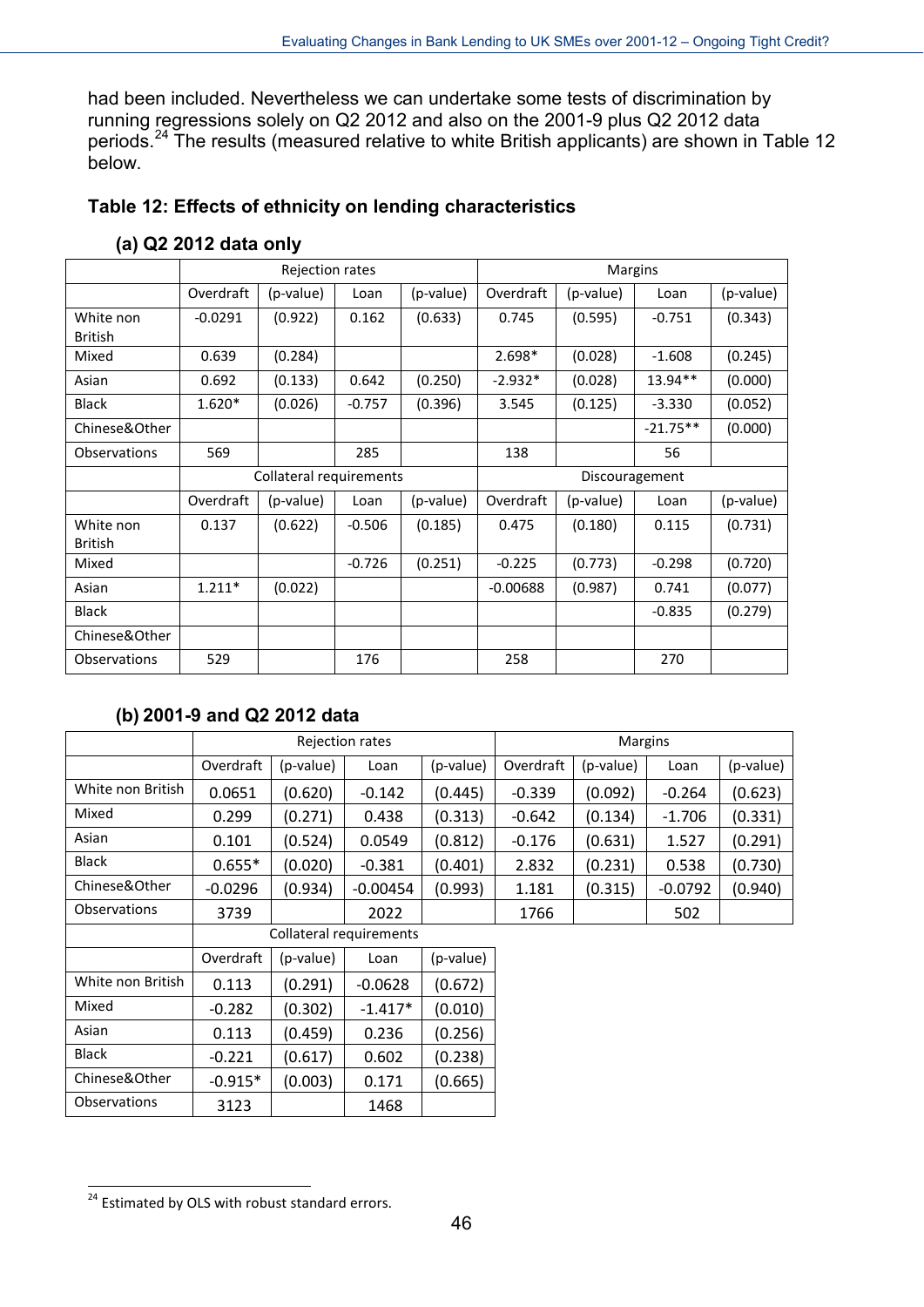We consider the results for Q2 2012 to be less reliable given the small number of observations; hence we focus on results that are also borne out in the longer series including 2001-9 data. The consistent result is that black people are more likely than British white people to be rejected for overdraft facilities. A similar finding, at a high level of significance, was found in Fraser (2012a). The wider sample also shows significantly lower collateral requirements for Chinese people for overdrafts and for mixed ethnic background for loans.

As a further experiment we undertook the main regressions for 2001-9 only with an extra variable for bank types (these data are not available for 2010-12). The categories distinguished are the major banks, the small banks, and the major banks that were nationalised in 2008 (the last being only distinct in the 2008-9 period). Since we only use the UKSMEF data, which is in panel form, we employ panel probit estimation with robust standard errors and random effects.

Table 13 suggests that the newly-nationalised major banks rejected proportionately fewer applications and charged lower margins in 2008-9, compared to the major banks that were not nationalised. The result, which holds despite the fact that the nationalised banks were under greater pressure to delever, suggests that differences in governance are dominant in determining willingness to lend. Meanwhile small banks had a higher rejection rate than major banks and also tended to request less collateral.

|               |           |            |           | -<br>. .  |                         |           |           |           |
|---------------|-----------|------------|-----------|-----------|-------------------------|-----------|-----------|-----------|
|               |           | Rejection  |           |           | Margins                 |           |           |           |
|               | Overdraft | (p-value)  | Loan      | (p-value) | Overdraft               | (p-value) | Loan      | (p-value) |
| Small         | $0.374*$  | (0.003)    | 0.0777    | (0.717)   | $-0.236$                | (0.251)   | $-0.346$  | (0.430)   |
| Major nat'sed | $-0.262$  | (0.169)    | $-1.072*$ | (0.016)   | $-0.498$                | (0.227)   | $-2.238*$ | (0.026)   |
|               |           | Collateral |           |           | <b>Arrangement Fees</b> |           |           |           |
|               | Overdraft | (p-value)  | Loan      | (p-value) | Overdraft               | (p-value) | Loan      | (p-value) |
| Small         | $-0.296*$ | (0.016)    | $-0.182$  | (0.305)   | $-0.00292$              | (0.534)   | 0.0112    | (0.273)   |
| Major nat'sed | 0.0477    | (0.852)    | 0.0337    | (0.925)   | 0.00326                 | (0.619)   | $-0.0038$ | (0.858)   |

**Table 13: Lending characteristics by bank category (2001-9 only)**

Using the bank lending data we can also assess to what extent there is a change in market structure over the period up to 2008-9, with for example a withdrawal by small banks. In fact, as shown in Table 14 there is no evidence of this in terms of simple shares of lending. The large banks have a consistent share of around 85% while the small banks have a share of 15% and this is sustained also in 2008-9. More recent data are not available. Hence at least for 2008-9 we cannot suggest that a shift in market structure might be a factor underlying the rise in margins and rejection rates.

### **Table 14: Lending shares by bank category**

|               |        | 2001-4 | 2005-7 | 2007-8 | 2008-9 |
|---------------|--------|--------|--------|--------|--------|
| Large         | Number | 891    | 455    | 271    | 45     |
|               | Share  | 0.86   | 0.83   | 0.87   | 0.34   |
| <b>Small</b>  | Number | 143    | 90     | 42     | 20     |
|               | Share  | 0.14   | 0.17   | 0.13   | 0.15   |
| Large         | Number | 0      | 0      | 0      | 66     |
| <b>Natsed</b> | Share  | 0      | 0      | 0      | 0.50   |
|               |        |        |        |        |        |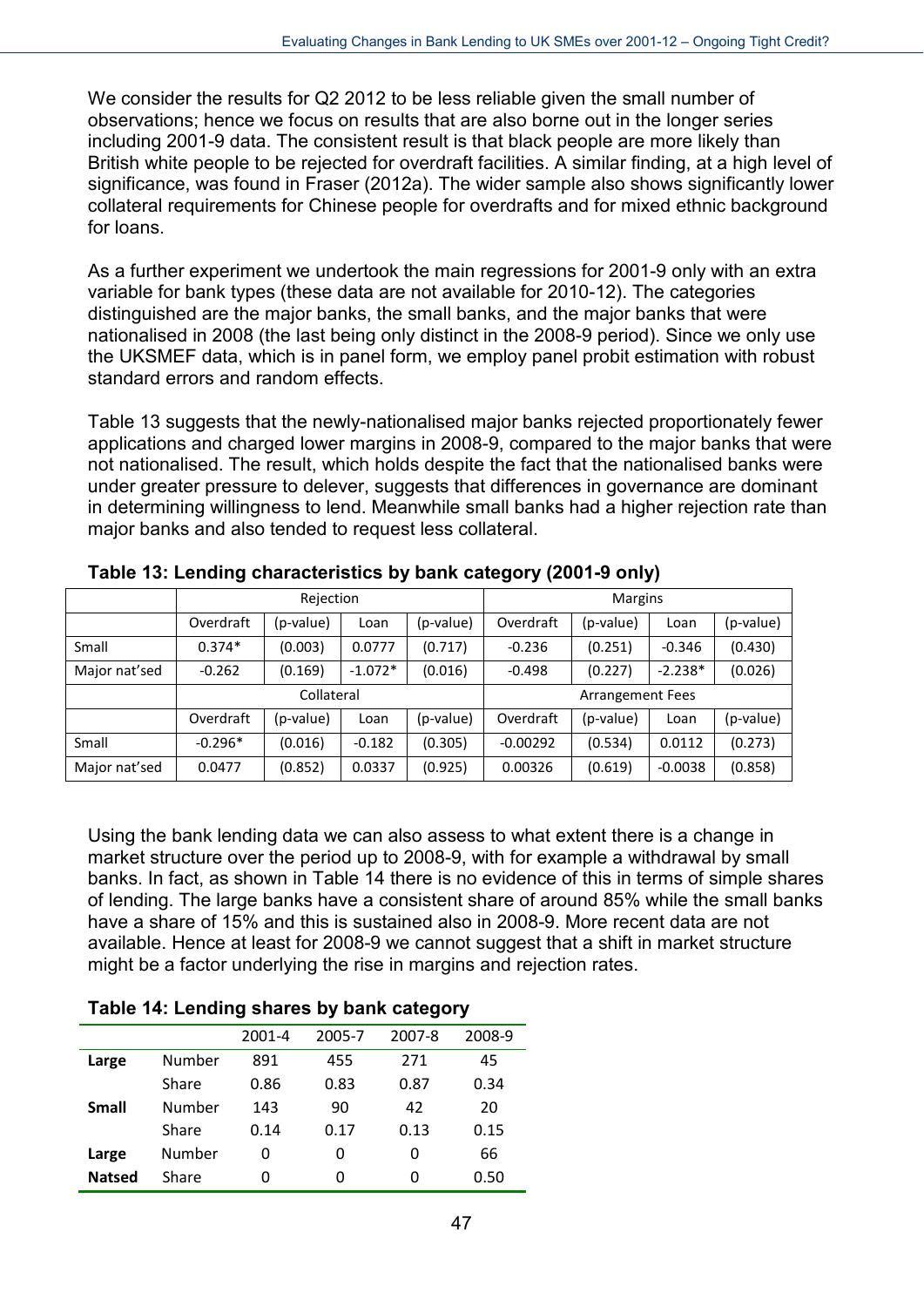Before concluding this section, we highlight the fact that we explored the robustness of the results by performing several specification tests.

The SMEs provide weights to ensure that the samples are representative of all SMEs in the UK. To account for that, we re-estimated the main econometric results and find that using the weights does not substantially change the results. Therefore, we decided not to weight the econometric analysis.

For the main estimation for margins using 2001-2012 data, we adopted as an instrumental variable for the endogenous variable loan size the size of employment. In the first stage of the two stage least squares procedure (not reported but available upon request), loan size appears to be highly and positively correlated with the size of employment. This shows its suitability as an instrument for loan size for both overdraft and loan.

Finally, we tested the heteroskedasticity in the model errors and find that the null hypothesis of homogeneity of errors was to be rejected, implying the presence of heterogeneity and the need for robust standard error procedure which is used in most of our regressions to avoid bias. We used bootstrap procedure.

## **3.2 Uncertainty and changes in lending conditions**

The second part of the analysis is to establish whether changes in credit are likely to be affected by uncertainty. Uncertainty is used as a key non-cyclical variable (in terms of variation in expected credit losses) likely to affect both supply and demand for credit, while other variables capture cyclical effects per se. This work involves both macro and micro datasets. As noted, Baum et al (2002) show that uncertainty leads banks to withdraw from higher risk business in the US, because uncertainty will increase perceptions of default risk. Accordingly, banks may withdraw from higher risk lending such as lending to SMEs as well as real estate lending when there is heightened uncertainty, and revert to a more conservative distribution between loans and securities. We test whether a similar pattern is apparent in the UK for aggregate SME lending.

Macro estimation work looks at the volume of lending at a macro level based on the data in Charts 15-16 as well as the aggregate PNFC lending data and the national accounts data for unincorporated business lending.[25](#page-48-0) We estimate lending as an error correction equation depending on corporate profits and the cost of lending (long real rate augmented by the corporate-government spread), as in Barrell et al (2009) and Davis and Liadze (2012). To this we add the uncertainty proxy conditional variance of share price changes based on a GARCH (1,1) equation for quarterly changes in share prices as used in Byrne and Davis (2005).  $^{26}$  $^{26}$  $^{26}$ 

Technically, a sensible macroeconomic regression in error correction form requires trended variables to be entered as differences or ratios (a trended variable is said to have a "unit root" or be I(1), a non-trended variable is "stationary" or I(0)). As shown in the unit root tests<sup>[27](#page-48-2)</sup>, all variables are  $I(1)$  other than the conditional variance (entered as a level)

 $\overline{a}$  $^{25}$  As noted above, this comprises largely sole traders and is hence another proxy for SME lending.

<span id="page-48-2"></span><span id="page-48-1"></span><span id="page-48-0"></span><sup>&</sup>lt;sup>26</sup> GARCH results are available from the authors on request.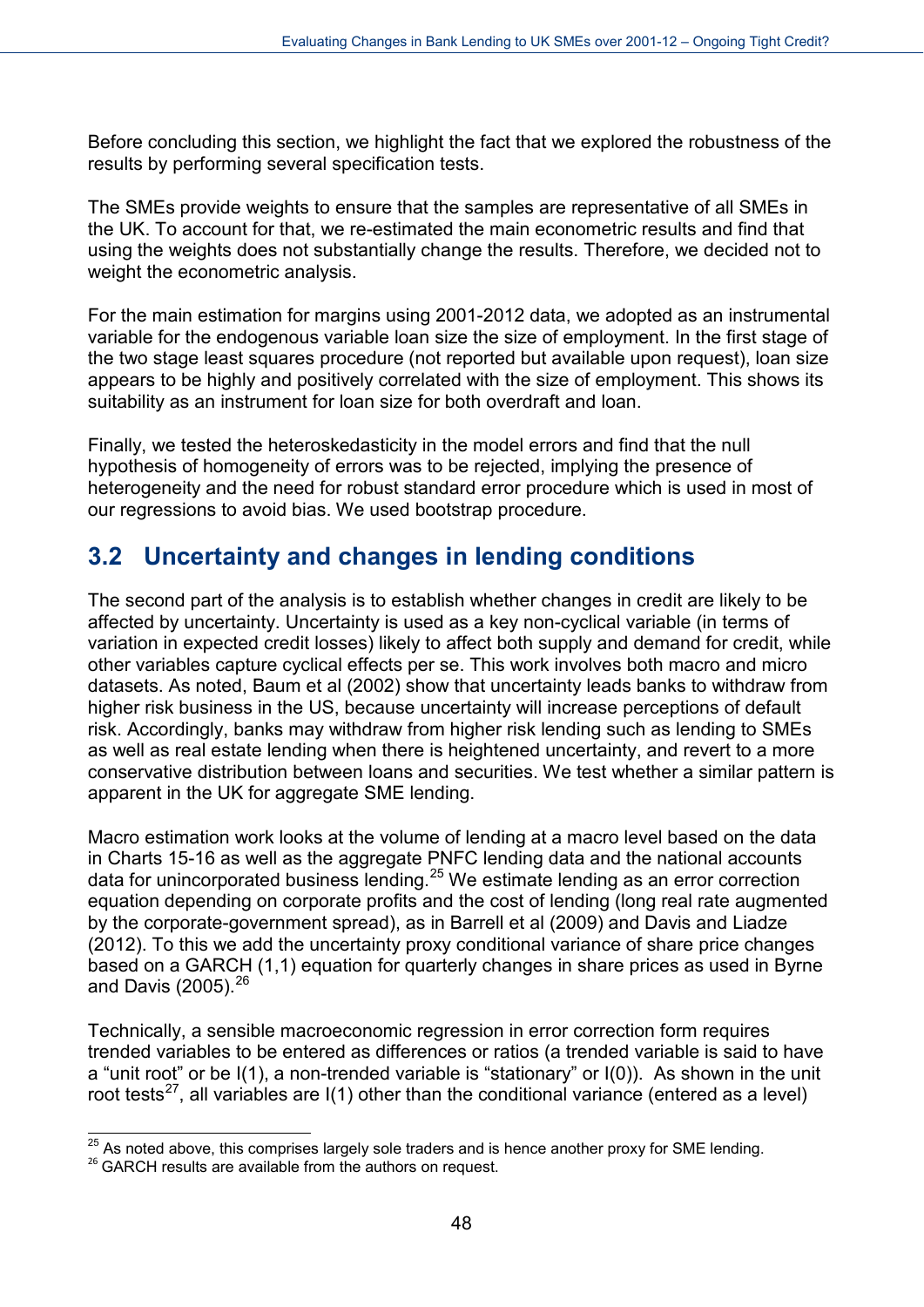and unincorporated business loans (I(2) over a short sample) and the conditional variance which is stationary (I(0)). We accordingly enter the real lending variables as differences, the variance as a level and also for economic reasons we include the long rate as a level (interest rates cannot be trended in the long run).

| Dependent variable:           | All firms   | SME total  | <b>SME</b> term | <b>SME</b> | Unincorporate   |
|-------------------------------|-------------|------------|-----------------|------------|-----------------|
| Log difference of lending to: | (PNFCs)     |            | loans           | overdraft  | <b>Business</b> |
|                               |             |            |                 |            |                 |
| Constant                      | $0.0765**$  | $-0.038*$  | $-0.016$        | $-0.065*$  | $-0.0309$       |
|                               | (3.9)       | $(-2.2)$   | $(-0.5)$        | $(-2.2)$   | (1.6)           |
| Log real loans(-1)- log       | $-0.029*$   | $-0.059**$ | $-0.032*$       | $-0.029**$ | $-0.058**$      |
| real profitability (-1)       | $(-2.5)$    | $(-5.2)$   | $(-1.6)$        | $(-3.6)$   | (3.6)           |
| Long term real lending        | $-0.0046**$ | 0.0022     | 0.00005         | 0.0016     | $-0.0014$       |
| rate $(-1)$                   | $(-2.8)$    | (0.9)      | (0.02)          | (0.4)      | (0.9)           |
| Log difference of real        | $0.408**$   | 0.124      | 0.055           | 0.1552     | $0.596**$       |
| loans $(-4)$                  | (4.6)       | (1.3)      | (0.5)           | (1.4)      | (6.4)           |
| Conditional variance of       | $-1.11$     | $-2.279*$  | $-2.124*$       | $-3.239$   | $-2.208**$      |
| share prices $(-4)$           | $(-1.1)$    | $(-2.4)$   | $(-2.1)$        | $(-1.9)$   | (3.3)           |
| R-bar2                        | 0.289       | 0.333      | 0.081           | 0.173      | 0.6             |
| <b>SE</b>                     | 0.022       | 0.022      | 0.023           | 0.039      | 0.015           |
| Period                        | 1991Q2-     | 1991Q2-    | 1991Q2-         | 1991Q2-    | 1999Q1-         |
|                               | 2012Q2      | 2012Q2     | 2012Q2          | 2012Q2     | 2012Q2          |

**Table 15: Aggregate corporate lending with conditional variance of share price changes**

Note: t-stat in parenthesis;\*,\*\* indicate 5% and 1% significance levels correspondingly; estimated by OLS. Data sources: BBA, BIS, Bank of England

Interpreting these results, we see that in this specification the negative uncertainty effect on lending is greater and more significant for SME lending and for unincorporated businesses than for aggregate corporate lending. This is suggestive of a greater sensitivity of small firm lending to underlying uncertainty than is that of larger firms; when perceptions of uncertainty increase, the banks cut back on SME lending. One explanation for this pattern may be that there is a greater degree of monopoly power for SME lending on the part of banks, while large firms have the option of accessing the bond market (Davis 2001) which limits price and quantity rationing of credit by banks to large firms. A complementary explanation may be that periods of uncertainty have a greater impact on the default risk of SMEs – and the quality of information - than large firms. And of course we may also be

| 27                                                 |           |                   |
|----------------------------------------------------|-----------|-------------------|
| <b>Unit Root tests</b>                             | Level     | <b>Difference</b> |
| Log real corporate loans                           | $-1.01$   | $-9.4**$          |
| Log real SME loans                                 | $-2.6$    | $-3.5***$         |
| Log real SME overdrafts                            | $-2.6$    | $-3.9**$          |
| Log real SME term loans                            | $-0.8$    | $-4.6***$         |
| Log real unincorporated business<br>loans          | $-1.9$    | $-2.1$            |
| Log real corporate profits                         | $-0.9$    | $-19.9**$         |
| Real long yield to corporate                       | $-1.6$    | $-13.3**$         |
| Conditional variance of share price<br>differences | $-4.1***$ | $-13.5***$        |

Note: t-stat; \*,\*\* indicate 5% and 1% significance levels correspondingly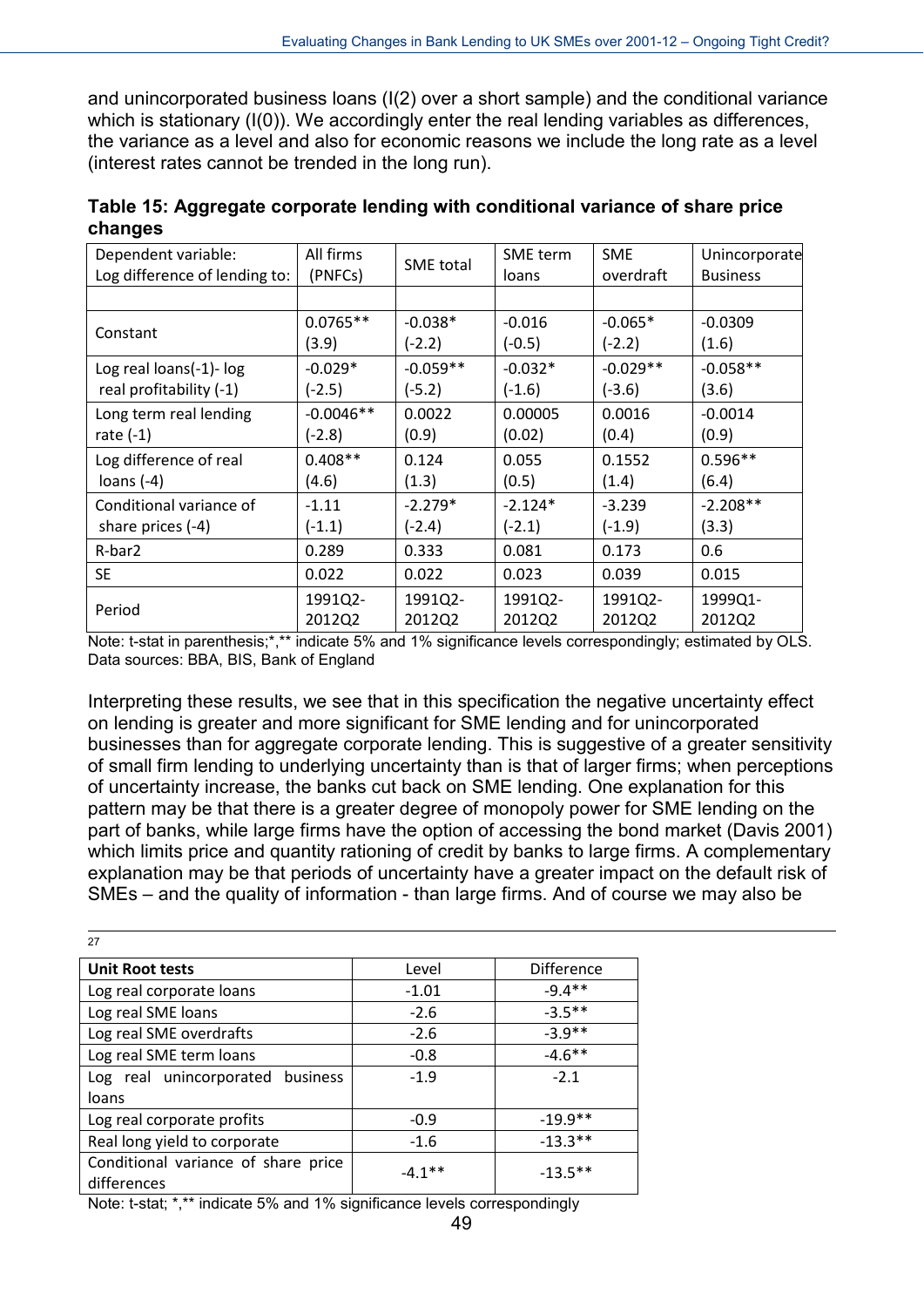capturing demand side effects whereby demand for loans declines during periods of uncertainty since future profitability of investment projects is less certain. Meanwhile, there is in each case a significant long run relation between corporate profits and lending stocks, and for PNCFs the long term real interest rate is significant also.

We tried alternative uncertainty proxies namely conditional volatility of inflation and growth in the macro regressions (again derived from GARCH (1,1) estimation) and the results are reported in Table 15a.

The table is read across for the effect of each alternative type of uncertainty for each type of lending, with the overall specification being as in Table 15. It can be seen that economic growth uncertainty has a similar effect to share price volatility, with a significant impact on the types and total of SME lending as well as on unincorporated business lending, and again no effect on lending to all firms. On the other hand, there is a weaker effect of inflation conditional volatility, with an impact largely on unincorporated business lending.

| Type of<br>aggregate<br>lending | Share<br>price<br>conditional<br>volatility | Inflation<br>conditional<br>volatility | Growth<br>conditional<br>volatility | <b>Banking</b><br>sector RA<br>capital<br>adequacy |
|---------------------------------|---------------------------------------------|----------------------------------------|-------------------------------------|----------------------------------------------------|
| All firms                       | $-1.111$                                    | $-0.029$                               | $-0.003$                            | $-0.004$                                           |
|                                 | (0.239)                                     | (0.022)                                | (0.37)                              | (0.113)                                            |
| SME overdraft                   | $-3.239*$                                   | 0.021                                  | $-0.015**$                          | $-0.012**$                                         |
|                                 | (0.05)                                      | (0.336)                                | (0.001)                             | (0.003)                                            |
| <b>SMEs</b>                     | $-2.28*$                                    | $-0.012$                               | $-0.007**$                          | $-0.007**$                                         |
|                                 | (0.015)                                     | (0.34)                                 | (0.006)                             | (0.002)                                            |
| SME term loans                  | $-2.124*$                                   | $-0.025$                               | $-0.008*$                           | $-0.007**$                                         |
|                                 | (0.037)                                     | (0.054)                                | (0.031)                             | (0.01)                                             |
| Unincorporated                  | $-2.265**$                                  | $-0.051**$                             | $-0.007**$                          | $-0.007**$                                         |
| business                        | (0.002)                                     | (0.000)                                | (0.006)                             | (0.002)                                            |

**Table 15a: Alternative uncertainty effects in macroeconomic equations**

Note: Other variables, not shown, are as in Table 15; p-values in parenthesis.

Table 15a also reports results for the effect of the risk adjusted capital adequacy of the banking system. Whereas for an individual bank it may be anticipated that lower capital adequacy would lead to less lending (i.e. a positive relationship) it is also the case that tighter regulation as evidenced by higher capital adequacy can entail higher spreads (Barrell et al 2009) and tighter credit conditions owing to a higher capital charge on lending. The latter effect seems to be predominant in the sample overall, with a negative impact of capital adequacy on lending. This is evidence of a further structural effect on lending, although further research would be needed to fully verify it.

Using our micro dataset we can incorporate uncertainty as an independent variable in the various regressions, albeit only as a constant in each time period (2001-4, 2005-7, 2007-8, 2008-9, 2010-11 and 2011-12). We omit the application variables as they are collinear with uncertainty. In effect, the application variables show the unexplained variation in lending conditions beyond that shown by the characteristics – which we are seeking to explain alternatively here by variations in uncertainty. The results should be seen as tentative pending use of a dataset with a more detailed distribution of observations over time.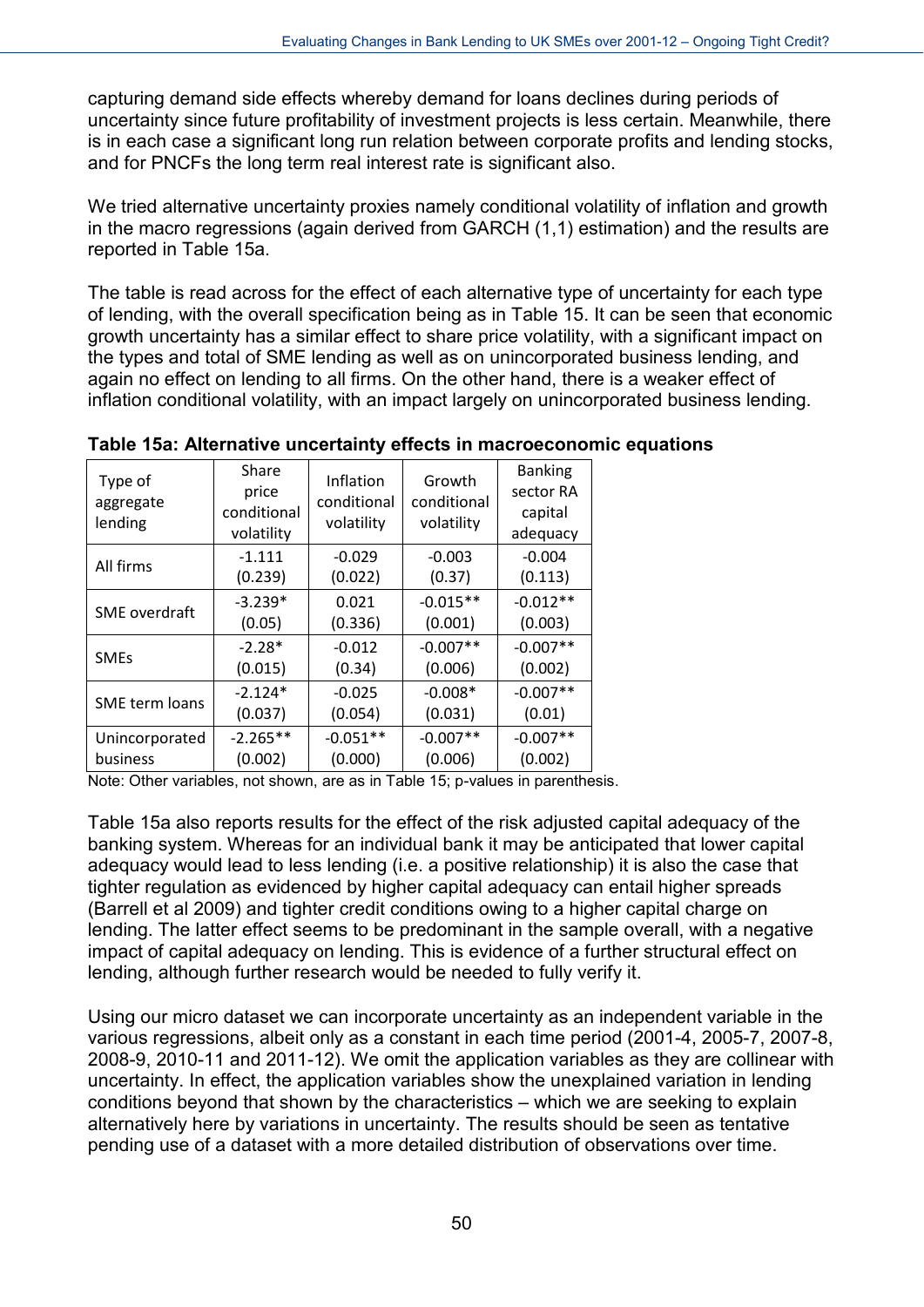|                                               | Rejection rates       |                      | Collateral           |                      | Margins              |                      | Arrangement fees      |                      |
|-----------------------------------------------|-----------------------|----------------------|----------------------|----------------------|----------------------|----------------------|-----------------------|----------------------|
| Volatility<br>measures                        | Overdraft             | Loan                 | Overdraft            | Loan                 | Overdraft            | Loan                 | Overdraft             | Loan                 |
| Conditional<br>variance of<br>GDP<br>growth   | $0.0819**$<br>(0.003) | $0.181**$<br>(0.000) | $0.148**$<br>(0.000) | $-0.007$<br>(0.874)  | $0.195**$<br>(0.003) | $0.599**$<br>(0.000) | $0.0028**$<br>(0.000) | $0.006*$<br>(0.026)  |
| Conditional<br>variance of<br>share<br>prices | $0.307**$<br>(0.009)  | 17.19<br>(0.390)     | $104.7**$<br>(0.000) | 0.374<br>(0.985)     | $184.1**$<br>(0.000) | 106.8<br>(0.150)     | 0.0046<br>(0.988)     | 2.353<br>(0.060)     |
| Conditional<br>variance of<br>inflation       | $0.908**$<br>(0.000)  | $2.432**$<br>(0.000) | $0.818**$<br>(0.000) | $-0.168$<br>(0.523)  | $6.962**$<br>(0.000) | $8.266**$<br>(0.000) | $0.0185**$<br>(0.000) | 0.009<br>(0.622)     |
| Memo:<br>Capital<br>adequacy                  | $0.0838**$<br>(0.001) | $0.277**$<br>(0.000) | $0.0500*$<br>(0.015) | $-0.0343$<br>(0.315) | $0.978**$<br>(0.000) | $1.023**$<br>(0.000) | $0.0017**$<br>(0.006) | $-0.0012$<br>(0.638) |

| Table 16: Measures of uncertainty in micro equations (substituted for application |  |  |  |
|-----------------------------------------------------------------------------------|--|--|--|
| variables)                                                                        |  |  |  |

Note: regressions include standard control variables as in Tables 1-4. p-values in parenthesis.

These results should be seen as very tentative since we are in effect seeking to explain shifts in lending conditions using one observation per period over 6 data periods.<sup>[28](#page-51-0)</sup> That said, they provide evidence of correlation between uncertainty and changes in rejection, margins, collateral and fees that are not explained by firm level risk variables. This is especially the case for overdrafts; effects are less strong for term loans, with no uncertainty effect for collateral requirements, for example. The conditional variance of GDP growth is the most frequently significant uncertainty proxy, followed by inflation and share prices. As was the case for macroeconomic data, the capital adequacy ratio of the banking system has a positive effect on indicators of credit tightening, affecting all the variables significantly except collateral and fees for term loans.

-

<span id="page-51-0"></span> $^{28}$  Holton et al (2012) are able to provide more detailed and precise analyses of macro effects within a survey sample since they use the cross country dataset generated for the 11 Eurozone countries.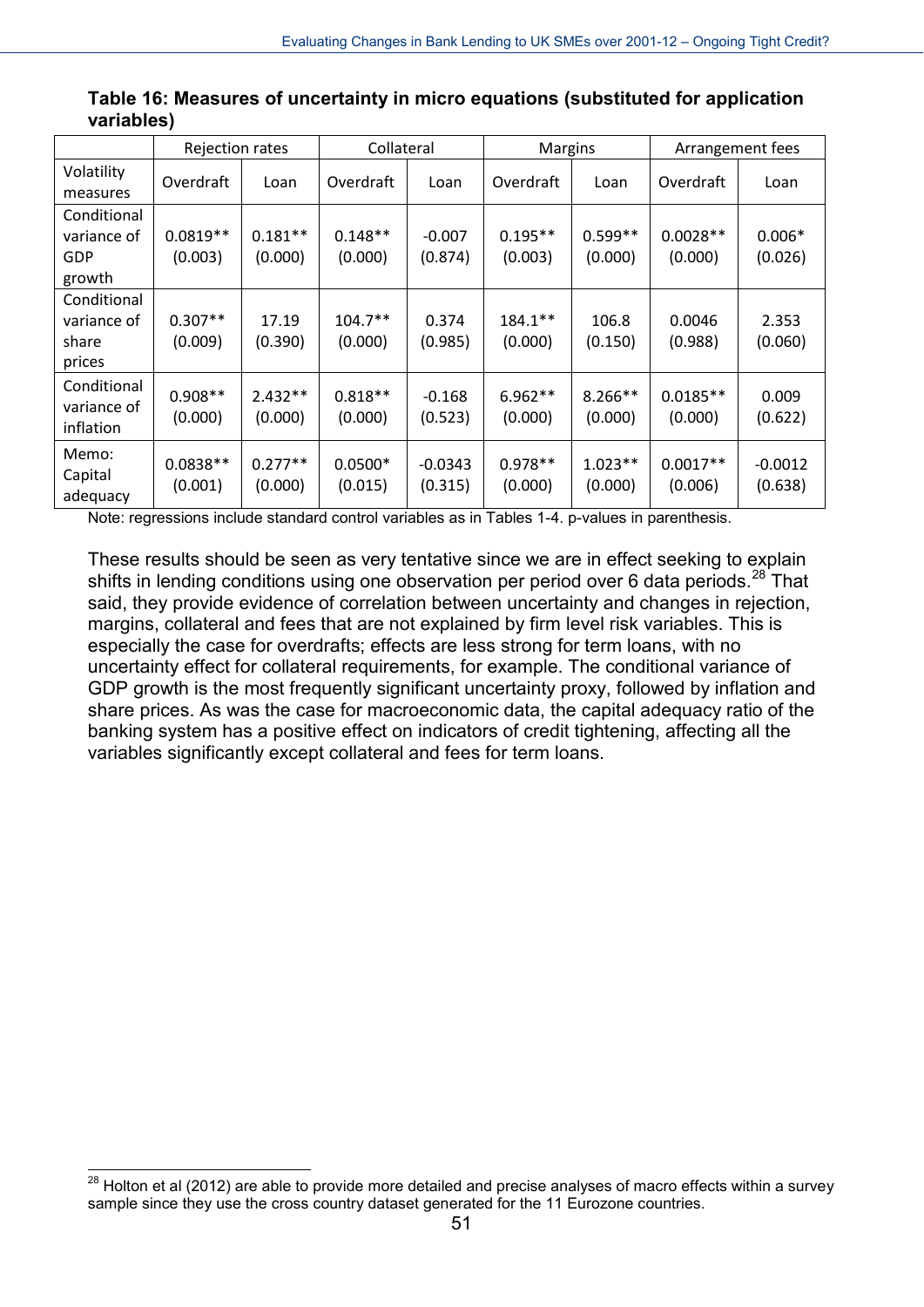# **4. Conclusions**

Our assessment suggests that there is clear evidence of ongoing tight credit supply conditions in 2010-12, well after the height of the economic crisis in 2008/09. Margins in particular are historically high, even controlling for firm risk, including for overdrafts in 2008-9. Rejection rates allowing for risk have increased even compared to 2008-9, suggesting quantity as well as price rationing of credit especially for term loan finance. Banks have simply chosen to reject many applications, which economic theory suggests may relate to poorer information – although it may also link to risk aversion as well as regulatory and market pressures to shrink their balance sheets.

The rejection rate has increased particularly for low and average risk firms and not significantly for high risk firms. Banks may have viewed lending to the safer categories of SMEs as relatively more risky in the period after the financial crisis than they did before, although the pattern is also suggestive of a partial withdrawal from SME lending as an asset class. The evidence suggests greater restriction in term loans than overdrafts. This maybe because overdraft facilities are to protect existing bank exposures. Arrangement fees for overdrafts on the other hand were significantly higher in earlier periods than in 2011-12.

Looking at the detailed results for 2010-12, for a number of key variables, the 2010-12 pattern in some degree upward trending or U shaped, suggesting adverse situation in the last survey in our sample, namely June 2012. The rejection rate for overdrafts and the collateral demands both peak in that period for example, and the margin for overdrafts in March 2012. These trends are apparent both in charts and in regression results. There is evidence in 2010-12 suggestive of a particular tightening for renewals finance, with for example significant results for rejection and margins in 2012 being present with renewals but not for new loans only.

Ethnic origins cannot be tested over the whole dataset but results are consistently suggestive of ongoing higher rejection rates for black SME owners. Results for bank types, which can only be undertaken over 2001-9 with the current dataset, show that the partially nationalised major banks rejected proportionately fewer applications and charged lower margins in 2008-9, compared to other major banks. Meanwhile small banks had a higher rejection rate than major banks and also tended to request less collateral.

Uncertainty as measured by the conditional volatility of share prices and growth apparently has a greater influence on SME lending than on all-firm lending to the corporate sector as a whole. This may signal a shift away from higher risk lending such as to SMEs as long as uncertainty persists. There is some tentative evidence of an uncertainty effect on firm-byfirm data. The uncertainty variable may be capturing inter alia the structural shift to risk aversion that took place for bank lending officers during the financial crisis.

Overall, we suggest that the research is indicative of a shortage of finance for SMEs, reflecting banks' attitudes to risk and their own pressures to delever combined with banks' market power in the SME sector. Although demand is also probably subdued, there is a high level of discouragement from application for lending as well as high rejection rates and margins on credit after controlling for risk. If the situation is not resolved, output, investment and employment will be lower than would otherwise be the case, with adverse effects on economic performance in the short and longer term.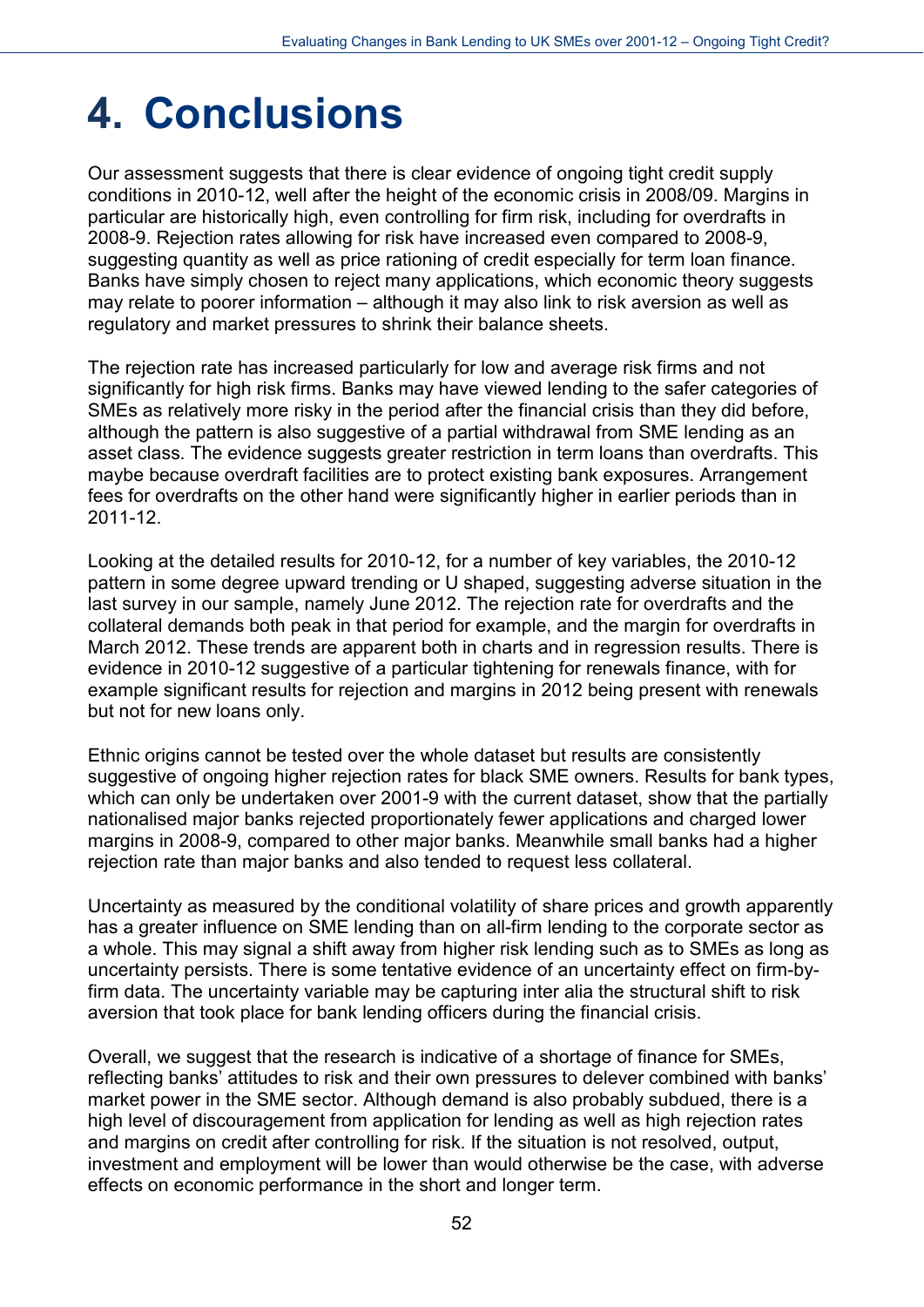# **5. References**

Aghion, P., and Bolton, P. (1992), 'An Incomplete Contract Approach to Bankruptcy and the Financial Structure of the Firm', Review of Economic Studies.

Asiedu E, Freeman J and Nti-Addae A (2012) "Access to Credit by Small Businesses: How Relevant Are Race, Ethnicity, and Gender?" American Economic Review: Papers & Proceedings 2012, 102(3): 532–537.

Barrell R, Davis E P, Fic T, Holland D, Kirby S, Liadze I (2009), "Optimal regulation of bank capital and liquidity: how to calibrate new international standards, FSA Occasional Paper No 38.

Baum C F, Caglayan M and Ozkan N (2002), "The impact of macroeconomic uncertainty on bank lending behaviour", University of Liverpool Working Paper.

Bank of England (2012a), "Trends in lending, January 2012", Bank of England, London.

BDRC (2012), "SME finance monitor Q1 2012" BDRC Continental.

Bester, H. (1985), 'Screenings vs. Rationing in Credit Markets with Imperfect Information', American Economic Review, 75: 850–5.

Bolton, P. (1990), 'A Theory of Secured Debt: Contracting with Multiple Creditors', mimeo.

Button, R, Pezzini, S and Rossiter, N (2010), 'Understanding the price of new lending to households', Bank of England Quarterly Bulletin, 50/3, 172–82.

Byrne J and Davis E P (2005), "Investment and uncertainty in the G-7", Weltwirtschaftliches Archiv, 141/1

Campello M, Graham J and Harvey C (2010), "The real effects of financial constraints, evidence from a financial crisis", Journal of Financial Economics, 97, 470-487.

Davis E P (1991), "Bank credit risk", Bank of England Working paper No 1.

Davis E P (2001), "Multiple Avenues of Intermediation, Corporate Finance and Financial Stability", IMF Working Paper 01/115.

Davis E P (2011), "New International Evidence on Asset-Price Effects on Investment, and a Survey for Consumption", OECD Economic Studies, 8, 1-50.

Davis E P and Liadze I (2012), "Modelling and simulating the banking sectors of the US, Germany and the UK", NIESR Discussion paper no. 396.

Diamond, D. (1984), "Financial Intermediation and Delegated Monitoring", Review of Economic Studies, 51, 393-414.

Diamond, D. (1991), "Monitoring and reputation; the choice between bank loans and directly placed debt", Journal of Political Economy, 99, 401-19.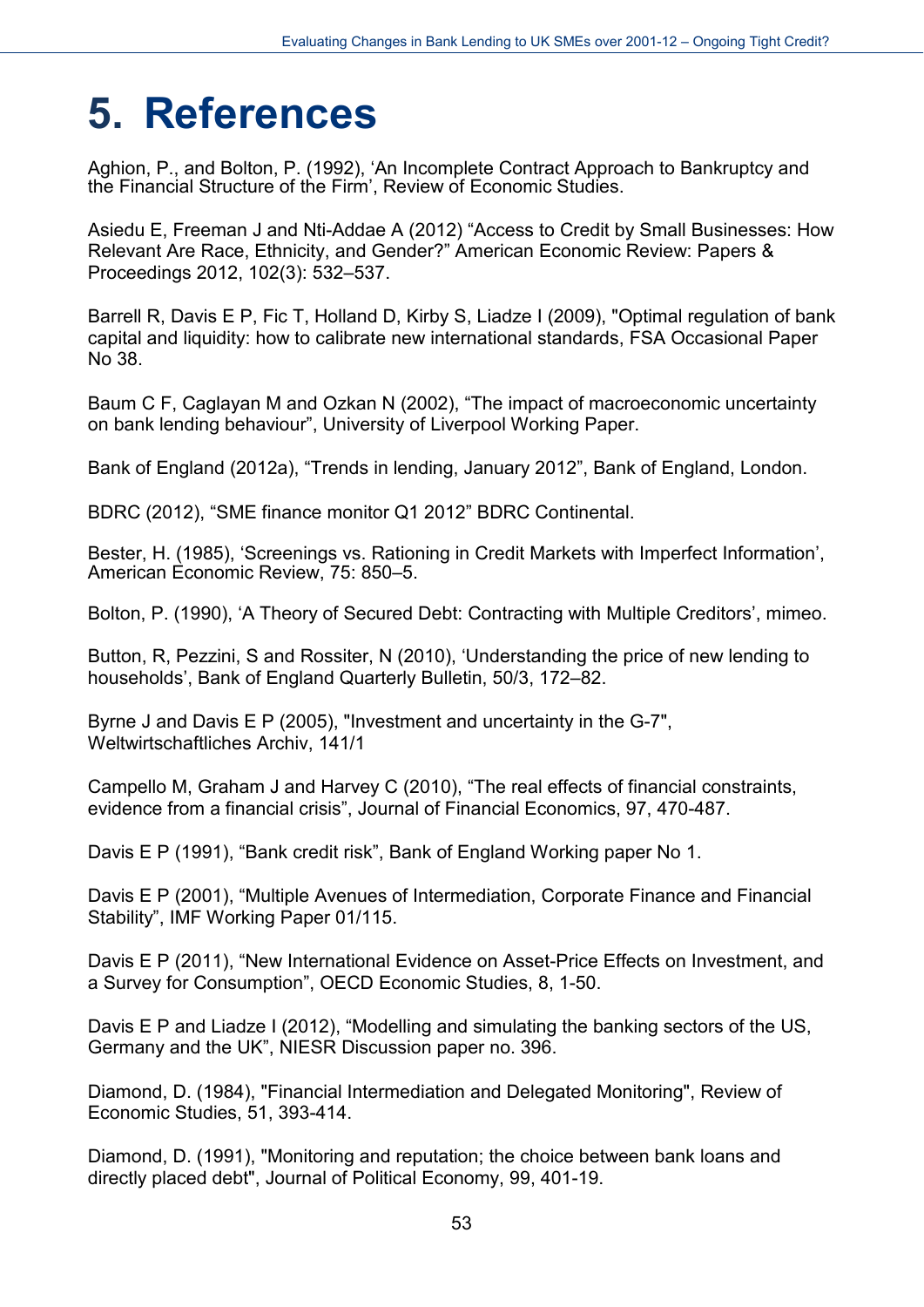Fama, E.F. (1985), "What's different about banks?", Journal of Monetary Economics, 15, 29-39.

Fraser S (2005), "UK Survey of SME Finances 2004". Colchester, Essex: UK Data Archive [distributor]:SN 5326.

Fraser S (2012a), "The impact of the financial crisis on bank lending to SMEs", Report prepared for the BIS/Breedon Review.

Fraser S (2012b), "Are entrepreneurs financially constrained? A new test based on finance gaps", CSME Working paper.

Gurley, J., and Shaw, E. (1960), Money in a Theory of Finance, Brookings Institution, Washington, DC.

Hart, O. and Moore, J. (1989), 'Default and Renegotiation, a Dynamic Model of Debt', *The Quarterly Journal of Economics*, Vol. 113, No. 1. (Feb., 1998), pp. 1-41.

Hellwig, M. (1977), "A Model of Borrowing and Lending with Bankruptcy", Econometrica 45, 1879-1906.

Hellwig, M. (1991), "Banking, Financial Intermediation and Corporate Finance". In ed. A Giovannini and C P Mayer, "European Financial Integration", Cambridge University Press, Cambridge.

Hempell H and Sorenson C (2010), The impact of supply constraints on bank lending in the Euro Area, crisis induced crunching?" ECB Working Paper Series 1262 November 2010.

Holton S, Lawless M, MCCann F (2012), "Credit demand, supply and conditions a tale of three crises", Central Bank of Ireland mimeo.

Hoshi, T., A. Kashyap and D. Scharfstein (1993), "The Choice between Public and Private Debt; an Analysis of Post Deregulation Corporate Financing in Japan", *Working Paper,* No. 4211, National Bureau of Economic Research.

Jimenez G, Ongena S, Peydro J-L, Saurina J (2012), "Credit supply versus demand, bank and firm balance sheet channels in good and crisis times", CENTER Working paper 2012- 005, Tilburg University.

Lewis, M.K. (1991), "Theory and Practice of the Banking Firm", in "Surveys in Monetary Economics Vol. II" ed. C J Green and D T Llewellyn; Oxford; Basil Blackwell.

Mayer, C. P. (1988), 'New Issues in Corporate Finance', European Economic Review, 32: 1167–88.

Mercierca S, Schaeck K and Wolfe S (2009), "Bank Market Structure, Competition, and SME Financing Relationships in European Regions", Journal of Financial Services Research. 36, 137-155.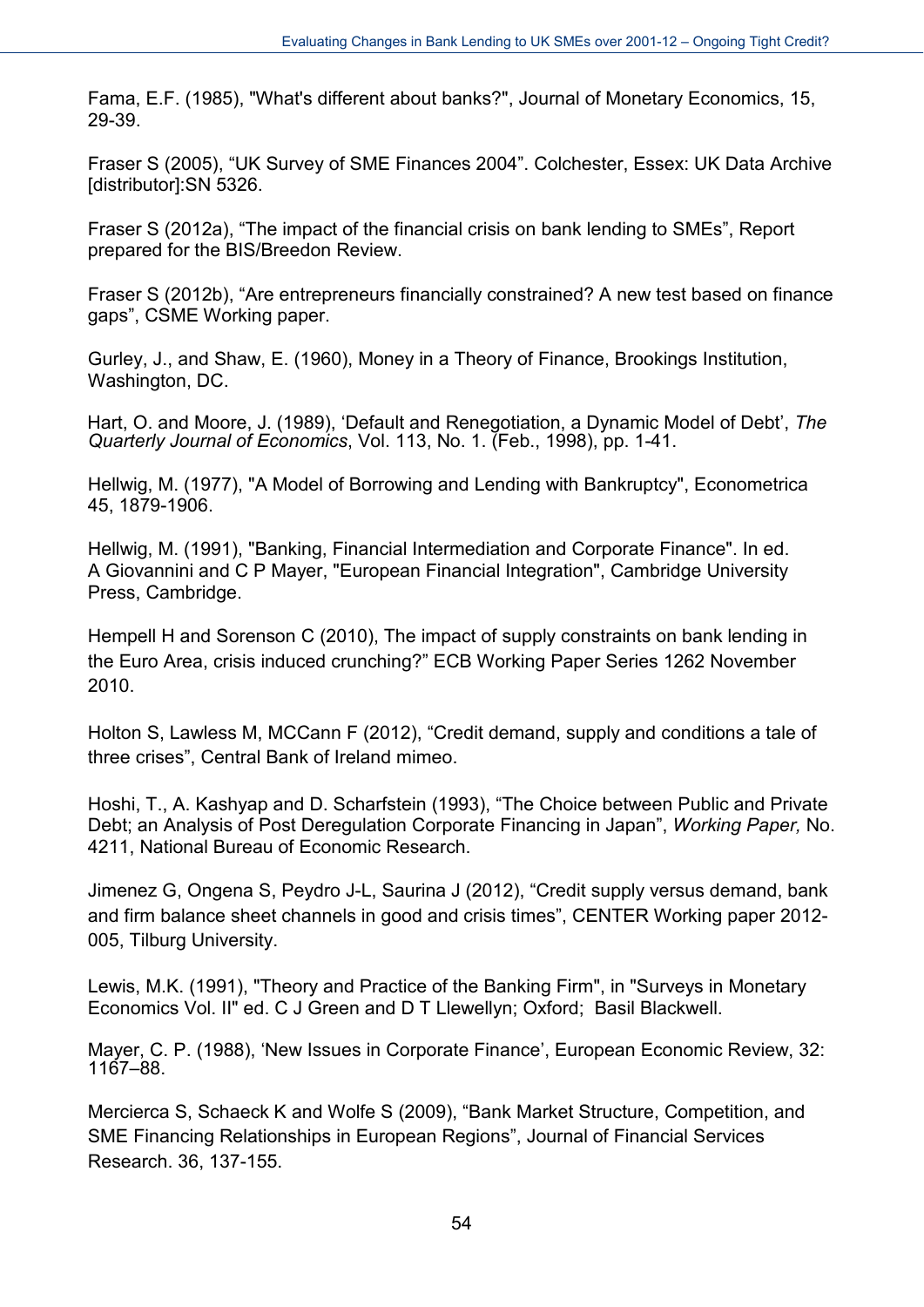Sovago S (2011), "Identifying supply and demand in the Hungarian corporate loan market", MNB Occasional Paper 94.

Stiglitz, J.E. and Weiss, A.M. (1981), "Credit rationing in markets with incomplete information", American Economic Review, 71.393-410.

Stiglitz, J. E and Weiss, A. (1986), 'Credit Rationing and Collateral',. in J. Edwards et al. (eds.), Recent Developments in Corporate Finance, Cambridge Univ. Press.

Stock J H, Wright J H and Yogo M (2002), "A survey of weak instruments and weak identification in Generalised Method of Moments", Journal of Business Economics and Statistics, 20, 518-529.

Wooldridge J (2006), "Introductory econometrics, a modern approach,  $3<sup>rd</sup>$  edition", Thomson.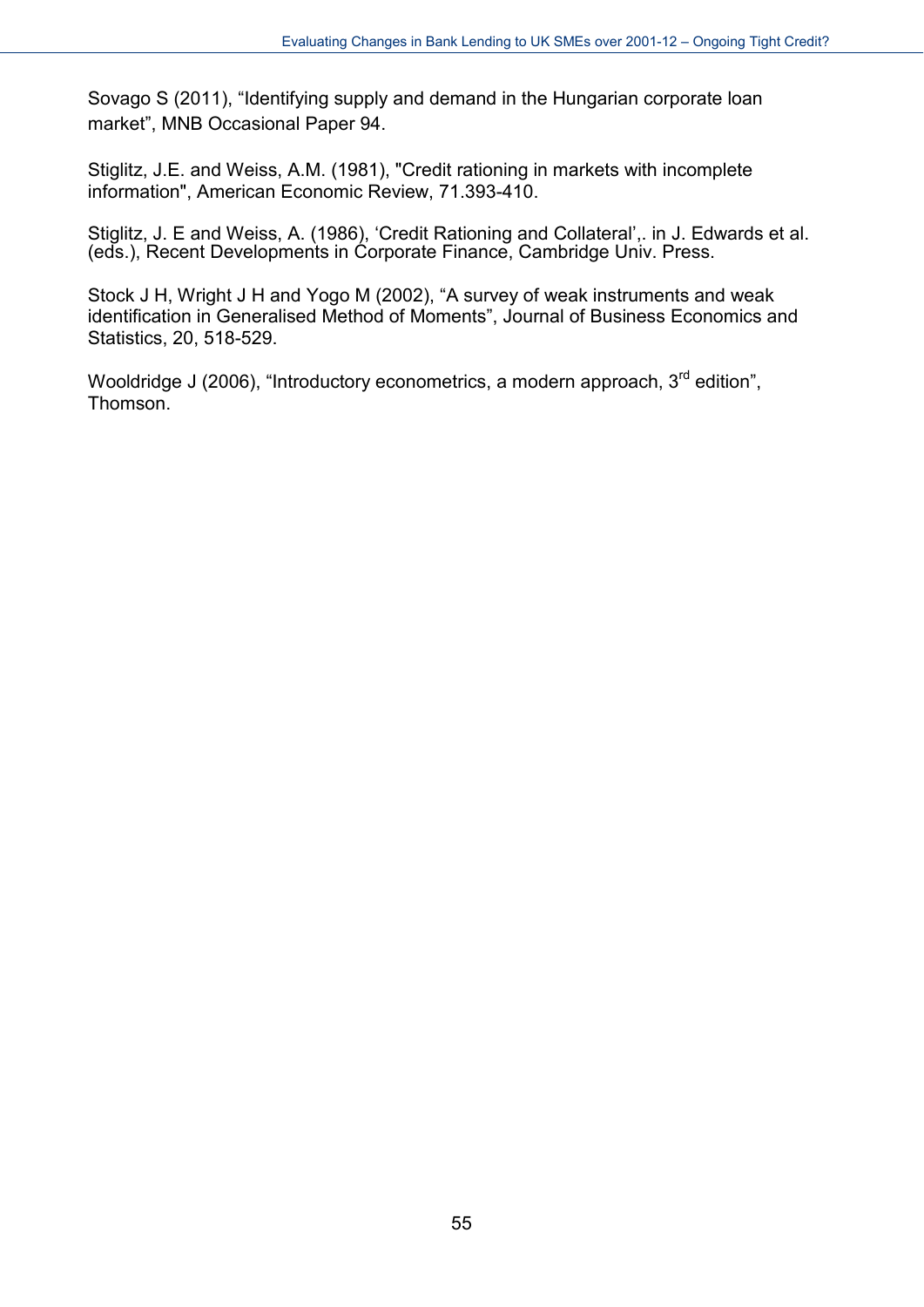# **Appendix**

# **Appendix 1: Theories of intermediation**

The traditional theory of intermediation relies on the presence of economies of scale, which benefit specialized intermediaries (Gurley and Shaw 1960). Economies of scale arise from indivisibilities and non-convexities in transaction technologies which restrict diversification and risk-sharing under direct financing via securities markets-investments. On the liabilities side, they can be seen as providing a form of liquidity insurance to riskaverse depositors against liquidity risk (i.e. their need for cash in the future), if it is assumed these individuals are 'small' and risks cancel over the population. There are also economies of scale in the provision of payments services. On the assets side, banks can lend more easily than SMEs and individuals, owing to their ability to manage investments at lower cost. (As a corollary, any reductions in fixed costs of direct financing will increase markets' comparative advantage.) Economies of scale omit the key influences on lending arising from information problems which are endemic to SMEs, to which we now turn.

As regards screening and monitoring per se, banks may have informational advantages over securities markets arising from ongoing credit relationships, from knowledge of the borrower's deposit history (Fama 1985), and use of transaction services (Lewis 1991). The intangible nature of this information makes it difficult to transmit to markets or other lenders, hence credit relationships are typically costly to transfer. A consequence of non transferability, which buttresses banks' positions, is that such investments are typically held on the banks' own books, and a single bank may often be the only creditor of a firm. As noted by Diamond (1984) this will avoid free rider problems typical of securities markets, which discourage monitoring, owing to the public good features of information about a borrower. Even abstracting from such problems, it also reduces the costly duplication of information collection that should otherwise be reflected in loan pricing. But it may also involve monopolistic exploitation of the dominant position.

An extension of the monitoring paradigm (Diamond 1991) suggests that for those borrowers, such as large, established companies, with a reputation for repaying debt, it is a capital asset (as it facilitates borrowing at low cost) which would depreciate in the case of non repayment. This offers some protection to the lender against moral hazard, as well as reducing the need for screening. This may make bank monitoring unnecessary, enabling the firm to access securities markets. But it will not apply to most SMEs. In contrast, younger companies have no reputation to lose, entailing a need for bank monitoring. High net worth, by enabling collateral to be pledged, may similarly protect lenders against moral hazard and adverse selection, as poor investment otherwise entails a risk that assets will be lost (Hoshi et al 1993). On the other hand, low net worth is typical of SMEs and means the borrower little collateral to pledge, either to reduce difficulties of screening, or to offset the risks in the transaction. Banks will have an advantage in such cases, given the increased importance of monitoring.

Control theories of intermediation highlight the key feature of debt contracts which help reduce moral hazard, namely that the borrower controls corporate assets except in the case of default, when such control passes to the lender (Hart and Moore 1989, Aghion and Bolton 1992). Such control prevents the borrower, for example, from threatening to repudiate the debt in order to reduce the interest rate (Hellwig 1977). The amount of external finance available under 'control' will depend on creditors' managerial abilities,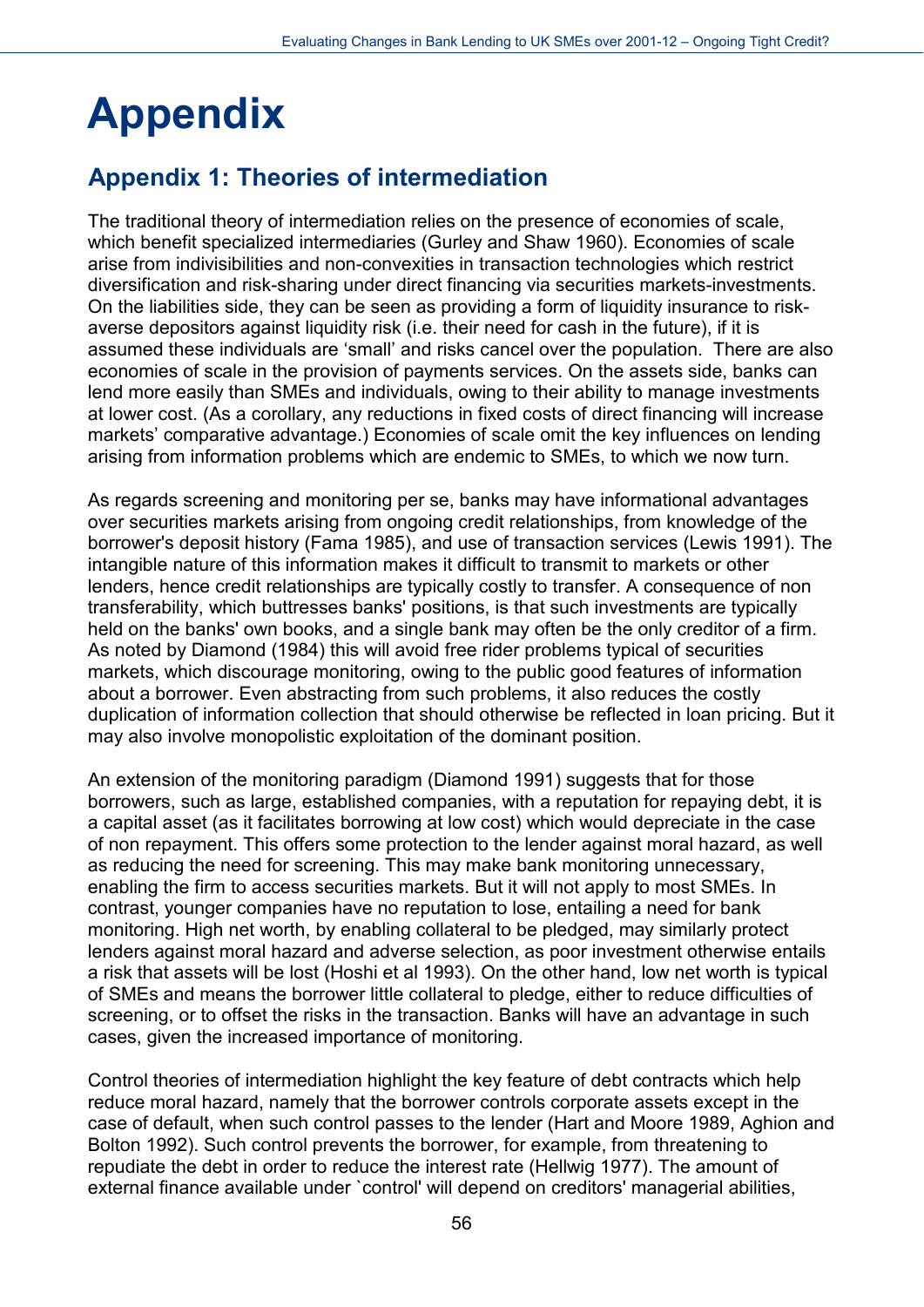which may be greater for banks than markets. Second, it varies with costs of co-ordinating creditors and of bankruptcy more generally, which may be less for banks than for bondholders if there are free rider problems to the involvement of the latter in corporate restructuring (Bolton 1990). Third, it varies with other forms of control that lenders can exert over borrowers. For example, control may be extended to the borrower's behaviour in non default circumstances by aspects of the debt contract, such as covenants, collateral, and short maturity, which again banks may be well placed to oversee and are typically imposed on SMEs. A final issue for all lenders is the realisability of assets (how specific they are to their current use) – a particular issue with SMEs. Focus on control in banking is often dubbed "transactions banking", where borrowers and lenders maximise returns from each individual transaction rather than from a continuing relationship, and which is considered to be relevant for UK banks.

Commitment or "relationship banking" is an alternative means to minimise the risks in the debt contract, which can be developed when incumbent lenders and borrowers share information not available to other potential lenders (Mayer 1988, Hellwig 1991). This sharing of information enables lenders to undertake to provide finance to the borrower even during times of financial difficulty, in return for which the borrower undertakes to remain with the lender (and to pay a premium) during normal times. Whereas bond market investors may be unable to develop such information and financing links, 'relationship' banks in countries such as Germany may be well placed to do so. But it is not typical of SME lending in the UK.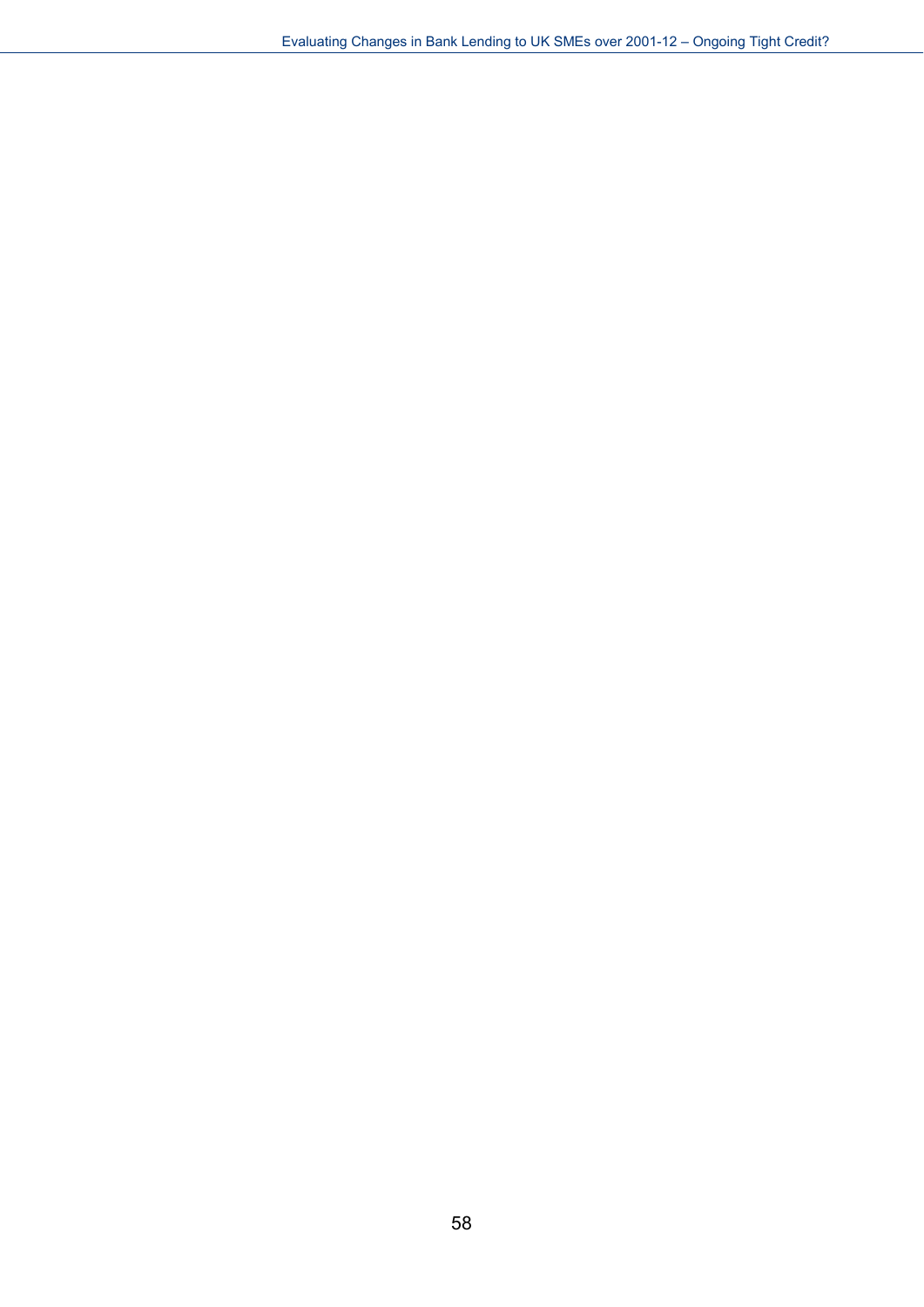## **Appendix 2: Alternative measures of discouragement**

### Overdraft (p-value) Loan (p-value) **Bank Debt Applications** Applications in Q3 2011  $-0.313*$   $(0.015)$ Applications in Q4 2011 -0.115 (0.407) -0.354\* (0.009) Applications in Q1 2012 **0.116** (0.369) -0.361\* (0.004) Applications in Q2 2012 -0.538\*\* (0.000) **Sales** £50,000-£99,999 -0.390\* (0.039) -0.342\* (0.033) £100,000-£499,999 -0.379\* (0.041) -0.194 (0.178) £500,000-£999,999 -0.347 (0.139) 0.0587 (0.735) £1m-£4,999,999 -0.377 (0.078) -0.0499 (0.764) £5m or more -0.579\* (0.024) -0.0839 (0.703) **Risk rating** Low 0.0563 (0.810) -0.0825 (0.650) Average -0.0543 (0.808) 0.142 (0.402) Above average 2003 0.362 (0.110) 0.106 (0.543) Undetermined 0.394 (0.112) 0.190 (0.353) **Financial Delinquency** Loan default 0.196 (0.527) 0.0257 (0.888) Unauthorized overdraft borrowing  $-0.0517$  (0.766) -0.0460 (0.686) **Business Age** 2-6 years -0.160 (0.310) -0.0807 (0.512) 7-15 years -0.0994 (0.469) -0.174 (0.088) More than 15 years **Other business Characteristics** LtdCo 0.111 (0.496) -0.0719 (0.567) Partnership 0.442 (0.073) -0.162 (0.401) Limited libpart -0.0471 (0.904) 0.0169 (0.952) **Highest Qualification** Undergraduate 0.352\* (0.020) -0.0190 (0.879) Postgraduate 0.164 (0.378) 0.0986 (0.481) **Gender** Female **19.285** (0.080) -0.265\* (0.037) **Industry** Agriculture, hunting and forestry/ fish 0.00790 (0.979) 0.0208 (0.922) Construction 0.171 (0.467) -0.0930 (0.567) Wholesale / retail  $0.172$   $(0.514)$   $-0.120$   $(0.501)$ Hotels and restaurants -0.299 (0.301) -0.233 (0.228) Transport, storage and communication  $-0.0738$  (0.788) -0.0537 (0.775) Real estate, renting and business activ  $0.164$   $(0.498)$   $-0.241$   $(0.149)$ Health and social work 0.115 (0.710) -0.189 (0.361) Other community, social and personal ser. 0.424 (0.109) -0.309 (0.133)

### **Table A.3.1: Discouragement for 2010-12 – principle of borrowing**

East Midlands -0.366 (0.231) -0.0681 (0.783)

**Region**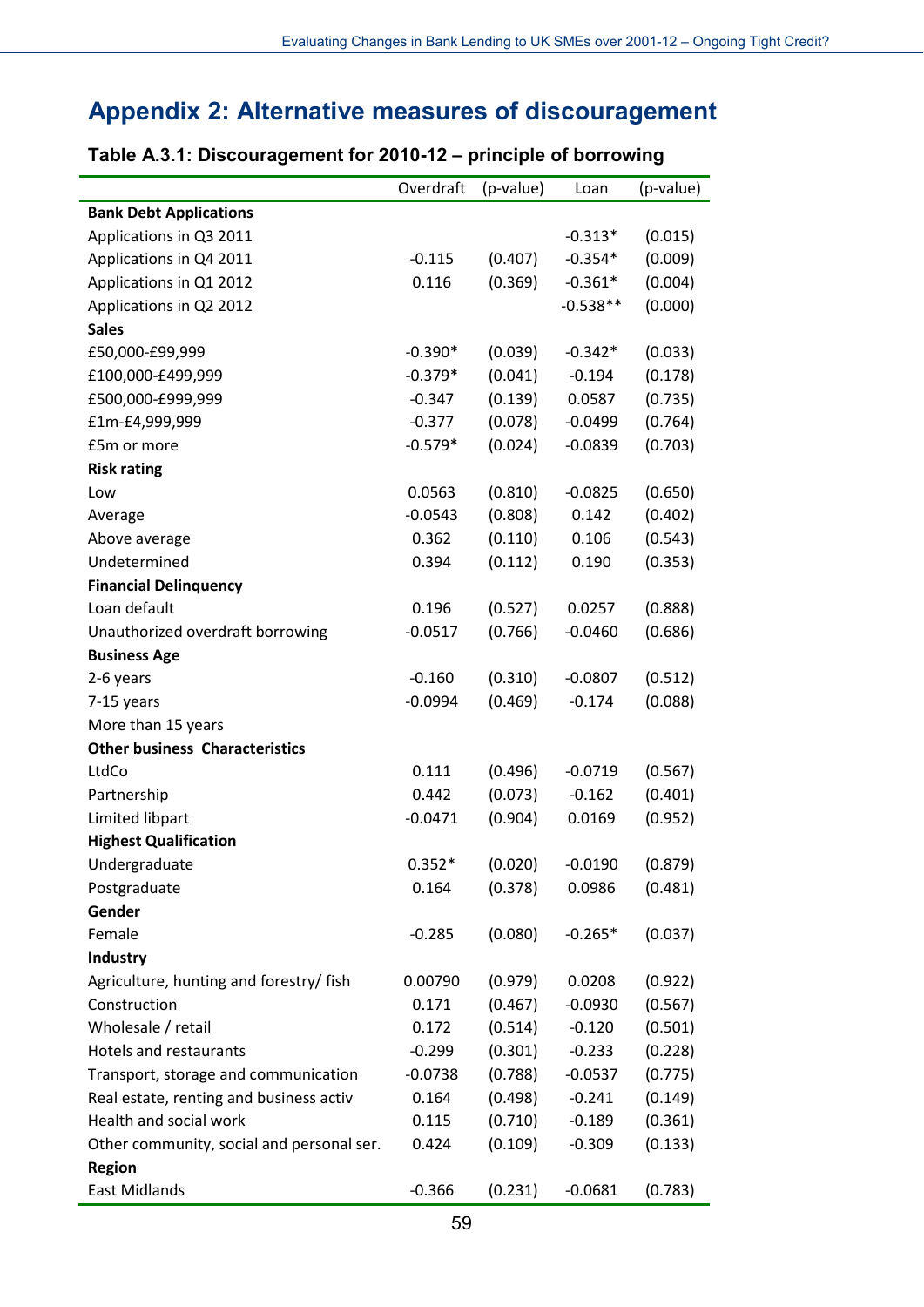| London                 | $-0.621*$ | (0.019) | 0.0675     | (0.743) |
|------------------------|-----------|---------|------------|---------|
| North East             | $-0.149$  | (0.570) | 0.104      | (0.623) |
| Northern Ireland       | $-0.524*$ | (0.036) | 0.114      | (0.586) |
| North West             | $-0.131$  | (0.612) | 0.115      | (0.603) |
| Scotland               | 0.0720    | (0.782) | 0.203      | (0.350) |
| South East             | $-0.692*$ | (0.042) | 0.0749     | (0.757) |
| South West             | $-0.253$  | (0.311) | 0.127      | (0.562) |
| Wales                  | $-0.0629$ | (0.776) | 0.288      | (0.124) |
| West Midlands          | $-0.390$  | (0.091) | 0.0991     | (0.616) |
| Yorkshire & Humberside | 0.0415    | (0.879) | $-0.230$   | (0.327) |
| Lower speed of growth  | 0.0739    | (0.613) | $0.257*$   | (0.019) |
| Export                 | 0.253     | (0.144) | $-0.00219$ | (0.986) |
| Performance pay        | $0.430**$ | (0.001) | 0.127      | (0.196) |
| Constant               | $-0.912*$ | (0.025) | $-0.557$   | (0.083) |
| Observations           | 774       |         | 1243       |         |

Notes: Dependent variable is probability of the firm being discouraged from applying for finance because the owner did not want to lose control of business, prefer to seek alternative sources. Effects are measured relative to: quarters Q1-Q2 2011 for loans and Q2 2012 for overdrafts; sales: £49,999 or less; risk rating: minimal; loan default: 0-4 number of times unable to make repayments; unauthorised overdraft borrowing: 0- 2 number of times has exceeded its overdraft limits; business age: less than 2 years; industry: manufacturing; region: East; lower speed of growth: over 30% a year for the past three years. Other business characteristics, export, performance pay and highest qualification are 0/1 dummies. Business age more than 15 years" omitted because of collinearity. \*,\*\* indicate significance at 5% and 1% correspondingly. Estimated as probit with robust standard errors.

| Table A.3.2: Discouragement for 2010-12 – procedure of borrowing |                                         |  |
|------------------------------------------------------------------|-----------------------------------------|--|
|                                                                  | $Quardraft (n valua)$ $lcan$ $(n valu)$ |  |

|                                  | Overdraft | (p-value) | Loan       | (p-value) |
|----------------------------------|-----------|-----------|------------|-----------|
| <b>Bank debt applications</b>    |           |           |            |           |
| Applications in Q3 2011          |           |           | $-0.292*$  | (0.013)   |
| Applications in Q4 2011          | $-0.0273$ | (0.815)   | $-0.297*$  | (0.016)   |
| Applications in Q1 2012          | 0.105     | (0.360)   | $-0.382**$ | (0.001)   |
| Applications in Q2 2012          |           |           | $-0.499**$ | (0.000)   |
| <b>Sales</b>                     |           |           |            |           |
| £50,000-£99,999                  | 0.0775    | (0.637)   | $-0.192$   | (0.159)   |
| £100,000-£499,999                | $-0.245$  | (0.125)   | 0.118      | (0.349)   |
| £500,000-£999,999                | $-0.285$  | (0.169)   | $-0.0809$  | (0.600)   |
| £1m-£4,999,999                   | $-0.0309$ | (0.865)   | $-0.151$   | (0.300)   |
| £5m or more                      | $-0.207$  | (0.350)   | $-0.259$   | (0.178)   |
| <b>Risk rating</b>               |           |           |            |           |
| Low                              | 0.194     | (0.313)   | $-0.0869$  | (0.576)   |
| Average                          | $0.411*$  | (0.025)   | 0.0974     | (0.510)   |
| Above average                    | $0.415*$  | (0.025)   | 0.102      | (0.501)   |
| Undetermined                     | 0.0768    | (0.718)   | 0.0565     | (0.751)   |
| <b>Financial Delinquency</b>     |           |           |            |           |
| Loan default                     | $-0.150$  | (0.602)   | 0.130      | (0.430)   |
| Unauthorized overdraft borrowing | 0.191     | (0.206)   | 0.00695    | (0.943)   |
| <b>Business Age</b>              |           |           |            |           |
| 2-6 years                        | 0.0709    | (0.608)   | $-0.0611$  | (0.578)   |
| 7-15 years                       | 0.177     | (0.144)   | $-0.0304$  | (0.737)   |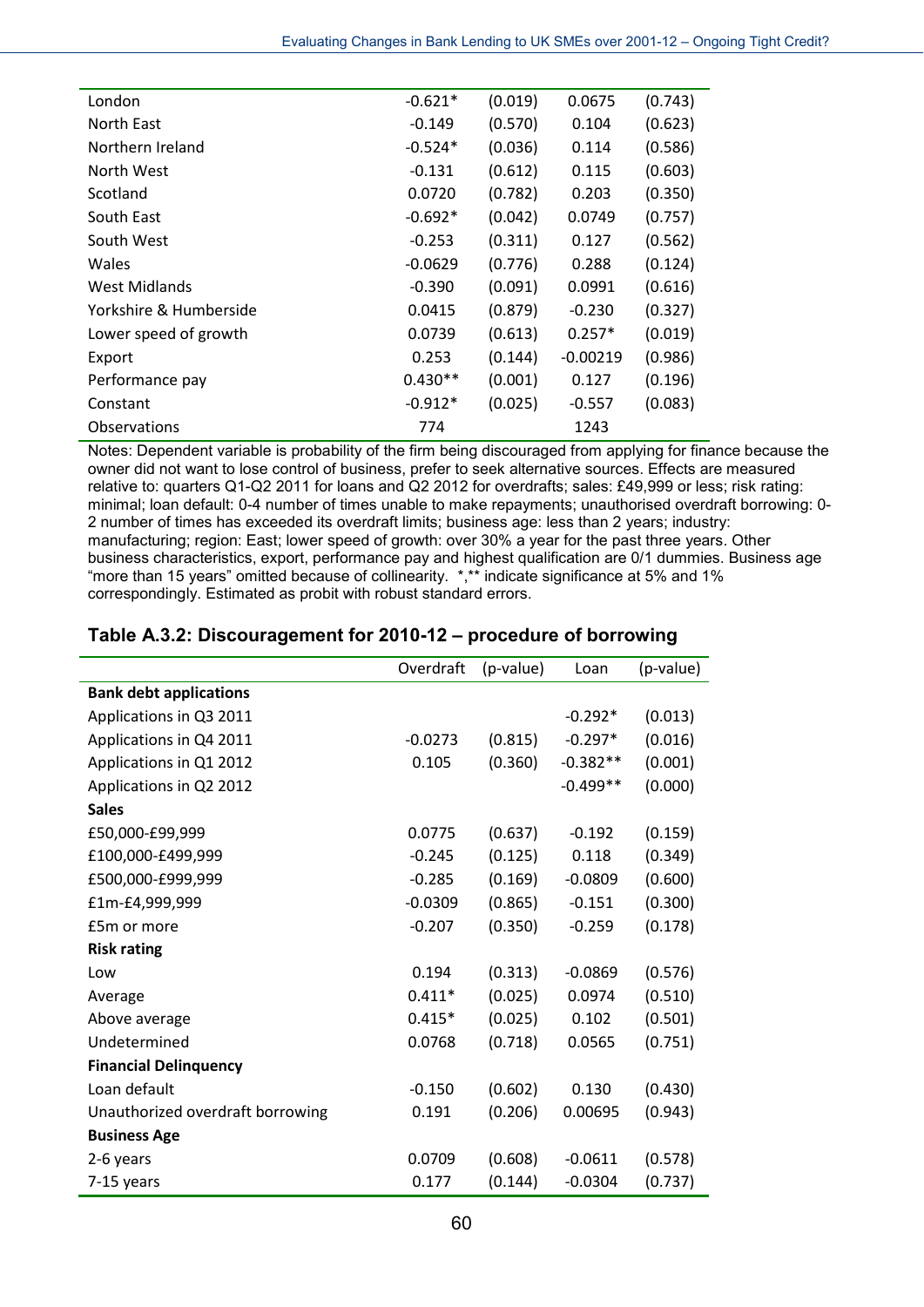| More than 15 years                        |           |         |           |         |
|-------------------------------------------|-----------|---------|-----------|---------|
| <b>Other business Characteristics</b>     |           |         |           |         |
| LtdCo                                     | 0.112     | (0.411) | $-0.125$  | (0.249) |
| Partnership                               | $0.573*$  | (0.010) | 0.0842    | (0.610) |
| Limited libpart                           | 0.330     | (0.335) | $-0.286$  | (0.250) |
| <b>Highest Qualification</b>              |           |         |           |         |
| Undergraduate                             | 0.191     | (0.161) | 0.0329    | (0.764) |
| Postgraduate                              | 0.237     | (0.141) | 0.235     | (0.058) |
| Gender                                    |           |         |           |         |
| Female                                    | 0.110     | (0.391) | $-0.0968$ | (0.365) |
| <b>Industry</b>                           |           |         |           |         |
| Agriculture, hunting and forestry/ fish   | 0.307     | (0.232) | 0.187     | (0.338) |
| Construction                              | 0.281     | (0.182) | 0.120     | (0.417) |
| Wholesale / retail                        | 0.231     | (0.296) | 0.135     | (0.398) |
| <b>Hotels and restaurants</b>             | $-0.0153$ | (0.948) | 0.0680    | (0.689) |
| Transport, storage and communication      | 0.0762    | (0.755) | $-0.0913$ | (0.600) |
| Real estate, renting and business activ   | 0.139     | (0.517) | 0.0180    | (0.904) |
| Health and social work                    | $-0.0465$ | (0.865) | 0.124     | (0.493) |
| Other community, social and personal ser. | 0.190     | (0.431) | $-0.274$  | (0.126) |
| <b>Region</b>                             |           |         |           |         |
| East Midlands                             | $-0.461$  | (0.083) | $-0.220$  | (0.309) |
| London                                    | $-0.229$  | (0.300) | 0.111     | (0.538) |
| North East                                | $-0.363$  | (0.112) | $-0.0186$ | (0.920) |
| Northern Ireland                          | $-0.412$  | (0.057) | 0.157     | (0.390) |
| North West                                | $-0.216$  | (0.357) | 0.232     | (0.231) |
| Scotland                                  | $-0.223$  | (0.356) | 0.116     | (0.541) |
| South East                                | $-0.464$  | (0.079) | $-0.0885$ | (0.673) |
| South West                                | $-0.316$  | (0.153) | $-0.0885$ | (0.639) |
| Wales                                     | $-0.0291$ | (0.889) | 0.207     | (0.207) |
| <b>West Midlands</b>                      | $-0.0980$ | (0.644) | $-0.0930$ | (0.591) |
| Yorkshire & Humberside                    | $-0.191$  | (0.448) | $-0.156$  | (0.426) |
| Lower speed of growth                     | 0.243     | (0.053) | $0.222*$  | (0.017) |
| Export                                    | $-0.256$  | (0.102) | 0.0956    | (0.374) |
| Performance pay                           | 0.117     | (0.309) | $0.196*$  | (0.025) |
| Constant                                  | $-0.793*$ | (0.024) | $-0.0497$ | (0.858) |
| Observations                              | 774       |         | 1243      |         |

Notes: Dependent variable is probability of the firm being discouraged from applying for finance because the owner thought it would be too expensive, too much hassle, loan facilities come with too many terms and conditions, I thought we would be asked to provide too much security, did not want to go through application process, find bank forms and literature hard to understand. Effects are measured relative to: quarters Q1-Q2 2011 for loans and Q2 2012 for overdrafts; sales: £49,999 or less; risk rating: minimal; loan default: 0-4 number of times unable to make repayments; unauthorised overdraft borrowing: 0-2 number of times has exceeded its overdraft limits; business age: less than 2 years; industry: manufacturing; region: East; lower speed of growth: over 30% a year for the past three years. Other business characteristics, export, performance pay and highest qualification are 0/1 dummies. Business age "more than 15 years" omitted because of collinearity. \*,\*\* indicate significance at 5% and 1% correspondingly. Estimated as probit with robust standard errors.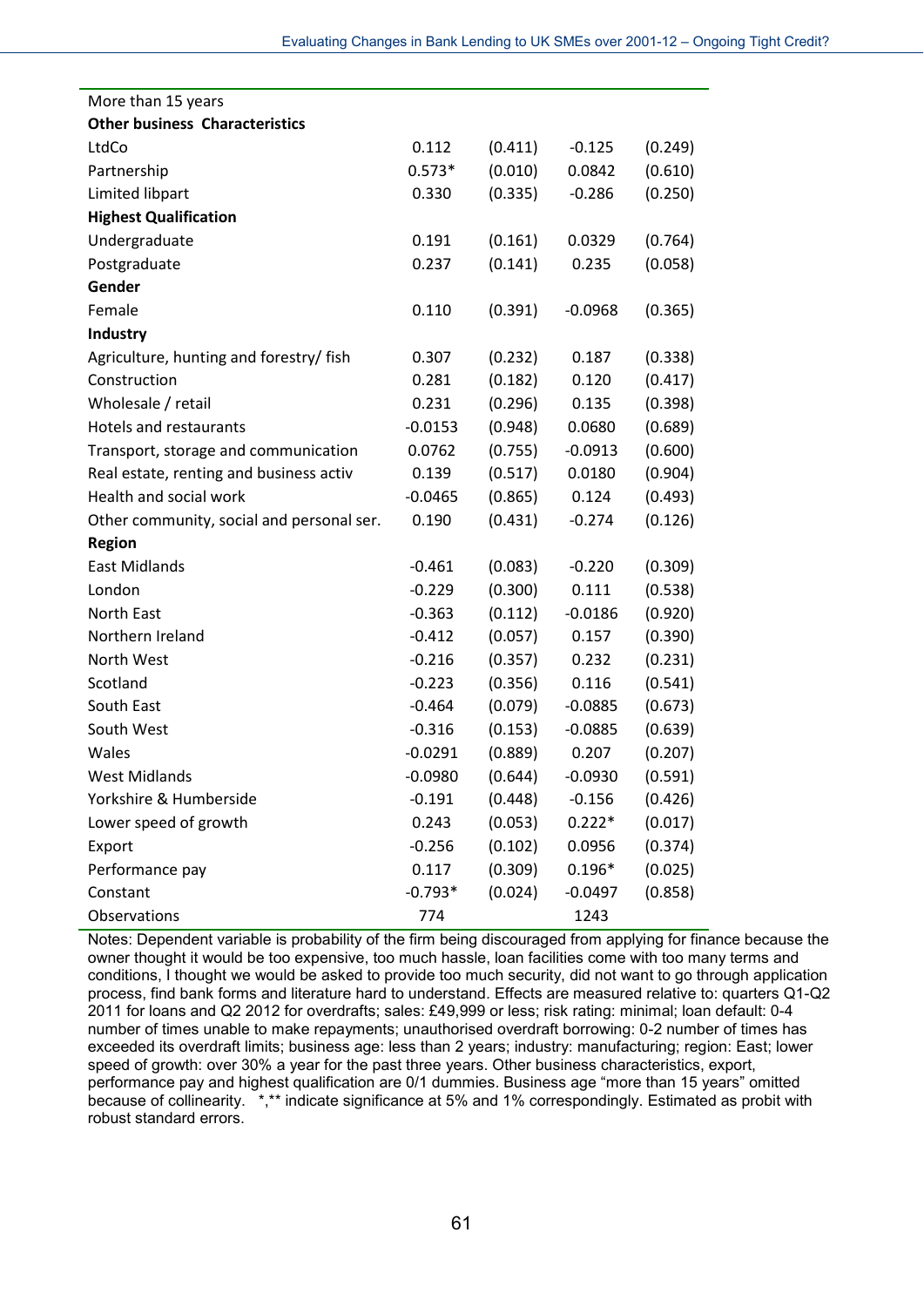|                                           | Overdraft | (p-value)          | Loan       | (p-value) |
|-------------------------------------------|-----------|--------------------|------------|-----------|
| <b>Bank debt applications</b>             |           |                    |            |           |
| Applications in Q3 2011                   |           |                    | $-0.147$   | (0.265)   |
| Applications in Q4 2011                   | $-0.380*$ | (0.012)            | $-0.222$   | (0.109)   |
| Applications in Q1 2012                   | 0.134     | (0.315)            | 0.0217     | (0.860)   |
| Applications in Q2 2012                   |           |                    | 0.0162     | (0.895)   |
| <b>Sales</b>                              |           |                    |            |           |
| £50,000-£99,999                           | 0.183     | (0.349)            | 0.190      | (0.197)   |
| £100,000-£499,999                         | $-0.262$  | (0.186)            | 0.0965     | (0.504)   |
| £500,000-£999,999                         | $-0.335$  | (0.199)            | $-0.00872$ | (0.960)   |
| £1m-£4,999,999                            | $-0.158$  | (0.503)            | $-0.0626$  | (0.705)   |
| £5m or more                               | $-0.323$  | (0.245)            | 0.0282     | (0.895)   |
| <b>Risk rating</b>                        |           |                    |            |           |
| Low                                       | $-0.0465$ | (0.837)            | 0.0328     | (0.850)   |
| Average                                   | $-0.285$  | (0.199)            | 0.0690     | (0.676)   |
| Above average                             | $-0.279$  | (0.199)            | 0.123      | (0.467)   |
| Undetermined                              | $-0.324$  | (0.209)            | $-0.133$   | (0.508)   |
| <b>Financial Delinquency</b>              |           |                    |            |           |
| Loan default                              | $-0.399$  | (0.290)            | $-0.202$   | (0.288)   |
| Unauthorized overdraft borrowing          | $-0.135$  | (0.501)            | $-0.140$   | (0.204)   |
| <b>Business Age</b>                       |           |                    |            |           |
| 2-6 years                                 | 0.0666    | (0.670)            | $-0.0760$  | (0.532)   |
| 7-15 years                                | $-0.0880$ | (0.551)            | $-0.00352$ | (0.972)   |
| More than 15 years                        |           |                    |            |           |
| <b>Other business Characteristics</b>     |           |                    |            |           |
| LtdCo                                     | $-0.0626$ | (0.714)            | $-0.0418$  | (0.727)   |
| Partnership                               | 0.390     | (0.137)            | 0.0261     | (0.886)   |
| Limited libpart                           | $-0.0174$ | (0.968)            | $-0.00442$ | (0.987)   |
| <b>Highest Qualification</b>              |           |                    |            |           |
| Undergraduate                             | 0.0367    | (0.827)            | $-0.0566$  | (0.644)   |
| Postgraduate                              | 0.127     | (0.530)            | $-0.0838$  | (0.541)   |
| Gender                                    |           |                    |            |           |
| Female                                    | 0.0787    | (0.638)            | 0.0162     | (0.890)   |
| <b>Industry</b>                           |           |                    |            |           |
| Agriculture, hunting and forestry/ fish   | 0.388     |                    |            |           |
| Construction                              |           | (0.237)<br>(0.078) | $-0.252$   | (0.253)   |
| Wholesale / retail                        | 0.478     |                    | $-0.0385$  | (0.813)   |
|                                           | 0.220     | (0.464)            | $-0.192$   | (0.283)   |
| Hotels and restaurants                    | 0.482     | (0.102)            | $-0.326$   | (0.088)   |
| Transport, storage and communication      | 0.0777    | (0.821)            | 0.105      | (0.573)   |
| Real estate, renting and business activ   | 0.0111    | (0.969)            | $-0.148$   | (0.365)   |
| Health and social work                    | $-0.243$  | (0.531)            | 0.0382     | (0.845)   |
| Other community, social and personal ser. | 0.174     | (0.565)            | $-0.154$   | (0.426)   |
| <b>Region</b>                             |           |                    |            |           |
| <b>East Midlands</b>                      | $-0.372$  | (0.263)            | $-0.501*$  | (0.046)   |
| London                                    | $-0.544$  | (0.051)            | $-0.327$   | (0.092)   |
| North East                                | $-0.402$  | (0.168)            | $-0.155$   | (0.428)   |

## **Table A.3.3: Discouragement for 2010-12 – economic situation**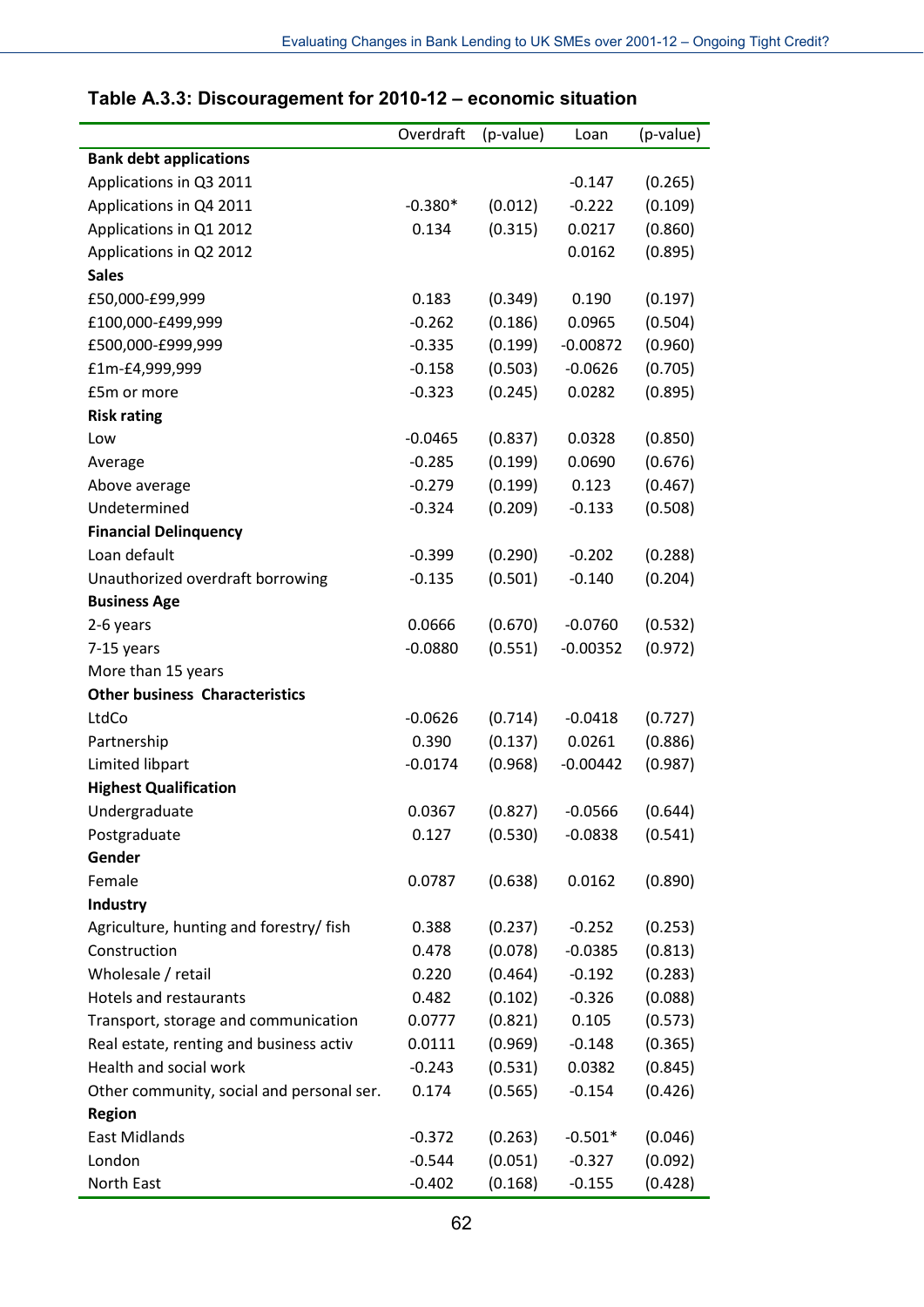| Northern Ireland       | 0.0685    | (0.782) | $-0.0769$ | (0.691) |
|------------------------|-----------|---------|-----------|---------|
| North West             | $-0.0817$ | (0.772) | $-0.241$  | (0.261) |
| Scotland               | $-0.347$  | (0.236) | $-0.317$  | (0.132) |
| South East             | $-0.114$  | (0.736) | $-0.577*$ | (0.017) |
| South West             | $-0.155$  | (0.561) | $-0.126$  | (0.540) |
| Wales                  | $-0.226$  | (0.394) | $-0.143$  | (0.422) |
| West Midlands          | $-0.463$  | (0.077) | $-0.155$  | (0.403) |
| Yorkshire & Humberside | 0.224     | (0.431) | 0.0660    | (0.747) |
| Lower speed of growth  | 0.133     | (0.397) | 0.164     | (0.113) |
| Export                 | $-0.213$  | (0.288) | 0.105     | (0.374) |
| Performance pay        | $0.329*$  | (0.021) | 0.0813    | (0.407) |
| Constant               | $-0.932*$ | (0.036) | $-0.618*$ | (0.039) |
| Observations           | 774       |         | 1243      |         |

Notes: Dependent variable is probability of the firm being discouraged from applying for finance because the owner thought this is not the right time to apply for borrowing. Effects are measured relative to: quarters Q1-Q2 2011 for loans and Q2 2012 for overdrafts; sales: £49,999 or less; risk rating: minimal; loan default: 0 -4 number of times unable to make repayments; unauthorised overdraft borrowing: 0-2 number of times has exceeded its overdraft limits; business age: less than 2 years; industry: manufacturing; region: East; lower speed of growth: over 30% a year for the past three years. Other business characteristics, export, performance pay and highest qualification are 0/1 dummies. Business age "more than 15 years" omitted because of collinearity. \*,\*\* indicate significance at 5% and 1% correspondingly. Estimated as probit with robust standard errors.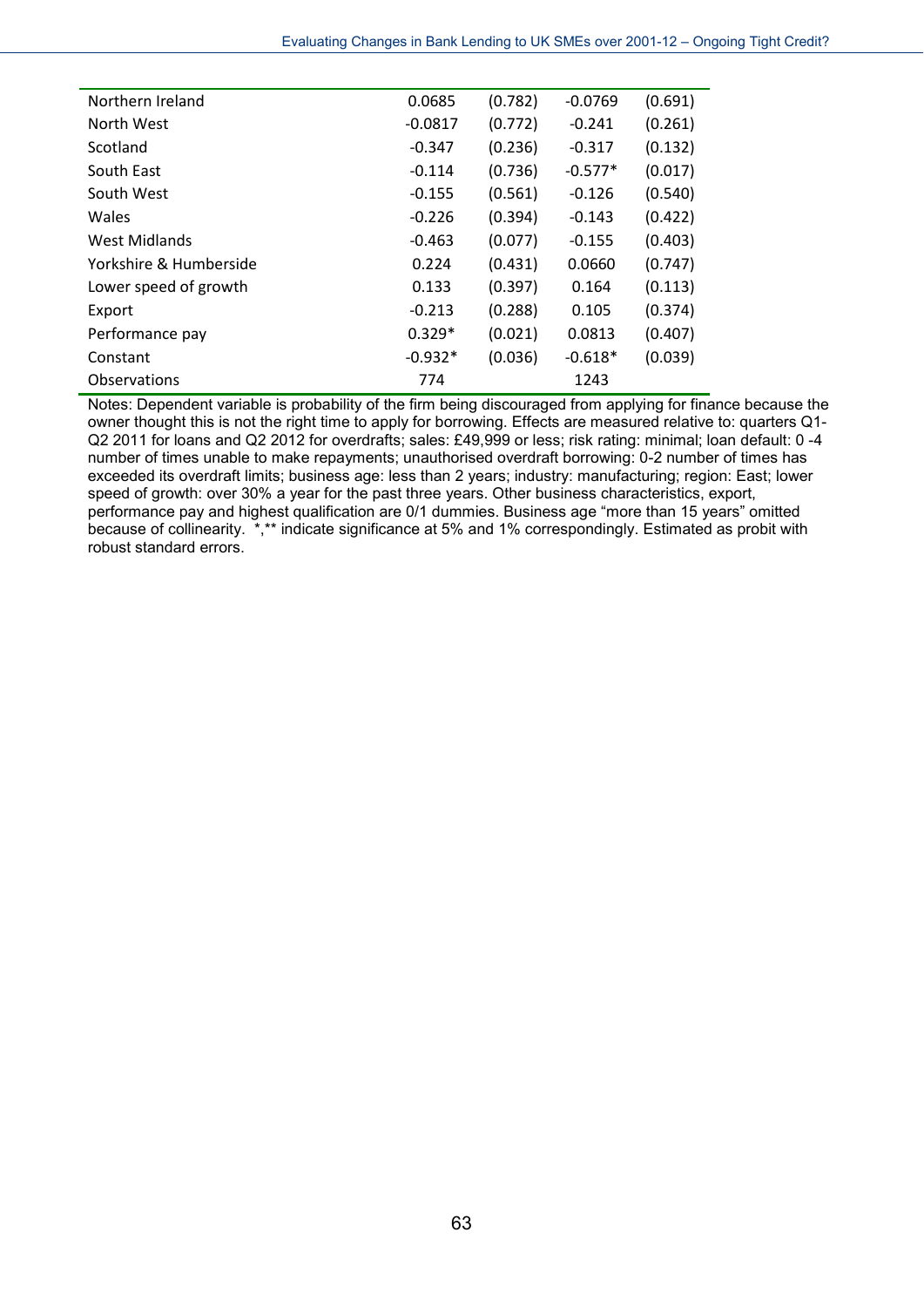# **Appendix 3: Pooled regressions for 2010-12 without renewals**

|                                           | Overdraft  | (p-value) | Loan      | (p-value) |
|-------------------------------------------|------------|-----------|-----------|-----------|
| <b>Quarters</b>                           |            |           |           |           |
| Q3 2011                                   | $-0.00518$ | (0.973)   | 0.118     | (0.503)   |
| Q4 2011                                   | $-0.263$   | (0.130)   | 0.106     | (0.560)   |
| Q1 2012                                   | $-0.179$   | (0.274)   | $-0.0248$ | (0.890)   |
| Q2 2012                                   | 0.0569     | (0.730)   | 0.206     | (0.246)   |
| <b>Sales</b>                              |            |           |           |           |
| £50,000-£99,999                           | $-0.353$   | (0.069)   | 0.0221    | (0.922)   |
| £100,000-£499,999                         | $-0.279$   | (0.136)   | 0.0614    | (0.770)   |
| £500,000-£999,999                         | $-0.348$   | (0.129)   | $-0.0824$ | (0.748)   |
| £1m-£4,999,999                            | $-0.475*$  | (0.029)   | $-0.111$  | (0.636)   |
| £5m or more                               | $-0.434$   | (0.120)   | $-0.784*$ | (0.006)   |
| <b>Risk rating</b>                        |            |           |           |           |
| Low                                       | 0.338      | (0.096)   | $0.524*$  | (0.023)   |
| Average                                   | 0.255      | (0.194)   | $0.463*$  | (0.037)   |
| Above Average                             | $0.711**$  | (0.000)   | $0.720*$  | (0.002)   |
| Undetermined                              | 0.437      | (0.079)   | $0.646*$  | (0.023)   |
| <b>Financial Delinquency</b>              |            |           |           |           |
| Loan default                              | $0.718*$   | (0.007)   | 0.411     | (0.104)   |
| Unauthorised overdraft borrowing          | $0.389*$   | (0.004)   | 0.146     | (0.414)   |
| <b>Business Age</b>                       |            |           |           |           |
| 2-6 years                                 | 0.245      | (0.111)   | $0.484*$  | (0.005)   |
| 7-15 years                                | $-0.147$   | (0.258)   | $-0.0289$ | (0.834)   |
| More than 15 years                        |            |           |           |           |
| <b>Other business Characteristics</b>     |            |           |           |           |
| LtdCo                                     | $-0.242$   | (0.123)   | $-0.327$  | (0.052)   |
| Partnership                               | $-0.746**$ | (0.000)   | $-0.225$  | (0.345)   |
| Limited libpart                           | $-1.244*$  | (0.001)   | $-0.487$  | (0.257)   |
| <b>Highest Qualification</b>              |            |           |           |           |
| Undergraduate                             | $-0.224$   | (0.213)   | 0.0576    | (0.736)   |
| Postgraduate                              | 0.0817     | (0.674)   | 0.0436    | (0.841)   |
| Gender                                    |            |           |           |           |
| Female                                    | 0.0193     | (0.893)   | $-0.218$  | (0.163)   |
| Industry                                  |            |           |           |           |
| Agriculture, hunting and forestry/ fish   | $-0.0426$  | (0.879)   | $-0.167$  | (0.576)   |
| Construction                              | $-0.00219$ | (0.992)   | $0.563*$  | (0.013)   |
| Wholesale / retail                        | $-0.138$   | (0.576)   | 0.110     | (0.687)   |
| <b>Hotels and restaurants</b>             | $-0.0277$  | (0.913)   | 0.390     | (0.118)   |
| Transport, storage and communication      | 0.322      | (0.173)   | 0.138     | (0.561)   |
| Real estate, renting and business activ   | 0.289      | (0.208)   | 0.222     | (0.302)   |
| Health and social work                    | 0.0273     | (0.923)   | $-0.0890$ | (0.717)   |
| Other community, social and personal ser. | 0.0312     | (0.899)   | 0.134     | (0.576)   |
| <b>Region</b>                             |            |           |           |           |
| <b>East Midlands</b>                      | 0.124      | (0.683)   | 0.364     | (0.269)   |
| London                                    | 0.0665     | (0.802)   | $-0.165$  | (0.577)   |
| North East                                | $-0.121$   | (0.655)   | $-0.237$  | (0.422)   |

### **Table A.4.1 Rejection rates for 2010-12 without renewals**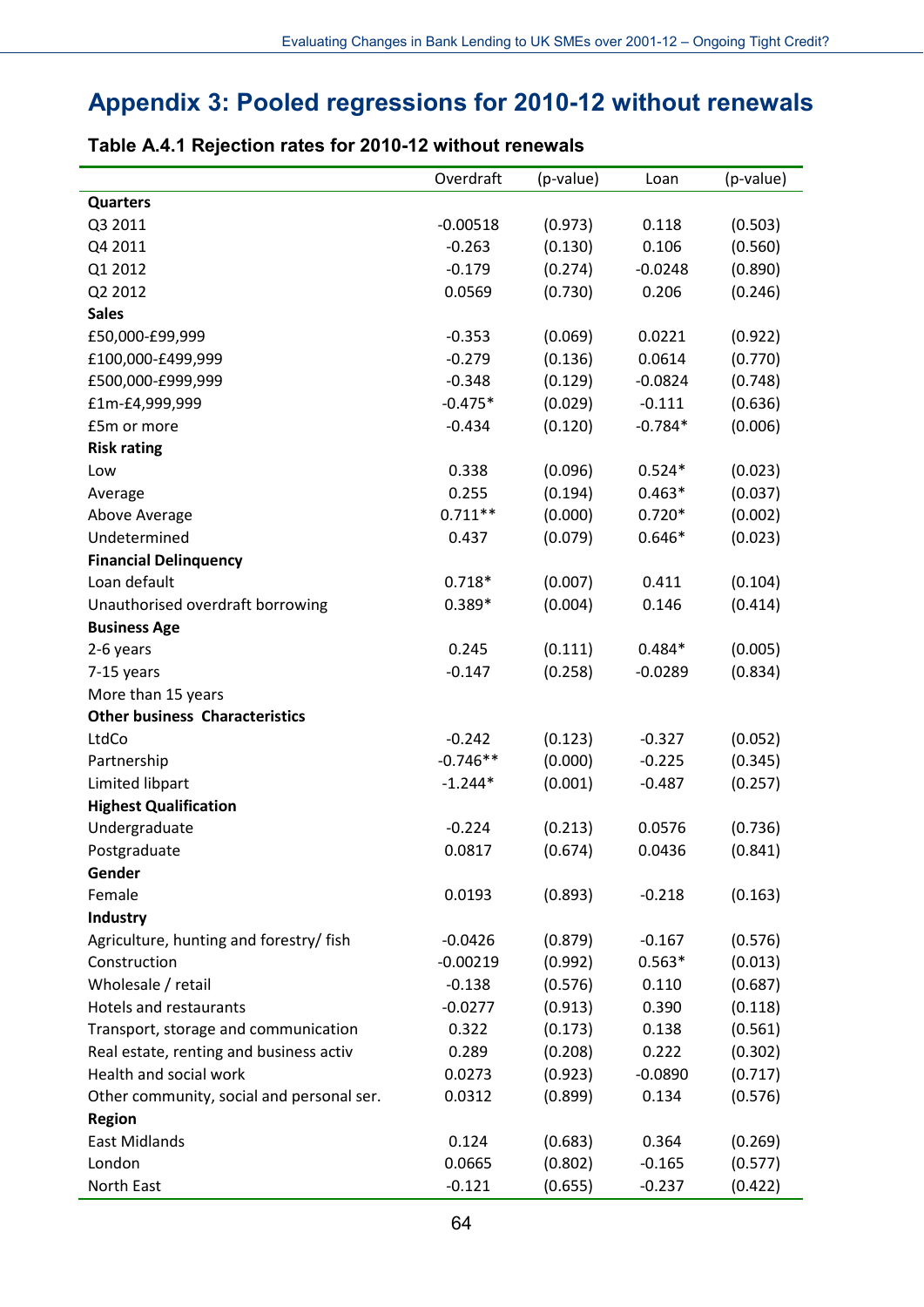| Northern Ireland       | $-0.249$  | (0.360) | 0.152     | (0.602) |
|------------------------|-----------|---------|-----------|---------|
| North West             | $-0.246$  | (0.381) | $-0.216$  | (0.474) |
| Scotland               | $-0.0520$ | (0.844) | $-0.350$  | (0.216) |
| South East             | $-0.517$  | (0.070) | 0.167     | (0.567) |
| South West             | 0.0906    | (0.720) | $-0.195$  | (0.494) |
| Wales                  | $-0.200$  | (0.423) | 0.161     | (0.558) |
| West Midlands          | $-0.0348$ | (0.887) | 0.0338    | (0.901) |
| Yorkshire & Humberside | 0.125     | (0.691) | 0.380     | (0.258) |
| Lower speed of growth  | $-0.0110$ | (0.933) | 0.0156    | (0.911) |
| Export                 | 0.210     | (0.186) | 0.0765    | (0.654) |
| Performpay             | $-0.199$  | (0.130) | 0.00948   | (0.943) |
| Constant               | $-0.317$  | (0.428) | $-1.093*$ | (0.010) |
| <b>Observations</b>    | 732       |         | 645       |         |

Notes: Dependent variable is the probability of rejection of an application for finance. Effects are measured relative to: quarters Q1-Q2 2011; sales: £49,999 or less; risk rating: minimal; loan default: 0-4 number of times unable to make repayments; unauthorised overdraft borrowing: 0-2 number of times has exceeded its overdraft limits; business age: less than 2 years; industry: manufacturing; region: East; lower speed of growth: over 30% a year for the past three years. Other business characteristics, export, performance pay and highest qualification are 0/1 dummies. Business age "more than 15 years" omitted because of collinearity. \*,\*\* indicate significance at 5% and 1% correspondingly. Estimated as probit with robust standard errors.

### **Table A.4.2 Margins for 2010-12 without renewals**

|                                       | Overdraft  | (p-value) | Loan     | (p-value) |
|---------------------------------------|------------|-----------|----------|-----------|
| <b>Quarters</b>                       |            |           |          |           |
| Q3 2011                               | 0.998      | (0.056)   | $-1.292$ | (0.466)   |
| Q4 2011                               | 0.828      | (0.122)   | $-0.476$ | (0.732)   |
| Q1 2012                               | 0.283      | (0.603)   | $-0.660$ | (0.761)   |
| Q2 2012                               | $-0.488$   | (0.394)   | 1.509    | (0.441)   |
| <b>Sales</b>                          |            |           |          |           |
| £50,000-£99,999                       | 0.282      | (0.857)   | $-3.088$ | (0.370)   |
| £100,000-£499,999                     | $-1.272$   | (0.247)   | $-4.093$ | (0.202)   |
| £500,000-£999,999                     | $-0.698$   | (0.521)   | $-11.57$ | (0.087)   |
| £1m-£4,999,999                        | $-1.578$   | (0.232)   | $-9.746$ | (0.076)   |
| £5m or more                           | $-1.288$   | (0.447)   | $-15.33$ | (0.134)   |
| <b>Risk rating</b>                    |            |           |          |           |
| Low                                   | $-1.902**$ | (0.003)   | 2.125    | (0.267)   |
| Average                               | $-0.203$   | (0.732)   | 3.578    | (0.282)   |
| Above average                         | $-0.594$   | (0.328)   | 4.145    | (0.240)   |
| Undetermined                          | $-2.162*$  | (0.028)   | $-1.000$ | (0.692)   |
| <b>Financial Delinquency</b>          |            |           |          |           |
| Loan default                          | $2.365**$  | (0.004)   | $-4.757$ | (0.182)   |
| Unauthorised overdraft borrowing      | 0.870      | (0.091)   | 4.380    | (0.053)   |
| <b>Business Age</b>                   |            |           |          |           |
| 2-6 years                             | $-0.178$   | (0.833)   | 0.421    | (0.858)   |
| 7-15 years                            | $-0.363$   | (0.522)   | 1.690    | (0.407)   |
| More than 15 years                    |            |           |          |           |
| <b>Other business Characteristics</b> |            |           |          |           |
| LtdCo                                 | $-0.904$   | (0.135)   | $-1.962$ | (0.509)   |
| Partnership                           | $-0.944$   | (0.261)   | $-3.939$ | (0.197)   |
| Limited libpart                       | $-0.0625$  | (0.946)   | $-3.270$ | (0.371)   |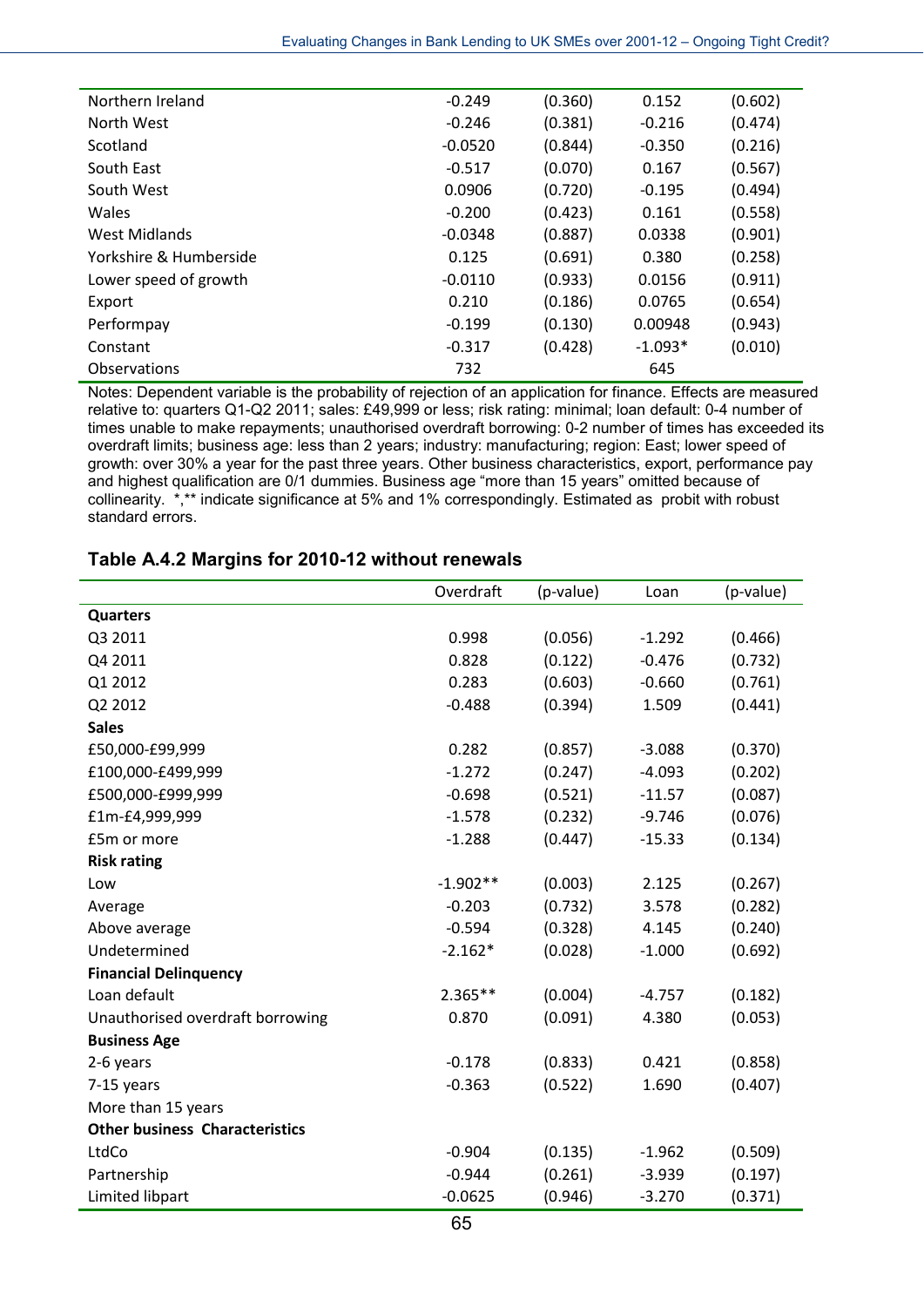| <b>Highest Qualification</b>              |           |         |           |         |
|-------------------------------------------|-----------|---------|-----------|---------|
| Undergraduate                             | 0.948     | (0.052) | $-1.999$  | (0.498) |
| Postgraduate                              | 0.415     | (0.358) | $-0.155$  | (0.923) |
| Gender                                    |           |         |           |         |
| Female                                    | $-0.521$  | (0.411) | $-0.568$  | (0.609) |
| Industry                                  |           |         |           |         |
| Agriculture, hunting and forestry/ fish   | $-1.607$  | (0.098) | $-0.928$  | (0.619) |
| Construction                              | 0.962     | (0.225) | 0.962     | (0.634) |
| Wholesale / retail                        | 1.239*    | (0.044) | 1.904     | (0.463) |
| <b>Hotels and restaurants</b>             | 0.626     | (0.249) | $-1.211$  | (0.692) |
| Transport, storage and communication      | $-0.171$  | (0.779) | 0.625     | (0.821) |
| Real estate, renting and business activ   | 0.438     | (0.538) | 0.696     | (0.692) |
| Health and social work                    | $-1.393$  | (0.147) | $-3.154$  | (0.414) |
| Other community, social and personal ser. | 0.0934    | (0.879) | 0.328     | (0.871) |
| <b>Region</b>                             |           |         |           |         |
| <b>East Midlands</b>                      | 2.481     | (0.050) | $-0.524$  | (0.871) |
| London                                    | 1.047     | (0.355) | 1.298     | (0.576) |
| North East                                | 1.138     | (0.067) | $-0.711$  | (0.739) |
| Northern Ireland                          | 0.212     | (0.761) | 0.552     | (0.762) |
| North West                                | $-0.226$  | (0.822) | $-1.078$  | (0.696) |
| Scotland                                  | 0.285     | (0.647) | $-1.738$  | (0.493) |
| South East                                | $-0.0416$ | (0.959) | $-1.550$  | (0.469) |
| South West                                | 0.913     | (0.129) | $-0.0461$ | (0.982) |
| Wales                                     | $-0.126$  | (0.842) | 1.776     | (0.318) |
| <b>West Midlands</b>                      | $1.667*$  | (0.041) | 2.862     | (0.177) |
| Yorkshire & Humberside                    | $-0.585$  | (0.399) | $-0.934$  | (0.808) |
| Lower speed of growth                     | $-1.194$  | (0.073) | $-1.197$  | (0.489) |
| Export                                    | 0.402     | (0.332) | 0.829     | (0.551) |
| Performpay                                | $-0.141$  | (0.722) | $-0.437$  | (0.682) |
| Collateral                                | 0.694     | (0.097) | $-3.042$  | (0.233) |
| Log of loan                               | $-0.529$  | (0.238) | 2.954     | (0.314) |
| Constant                                  | $11.61*$  | (0.016) | $-18.97$  | (0.454) |
| Observations                              | 201       |         | 135       |         |

Notes: Dependent variable is the margin over base rate. Effects are measured relative to: quarters Q1-Q2 2011; sales: £49,999 or less; risk rating: minimal; loan default: 0-4 number of times unable to make repayments; unauthorised overdraft borrowing: 0-2 number of times has exceeded its overdraft limits; business age: less than 2 years; industry: manufacturing; region: East; lower speed of growth: over 30% a year for the past three years. The endogenous variable loan size is instrumented by employment size. Other business characteristics, export, performance pay, collateral and highest qualification are 0/1 dummies. Business age "more than 15 years" omitted because of collinearity. \*,\*\* indicate significance at 5% and 1% correspondingly. Estimated as TSLS with robust standard errors. Excludes SMEs with margins greater than 30pp.

#### **Table A.4.3 Collateral for 2010-12 without renewals**

|              | Overdraft | (p-value) | Loan       | (p-value) |
|--------------|-----------|-----------|------------|-----------|
| Quarters     |           |           |            |           |
| Q3 2011      | $0.447*$  | (0.003)   | $-0.248$   | (0.247)   |
| Q4 2011      | 0.130     | (0.432)   | $-0.342$   | (0.112)   |
| Q1 2012      | 0.0918    | (0.554)   | $-0.00547$ | (0.982)   |
| Q2 2012      | $0.556**$ | (0.000)   | 0.00234    | (0.992)   |
| <b>Sales</b> |           |           |            |           |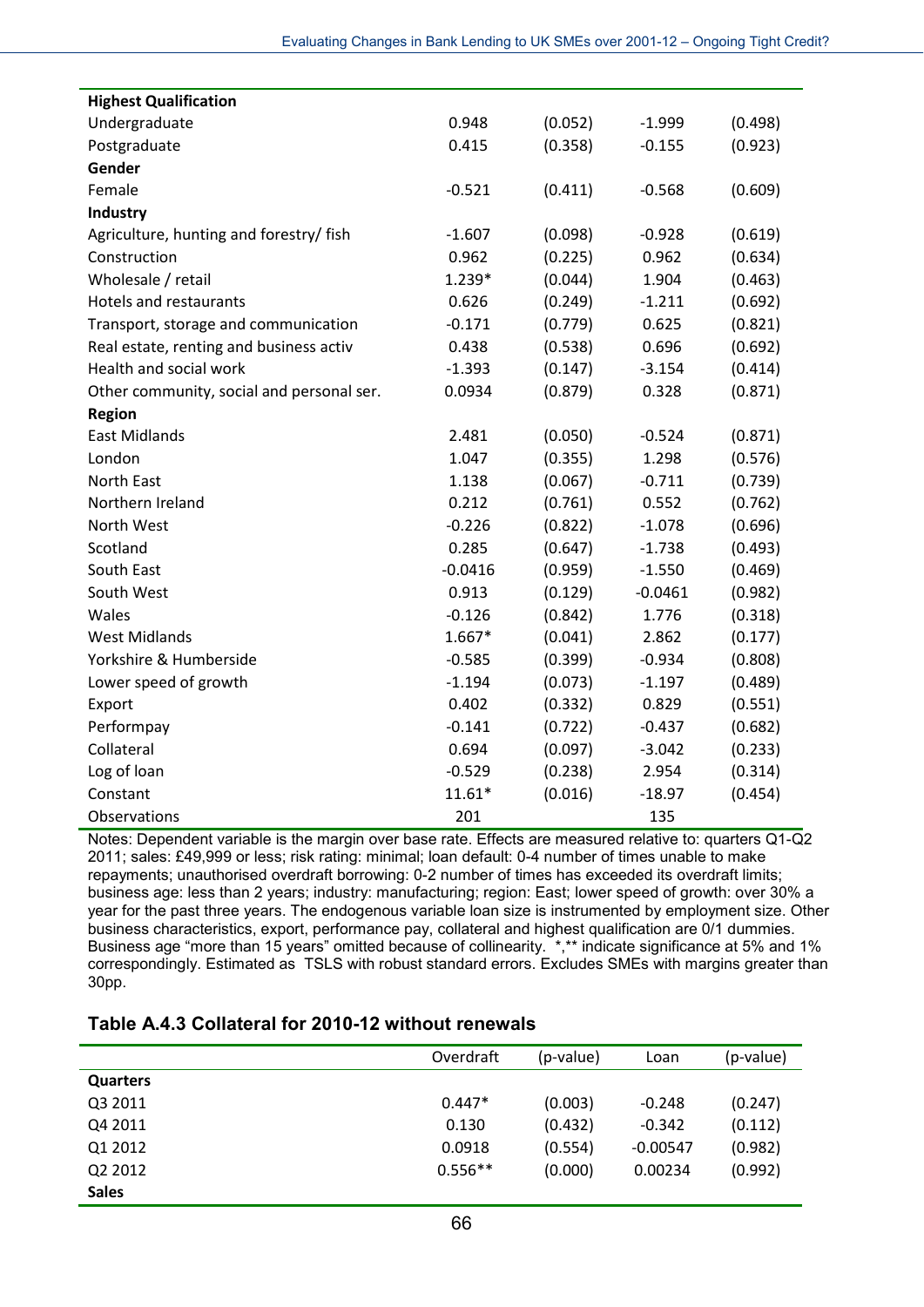| £50,000-£99,999                           | 0.237      | (0.313) | $-0.0221$ | (0.947) |
|-------------------------------------------|------------|---------|-----------|---------|
| £100,000-£499,999                         | 0.428      | (0.050) | 0.261     | (0.396) |
| £500,000-£999,999                         | $0.738*$   | (0.003) | 0.454     | (0.210) |
| £1m-£4,999,999                            | $0.918**$  | (0.000) | 0.512     | (0.119) |
| £5m or more                               | $1.085**$  | (0.000) | $0.684*$  | (0.045) |
| <b>Risk rating</b>                        |            |         |           |         |
| Low                                       | 0.115      | (0.492) | 0.288     | (0.182) |
| Average                                   | $0.377*$   | (0.022) | $-0.0870$ | (0.695) |
| Above average                             | $0.395*$   | (0.028) | $-0.0564$ | (0.818) |
| Undetermined                              | 0.286      | (0.236) | 0.156     | (0.650) |
| <b>Financial Delinquency</b>              |            |         |           |         |
| Loan default                              | $-0.173$   | (0.566) | $-0.414$  | (0.344) |
| Unauthorised overdraft borrowing          | $0.317*$   | (0.027) | 0.419     | (0.065) |
| <b>Business Age</b>                       |            |         |           |         |
| 2-6 years                                 | $-0.104$   | (0.534) | $-0.235$  | (0.366) |
| 7-15 years                                | $-0.141$   | (0.235) | $-0.101$  | (0.548) |
| More than 15 years                        |            |         |           |         |
| <b>Other business Characteristics</b>     |            |         |           |         |
| LtdCo                                     | $0.661**$  | (0.000) | $0.676*$  | (0.003) |
| Partnership                               | 0.380      | (0.074) | 0.132     | (0.663) |
| Limited libpart                           | 0.336      | (0.234) | 0.739     | (0.068) |
| <b>Highest Qualification</b>              |            |         |           |         |
| Undergraduate                             | 0.0750     | (0.608) | $0.504*$  | (0.014) |
| Postgraduate                              | $-0.173$   | (0.312) | $-0.357$  | (0.181) |
| Gender                                    |            |         |           |         |
| Female                                    | 0.222      | (0.125) | 0.154     | (0.415) |
| Industry                                  |            |         |           |         |
| Agriculture, hunting and forestry/ fish   | $0.825*$   | (0.003) | 0.209     | (0.499) |
| Construction                              | 0.288      | (0.165) | 0.272     | (0.337) |
| Wholesale / retail                        | 0.00004    | (1.000) | $-0.541$  | (0.106) |
| Hotels and restaurants                    | $-0.0739$  | (0.761) | 0.333     | (0.281) |
| Transport, storage and communication      | $-0.126$   | (0.586) | $-0.0561$ | (0.855) |
| Real estate, renting and business activ   | 0.260      | (0.215) | 0.129     | (0.614) |
| Health and social work                    | 0.0344     | (0.901) | $-0.213$  | (0.500) |
| Other community, social and personal ser. | $-0.110$   | (0.623) | 0.0936    | (0.763) |
| <b>Region</b>                             |            |         |           |         |
| <b>East Midlands</b>                      | $-0.501$   | (0.076) | $-0.130$  | (0.770) |
| London                                    | $-0.764*$  | (0.002) | $-0.647*$ | (0.045) |
| North East                                | $-0.361$   | (0.140) | $-0.0785$ | (0.809) |
| Northern Ireland                          | $-0.523*$  | (0.031) | $-0.407$  | (0.243) |
| North West                                | $-0.496$   | (0.056) | 0.0975    | (0.776) |
| Scotland                                  | $-0.498*$  | (0.045) | $-0.273$  | (0.351) |
| South East                                | $-1.002**$ | (0.000) | $-0.372$  | (0.344) |
| South West                                | $-0.594*$  | (0.012) | $-0.368$  | (0.270) |
| Wales                                     | $-0.600*$  | (0.011) | $-0.112$  | (0.716) |
| <b>West Midlands</b>                      | $-0.480*$  | (0.029) | $-0.0831$ | (0.789) |
| Yorkshire & Humberside                    | $-0.478$   | (0.073) | $-0.0125$ | (0.975) |
| Lower speed of growth                     | $0.298*$   | (0.025) | 0.337     | (0.059) |
| Export                                    | 0.179      | (0.245) | $-0.258$  | (0.225) |
| Performpay                                | $-0.0279$  | (0.816) | 0.148     | (0.389) |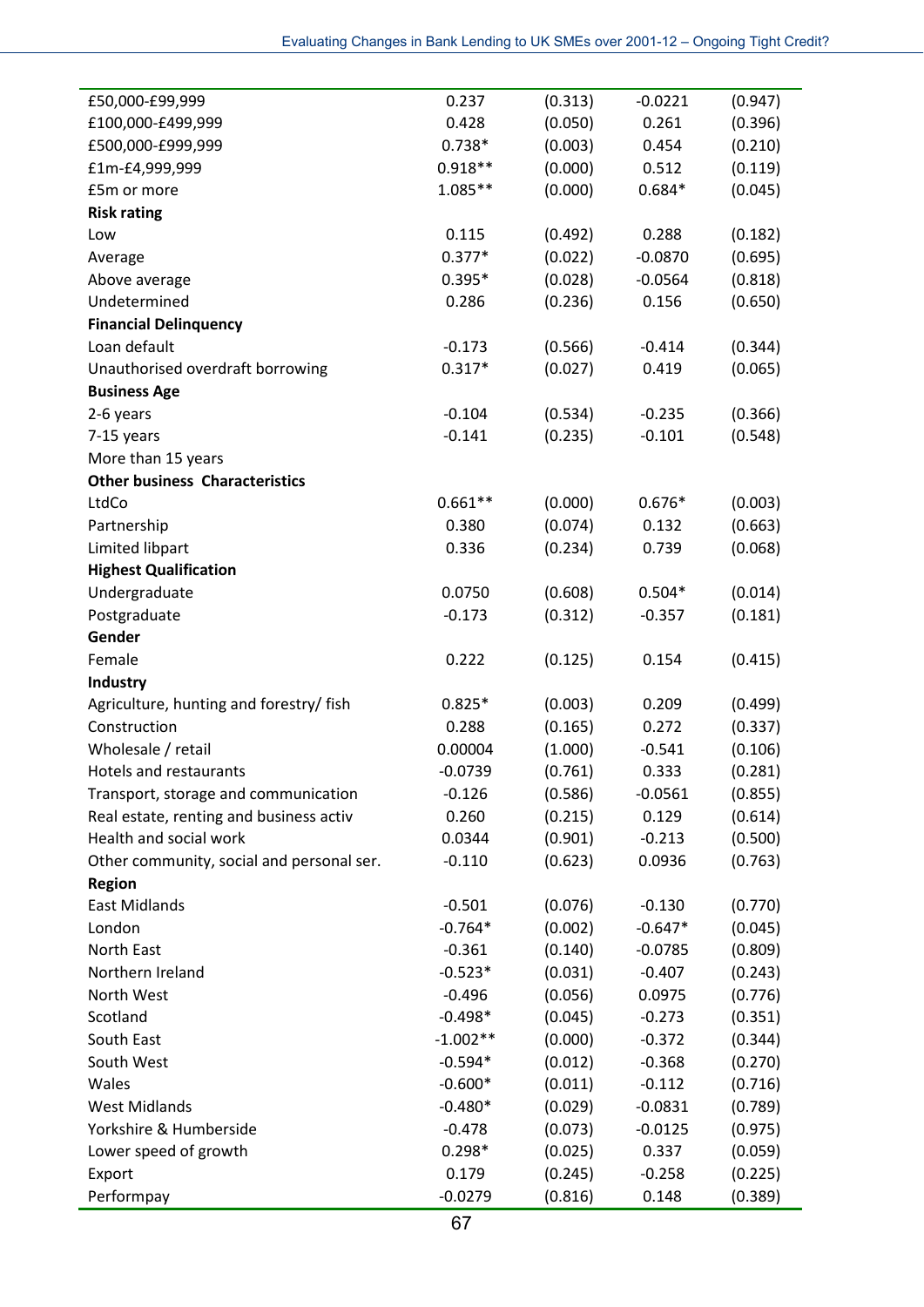| Constant     | $-1.801**$ | (0.000) | $-1.019*$ | (0.043) |
|--------------|------------|---------|-----------|---------|
| Observations | 784        |         | 391       |         |

Notes: Dependent variable is probability that firm will be required to provide collateral to obtain finance. Effects are measured relative to: quarters Q1-Q2 2011; sales: £49,999 or less; risk rating: minimal; loan default: 0-4 number of times unable to make repayments; unauthorised overdraft borrowing: 0-2 number of times has exceeded its overdraft limits; business age: less than 2 years; industry: manufacturing; region: East; lower speed of growth: over 30% a year for the past three years. Other business characteristics, export, performance pay and highest qualification are 0/1 dummies. Business age "more than 15 years" omitted because of collinearity. \*,\*\* indicate significance at 5% and 1% correspondingly. Estimated as probit with robust standard errors.

|                                         | Overdraft | (p-value) | Loan       | (p-value) |
|-----------------------------------------|-----------|-----------|------------|-----------|
| <b>Quarters</b>                         |           |           |            |           |
| Q3 2011                                 |           |           | $-0.211$   | (0.105)   |
| Q4 2011                                 | $-0.0358$ | (0.767)   | $-0.549**$ | (0.000)   |
| Q1 2012                                 | 0.0594    | (0.619)   | $-0.236$   | (0.063)   |
| Q2 2012                                 |           |           | $-0.347*$  | (0.005)   |
| <b>Sales</b>                            |           |           |            |           |
| £50,000-£99,999                         | 0.0740    | (0.669)   | $-0.297*$  | (0.040)   |
| £100,000-£499,999                       | 0.204     | (0.209)   | 0.0081     | (0.952)   |
| £500,000-£999,999                       | 0.266     | (0.222)   | $-0.168$   | (0.335)   |
| £1m-£4,999,999                          | 0.140     | (0.472)   | $-0.0638$  | (0.689)   |
| £5m or more                             | 0.164     | (0.487)   | $-0.0488$  | (0.822)   |
| <b>Risk rating</b>                      |           |           |            |           |
| Low                                     | 0.353     | (0.089)   | $0.459*$   | (0.012)   |
| Average                                 | 0.220     | (0.270)   | $0.390*$   | (0.025)   |
| Above average                           | $0.442*$  | (0.028)   | $0.588*$   | (0.001)   |
| Undetermined                            | $0.572*$  | (0.011)   | $0.500*$   | (0.014)   |
| <b>Financial Delinquency</b>            |           |           |            |           |
| Loan default                            | $0.685*$  | (0.019)   | 0.280      | (0.125)   |
| Unauthorized overdraft borrowing        | 0.272     | (0.078)   | $0.345*$   | (0.002)   |
| <b>Business Age</b>                     |           |           |            |           |
| 2-6 years                               | 0.194     | (0.178)   | 0.121      | (0.317)   |
| 7-15 years                              | 0.0480    | (0.710)   | 0.0309     | (0.760)   |
| More than 15 years                      |           |           |            |           |
| <b>Other business Characteristics</b>   |           |           |            |           |
| LtdCo                                   | 0.0675    | (0.632)   | 0.0253     | (0.829)   |
| Partnership                             | 0.0963    | (0.671)   | $-0.353$   | (0.064)   |
| Limited libpart                         | 0.0535    | (0.887)   | $-0.393$   | (0.157)   |
| <b>Highest Qualification</b>            |           |           |            |           |
| Undergraduate                           | $-0.242$  | (0.099)   | 0.0182     | (0.883)   |
| Postgraduate                            | $-0.228$  | (0.197)   | 0.0705     | (0.608)   |
| Gender                                  |           |           |            |           |
| Female                                  | $-0.0197$ | (0.883)   | $-0.279*$  | (0.021)   |
| Industry                                |           |           |            |           |
| Agriculture, hunting and forestry/ fish | $-0.0592$ | (0.826)   | 0.124      | (0.578)   |

### **Table A.4.4 Discouragement for 2010-12 without renewals – informal enquiries**

Construction -0.0387 (0.860) 0.00131 (0.994) Wholesale / retail 0.179 (0.444) 0.00845 (0.964)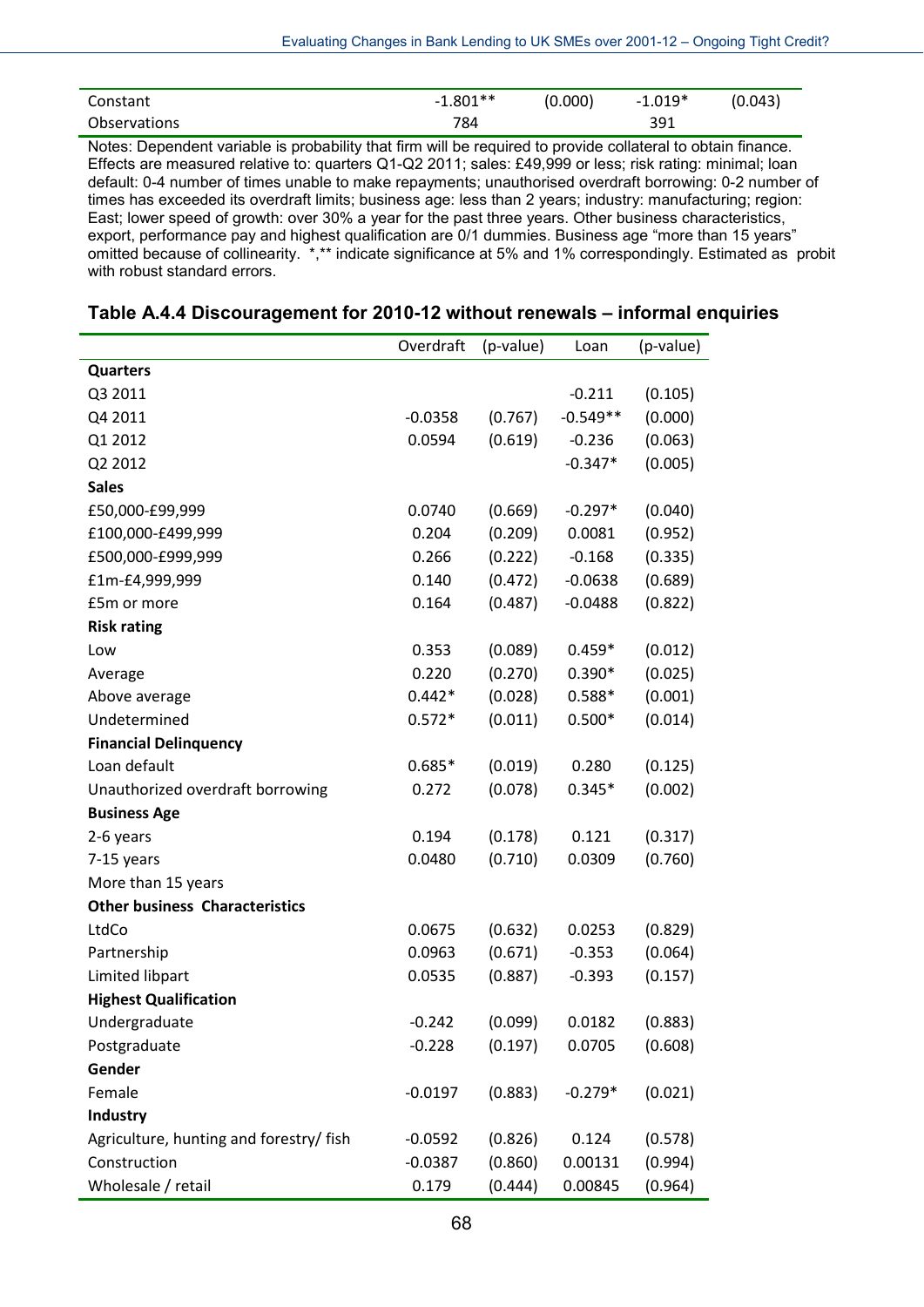| Hotels and restaurants                    | 0.315     | (0.205) | 0.00941   | (0.960) |
|-------------------------------------------|-----------|---------|-----------|---------|
| Transport, storage and communication      | 0.301     | (0.215) | 0.0305    | (0.877) |
| Real estate, renting and business activ   | 0.181     | (0.417) | 0.115     | (0.500) |
| Health and social work                    | $-0.135$  | (0.633) | $-0.311$  | (0.127) |
| Other community, social and personal ser. | $-0.0262$ | (0.918) | 0.0188    | (0.924) |
| <b>Region</b>                             |           |         |           |         |
| <b>East Midlands</b>                      | $-0.569*$ | (0.041) | 0.157     | (0.504) |
| London                                    | $-0.511*$ | (0.029) | 0.167     | (0.415) |
| North East                                | $-0.541*$ | (0.024) | $-0.0916$ | (0.667) |
| Northern Ireland                          | $-0.399$  | (0.065) | $-0.0351$ | (0.867) |
| North West                                | $-0.351$  | (0.148) | 0.125     | (0.580) |
| Scotland                                  | $-0.192$  | (0.430) | 0.196     | (0.375) |
| South East                                | $-0.357$  | (0.176) | 0.0533    | (0.821) |
| South West                                | 0.0532    | (0.814) | 0.238     | (0.274) |
| Wales                                     | $-0.414*$ | (0.049) | 0.0974    | (0.609) |
| <b>West Midlands</b>                      | $-0.334$  | (0.114) | 0.256     | (0.195) |
| Yorkshire & Humberside                    | 0.162     | (0.525) | $0.587*$  | (0.009) |
| Lower speed of growth                     | 0.0156    | (0.905) | 0.186     | (0.072) |
| Export                                    | 0.264     | (0.096) | $-0.0724$ | (0.565) |
| Performance pay                           | 0.0782    | (0.526) | 0.187     | (0.058) |
| Constant                                  | $-0.785*$ | (0.032) | $-0.760*$ | (0.017) |
| Observations                              | 738       |         | 1050      |         |

Notes: Dependent variable is probability of the firm being discouraged from applying for finance because it had been put off directly (via informal enquiries with the bank) or indirectly (expectation of such a rejection). Effects are measured relative to: quarters Q1-Q2 2011 for loans and Q2 2012 for overdrafts; sales: £49,999 or less; risk rating: minimal; loan default: 0-4 number of times unable to make repayments; unauthorised overdraft borrowing: 0-2 number of times has exceeded its overdraft limits; business age: less than 2 years; industry: manufacturing; region: East; lower speed of growth: over 30% a year for the past three years. Other business characteristics, export performance pay and highest qualification are 0/1 dummies. Business age "more than 15 years" omitted because of collinearity. \*,\*\* indicate significance at 5% and 1% correspondingly. Estimated as probit with robust standard errors.

|                    | Overdraft | (p-value) | Loan       | (p-value) |
|--------------------|-----------|-----------|------------|-----------|
| <b>Quarters</b>    |           |           |            |           |
| Q3 2011            |           |           | $-0.350*$  | (0.014)   |
| Q4 2011            | $-0.0815$ | (0.569)   | $-0.356*$  | (0.018)   |
| Q1 2012            | 0.158     | (0.236)   | $-0.392*$  | (0.004)   |
| Q2 2012            |           |           | $-0.594**$ | (0.000)   |
| <b>Sales</b>       |           |           |            |           |
| £50,000-£99,999    | $-0.337$  | (0.077)   | $-0.300$   | (0.068)   |
| £100,000-£499,999  | $-0.327$  | (0.081)   | $-0.183$   | (0.228)   |
| £500,000-£999,999  | $-0.380$  | (0.122)   | $-0.0514$  | (0.788)   |
| £1m-£4,999,999     | $-0.260$  | (0.232)   | $-0.121$   | (0.502)   |
| £5m or more        | $-0.524*$ | (0.048)   | $-0.104$   | (0.672)   |
| <b>Risk rating</b> |           |           |            |           |
| Low                | 0.136     | (0.579)   | 0.0331     | (0.870)   |
| Average            | 0.0075    | (0.974)   | 0.229      | (0.219)   |
| Above average      | 0.458     | (0.053)   | 0.194      | (0.307)   |

## **Table A.4.5 Discouragement for 2010-12 without renewals – principle of borrowing**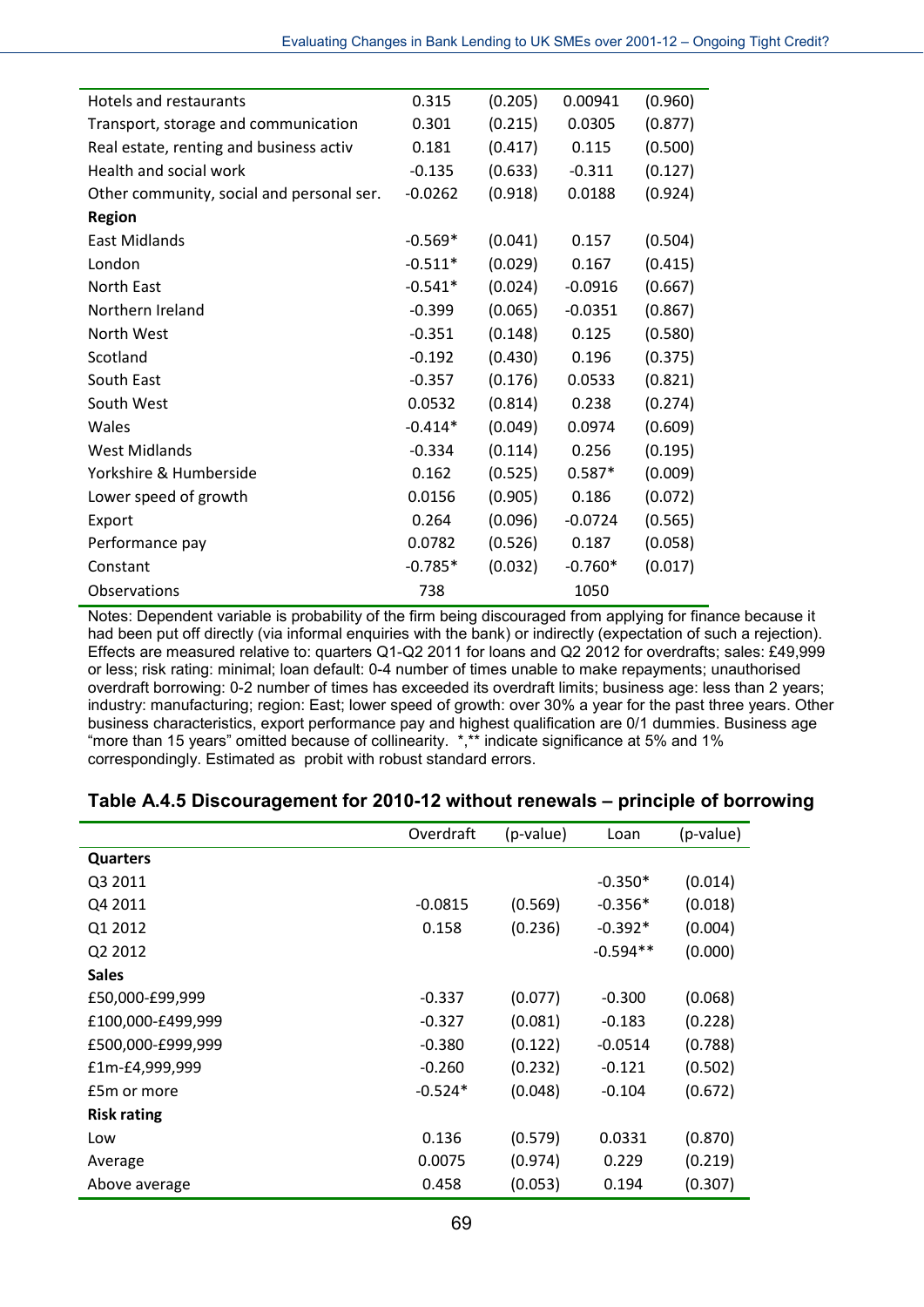| Undetermined                              | $0.506*$  | (0.048) | 0.210     | (0.344) |
|-------------------------------------------|-----------|---------|-----------|---------|
| <b>Financial Delinquency</b>              |           |         |           |         |
| Loan default                              | 0.164     | (0.597) | 0.0764    | (0.698) |
| Unauthorized overdraft borrowing          | $-0.0504$ | (0.776) | $-0.0207$ | (0.870) |
| <b>Business Age</b>                       |           |         |           |         |
| 2-6 years                                 | $-0.157$  | (0.326) | $-0.111$  | (0.404) |
| 7-15 years                                | $-0.112$  | (0.429) | $-0.222*$ | (0.049) |
| More than 15 years                        |           |         |           |         |
| <b>Other business Characteristics</b>     |           |         |           |         |
| LtdCo                                     | 0.0589    | (0.721) | $-0.0650$ | (0.625) |
| Partnership                               | 0.473     | (0.056) | $-0.223$  | (0.309) |
| Limited libpart                           | $-0.0982$ | (0.798) | 0.147     | (0.612) |
| <b>Highest Qualification</b>              |           |         |           |         |
| Undergraduate                             | $0.416*$  | (0.007) | 0.00807   | (0.953) |
| Postgraduate                              | 0.189     | (0.331) | 0.0943    | (0.534) |
| Gender                                    |           |         |           |         |
| Female                                    | $-0.255$  | (0.120) | $-0.344*$ | (0.016) |
| Industry                                  |           |         |           |         |
| Agriculture, hunting and forestry/ fish   | $-0.0861$ | (0.775) | $-0.0957$ | (0.682) |
| Construction                              | 0.0555    | (0.818) | $-0.263$  | (0.142) |
| Wholesale / retail                        | 0.0654    | (0.810) | $-0.333$  | (0.097) |
| Hotels and restaurants                    | $-0.381$  | (0.204) | $-0.359$  | (0.084) |
| Transport, storage and communication      | $-0.140$  | (0.613) | $-0.162$  | (0.425) |
| Real estate, renting and business activ   | 0.0684    | (0.783) | $-0.275$  | (0.129) |
| Health and social work                    | 0.0440    | (0.890) | $-0.247$  | (0.277) |
| Other community, social and personal ser. | 0.320     | (0.239) | $-0.367$  | (0.101) |
| <b>Region</b>                             |           |         |           |         |
| <b>East Midlands</b>                      | $-0.360$  | (0.244) | $-0.0008$ | (0.998) |
| London                                    | $-0.635*$ | (0.023) | 0.178     | (0.438) |
| North East                                | $-0.112$  | (0.678) | 0.226     | (0.338) |
| Northern Ireland                          | $-0.531*$ | (0.037) | 0.135     | (0.561) |
| North West                                | $-0.142$  | (0.590) | 0.180     | (0.472) |
| Scotland                                  | 0.0466    | (0.862) | 0.289     | (0.229) |
| South East                                | $-0.704*$ | (0.040) | 0.229     | (0.384) |
| South West                                | $-0.277$  | (0.288) | 0.271     | (0.260) |
| Wales                                     | $-0.0622$ | (0.784) | 0.321     | (0.127) |
| <b>West Midlands</b>                      | $-0.361$  | (0.127) | 0.238     | (0.273) |
| Yorkshire & Humberside                    | 0.00484   | (0.986) | $-0.346$  | (0.194) |
| Lower speed of growth                     | 0.0688    | (0.642) | 0.232     | (0.050) |
| Export                                    | 0.167     | (0.351) | $-0.0692$ | (0.618) |
| Performance pay                           | $0.449**$ | (0.001) | 0.141     | (0.198) |
| Constant                                  | $-0.933*$ | (0.025) | $-0.512$  | (0.150) |
| Observations                              | 738       |         | 1050      |         |

Notes: Dependent variable is probability of the firm being discouraged from applying for finance because the owner did not want to lose control of business, prefer to seek alternative sources. Effects are measured relative to: quarters Q1-Q2 2011 for loans and Q2 2012 for overdrafts; sales: £49,999 or less; risk rating: minimal; loan default: 0-4 number of times unable to make repayments; unauthorised overdraft borrowing: 0- 2 number of times has exceeded its overdraft limits; business age: less than 2 years; industry: manufacturing; region: East; lower speed of growth: over 30% a year for the past three years. Other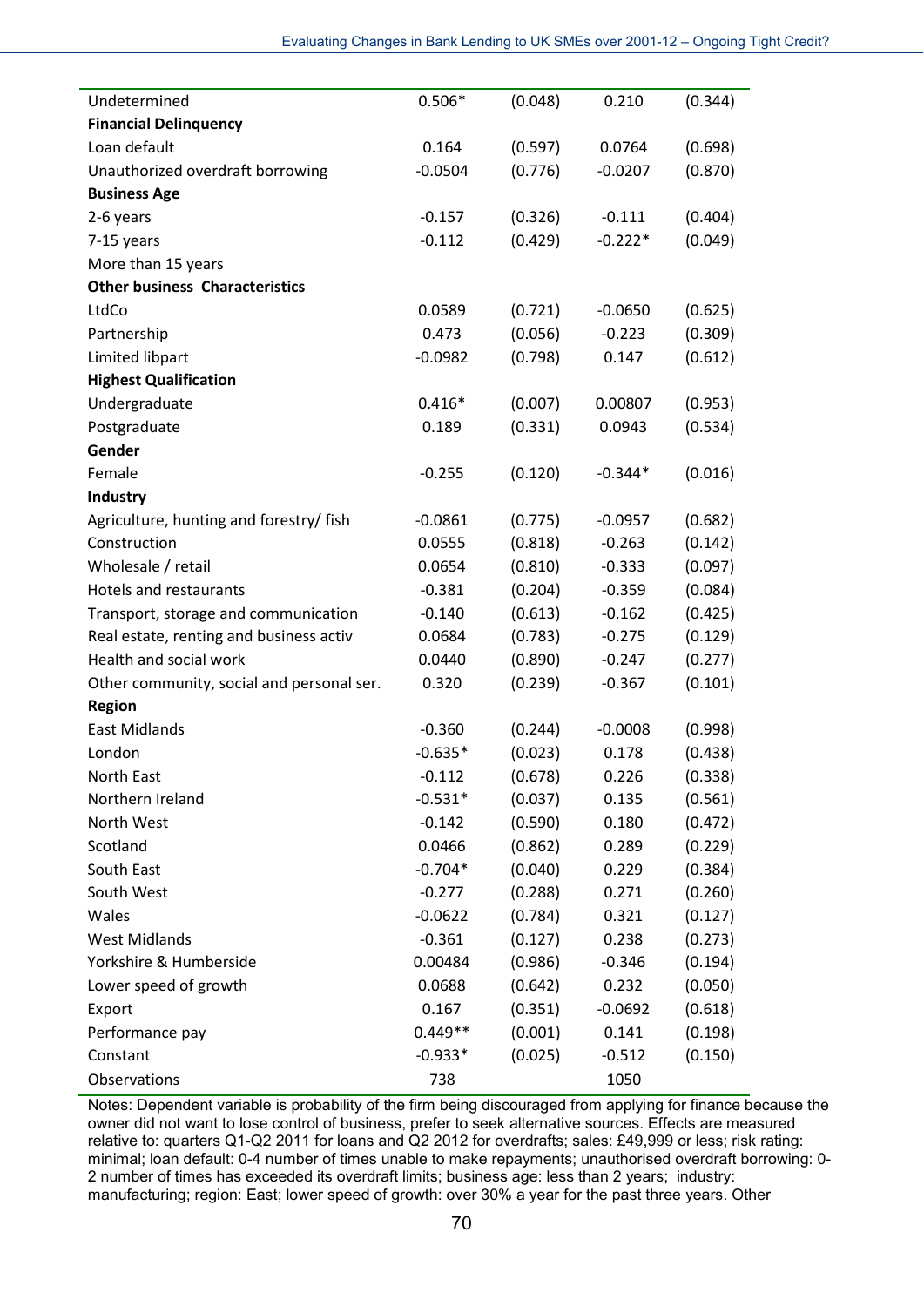business characteristics, export, performance pay and highest qualification are 0/1 dummies. Business age "more than 15 years" omitted because of collinearity\*,\*\* indicate significance at 5% and 1% correspondingly. Estimated as probit with robust standard errors.

|                                           | Overdraft | (p-value) | Loan       | (p-value) |
|-------------------------------------------|-----------|-----------|------------|-----------|
| <b>Quarters</b>                           |           |           |            |           |
| Q3 2011                                   |           |           | $-0.300*$  | (0.020)   |
| Q4 2011                                   | 0.0266    | (0.824)   | $-0.292*$  | (0.032)   |
| Q1 2012                                   | 0.145     | (0.219)   | $-0.374*$  | (0.003)   |
| Q2 2012                                   |           |           | $-0.491**$ | (0.000)   |
| <b>Sales</b>                              |           |           |            |           |
| £50,000-£99,999                           | 0.104     | (0.539)   | $-0.176$   | (0.214)   |
| £100,000-£499,999                         | $-0.225$  | (0.165)   | 0.107      | (0.426)   |
| £500,000-£999,999                         | $-0.293$  | (0.169)   | $-0.188$   | (0.267)   |
| £1m-£4,999,999                            | $-0.0304$ | (0.870)   | $-0.192$   | (0.221)   |
| £5m or more                               | $-0.159$  | (0.485)   | $-0.250$   | (0.236)   |
| <b>Risk rating</b>                        |           |           |            |           |
| Low                                       | 0.237     | (0.231)   | $-0.0300$  | (0.860)   |
| Average                                   | $0.454*$  | (0.017)   | 0.0626     | (0.694)   |
| Above average                             | $0.443*$  | (0.020)   | 0.172      | (0.293)   |
| Undetermined                              | 0.114     | (0.601)   | 0.0904     | (0.634)   |
| <b>Financial Delinquency</b>              |           |           |            |           |
| Loan default                              | $-0.146$  | (0.612)   | 0.133      | (0.451)   |
| Unauthorized overdraft borrowing          | 0.141     | (0.359)   | $-0.0492$  | (0.650)   |
| <b>Business Age</b>                       |           |           |            |           |
| 2-6 years                                 | 0.0459    | (0.744)   | $-0.169$   | (0.154)   |
| 7-15 years                                | 0.144     | (0.250)   | $-0.0943$  | (0.342)   |
| More than 15 years                        |           |           |            |           |
| <b>Other business Characteristics</b>     |           |           |            |           |
| LtdCo                                     | 0.0848    | (0.542)   | $-0.123$   | (0.289)   |
| Partnership                               | $0.571*$  | (0.013)   | 0.0954     | (0.611)   |
| Limited libpart                           | 0.304     | (0.374)   | $-0.279$   | (0.298)   |
| <b>Highest Qualification</b>              |           |           |            |           |
| Undergraduate                             | 0.187     | (0.182)   | 0.0235     | (0.848)   |
| Postgraduate                              | 0.223     | (0.189)   | 0.231      | (0.085)   |
| Gender                                    |           |           |            |           |
| Female                                    | 0.149     | (0.256)   | $-0.0778$  | (0.507)   |
| Industry                                  |           |           |            |           |
| Agriculture, hunting and forestry/ fish   | 0.335     | (0.204)   | 0.117      | (0.588)   |
| Construction                              | 0.313     | (0.156)   | 0.0949     | (0.565)   |
| Wholesale / retail                        | 0.263     | (0.256)   | 0.126      | (0.485)   |
| <b>Hotels and restaurants</b>             | $-0.0321$ | (0.897)   | 0.108      | (0.562)   |
| Transport, storage and communication      | 0.0642    | (0.798)   | $-0.100$   | (0.599)   |
| Real estate, renting and business activ   | 0.132     | (0.553)   | 0.0029     | (0.986)   |
| Health and social work                    | 0.0654    | (0.817)   | 0.134      | (0.504)   |
| Other community, social and personal ser. | 0.214     | (0.393)   | $-0.244$   | (0.218)   |
| <b>Region</b>                             |           |           |            |           |

### **Table A.4.6 Discouragement for 2010-12 without renewals – procedure of borrowing**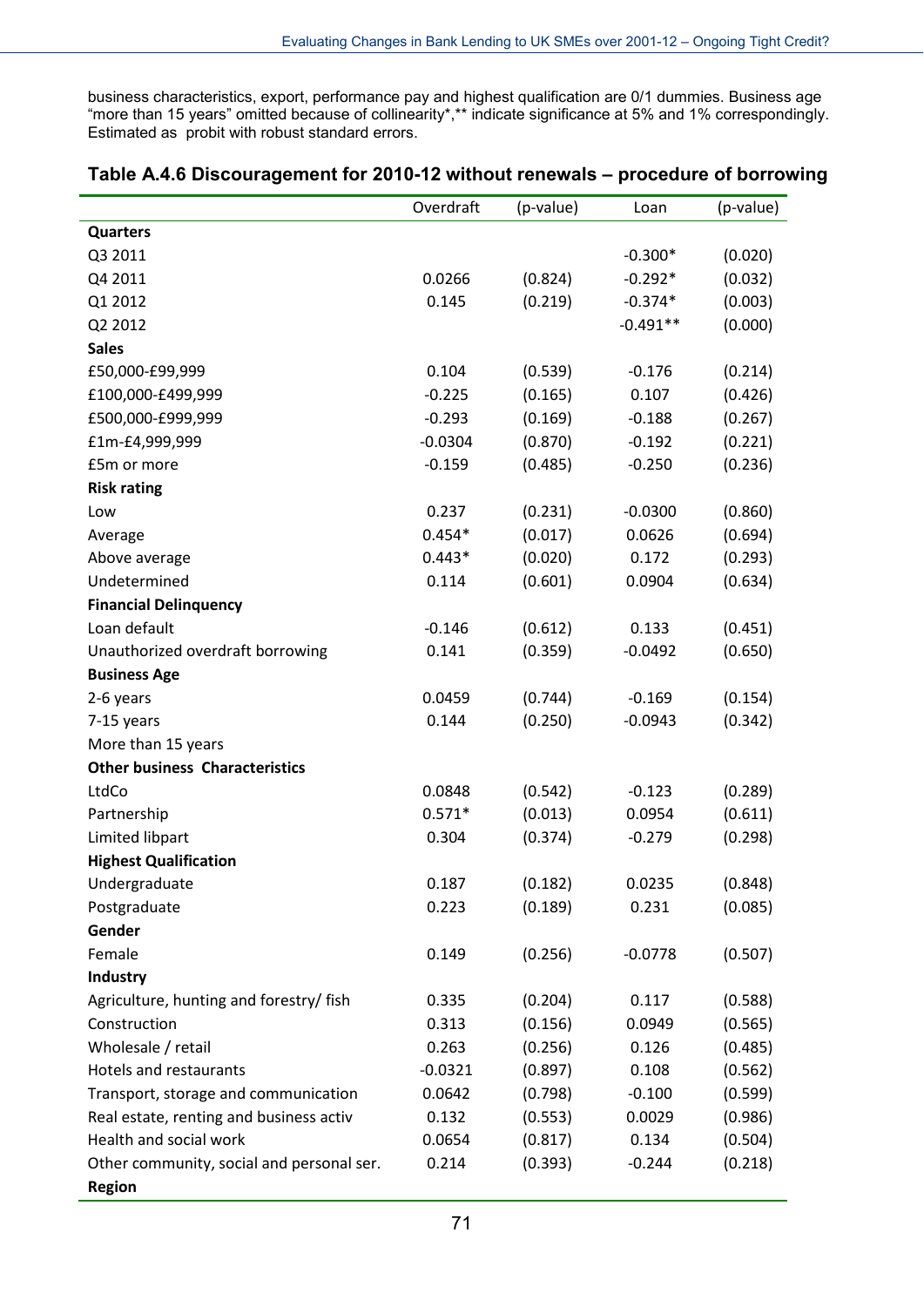| East Midlands          | $-0.409$  | (0.131) | $-0.322$  | (0.170) |
|------------------------|-----------|---------|-----------|---------|
| London                 | $-0.250$  | (0.274) | 0.101     | (0.616) |
| North East             | $-0.346$  | (0.142) | $-0.138$  | (0.505) |
| Northern Ireland       | $-0.417$  | (0.060) | 0.117     | (0.567) |
| North West             | $-0.153$  | (0.522) | 0.317     | (0.149) |
| Scotland               | $-0.161$  | (0.519) | 0.234     | (0.276) |
| South East             | $-0.453$  | (0.090) | $-0.0467$ | (0.840) |
| South West             | $-0.323$  | (0.160) | 0.0522    | (0.802) |
| Wales                  | 0.0164    | (0.939) | 0.206     | (0.262) |
| West Midlands          | $-0.0748$ | (0.732) | $-0.162$  | (0.403) |
| Yorkshire & Humberside | $-0.194$  | (0.451) | $-0.112$  | (0.606) |
| Lower speed of growth  | $0.254*$  | (0.046) | 0.179     | (0.077) |
| Export                 | $-0.258$  | (0.113) | $-0.0319$ | (0.795) |
| Performance pay        | 0.105     | (0.375) | $0.201*$  | (0.037) |
| Constant               | $-0.871*$ | (0.015) | 0.0466    | (0.878) |
| Observations           | 738       |         | 1050      |         |
|                        |           |         |           |         |

Notes: Dependent variable is probability of the firm being discouraged from applying for finance because the owner thought it would be too expensive, too much hassle, loan facilities come with too many terms and conditions, I thought we would be asked to provide too much security, did not want to go through application process, find bank forms and literature hard to understand. Effects are measured relative to: quarters Q1-Q2 2011 for loans and Q2 2012 for overdrafts; sales: £49,999 or less; risk rating: minimal; loan default: 0-4 number of times unable to make repayments; unauthorised overdraft borrowing: 0-2 number of times has exceeded its overdraft limits; business age: less than 2 years; industry: manufacturing; region: East; lower speed of growth: over 30% a year for the past three years. Other business characteristics, export, performance pay and highest qualification are 0/1 dummies. Business age "more than 15 years" omitted because of collinearity. \*,\*\* indicate significance at 5% and 1% correspondingly. Estimated as probit with robust standard errors.

|                                  | Overdraft | (p-value) | Loan      | (p-value) |
|----------------------------------|-----------|-----------|-----------|-----------|
| <b>Quarters</b>                  |           |           |           |           |
| Q3 2011                          |           |           | $-0.186$  | (0.205)   |
| Q4 2011                          | $-0.391*$ | (0.013)   | $-0.276$  | (0.074)   |
| Q1 2012                          | 0.153     | (0.267)   | 0.00282   | (0.984)   |
| Q2 2012                          |           |           | 0.0693    | (0.610)   |
| <b>Sales</b>                     |           |           |           |           |
| £50,000-£99,999                  | 0.0472    | (0.813)   | 0.215     | (0.156)   |
| £100,000-£499,999                | $-0.282$  | (0.165)   | 0.107     | (0.482)   |
| £500,000-£999,999                | $-0.344$  | (0.200)   | $-0.110$  | (0.568)   |
| £1m-£4,999,999                   | $-0.136$  | (0.572)   | $-0.0913$ | (0.608)   |
| £5m or more                      | $-0.361$  | (0.208)   | $-0.0318$ | (0.894)   |
| <b>Risk rating</b>               |           |           |           |           |
| Low                              | $-0.0600$ | (0.797)   | 0.0414    | (0.828)   |
| Average                          | $-0.345$  | (0.137)   | 0.0706    | (0.691)   |
| Above average                    | $-0.290$  | (0.196)   | 0.118     | (0.518)   |
| Undetermined                     | $-0.370$  | (0.153)   | $-0.126$  | (0.555)   |
| <b>Financial Delinquency</b>     |           |           |           |           |
| Loan default                     | $-0.340$  | (0.374)   | $-0.194$  | (0.336)   |
| Unauthorized overdraft borrowing | $-0.0708$ | (0.727)   | $-0.143$  | (0.239)   |
| <b>Business Age</b>              |           |           |           |           |

## **Table A.4.7 Discouragement for 2010-12 without renewals – economic situation**